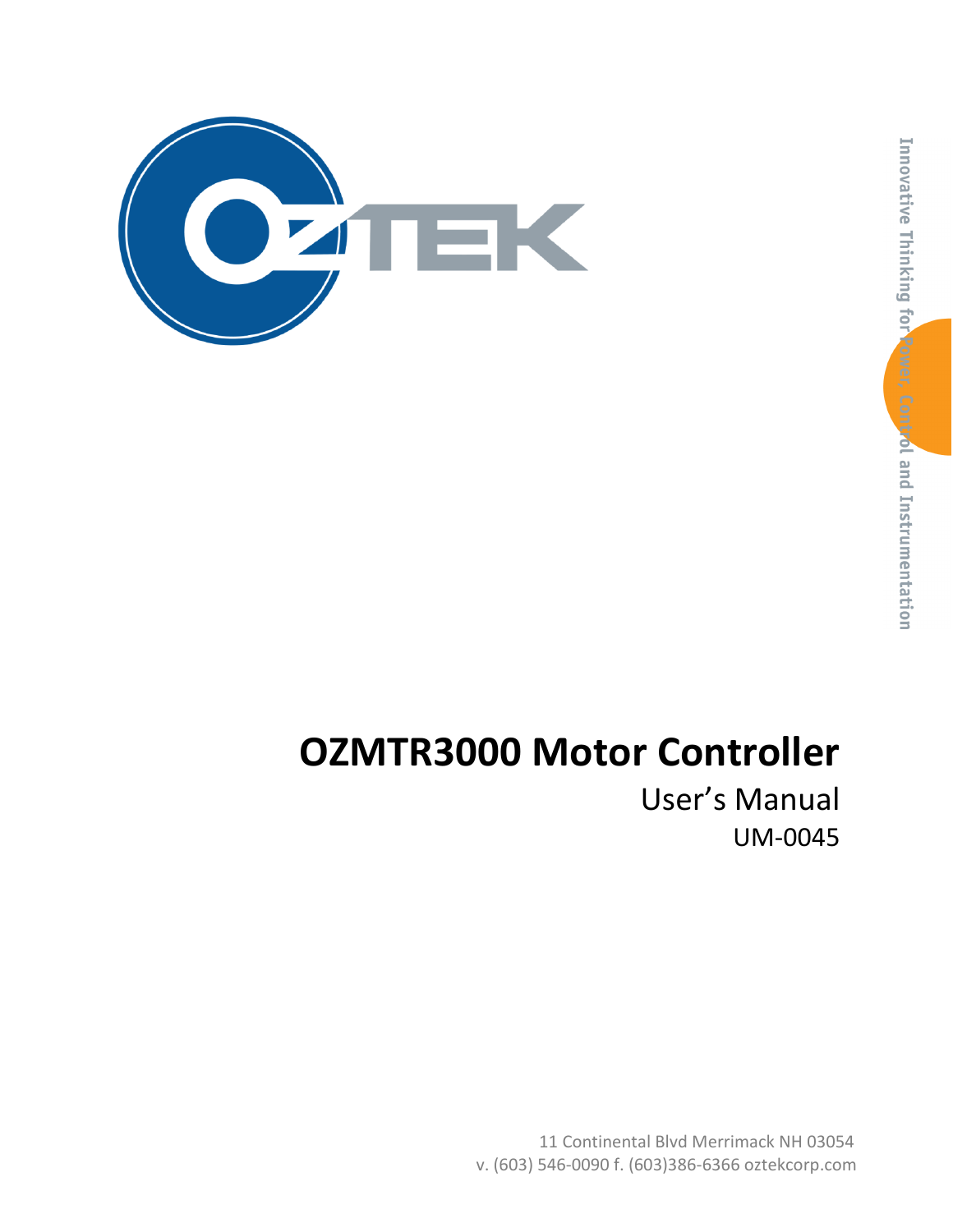#### About Oztek

Oztek Corp. is proven innovator of power, control, and instrumentation solutions for the most demanding industrial applications. Oztek products include variable motor drives, grid tie inverters, frequency converters, stand alone inverters, DC/DC converters, and DSP based control boards for power control applications.

#### **Trademarks**

OZDSP3000 is a trademark of Oztek Corp. Other trademarks, registered trademarks, and product names are the property of their respective owners and are used herein for identification purposes only.

#### Notice of Copyright

Oztek OZMTR3000 Motor Controller User's Manual © March 2012 Oztek Corp. All rights reserved.

#### Exclusion for Documentation

UNLESS SPECIFICALLY AGREED TO IN WRITING, Oztek Corp. ("Oztek")

- (A) MAKES NO WARRANTY AS TO THE ACCURACY, SUFFICIENCY OR SUITABILITY OF ANY TECHNICAL OR OTHER INFORMATION PROVIDED IN ITS MANUALS OR OTHER DOCUMENTATION.
- (B) ASSUMES NO RESPONSIBILITY OR LIABILITY FOR LOSSES, DAMAGES, COSTS OR EXPENSES, WHETHER SPECIAL, DIRECT, INDIRECT, CONSEQUENTIAL OR INCIDENTAL, WHICH MIGHT ARISE OUT OF THE USE OF SUCH INFORMATION. THE USE OF ANY SUCH INFORMATION WILL BE ENTIRELY AT THE USER'S RISK.
- (C) IF THIS MANUAL IS IN ANY LANGUAGE OTHER THAN ENGLISH, ALTHOUGH STEPS HAVE BEEN TAKEN TO MAINTAIN THE ACCURACY OF THE TRANSLATION, THE ACCURACY CANNOT BE GUARANTEED. APPROVED OZTEK CONTENT IS CONTAINED WITH THE ENGLISH LANGUAGE VERSION WHICH IS POSTED AT WWW.OZTEKCORP.COM.

Date and Revision April 2013 Rev B

Part Number UM-0045

#### Contact Information

USA Telephone: 603-546-0090 Fax: 603-386-6366 Email techsupport@oztekcorp.com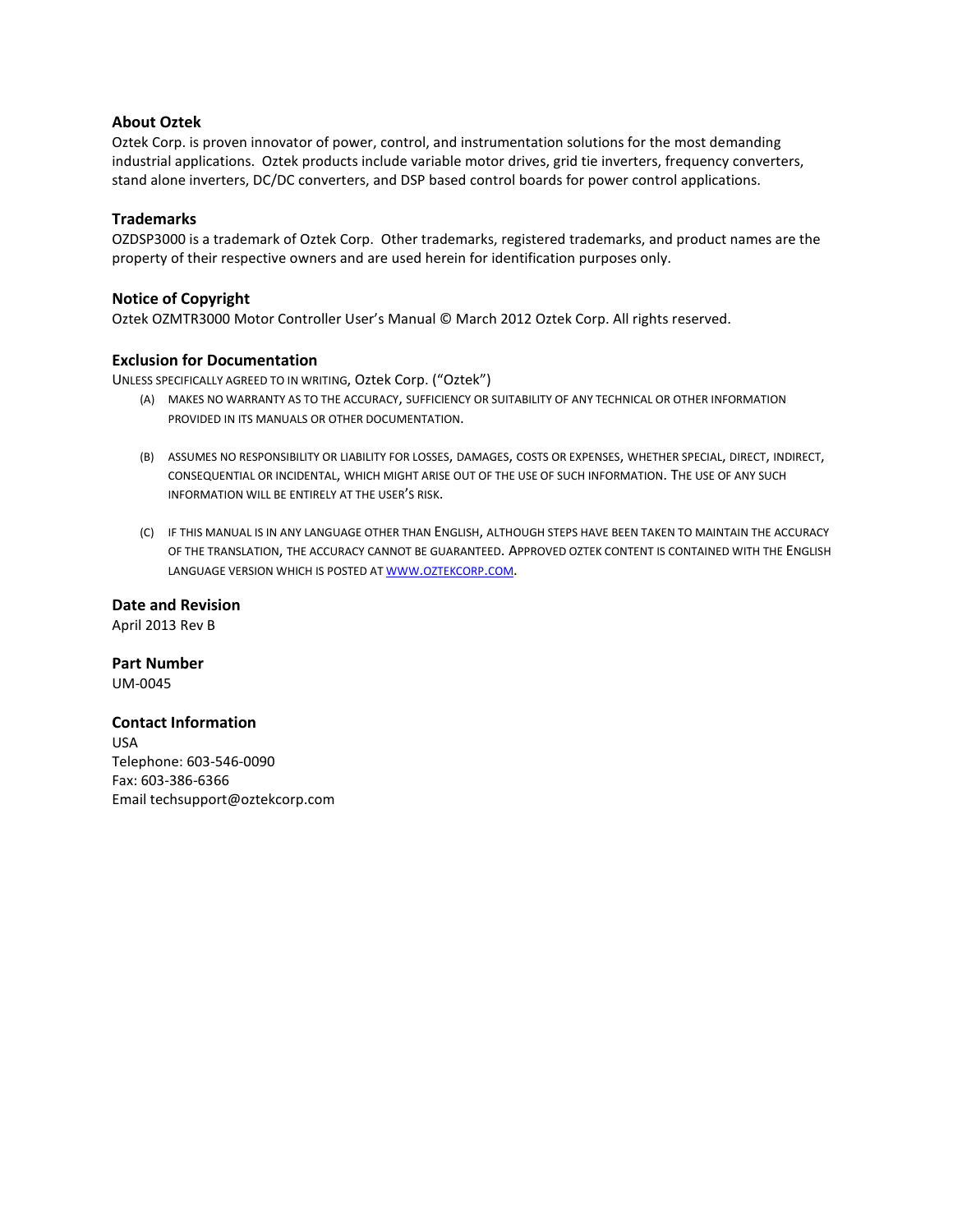## **Table of Contents**

| 1.1   |          |  |
|-------|----------|--|
| 1.2   |          |  |
|       |          |  |
| 2.1   |          |  |
| 2.1.1 |          |  |
| 2.1.2 |          |  |
| 2.1.3 |          |  |
| 2.2   |          |  |
| 2.2.1 |          |  |
| 2.2.2 |          |  |
| 2.2.3 |          |  |
| 2.2.4 |          |  |
| 2.2.5 |          |  |
| 2.2.6 |          |  |
| 2.3   |          |  |
| 2.4   |          |  |
| 2.4.1 |          |  |
| 2.4.2 |          |  |
| 2.4.3 |          |  |
| 2.4.4 |          |  |
| 2.4.5 |          |  |
| 2.4.6 |          |  |
| 2.4.7 |          |  |
| 2.5   |          |  |
| 2.5.1 |          |  |
|       | 2.5.1.1  |  |
|       | 2.5.1.2  |  |
|       | 2.5.1.3  |  |
|       | 2.5.1.4  |  |
|       | 2.5.1.5  |  |
|       | 2.5.1.6  |  |
|       | 2.5.1.7  |  |
|       | 2.5.1.8  |  |
|       | 2.5.1.9  |  |
|       | 2.5.1.10 |  |
|       | 2.5.1.11 |  |
| 2.5.2 |          |  |
|       | 2.5.2.1  |  |
|       | 2.5.2.2  |  |
|       | 2.5.2.3  |  |
|       | 2.5.2.4  |  |
|       | 2.5.2.5  |  |
|       | 2.5.2.6  |  |
|       | 2.5.2.7  |  |
|       | 2.5.2.8  |  |
|       | 2.5.2.9  |  |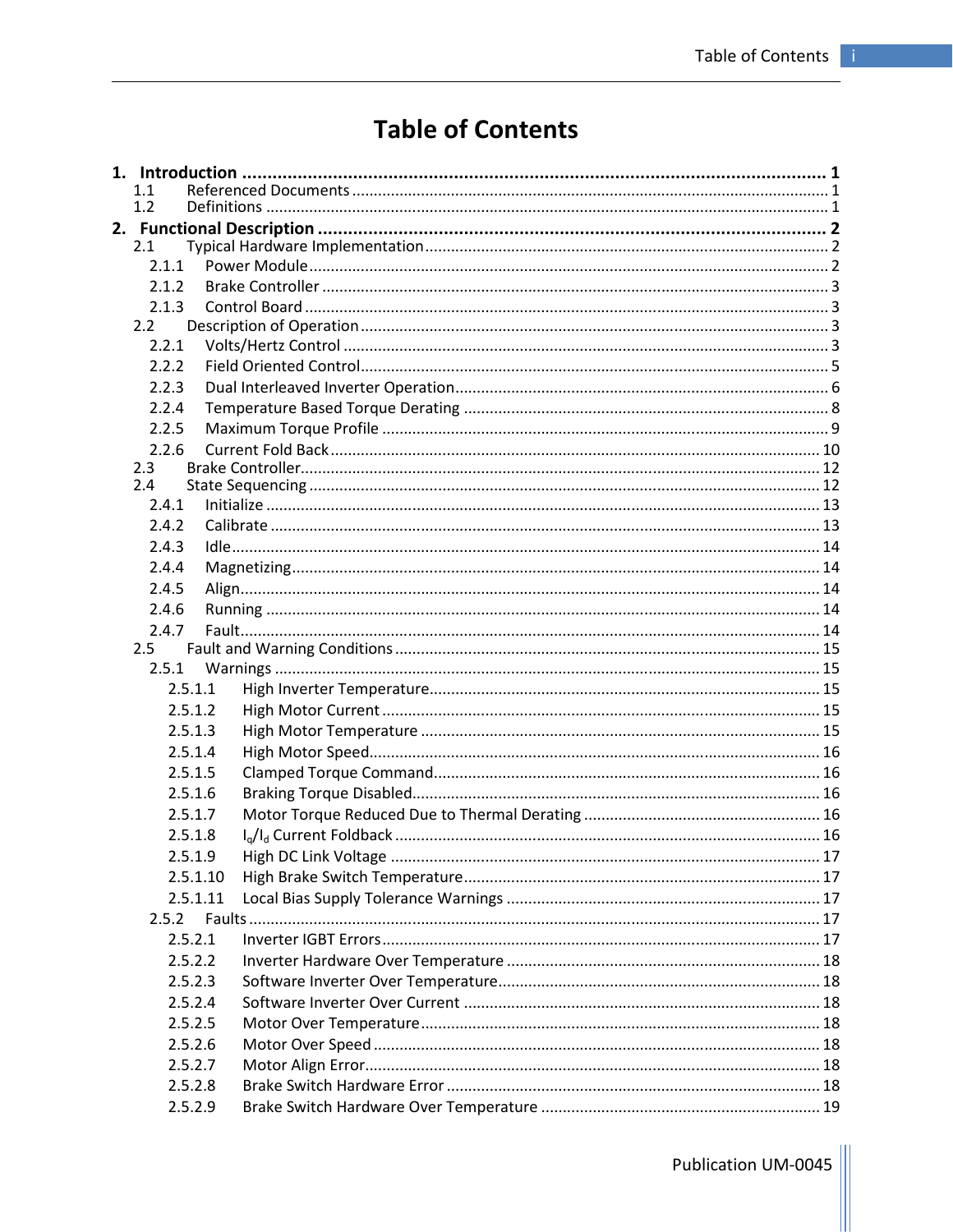| 2.5.2.10   |                                                                        |  |
|------------|------------------------------------------------------------------------|--|
| 2.5.2.11   |                                                                        |  |
| 2.5.2.12   |                                                                        |  |
| 2.5.2.13   |                                                                        |  |
| 2.5.2.14   |                                                                        |  |
|            |                                                                        |  |
| 3.1        |                                                                        |  |
| 3.1.1      |                                                                        |  |
| 3.1.2      |                                                                        |  |
| 3.1.2.1    |                                                                        |  |
| 3.1.2.2    |                                                                        |  |
| 3.1.2.3    |                                                                        |  |
| 3.1.2.4    |                                                                        |  |
| 3.1.2.5    |                                                                        |  |
| 3.1.2.6    |                                                                        |  |
| 3.1.2.7    |                                                                        |  |
| 3.1.2.8    |                                                                        |  |
| 3.1.3      |                                                                        |  |
| 3.1.4      |                                                                        |  |
| 3.1.5      |                                                                        |  |
| 3.1.6      |                                                                        |  |
| 3.1.7      |                                                                        |  |
| 3.1.8      | J16: Expansion Board Interface - Resolver Daughter Card (optional)  26 |  |
| 3.1.9      |                                                                        |  |
| 3.1.10     |                                                                        |  |
| 3.1.10.1   |                                                                        |  |
| 3.2<br>3.3 |                                                                        |  |
|            |                                                                        |  |
| 4.1        |                                                                        |  |
| 4.1.1      |                                                                        |  |
| 4.1.2      |                                                                        |  |
| 4.1.2.1    |                                                                        |  |
|            |                                                                        |  |
| 4.2        |                                                                        |  |
| 4.2.1      |                                                                        |  |
| 4.2.1.1    |                                                                        |  |
| 4.2.1.2    |                                                                        |  |
| 4.2.1.3    |                                                                        |  |
| 4.2.1.4    |                                                                        |  |
| 4.2.1.5    |                                                                        |  |
| 4.2.1.6    |                                                                        |  |
| 4.2.1.7    |                                                                        |  |
| 4.2.1.8    |                                                                        |  |
| 4.2.1.9    |                                                                        |  |
| 4.2.2      |                                                                        |  |
| 4.2.2.1    |                                                                        |  |
| 4.2.2.2    |                                                                        |  |
| 4.2.2.3    |                                                                        |  |
|            |                                                                        |  |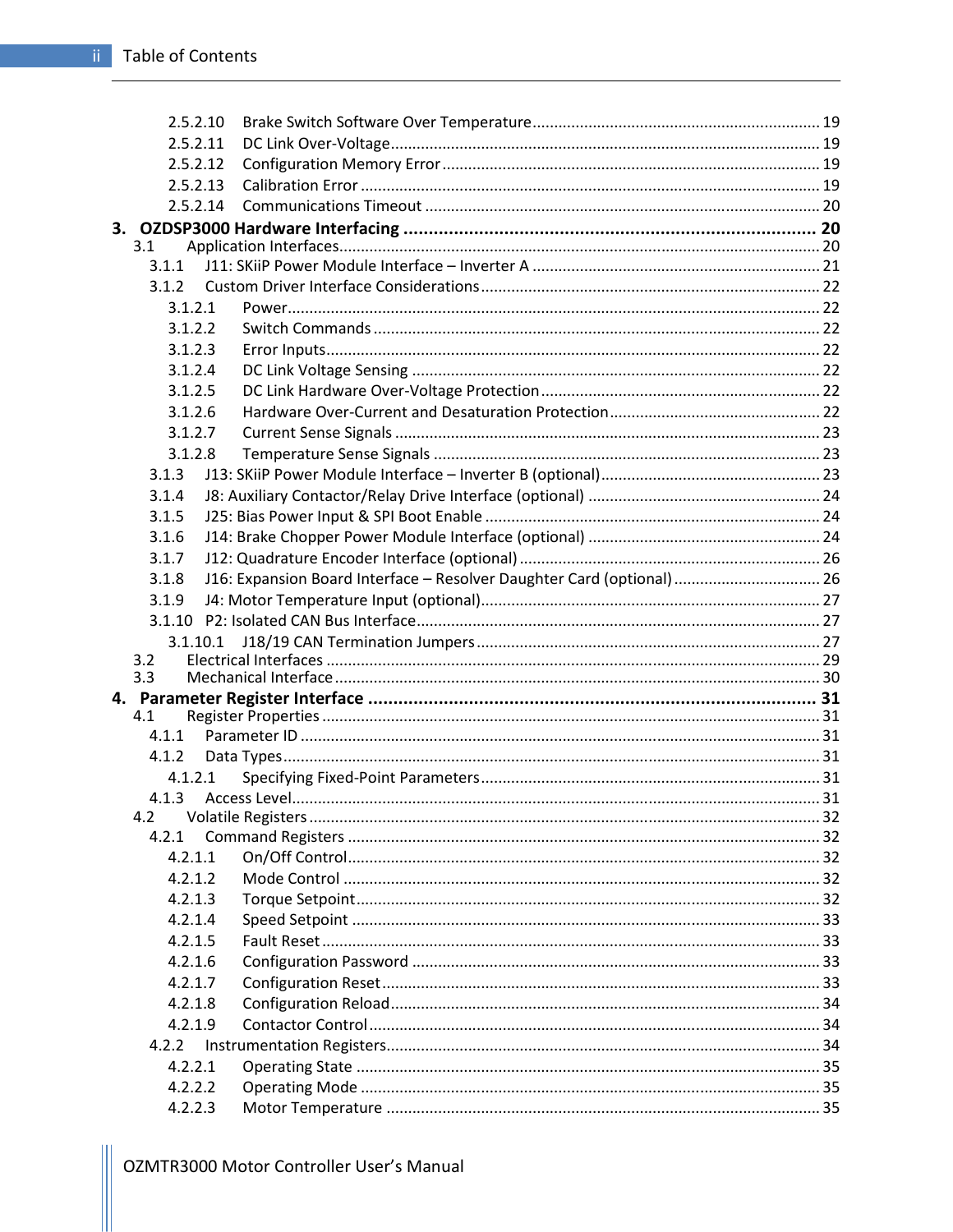| 4.2.2.4  |  |
|----------|--|
| 4.2.2.5  |  |
| 4.2.2.6  |  |
| 4.2.2.7  |  |
| 4.2.2.8  |  |
| 4.2.2.9  |  |
| 4.2.2.10 |  |
| 4.2.2.11 |  |
| 4.2.2.12 |  |
| 4.2.2.13 |  |
| 4.2.2.14 |  |
| 4.2.2.15 |  |
| 4.2.2.16 |  |
| 4.2.2.17 |  |
| 4.2.2.18 |  |
| 4.2.2.19 |  |
| 4.2.2.20 |  |
| 4.3      |  |
| 4.3.1    |  |
| 4.3.1.1  |  |
| 4.3.1.2  |  |
| 4.3.1.3  |  |
| 4.3.1.4  |  |
| 4.3.1.5  |  |
| 4.3.1.6  |  |
| 4.3.1.7  |  |
|          |  |
| 4.3.2.1  |  |
| 4.3.2.2  |  |
| 4.3.2.3  |  |
| 4.3.2.4  |  |
| 4.3.2.5  |  |
| 4.3.2.6  |  |
| 4.3.2.7  |  |
| 4.3.2.8  |  |
| 4.3.2.9  |  |
| 4.3.2.10 |  |
| 4.3.2.11 |  |
| 4.3.3    |  |
| 4.3.3.1  |  |
| 4.3.3.2  |  |
| 4.3.3.3  |  |
| 4.3.3.4  |  |
| 4.3.3.5  |  |
| 4.3.3.6  |  |
| 4.3.3.7  |  |
| 4.3.4    |  |
| 4.3.4.1  |  |
|          |  |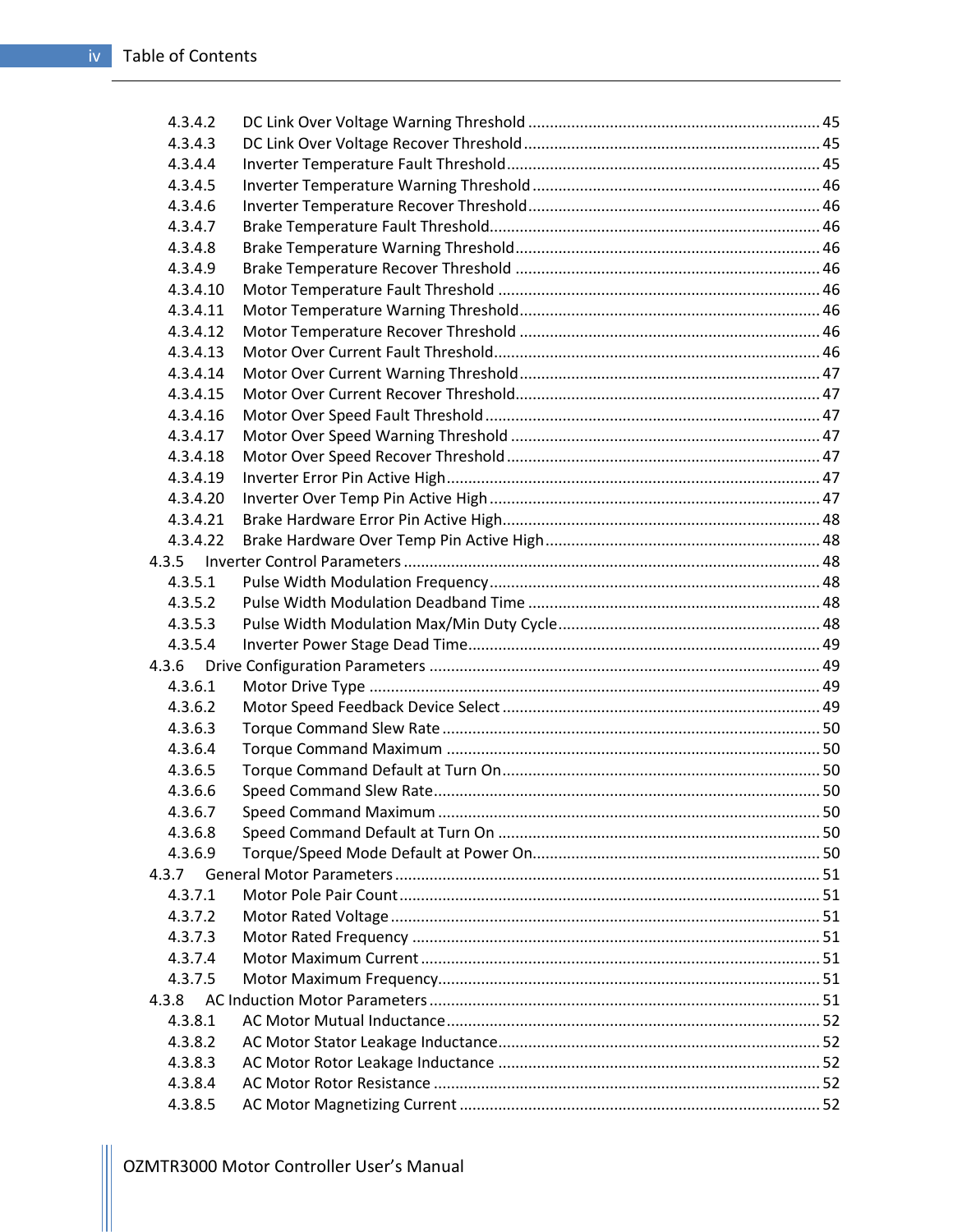| 4.3.8.6   |  |
|-----------|--|
| 4.3.8.7   |  |
| 4.3.8.8   |  |
| 4.3.8.9   |  |
| 4.3.8.10  |  |
| 4.3.8.11  |  |
| 4.3.9     |  |
| 4.3.9.1   |  |
| 4.3.9.2   |  |
| 4.3.9.3   |  |
| 4.3.9.4   |  |
| 4.3.9.5   |  |
| 4.3.9.6   |  |
|           |  |
| 4.3.10.1  |  |
| 4.3.10.2  |  |
| 4.3.10.3  |  |
| 4.3.10.4  |  |
| 4.3.10.5  |  |
| 4.3.10.6  |  |
| 4.3.10.7  |  |
|           |  |
| 4.3.11.1  |  |
| 4.3.11.2  |  |
| 4.3.11.3  |  |
| 4.3.11.4  |  |
|           |  |
| 4.3.12.1  |  |
| 4.3.12.2  |  |
| 4.3.12.3  |  |
| 4.3.12.4  |  |
| 4.3.12.5  |  |
| 4.3.12.6  |  |
| 4.3.12.7  |  |
| 4.3.12.8  |  |
| 4.3.12.9  |  |
| 4.3.12.10 |  |
| 4.3.12.11 |  |
| 4.3.12.12 |  |
| 4.3.12.13 |  |
| 4.3.12.14 |  |
|           |  |
| 4.3.13.1  |  |
| 4.3.13.2  |  |
| 4.3.13.3  |  |
| 4.3.13.4  |  |
| 4.3.13.5  |  |
| 4.3.13.6  |  |
|           |  |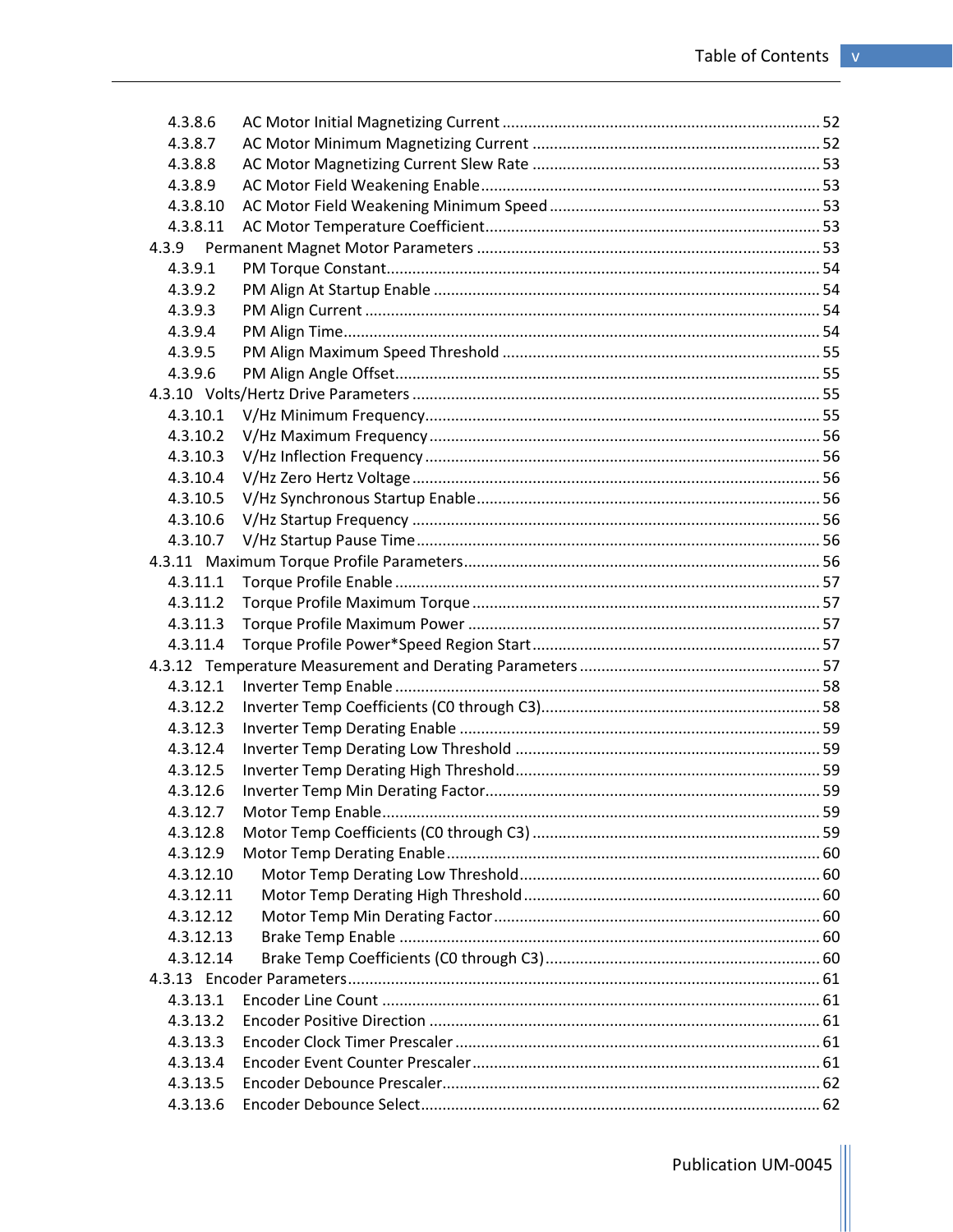|    | 4.3.14.1 |  |  |  |  |
|----|----------|--|--|--|--|
|    | 4.3.14.2 |  |  |  |  |
|    | 4.3.14.3 |  |  |  |  |
|    | 4.3.14.4 |  |  |  |  |
|    | 4.3.14.5 |  |  |  |  |
|    | 4.3.14.6 |  |  |  |  |
|    |          |  |  |  |  |
|    | 4.3.15.1 |  |  |  |  |
|    | 4.3.15.2 |  |  |  |  |
|    | 4.3.15.3 |  |  |  |  |
|    | 4.3.15.4 |  |  |  |  |
|    |          |  |  |  |  |
|    | 4.3.16.1 |  |  |  |  |
|    | 4.3.16.2 |  |  |  |  |
|    | 4.3.16.3 |  |  |  |  |
|    |          |  |  |  |  |
|    | 4.3.17.1 |  |  |  |  |
|    | 4.3.17.2 |  |  |  |  |
|    | 4.3.17.3 |  |  |  |  |
|    |          |  |  |  |  |
|    | 4.3.18.1 |  |  |  |  |
|    | 4.3.18.2 |  |  |  |  |
|    | 4.3.18.3 |  |  |  |  |
|    | 4.3.18.4 |  |  |  |  |
|    | 4.3.18.5 |  |  |  |  |
| 5. |          |  |  |  |  |
| 6. |          |  |  |  |  |
|    |          |  |  |  |  |
|    |          |  |  |  |  |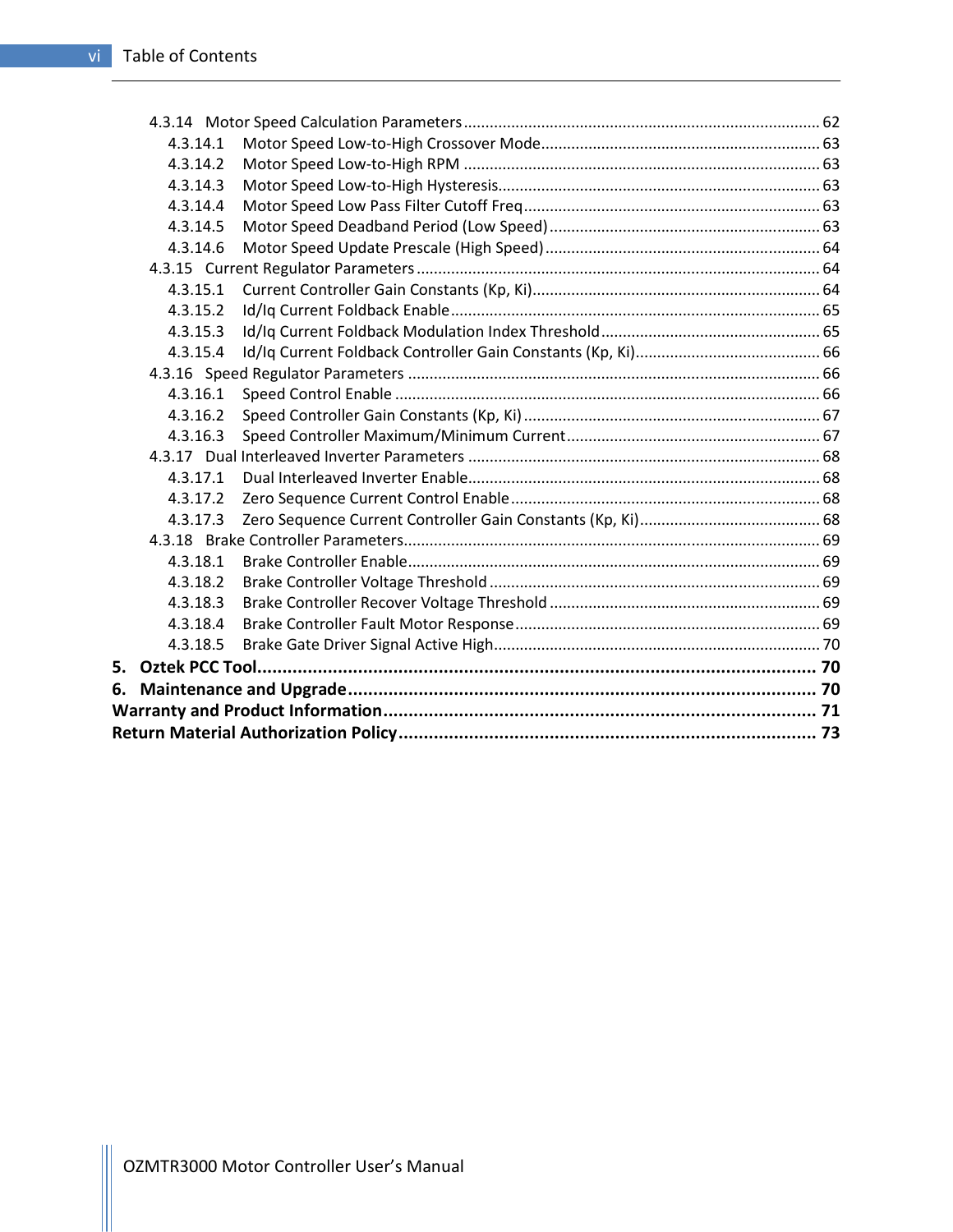## Table of Figures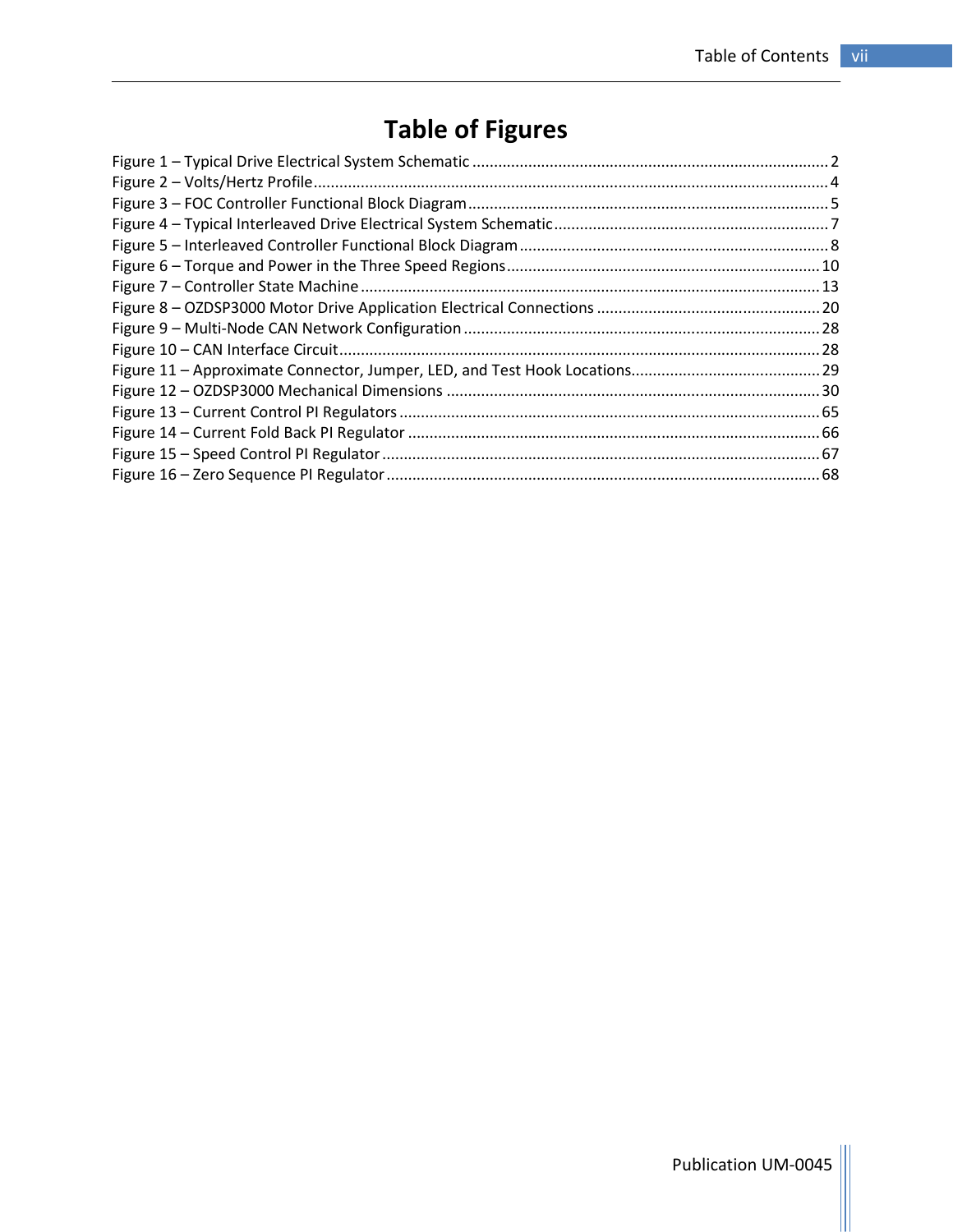## Table of Tables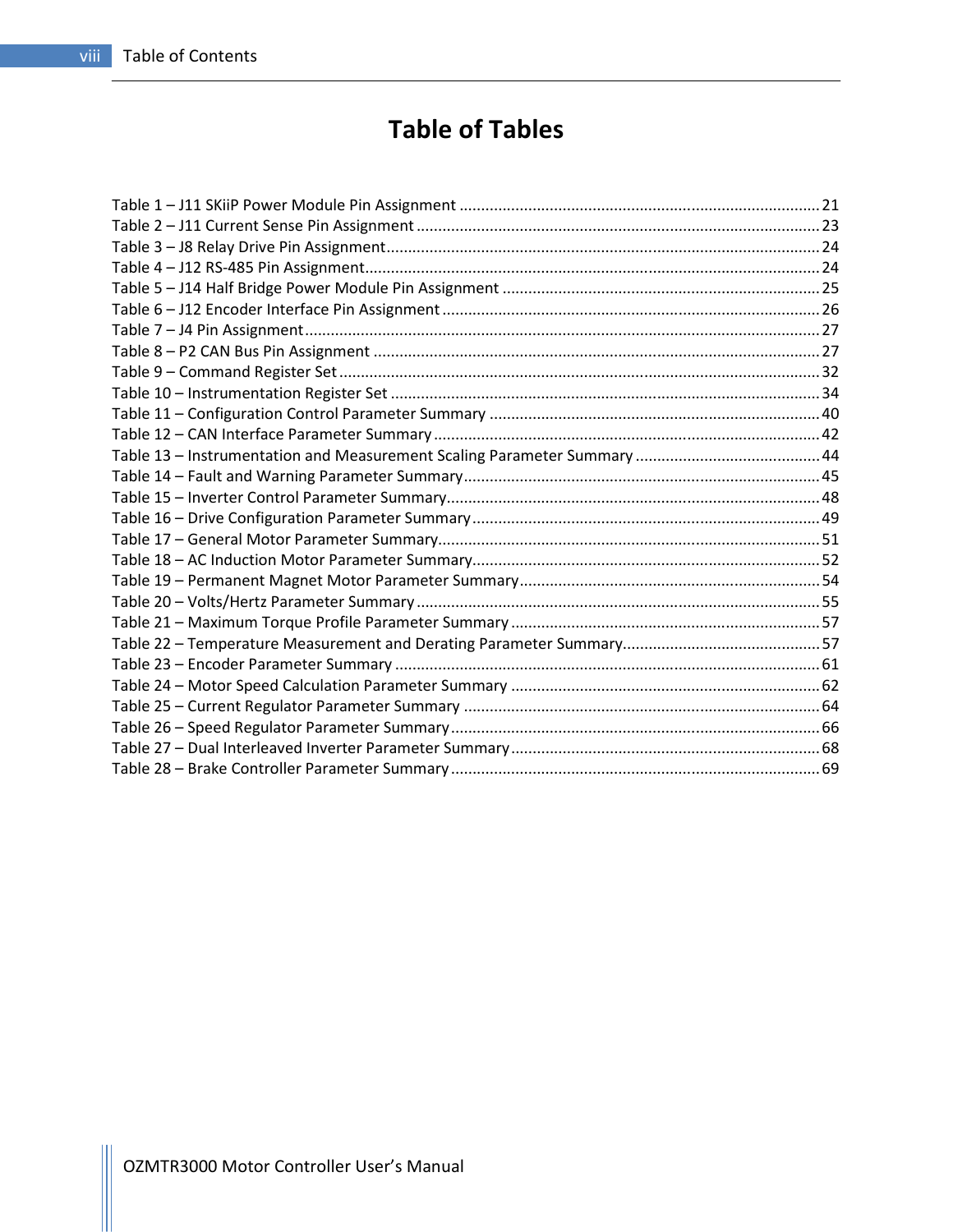## 1. Introduction

This document is intended to provide instruction on how to employ the Oztek OZMTR3000 firmware application on a standard Oztek OZDSP3000 controller in an actual hardware system. It describes the electrical connections as well as the scaling of the various signals required by the control firmware.

#### 1.1 Referenced Documents

| Ref.  | <b>Document</b> | <b>Description</b>                           |
|-------|-----------------|----------------------------------------------|
| $[1]$ | <b>UM-0018</b>  | OZDSP3000 Users Manual                       |
| $[2]$ | FS-0046         | <b>OzCan Protocol Function Specification</b> |
| $[3]$ | FS-0066         | OzCan Motor Controller Device Profile        |
| $[4]$ | UM-0015         | Oztek TMS28x CAN Bootloader Users Manual     |
| $[5]$ | <b>UM-0036</b>  | Power Control Center GUI User's Manual       |

#### 1.2 Definitions

| ACI           | A/C Induction Motor                                 |  |
|---------------|-----------------------------------------------------|--|
| <b>CAN</b>    | <b>Controller Area Network</b>                      |  |
| <b>DSP</b>    | Digital Signal Processor                            |  |
| <b>EEPROM</b> | Electrically Erasable Programmable Read Only Memory |  |
| <b>EMC</b>    | <b>Electro-Magnetic Compatibility</b>               |  |
| EMI           | Electro-Magnetic Interference                       |  |
| <b>FOC</b>    | <b>Field Oriented Control</b>                       |  |
| <b>GND</b>    | Ground, low side of input power supply              |  |
| GUI           | <b>Graphical User Interface</b>                     |  |
| HMI           | Human Machine Interface                             |  |
| <b>IPM</b>    | Intelligent Power Module                            |  |
| <b>NC</b>     | Not Connected                                       |  |
| <b>PCB</b>    | <b>Printed Circuit Board</b>                        |  |
| <b>PCC</b>    | <b>Power Control Center</b>                         |  |
| PI            | Proportional and Integral Compensator               |  |
| <b>PLC</b>    | Programmable Logic Controller                       |  |
| <b>POR</b>    | Power On Reset                                      |  |
| <b>PMSM</b>   | Permanent Magnet Synchronous Machine                |  |
| <b>PWM</b>    | <b>Pulse Width Modulation</b>                       |  |
| <b>SVM</b>    | <b>Space Vector Modulator</b>                       |  |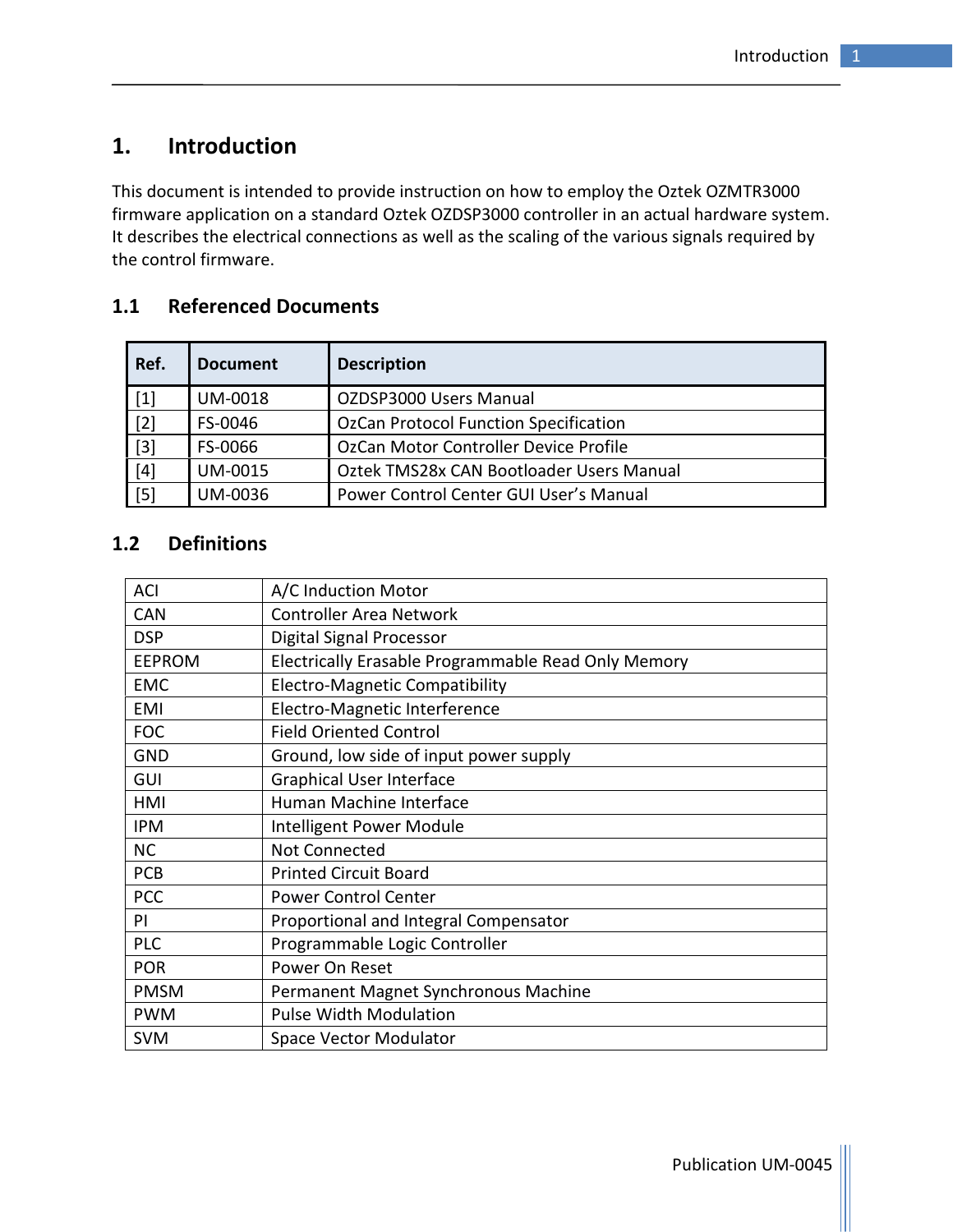## 2. Functional Description

The OZMTR3000 controller is used to provide speed and/or torque control for AC induction or permanent magnet motors by converting DC power to AC power as required by the motor application. The DC/AC inverter controls are bidirectional, being able to not only provide power to the motor, but also able to absorb power during regeneration. Typical OZMTR3000 applications include

- Renewable energy systems such as wind turbines
- Flywheel energy storage systems
- Traction motor drives for vehicle applications
- Servo application for industrial controls

#### 2.1 Typical Hardware Implementation

Figure 1 illustrates a typical OZDSP3000-based motor drive system. The diagram shows several optional interfaces such as a brake chopper, a contactor to disconnect the motor from the drive, and various motor sensors for temperature and speed feedback. In the simplest form, the system could consist of an inverter-rated motor that is directly connected to the integrated power stage module with a DC input and bypass capacitors.



Figure 1 – Typical Drive Electrical System Schematic

#### 2.1.1 Power Module

The power module is a three phase semiconductor bridge which controls the power transfer from the DC link to the motor and vice versa. Oztek control boards are designed to interface directly with Semikron SKiiP power modules. In addition to the power devices, these modules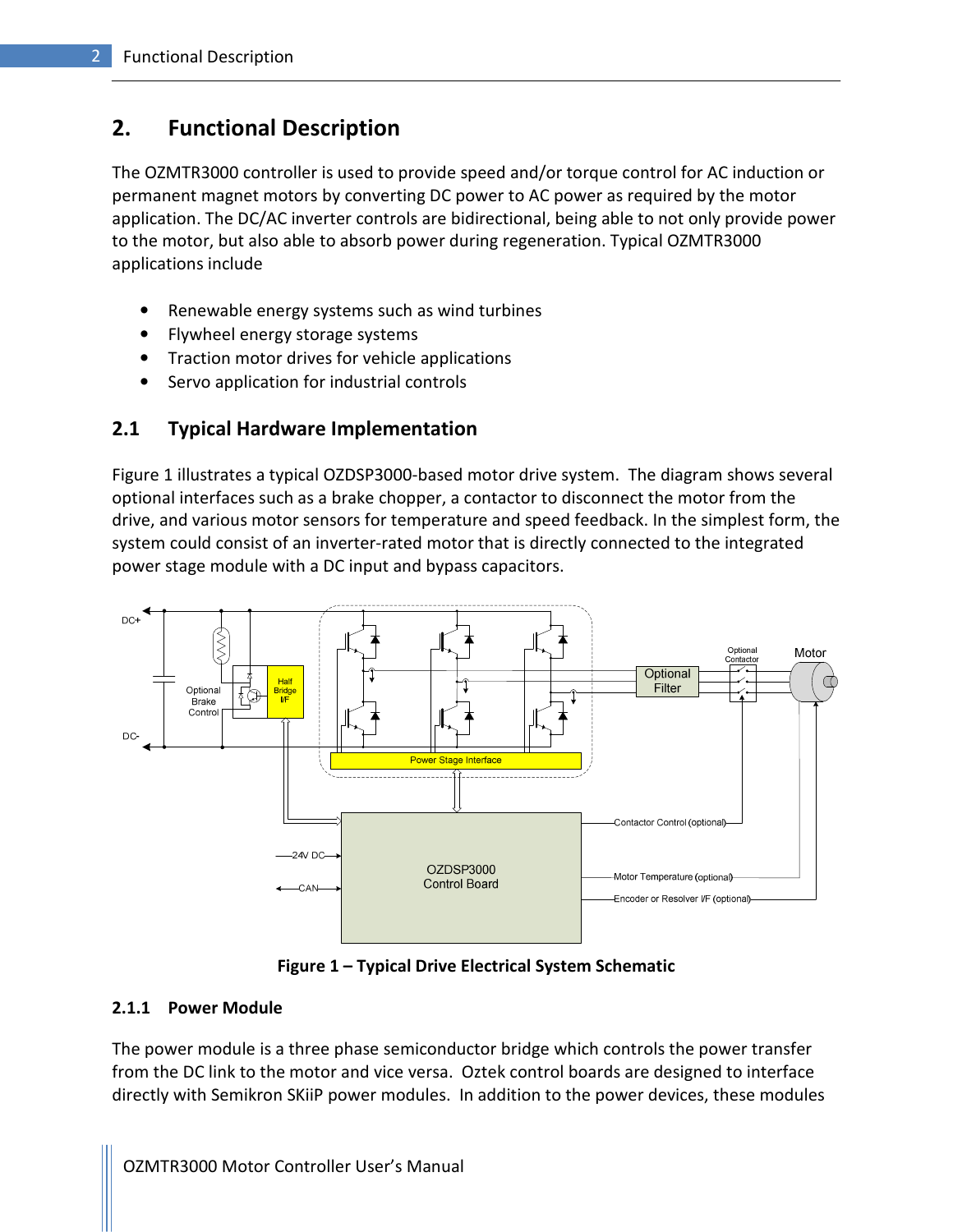provide current sensing, DC link voltage sensing, temperature sensing, and protection features including over voltage, over current, and desaturation protection.

#### 2.1.2 Brake Controller

In systems that employ single-quadrant DC link supplies that can only source power to the motor, a brake controller can be used to prevent regenerative braking energy from the motor from increasing the DC link voltage to dangerously high levels. The OZMTR3000 controller provides features that support a hysteretically controlled brake switch. The switch can be used to connect a brake resistor across the DC link when the voltage rises above a configurable threshold. The resistor would then be disconnected when the DC link voltage falls below a configurable lower "recover" threshold.

#### 2.1.3 Control Board

The control board is used to generate the gating signals to the power switches in order to control the motor current and/or speed. The control board also provides instrumentation and user control functions.

#### 2.2 Description of Operation

The motor controller can be programmed to operating in the following drive configurations:

- Open-loop Volts/Hertz control for AC induction motors
- Closed-loop field oriented current control, supporting the following motor types:
	- o AC induction motors
	- o Permanent magnet motors

These drive configurations are discussed in more detail in the following sections.

#### 2.2.1 Volts/Hertz Control

The OZMTR3000 controller provides a Volts/Hertz control mode for those AC induction motor applications that do not require the advanced control and performance of the closed-loop field oriented current controller. In addition to using the general motor parameters specified in PIDs 0x8070 – 0x8074, this controller is enabled and configured using V/Hz-specific parameters in PIDs 0x80A0 – 0x800A6. These parameters are used to determine the desired relationship between motor speed (i.e. electrical frequency, in Hertz) and the applied line-to-line RMS voltage.

In the simplest form, the Volts/Hertz curve can be a straight line starting at the origin (0 Hz, 0V) and ending at the specified rated voltage (PID 0x8071) and frequency (PID 0x8072) for the motor. When the user commands a particular motor speed, the controller will determine the corresponding electrical frequency (Hertz) based on the specified motor pole pairs (PID 0x8070) and will apply a voltage to the motor at the specified frequency based on the rated

Publication UM-0045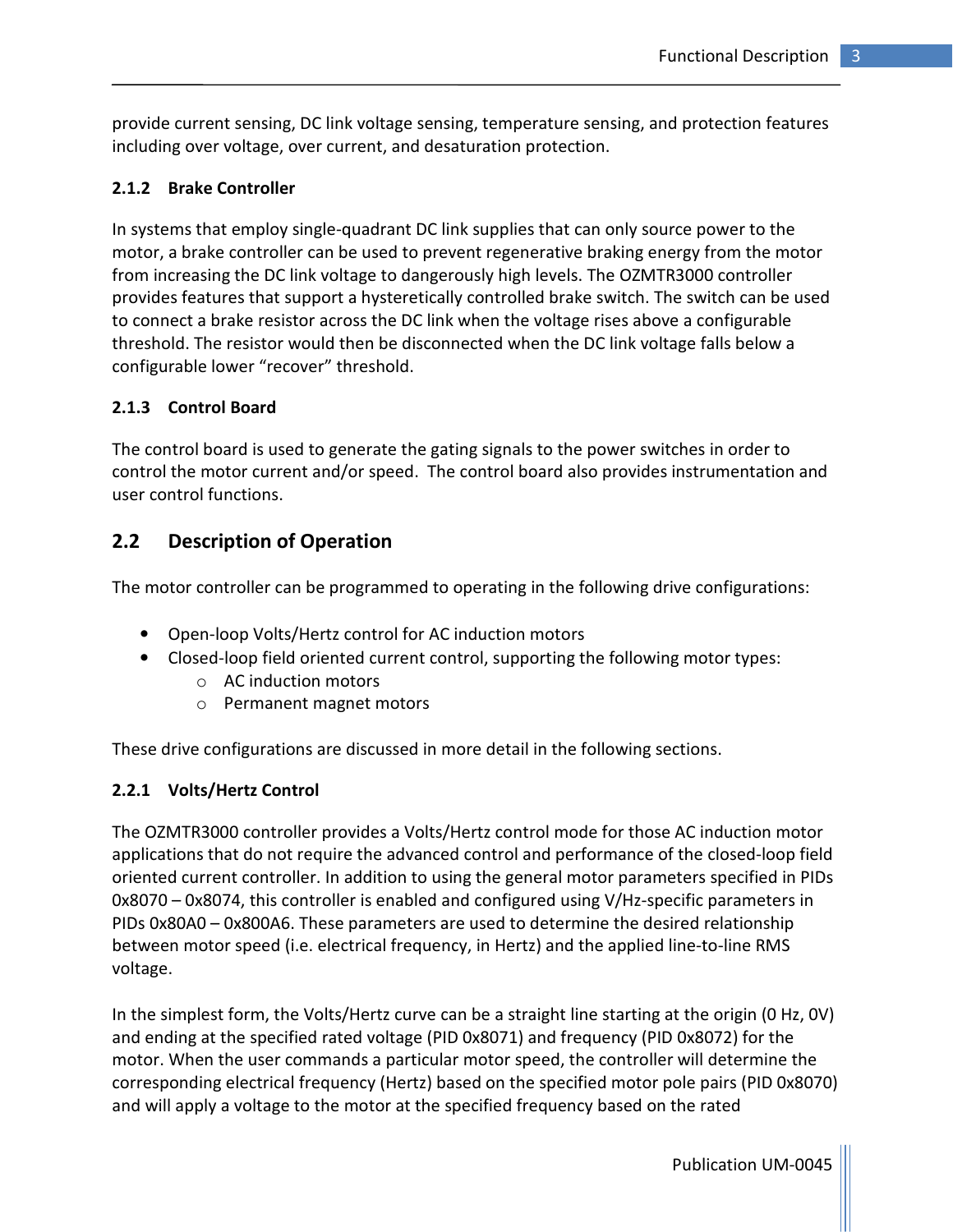voltage/frequency ratio. Note that the controller does not immediately apply this new frequency, but rather slowly slews the applied frequency from the present operating value to the newly commanded value based on the programmed Speed Command Slew Rate (PID 0x8065).

When the user's speed command results in a frequency above the rated frequency, the drive will allow for a higher frequency while keeping the applied voltage to the specified rated voltage, up until a maximum defined frequency (PID 0x80A1).

For low speed operation, the drive provides a "voltage boost" feature to avoid stalling the motor. This feature allows the user to modify the low speed portion of the Volts/Hertz curve based on two additional parameters. First, the voltage at zero hertz can be specified (PID 0x80A3) to be a value greater than zero volts. Second, an "inflection point" is specified (PID 0x80A2) that defines the frequency from which the "voltage boost" curve deviates from the rated Volts/Hertz curve.

For applications that require a minimum speed/frequency, this can be programmed into the controller using PID 0x80A0. Speed commands below this value will be overridden with the minimum value specified by this parameter.



The resulting programmable Volts/Hertz profile is depicted in the figure below:

**Speed Command (Hz)** 

Figure 2 – Volts/Hertz Profile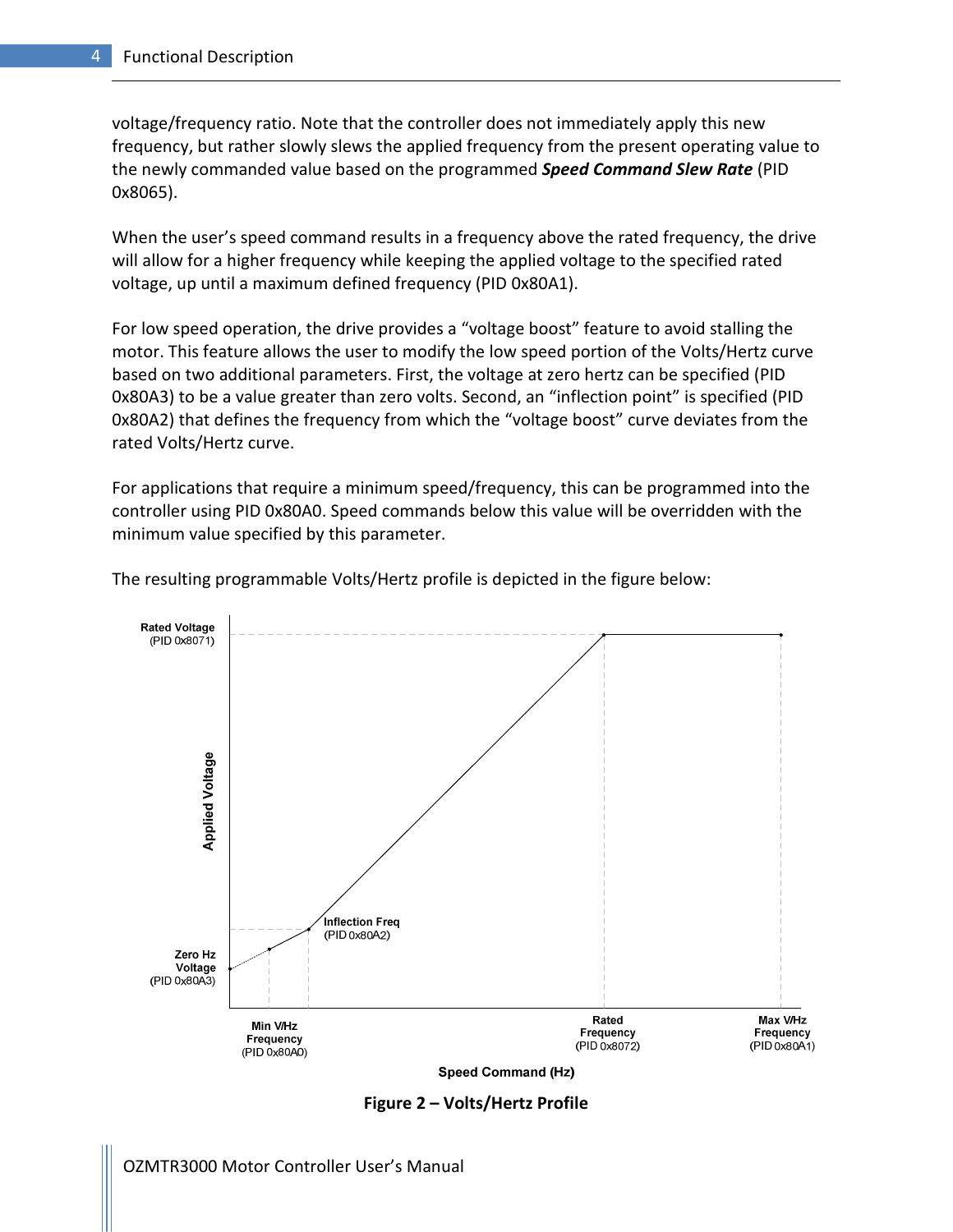In addition to the configurable profile discussed above, the user can configure the starting frequency (PID 0x80A5) that the drive will use when first turning on and a "pause time" (PID 0x80A6) in which to hold the drive at this startup frequency before slewing to the commanded speed.

Because the Volts/Hertz controller is inherently an open loop controller, it does not require any feedback from the motor (such as current, speed, temperature, etc) to operate. Not including these additional sensors in the application will reduce system cost and complexity, but at the expense of losing the ability to monitor those values and provide potential fault protection. For this reason, it is recommended that current sensors be used at a minimum for over current protection.

#### 2.2.2 Field Oriented Control

Figure 3 presents a simplified block diagram of the field oriented control scheme employed in the motor drive firmware. PI regulators are used to control both the torque  $(I_0)$  and field  $(I_d)$ current components using current feedback calculated from the three phase current measurements ( $I_{\text{fb a.b.c}}$ ) from the inverter. The current regulators are implemented in the synchronous DQ reference frame. The outputs of the PI regulators are then used to control a space vector modulator (SVM) which generates the gating commands to the power switches.



#### Figure 3 – FOC Controller Functional Block Diagram

When operating in direct torque control mode, the torque current  $(I_0)$  is calculated from the torque command provided by the user. In the case of AC induction motor applications, the torque-to-current calculation is performed based on the specified induction motor parameters (PIDs 0x8080 to 0x8084). In the case of permanent magnet motor applications, the firmware simply uses the specified PM Torque Constant parameter (PID 0x8090) parameter to make this conversion.

Publication UM-0045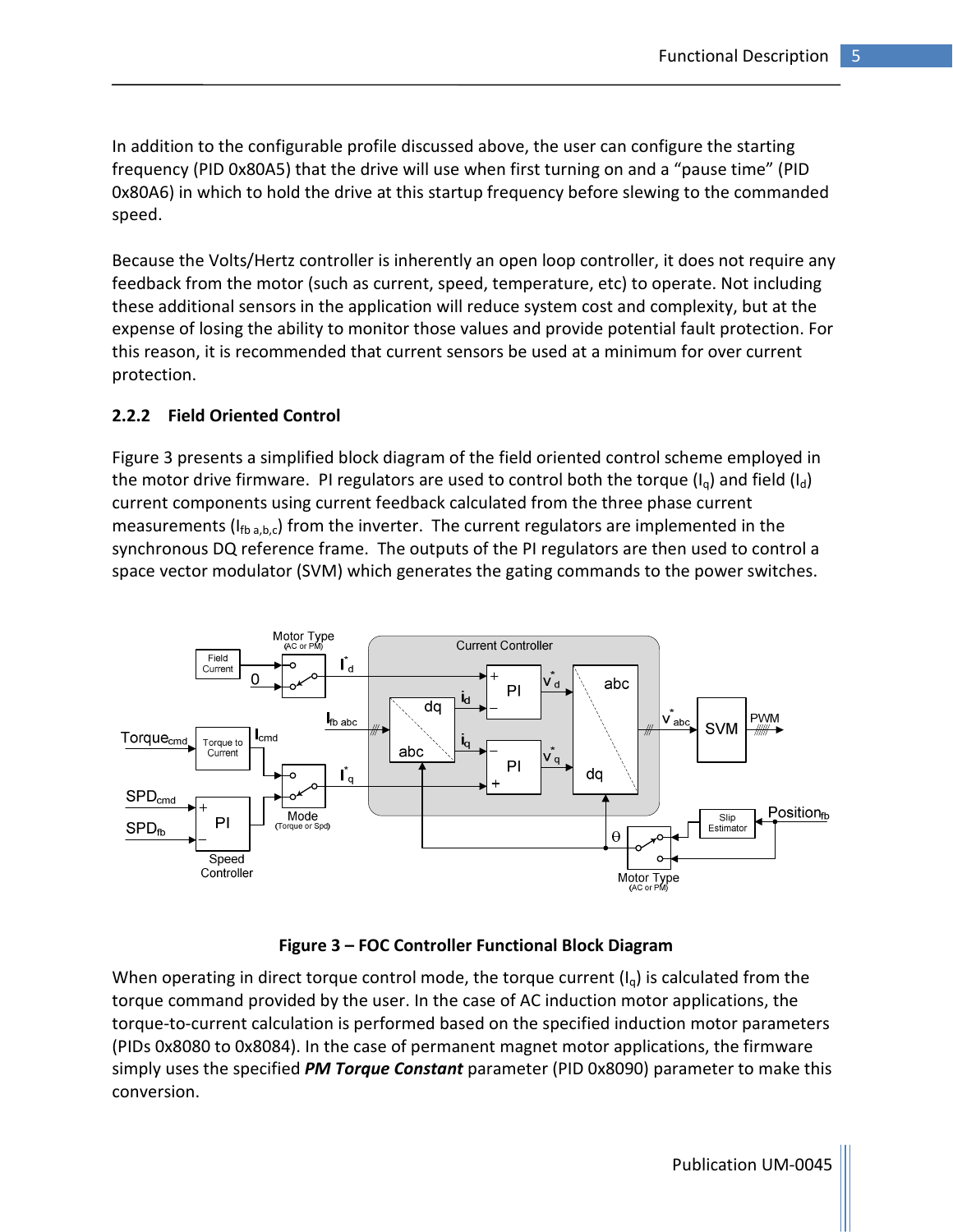When operating in closed-loop speed control mode, a PI type regulator is used to control the motor speed. The speed reference (commanded by the user) is compared to the measured motor speed providing the error input to the PI regulator. The output of the speed controller serves as the torque current command for the inner current controller.

The field current  $(I_d)$  reference depends on which type of motor has been selected (see **Motor Drive Type**, PID 0x8060). For AC induction motors, the field current is set to the specified magnetizing current (PID 0x8084). An optional automatic field weakening controller may also be configured and enabled (PIDs 0x8088 – 0x8089) to allow for reducing the magnetizing current based on the available DC link voltage and motor speed. When initially turning on the AC motor drive, the magnetizing current may optionally be increased to reduce the time it takes to develop the corresponding magnetic field in the rotor. This may be useful in applications that want to be able to turn on quickly but are using motors with large rotor time constants. For permanent magnet motor applications, no field weakening is performed by the drive - the field current is simply commanded to zero.

The generation of the electrical angle "theta" (θ) also depends on the specified motor type and the specified feedback device (quadrature encoder or resolver, specified in PID 0x8061). For AC induction motor applications, the relative changes in position from the feedback device are used to calculate the mechanical speed of the motor. This speed is used in conjunction with a "slip estimator" block to determine the desired electrical speed from which the desired electrical angle is derived. The "slip estimator" requires accurate motor parameters to be specified for the induction motor (PIDs 0x8080 – 0x8084).

For permanent magnet motor applications, the electrical angle must be synchronous with the rotating field from the rotor, so in this case knowledge of the rotor position and field is necessary. When configured to operate with a quadrature encoder, the motor controller supports an "automatic alignment" procedure at startup. Using this procedure, the controller specifies a DC alignment current (PID 0x8092) and duration (0x8093) for which it is applied to the motor at startup. Once the specified time has passed, it is assumed that the rotor has rotated into alignment with the applied current, and the drive stores the necessary position offset required to then operate the drive. For proper alignment operation, it is required that the rotor be able to move freely. If enabled, this process is only executed the first time the drive is enabled following a power on reset of the controller. Thereafter, the controller will use the stored position offset for subsequent "turn on" events. When resolver feedback has been selected, it is assumed that the position reported by the resolver is already properly aligned with the rotor field and no additional alignment features are provided by the drive.

#### 2.2.3 Dual Interleaved Inverter Operation

For specialty motor applications that require very low current ripple and harmonics, the OZMTR3000 controller provides support for an optional second inverter interface to be used when driving a dual interleaved inverter power stage. This system would look very similar to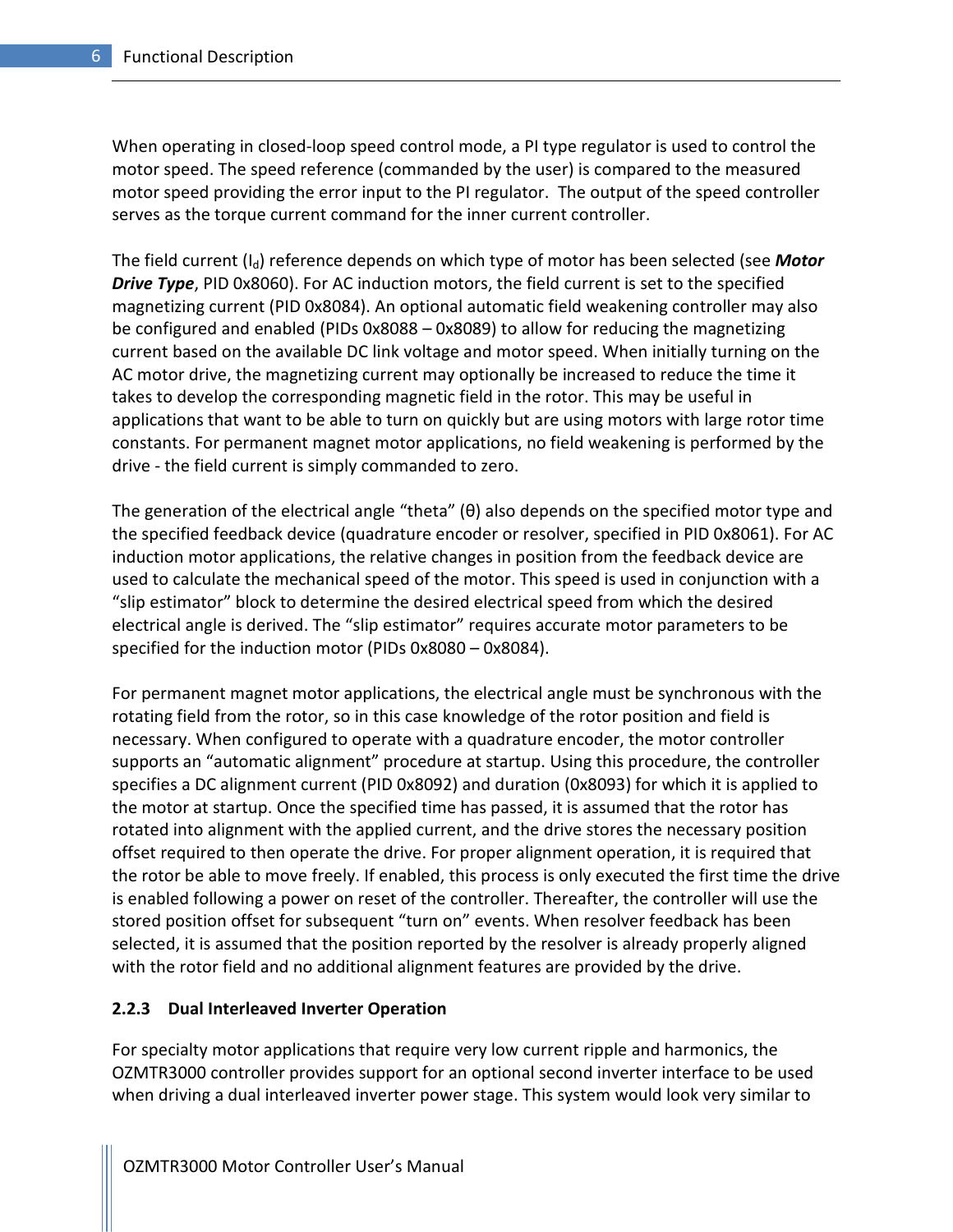

the single inverter system shown in Figure 1 with the addition of a second IGBT bridge and a filter between the inverters and the motor as shown in the figure below.

Figure 4 – Typical Interleaved Drive Electrical System Schematic

From a control perspective, when operating in dual interleaved inverter mode the controller uses the same control scheme as with a single inverter with the addition of a second current controller and PWM modulator. The commanded current is generated the same as the single inverter mode and is then divided by two and sent to each of the two internal current controllers. With this scheme each inverter is handling 50% of the overall load. The PWM pulses on the second inverter use the exact same frequency as the main inverter but are phase shifted by 180 degrees to achieve the desired current ripple cancellation benefit provided by the interleaved system. Additionally, to prevent a circulating DC current from developing between the two inverters, the second current controller also uses a PI compensator to maintain a regulated DC current of zero. This interleaved control scheme is illustrated in the following figure.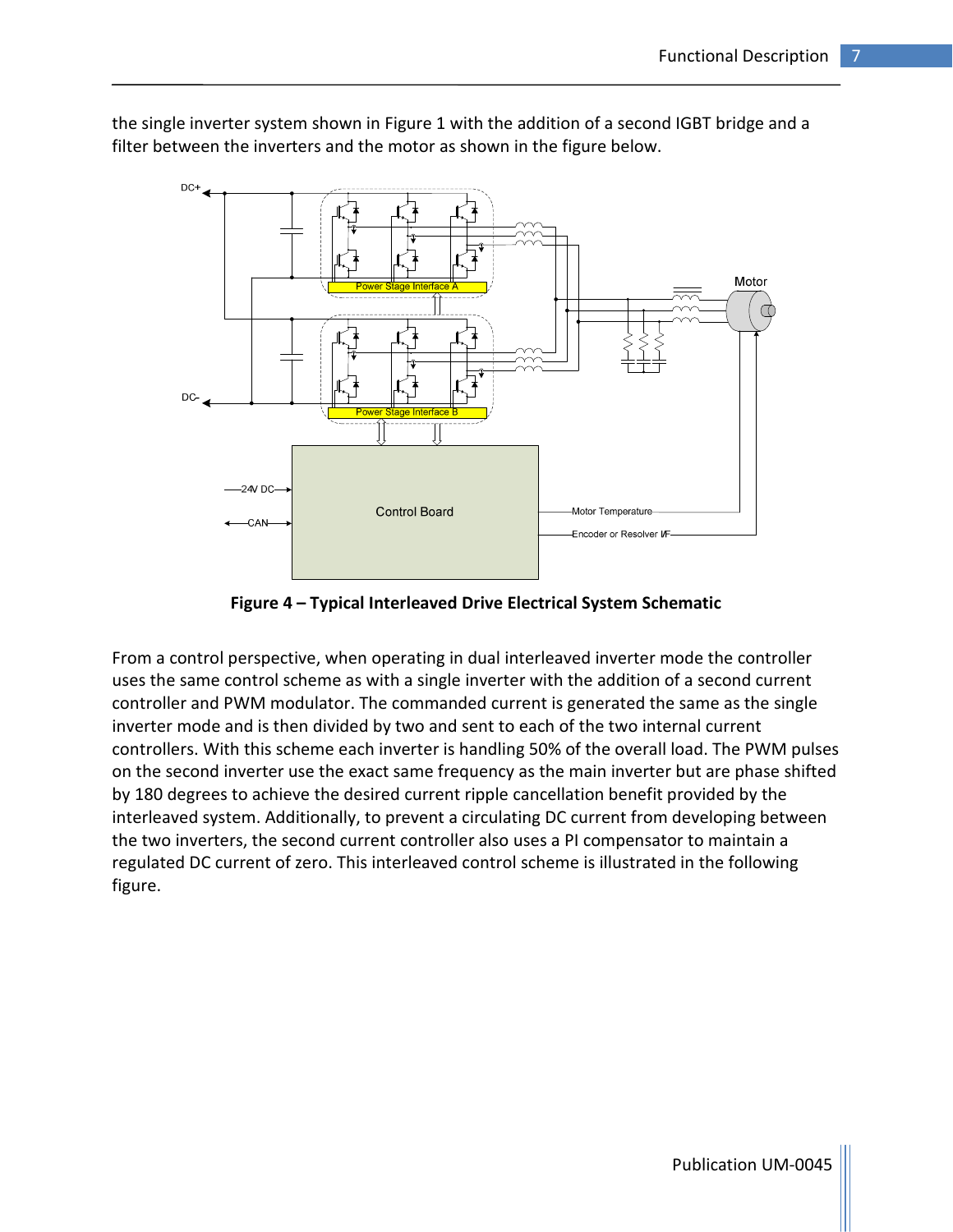

Figure 5 – Interleaved Controller Functional Block Diagram

#### 2.2.4 Temperature Based Torque Derating

To prevent the inverter and/or motor from overheating and causing an over-temperature fault shutdown, the controller provides a mechanism to limit the available torque at high temperatures. Two separately enabled and configurable thermal derating blocks exist: one based on inverter temperature and one based on motor temperature.

A low and a high temperature threshold define the temperature range in which to limit the user's torque command. When the temperature is below the low threshold, the user torque command is not affected by thermal derating. When the temperature is between the low and high thresholds, the user torque command is multiplied by a derating factor that is calculated as follows:

$$
DerateFactor = 1 - \left(\frac{(T_{meas} - T_{low})}{(T_{high} - T_{low})} \cdot (1 - Derate_{min})\right)
$$

The minimum derating value (Derate<sub>min</sub>) is configurable and it determines how much the drive is allowed to reduce the torque command. Above the high threshold, the derating factor will be set to this minimum value. If derating is enabled based on both inverter temperature and motor temperature, the derating factor is configured and calculated separately for each. The lower of the two derating factors is then chosen to reduce the user torque command. For example: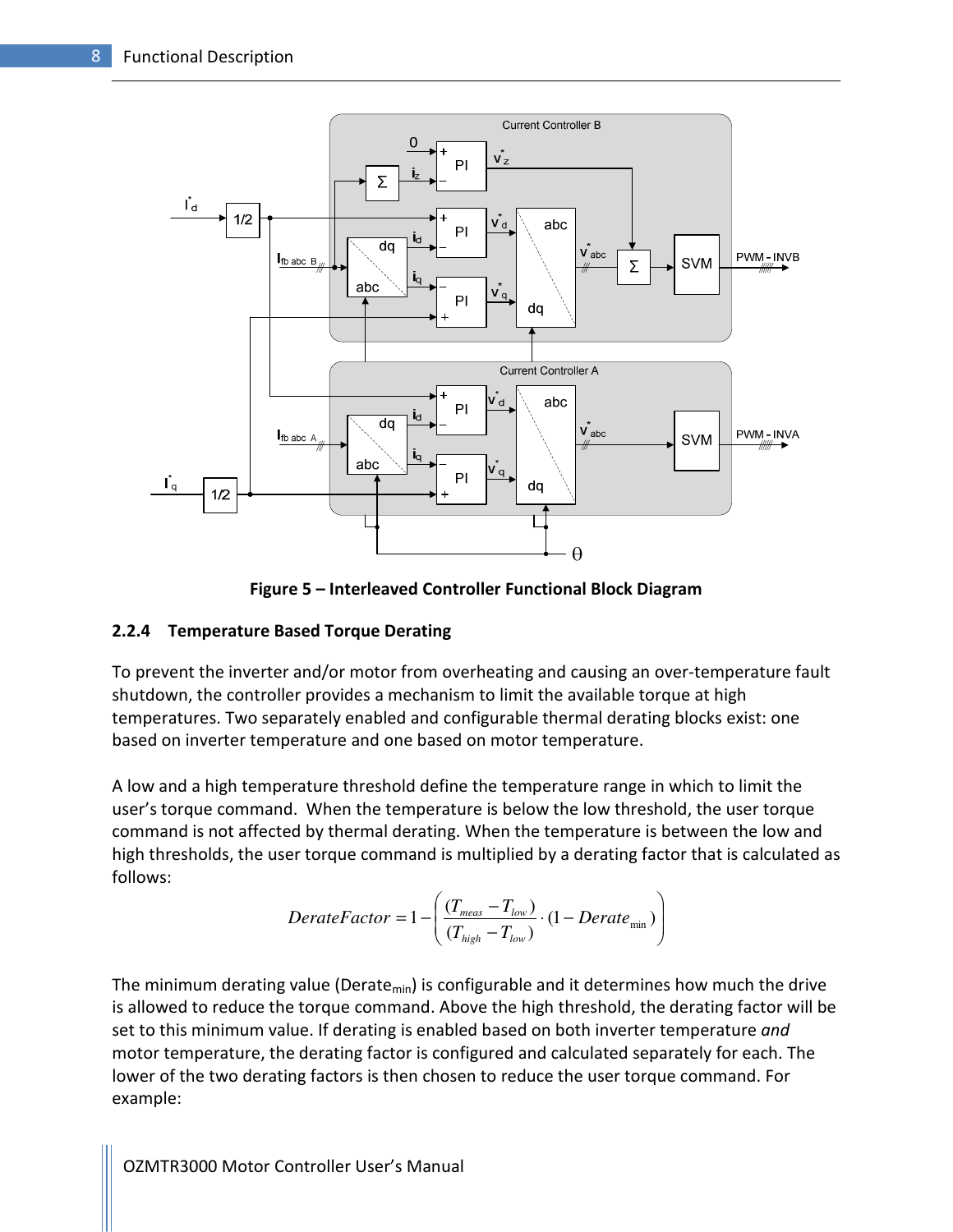| Inverter Motor Derate $_{min}$ = 10% | Motor Derate $_{min}$ = 10%                                                           |
|--------------------------------------|---------------------------------------------------------------------------------------|
| Inverter low threshold = $90 °C$     | Motor low threshold = $85 °C$                                                         |
| Inverter high threshold = $100 °C$   | Motor high threshold = $105 °C$                                                       |
| Inverter measured temp = $94 °C$     | Motor measured temp = $91 °C$                                                         |
| Inverter Derating factor = 0.64      | Motor Derating factor = $0.73$                                                        |
|                                      |                                                                                       |
|                                      | User command = 50% of Torque <sub>max</sub> Derated user command = 50% $*$ 0.64 = 32% |

A warning flag is reported to indicate when the user torque command is being reduced due to thermal derating.

This feature is only available when operating the drive in direct torque control mode. When operating in Volts/Hertz mode or closed-loop speed control mode, the thermal derating controller is not used.

#### 2.2.5 Maximum Torque Profile

The maximum available motor torque and power is affected by the present value of the DC Link and the operating motor speed. For systems with fixed/regulated DC links, the maximum torque and power curves will be fairly deterministic and predictable. However, for systems in which the DC Link is allowed to vary (such as with battery based systems), the maximum torque and power will vary as the DC link varies. Depending on the motor application, it may be undesirable to make the user be aware of this fluctuation in torque or power. For example, in a vehicle application it may be desirable to limit the allowable torque/power based on the minimum expected DC link voltage. In doing so, the operator (i.e. driver) will not notice these fluctuations in available torque due to DC link voltage variations even when they maintain a constant position with the accelerator pedal.

To facilitate the ability to restrict the maximum torque as a function of speed, the controller provides a configurable maximum torque profile feature. This feature is enabled using the **Torque Profile Enable** configuration parameter (PID 0x80B0). The profile consists of three speed regions as follows:

- Region 0 (Torque Limit) This is the low speed region of the profile, and it starts at 0 RPM. In this region, the torque command will be limited to the value specified in the **Torque Profile Maximum Torque** parameter (PID 0x80B1). Any commands from the user that exceed this value will be ignored and this value will be used instead.
- Region 1 (Power Limit) This is the mid speed region. In this region, the motor power is limited to the value specified in the Torque Profile Maximum Power parameter (PID 0x80B2). The speed at which this region begins can be calculated based on the fact that motor power equals torque times speed. Therefore, the speed at which the motor will reach this maximum power threshold can be calculated as the specified maximum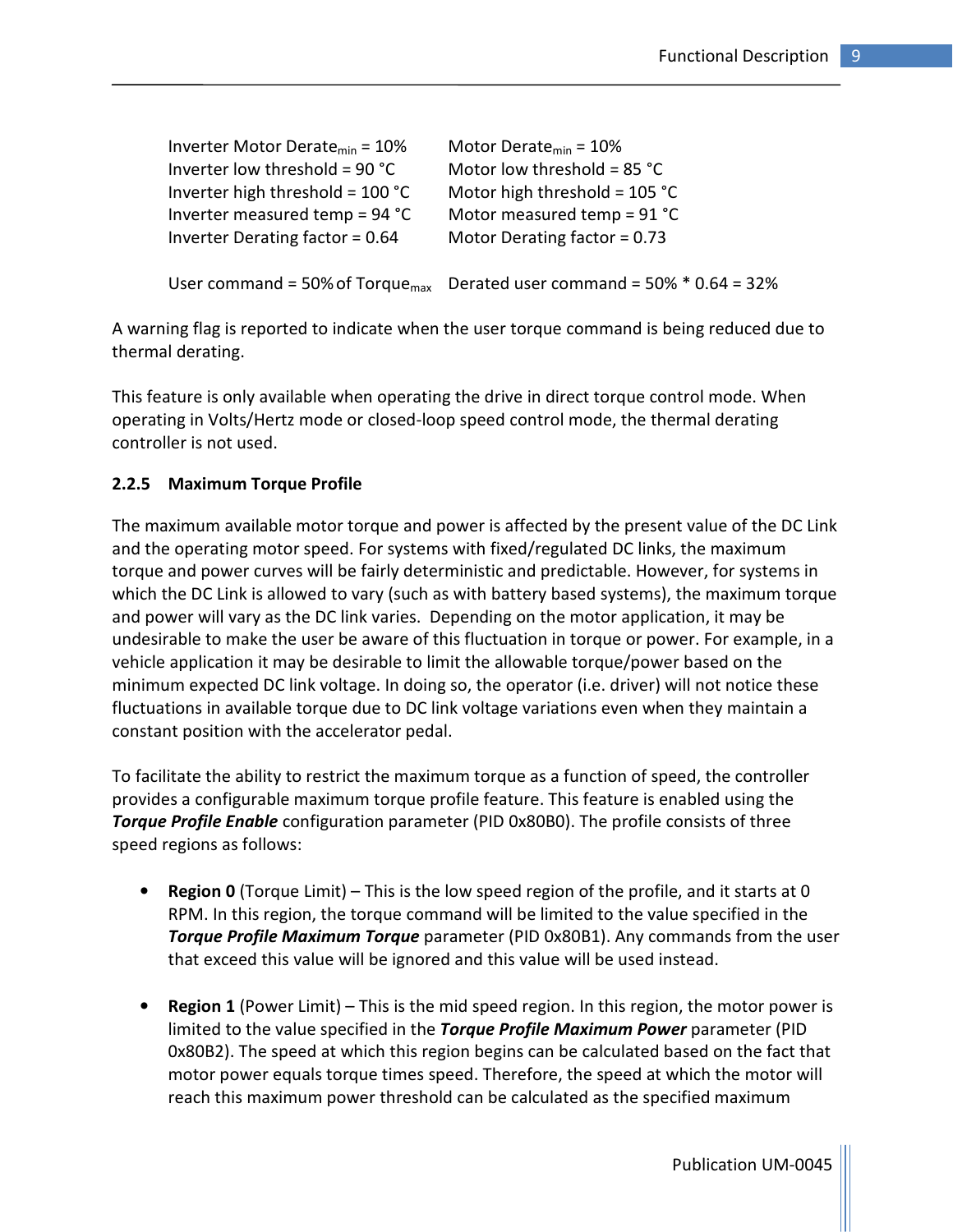power divided by the specified maximum torque. This speed ( $\omega_{\text{base}}$ ) will be in units of radians/second when using units of Watts for power and Nm for torque.

When the user commands a torque that would result in a motor power that exceeds the specified maximum power, the controller will automatically limit the torque so that the resulting power is clamped to the maximum value.

• Region 2 (Power\*Speed Limit) – This is the high speed region. This region begins at the motor speed specified by the Torque Profile Constant Power\*Speed Region Start parameter (PID 0x80B3). This speed value is used along with the specified maximum power to calculate a maximum "Power\*Speed" value. As the motor speed increases, the controller will calculate the power \* speed value and compare it to the maximum value specified. If the maximum is exceeded, the torque will then be reduced such that the power is reduced to maintain the maximum "Power\*Speed" value.

The figure below shows a pictorial summary view of the three regions created by the torque profile. Note that the  $\omega_{\text{cps}}$  represents the speed at which Region 3 starts, as specified in parameter PID 0x80B3.



Figure 6 – Torque and Power in the Three Speed Regions

This torque profile feature is only available when operating the drive in direct torque control mode. When operating in Volts/Hertz mode or closed-loop speed control mode, the torque profile is not used.

#### 2.2.6 Current Fold Back

For protection purposes, the drive supports a current fold back feature for both the torque  $(I_0)$ and field  $(I_d)$  current commands in the event that the applied stator voltage gets too close to the maximum achievable level dictated by the DC link voltage. The fold back threshold is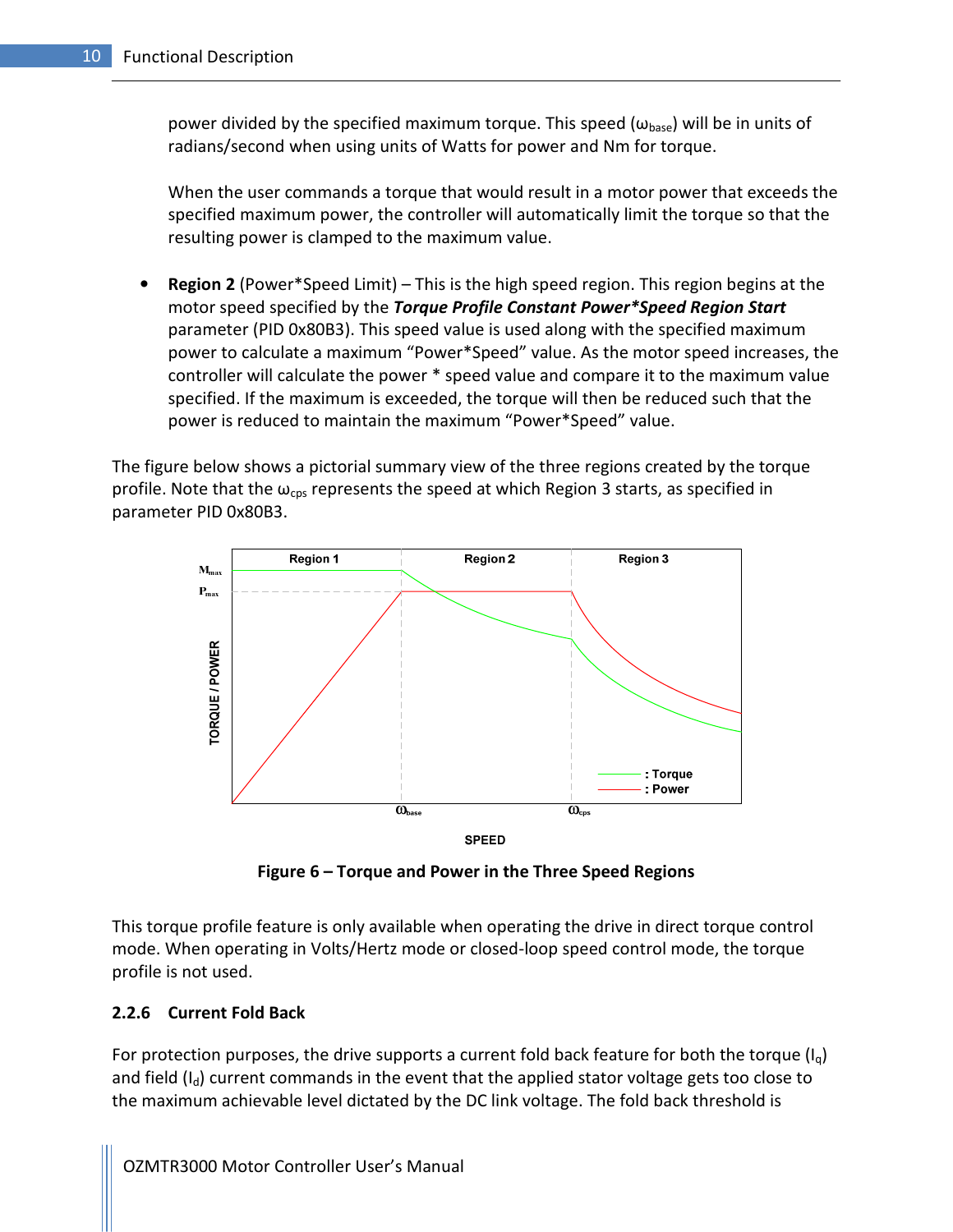independently programmable for both  $I<sub>q</sub>$  and  $I<sub>d</sub>$  (PIDs 0x80F3 and 0x80F7). The threshold defines the maximum modulation index (percent of applied voltage relative to the DC link voltage), above which the corresponding current will be reduced.

For most applications the system should be designed such that the DC link voltage provides ample voltage headroom to achieve the desired speed and torque from the motor. In this case, the fold back controllers are not required and remain disabled (PIDs 0x80F2 and 0x80F6). Otherwise, for systems with minimal voltage headroom these fold back controllers may be employed to prevent losing current regulation and potentially faulting off the drive.

To limit the torque producing current  $(I_q)$ , simple PI regulator is used to decrease the current in order to maintain an applied voltage below the specified modulation index. The output of the PI regulator is a "limit factor", a value between 0 and 1.0 that is multiplied with the desired current command. When the DC link voltage high enough to produce the desired torque without exceeding the specified modulation index, the current will not be reduced (the compensator output will be 1.0). If the DC link were to drop, causing the modulation index to increase to the specified limit, the commanded current will be linearly reduced based on the compensator output. When this condition occurs, a warning flag is asserted that indicates to the user that the current is presently being limited by this controller.

In the event that the torque current is reduced to zero and the modulation index is still too high, a second controller may also be used to fold back the magnetizing current  $(I_d)$ . This second controller is only useful when the drive is configured to control an AC induction motor (i.e. where a magnetizing current is being regulated). For permanent magnet motors, the  $I_d$  current is already being controlled to zero and cannot be reduced any further. The fold back threshold for the I<sub>d</sub> controller should be set higher than the I<sub>q</sub> fold back threshold so that it will not be engaged unless the  $I_q$  fold back is not adequate. In general, the  $I_d$  current should not need to be clamped, particularly if field weakening has been enabled (PID 0x8088). The  $I<sub>d</sub>$  fold back has been added as a potential backup protection mechanism. This may be useful for systems with fast dynamic changes in either motor speed or DC Link voltage, both of which affect field weakening. The rate of change of the actual field within the motor is based on the rotor time constant, so there could be scenarios where the  $I<sub>d</sub>$  current may need to fold back at high speeds and at high rates of change of either the DC Link voltage or motor speed.

This feature is only available when operating the drive in closed-loop field oriented control (i.e. not Volts/Hertz mode). This feature is mainly targeted at applications that are running in direct torque control mode, where the torque command is simply reduced. When this feature may also be enabled and used when the drive is operated in closed-loop speed control mode. However, if the fold back feature is engaged when running in speed mode, the speed loop will no longer be in regulation and the resulting motor speed will change based on the load conditions.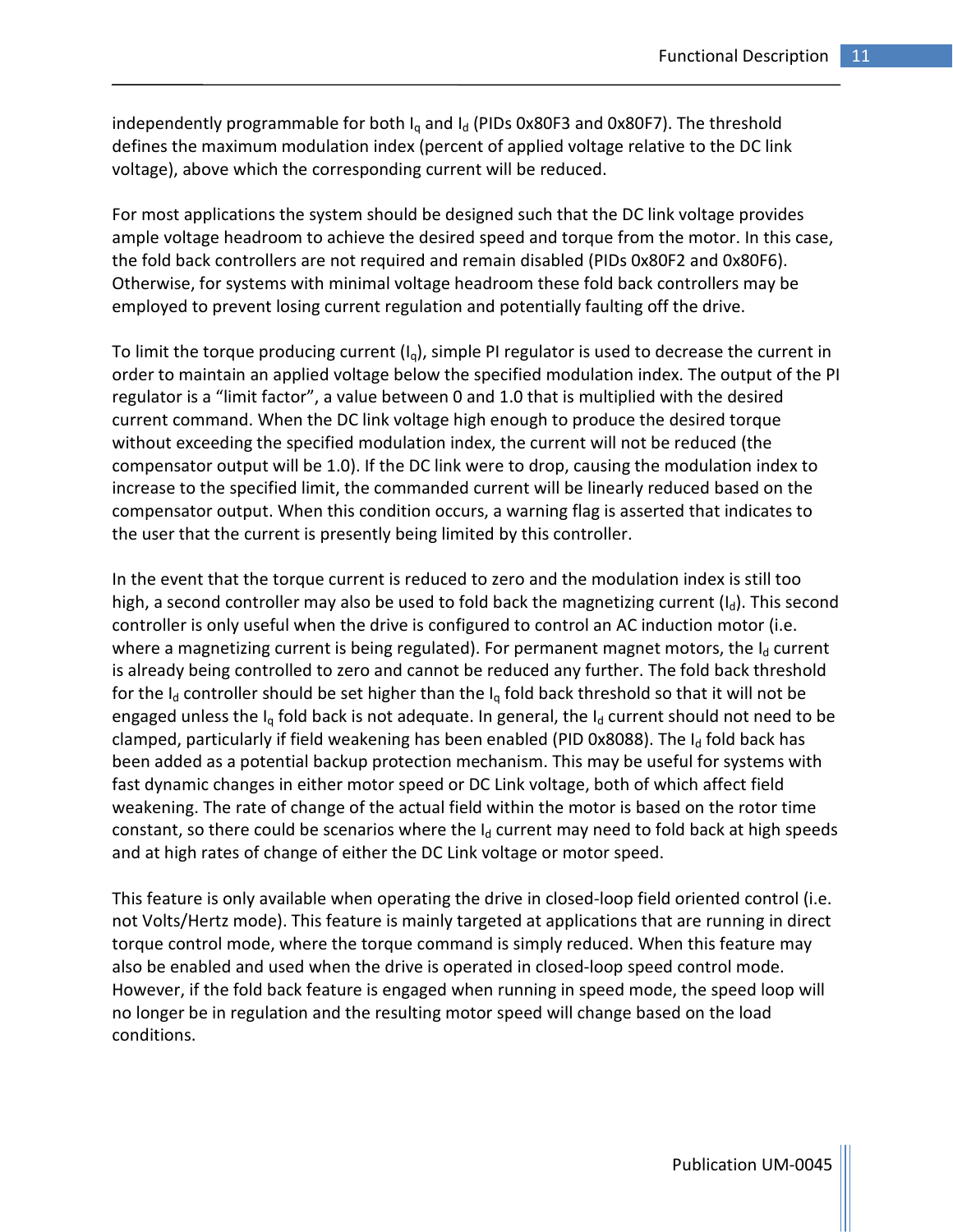#### 2.3 Brake Controller

For scenarios where the motors are creating regenerative energy that is flowing back to the DC link (as with commanding a braking torque) and causing the DC link voltage to rise, this controller provides an optional brake controller. This controller can be used to engage a brake resistor across the DC link, thus preventing the voltage from rising to high values that could result in over-voltage fault shut downs or even component damage.

When enabled (*Brake Controller Enable*, PID 0x8110), the controller uses two voltage thresholds (PIDs 0x8111 and 0x8112) to create a simple hysteretic control for engaging the brake resistor. If the voltage rises above the upper trip threshold, the brake resistor will be engaged. Once the voltage then falls below the lower recover threshold, the brake resistor will be disconnected.

The brake contains optional hardware fault and temperature monitoring capabilities in the event that these are provided by the brake chopper power device and its corresponding gate drive solution. In the event that the fault is detected, the brake controller state machine will go to a FAULT state and braking function will be disabled. If this occurs while the motor drive is in operation, the **Brake Controller Fault Motor Response** parameter (PID 0x8113) can be used to configure the motor drive response as follows:

- Continue operating, ignoring the brake fault
- Treat this as a drive fault and shut down, regardless of the configured drive type and torque/speed mode being used
- Continue operating, but not allow a braking torque command this is only pertinent when operating the drive as a closed-loop FOC controller running in direct torque control mode; otherwise, for speed control or Volts/Hertz operation this setting is ignored

#### 2.4 State Sequencing

A state machine is used to provide deterministic control and sequencing of the motor drive states. If a fault is detected in any of the operating states, the inverter is immediately disabled and the state machine is latched into the FAULT state. Figure 7 illustrates the operating states as well as the transition logic employed in the controller's state machine.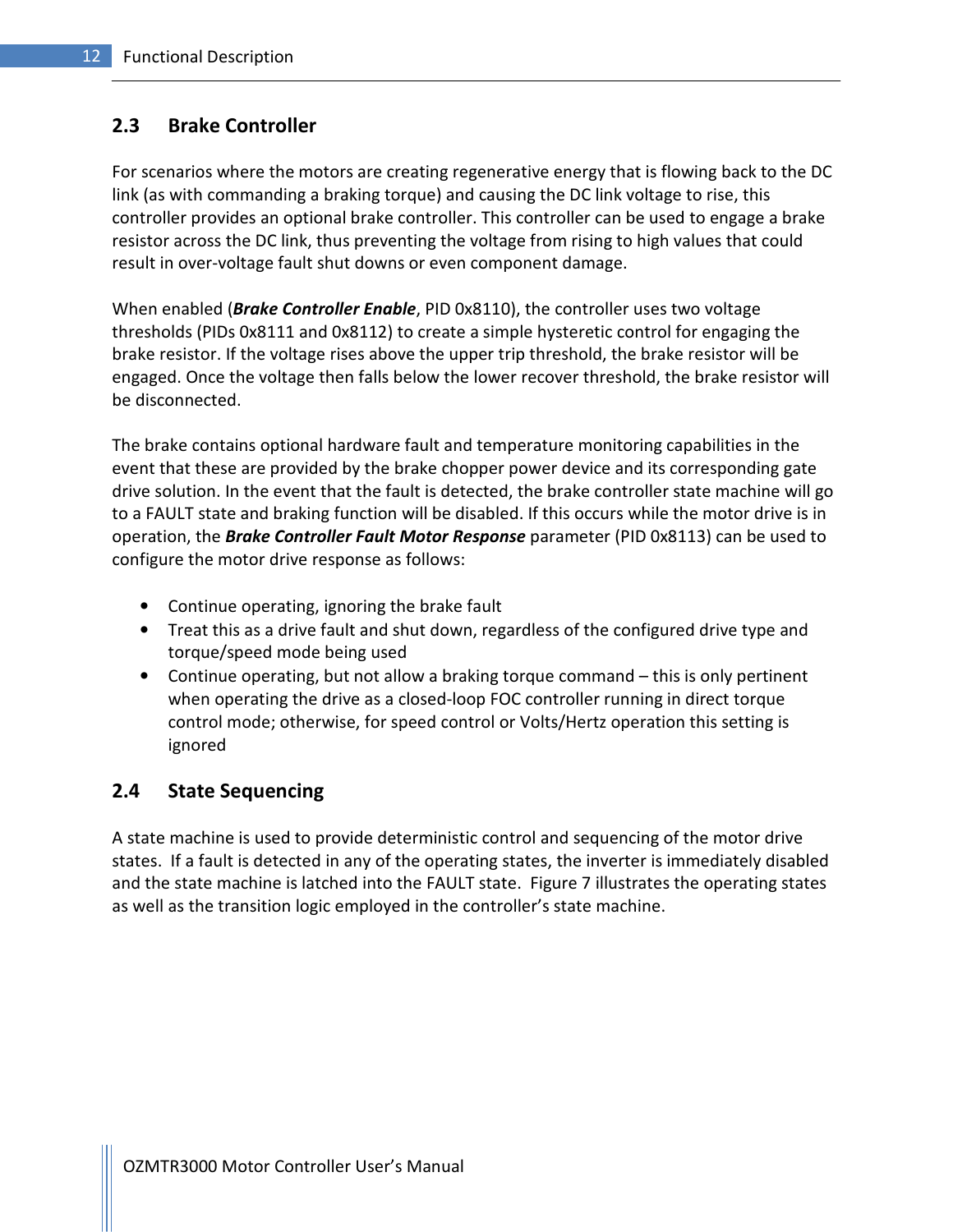

Figure 7 – Controller State Machine

#### 2.4.1 Initialize

The state machine resets to the *Initialize* state following a power-on-reset (POR) event. While in this state the power hardware is not operable; the firmware is initializing hardware peripherals, configuring variables, and performing self health tests. Upon successful initialization the state machine will auto-transition to the Calibrate state.

#### 2.4.2 Calibrate

The Calibrate state is used to calibrate system hardware as applicable. Power hardware is not operable while in the Calibrate state. Following successful calibration, the state machine will auto-transition to the Idle state.

Publication UM-0045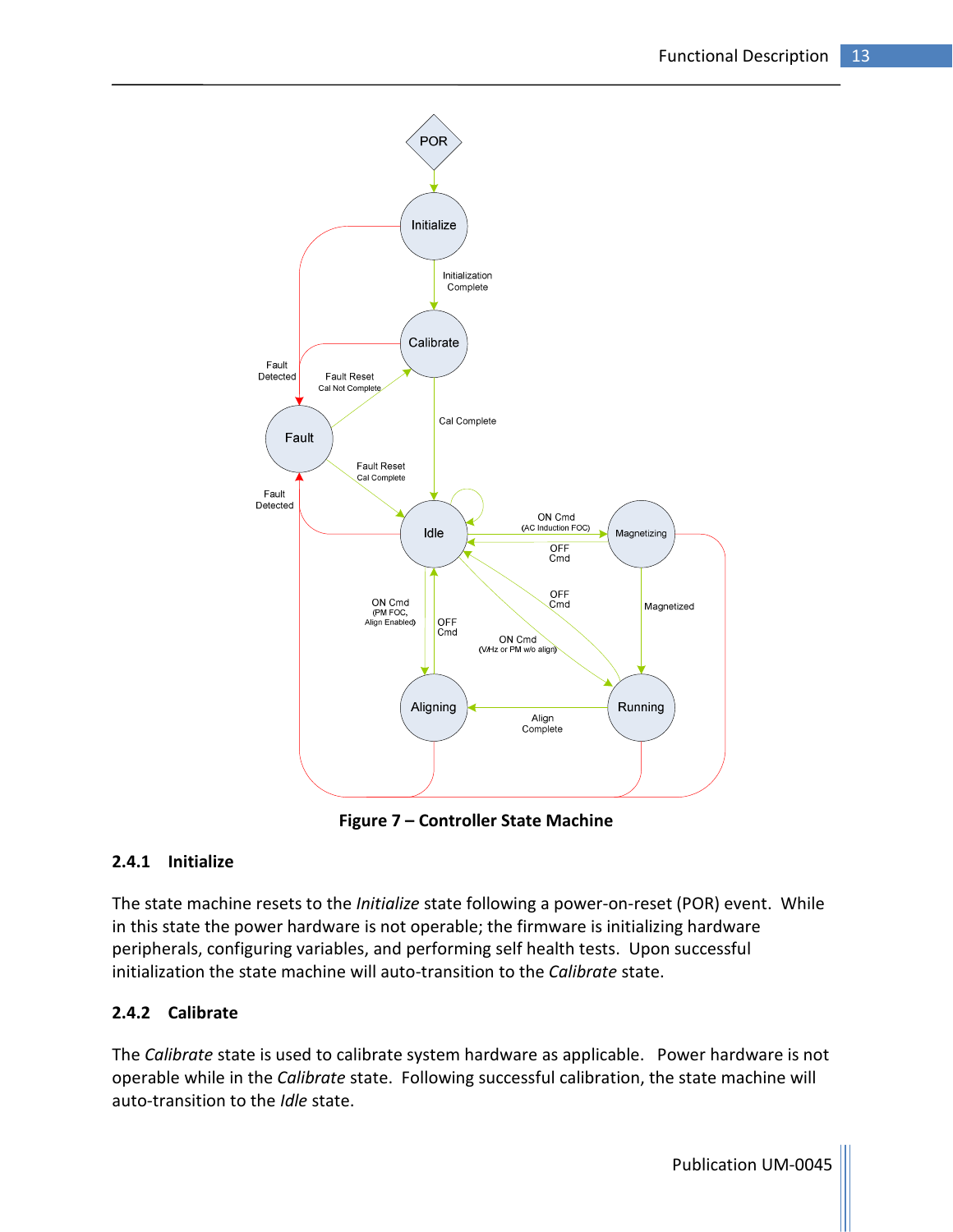#### 2.4.3 Idle

Once in the *Idle* state the controller is ready for use. The state machine will remain in the *Idle* state indefinitely, transitioning either due to a fault condition or a turn-on command. When turning on, the next state depends on the configured **Motor Drive Type** (PID 0x8060). For closed-loop field oriented control of an AC induction motor, the state machine will sequence to the Magnetizing state. For permanent magnet operation, if the PM Align At Startup Enable parameter is set to TRUE (PID 0x8090), and this is the first time turning on after a POR, the state machine will transition to the *Align* state. For all other cases, the state machine will transition to the Running state.

#### 2.4.4 Magnetizing

When in this state, the controller is ramping up the magnetizing current in the AC induction motor to the desired level. Once at this initial magnetizing current, the controller waits for the induced magnetic field to finish charging in the rotor (based on the estimated rotor time constant). While magnetizing, the torque current is forced to zero amps and all attempts send a torque or speed command will be ignored. Once magnetization is complete, the state machine will transition to the Running state, where the user torque or speed command will then be accepted. If an OFF command is received during the magnetization process, the controller will immediately transition back to the Idle state and will disable the inverter.

#### 2.4.5 Align

When in this state, the controller is performing the automatic alignment process for the permanent magnet motor. The controller will remain in this state for the period of time specified in the PM Align Time parameter (PID 0x8093), during which it will be regulating the align current specified in the PM Align Current parameter (PID 0x8092). While aligning, all attempts send a torque or speed command will be ignored. Once alignment is complete, the state machine will transition to the Running state, where the user torque or speed command will then be accepted. If an OFF command is received during the alignment process, the controller will immediately transition back to the *Idle* state and will disable the inverter.

#### 2.4.6 Running

While in the Running state the motor drive is enabled and processing either speed or toque commands from the user. The state machine will remain in the *Running* state indefinitely, transitioning either on a fault or a turn-off command. When a turn-off command is received, the state machine will immediately disable the inverter and go to the *Idle* state.

#### 2.4.7 Fault

The Fault state indicates that a latched fault condition has occurred and that the drive is inoperable. The various fault conditions are reported in the Fault Status instrumentation register (PID 0x400E) and also reported on the CAN bus in the Alarm Status CAN message.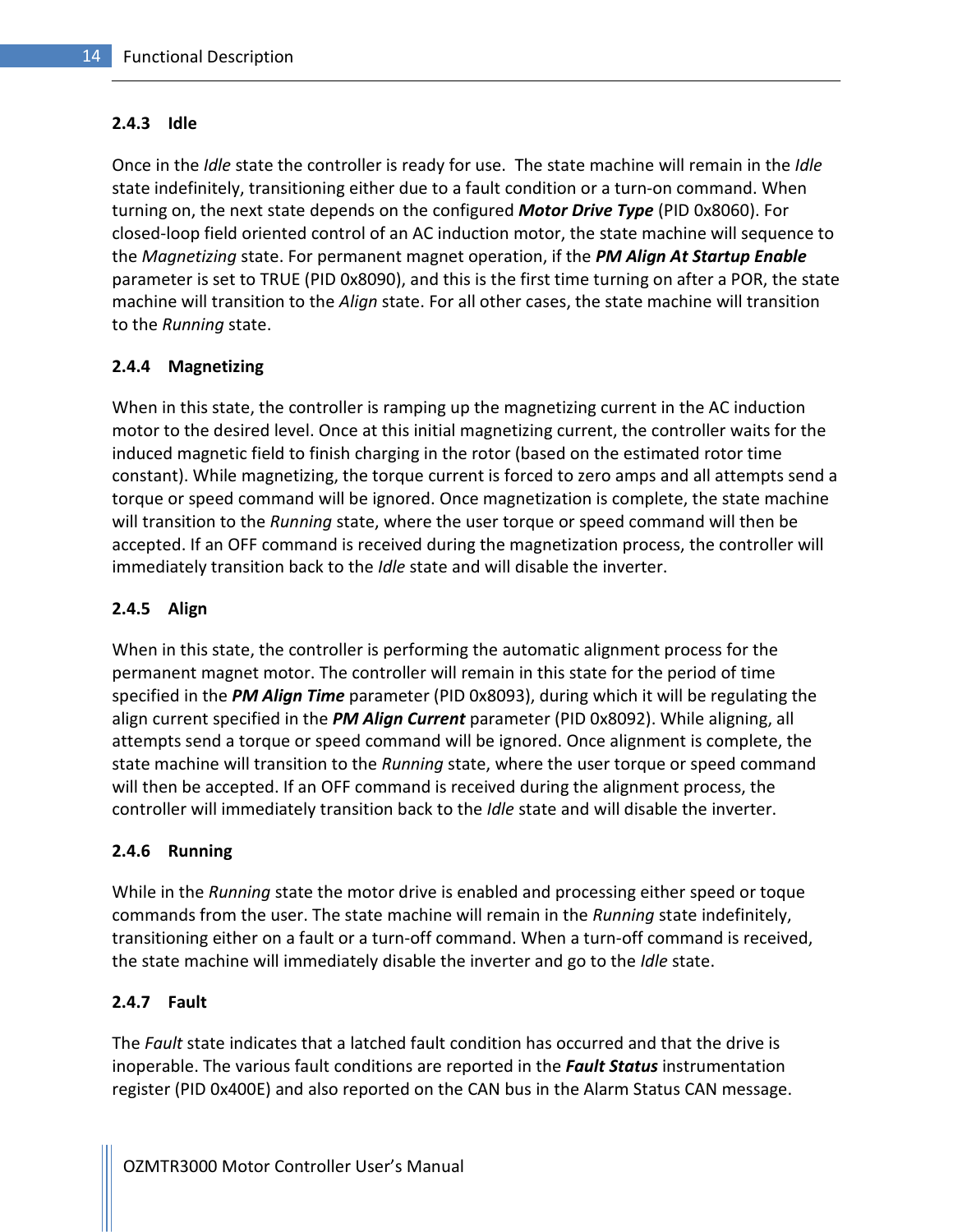The controller remains in the *Fault* state and the latched fault flags remain set until explicitly reset with a Fault Reset command (PID 0x0004). This is true even if the source(s) of the fault(s) are no longer active. Upon receiving the Fault Reset command, the firmware will attempt to clear all latched fault bits. It then examines the sources of all fault conditions and if any sources of faults are still active, their respective fault flags are latched again and the controller will remain in the Fault state. Otherwise, if no faults remain active, the controller will transition either back to the Calibrate state if the calibration process was not completed, or back to the Idle state if calibration has already been run.

#### 2.5 Fault and Warning Conditions

The motor controller provides warning indicators and fault protection in the event of conditions that may cause damage to the equipment or injure personnel. The various conditions that are monitored by the controller are listed and described in the following sections.

#### 2.5.1 Warnings

The motor controller provides the warning indicators listed below. These warning conditions do not prohibit operation of the drive; they are merely reported for informational purposes only. Each warning condition described below is reported in the **Warning Status** instrumentation register (PID 0x400D) and also reported on the CAN bus in the Alarm Status CAN message.

#### 2.5.1.1 High Inverter Temperature

If the *Inverter Temp Enable* parameter (PID 0x80B8) is set to TRUE, the firmware will monitor the main Inverter A temperature and will set a warning flag if it exceeds the *Inverter* **Temperature Warning Threshold** configuration parameter (PID 0x8034). If the *Interleaved* **Inverters Enable** configuration parameter (PID 0x8108) is also set to TRUE, the firmware will monitor the secondary Inverter B temperature and compare this to the same warning threshold value. These flags will remain set until the temperature(s) falls below the *Inverter Temperature* Recover Threshold configuration parameter (PID 0x8035).

#### 2.5.1.2 High Motor Current

The firmware monitors the RMS inverter current going to the motor and will set a flag if it exceeds the **Motor Over Current Warning Threshold** configuration parameter (PID 0x803D). It does this for both the main Inverter A and the secondary Inverter B if the *Interleaved Inverters* **Enable** configuration parameter (PID 0x80108) is set to TRUE. These flags remain set until the respective current falls below the Motor Over-Current Recover Threshold configuration parameter (PID 0x803E). In the case of dual interleaved inverter operation, the warning and recover thresholds are first divided by two and then compared against each inverter current (A and B).

#### 2.5.1.3 High Motor Temperature

If the **Motor Temp Enable** parameter (PID 0x80C1) is set to TRUE, the firmware will monitor the motor's temperature sensor and will set a warning flag if the temperature exceeds the **Motor** 

Publication UM-0045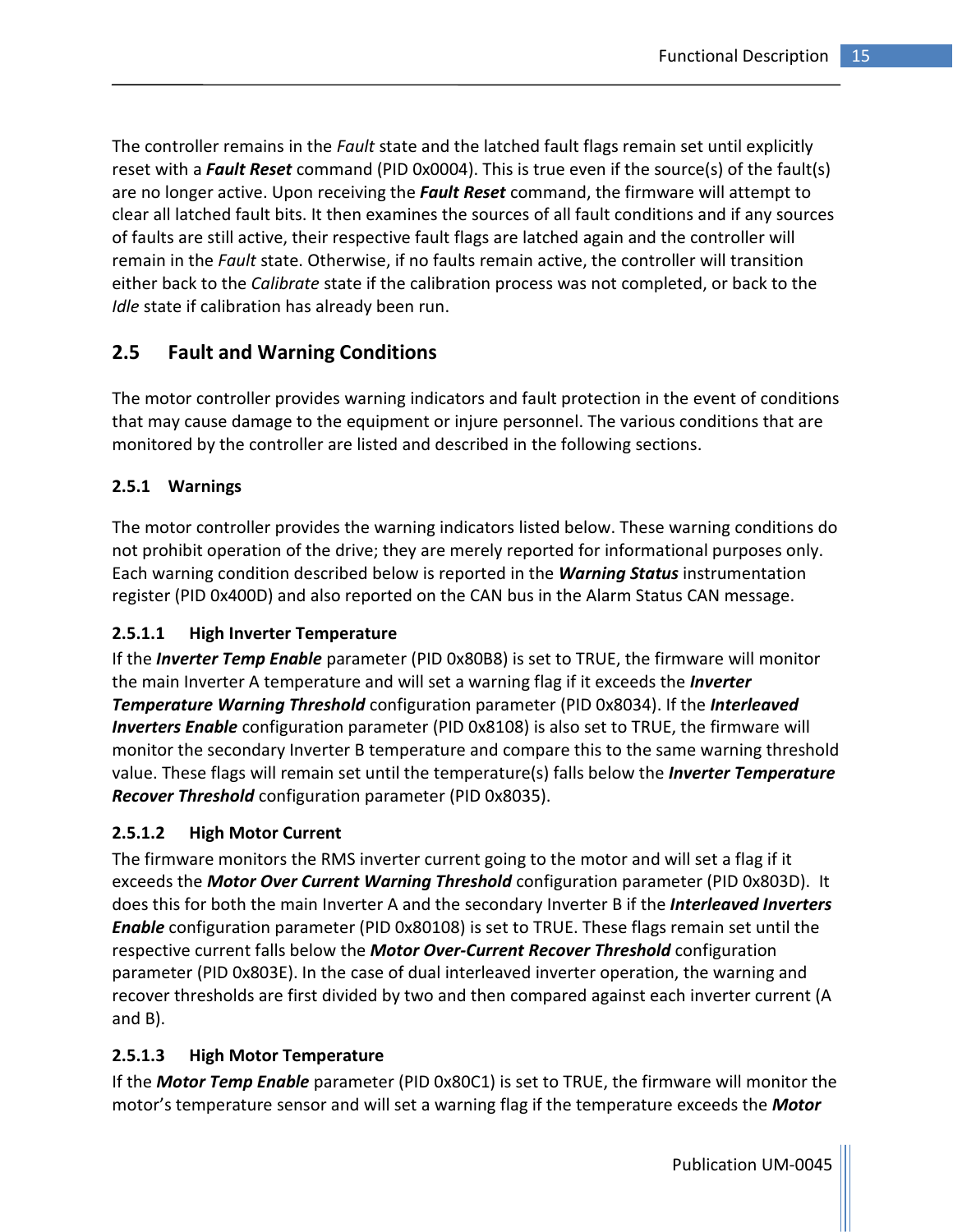**Temperature Warning Threshold** configuration parameter (PID 0x803A). This flag will remain set until the temperature falls below the **Motor Temperature Recover Threshold** configuration parameter (PID 0x803B).

#### 2.5.1.4 High Motor Speed

If a speed feedback device has been enabled by the **Motor Speed Feedback Device Select** parameter (PID 0x8061), the firmware will monitor the motor's speed and will set a warning flag if the speed exceeds the **Motor Over Speed Warning Threshold** configuration parameter (PID 0x8040). This flag will remain set until the speed falls below the **Motor Over Speed Recover Threshold** configuration parameter (PID 0x8041).

#### 2.5.1.5 Clamped Torque Command

If the Torque Profile Enable parameter (PID 0x80B0) is set to TRUE and the user attempts to operate the drive in torque control mode with a torque command above the maximum allowed by the profile, the firmware will limit the applied torque to the maximum value from the profile. When this is the case, the motor drive will set this flag to indicate that the requested torque command is not being used and that a lower torque is actually being commanded. This warning flag is automatically cleared when the motor torque returns to being controlled to the requested torque value from the user.

#### 2.5.1.6 Braking Torque Disabled

If the brake controller is enabled (PID 0x8110), the Brake Controller Fault Motor Response parameter (PID 0x88113) is set to "1" and a brake fault is detected, the firmware will not allow braking torque commands from the user. Instead, the torque command will be clamped to zero to override the braking command from the user. If this occurs, the controller will set this warning flag to indicate to the upper-level controller that the requested braking torque command is not being used and that the torque has been set to zero. The warning flag will be cleared when no clamping is being performed (either the brake fault is cleared or the user's torque command changes back to a 'motoring' command).

#### 2.5.1.7 Motor Torque Reduced Due to Thermal Derating

If the controller has been configured to enable thermal derating from either a high motor temperature (PID 0x80C6) or a high inverter temperature (PID 0x80BD), the firmware will reduce the user torque command applied to the motor when the corresponding temperature is too high. When this occurs, the controller will set this warning flag to indicate to the upperlevel controller that the requested torque command is not being used and that a lower torque is actually being commanded due to thermal derating. The warning flag will be cleared when no thermal derating is being performed (i.e. the temperature(s) are below their minimum derating values).

#### 2.5.1.8  $I_{\alpha}/I_{\alpha}$  Current Foldback

If the current fold-back feature is enabled (PID 0x80F2 or 0x80F6), the firmware will reduce the  $I_q$  and/or  $I_d$  currents if the voltage applied to the motor gets too close to the full utilization of the DC Link voltage (i.e. a high modulation index). When this is the case, the motor drive will set these bits (one for  $I_d$ , one for  $I_q$ ) to indicate that corresponding current is actively being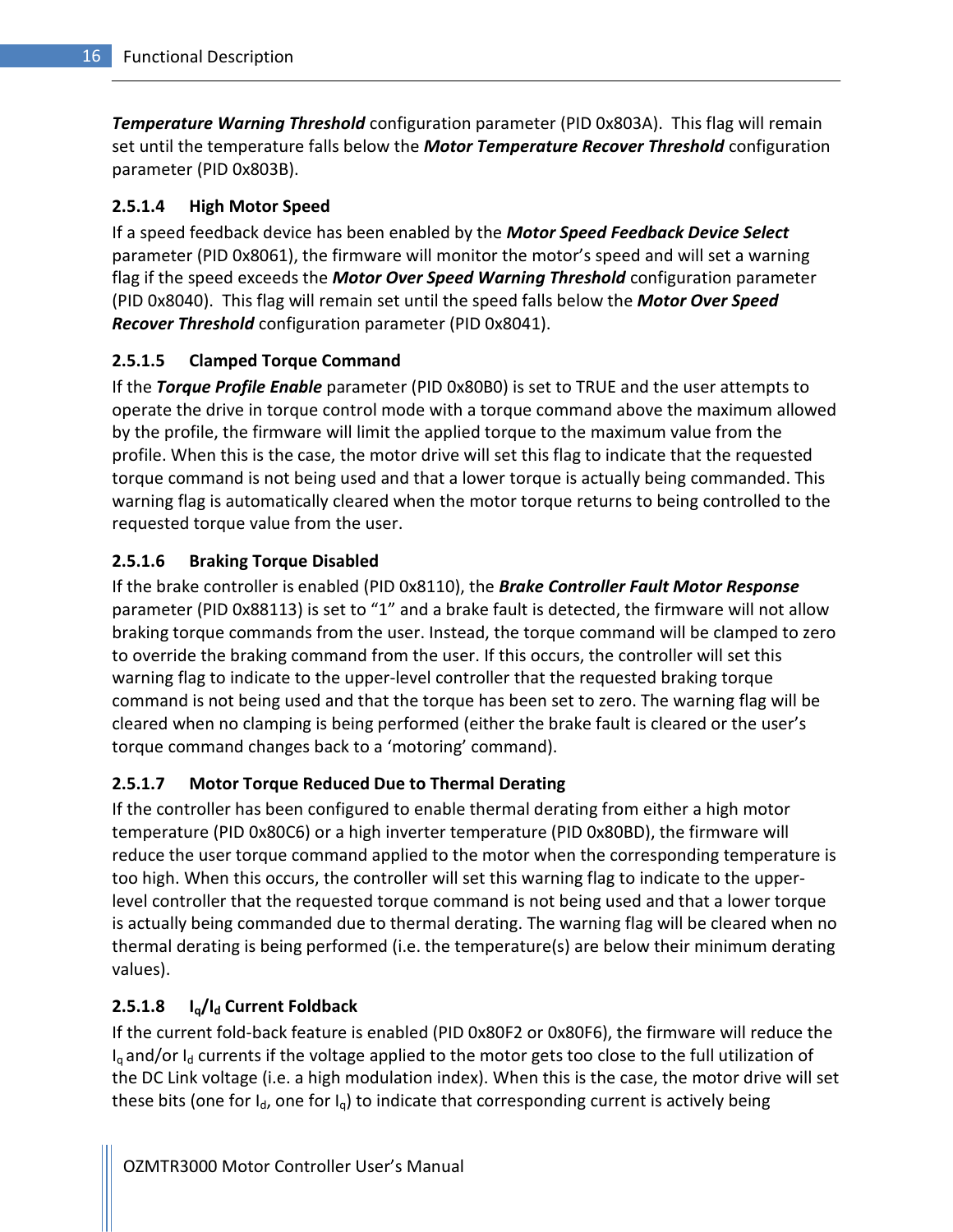reduced. These warning flags are automatically cleared when the corresponding current is no longer being clamped.

#### 2.5.1.9 High DC Link Voltage

The firmware monitors the DC link voltage and will set a warning flag if it exceeds the DC Link Over Voltage Warning Threshold configuration parameter (PID 0x8031). This flag will remain set until the voltage falls below the DC Link Over Voltage Recover Threshold configuration parameter (PID 0x8032).

#### 2.5.1.10 High Brake Switch Temperature

If the **Brake Temp Enable** parameter (PID 0x80CA) is set to TRUE, the firmware will monitor the brake switch temperature sensor and will set a warning flag if the temperature exceeds the Brake Switch Temperature Warning Threshold configuration parameter (PID 0x8037). This flag will remain set until the temperature falls below the Brake Switch Temperature Recover **Threshold** configuration parameter (PID 0x8038).

#### 2.5.1.11 Local Bias Supply Tolerance Warnings

The firmware monitors the local bias supplies (24V, 15V, 5V, 3.3V, and -15V) on the control board and will set a warning flag if the corresponding supply voltage is not within the range required by the on-board hardware. The various warning flags will remain set while the supply voltages are out of tolerance and will be cleared when the supply is within the required limits.

#### 2.5.2 Faults

The motor controller provides the fault protection listed below. Whenever a fault occurs the firmware will automatically turn the inverter OFF and transition to the FAULT state. Each fault condition is latched and reported in the Fault Status instrumentation register (PID 0x400E) and also reported on the CAN bus in the Alarm Status CAN message.

The controller remains in the FAULT state and the latched fault flags remain set until explicitly reset with a Fault Reset command (PID 0x0004). This is true even if the source(s) of the fault(s) are no longer active. Upon receiving the Fault Reset command, the firmware will attempt to clear all latched fault bits. It then examines the sources of all fault conditions and if none are active the controller will transition back to the IDLE state. If upon re-examination any sources of faults are still active, their respective fault flags are latched again and the controller will remain in the FAULT state.

#### 2.5.2.1 Inverter IGBT Errors

The firmware provides a means to recognize hardware-based IGBT error signals from the main Inverter A interface (as is present on a typical Semikron SKiiP interface). If the Interleaved **Inverters Enable** configuration parameter (PID 0x80108) is set to TRUE, the firmware will also monitor the error signals from the secondary Inverter B interface.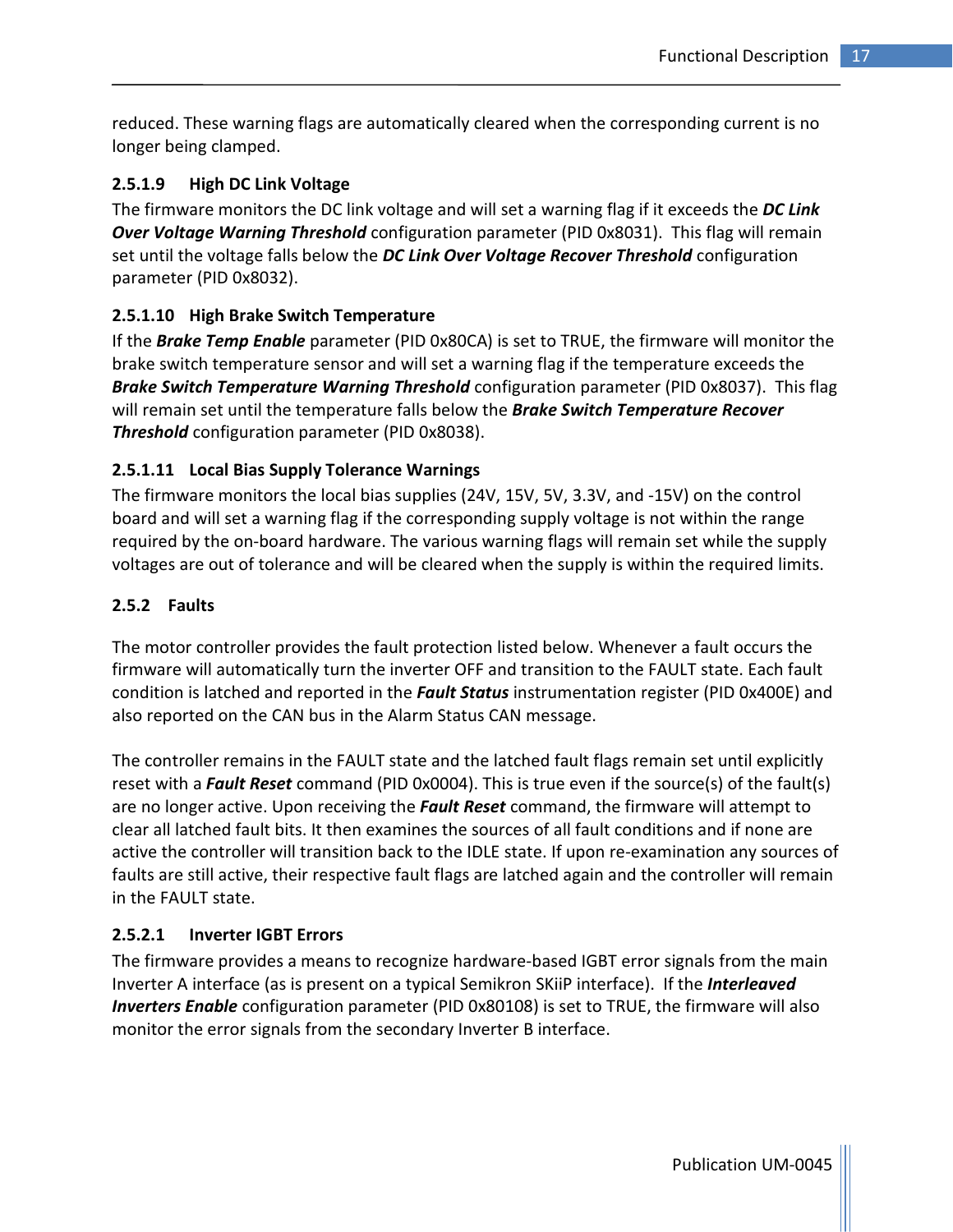#### 2.5.2.2 Inverter Hardware Over Temperature

The firmware provides a means to recognize a hardware-based over-temperature error signal from the main Inverter A interface (as is present on a typical Semikron SKiiP interface). If the Interleaved Inverters Enable configuration parameter (PID 0x8108) is set to TRUE, the firmware will also monitor the over-temperature signal from the secondary Inverter B interface.

#### 2.5.2.3 Software Inverter Over Temperature

The firmware monitors the main Inverter A temperature and will assert a fault if it exceeds the **Inverter Temperature Fault Threshold** configuration parameter (PID 0x8033). If the Interleaved Inverters Enable configuration parameter (PID 0x8108) is set to TRUE, the firmware will also monitor the temperature from the secondary Inverter B interface and check this against the same fault threshold value.

#### 2.5.2.4 Software Inverter Over Current

If the *Inverter Temp Enable* configuration parameter (PID 0x80B8) is set to TRUE, the firmware will monitor the RMS current to the motor from the main Inverter A and asserts a fault if it exceeds the Motor Over Current Fault Threshold configuration parameter (PID 0x803C). If the **Interleaved Inverters Enable** configuration parameter (PID 0x8108) is also set to TRUE, the firmware will monitor the current from the secondary Inverter B interface as well. In the case of dual interleaved inverter operation, the fault threshold is first divided by two and then compared against the current from each inverter.

#### 2.5.2.5 Motor Over Temperature

If the **Motor Temp Enable** configuration parameter (PID 0x80C1) is set to TRUE, the firmware will monitor the motor's temperature sensor and assert a fault if the temperature exceeds the Motor Temperature Fault Threshold configuration parameter (PID 0x8039).

#### 2.5.2.6 Motor Over Speed

If a speed feedback device has been enabled by the **Motor Speed Feedback Device Select** parameter (PID 0x8061), the firmware will monitor the motor's speed and will set this flag if the speed exceeds the Motor Over Speed Fault Threshold parameter (PID 0x803F).

#### 2.5.2.7 Motor Align Error

This fault is used to indicate when the drive is configured to operate as a permanent magnet motor drive with alignment at startup enabled (PID 0x8091) and the motor was spinning faster than the allowable maximum align speed (PID 0x8094).

#### 2.5.2.8 Brake Switch Hardware Error

The firmware provides a means to recognize a hardware-based error signal from the brake chopper interface (as is present on a typical Semikron SKiiP Half Bridge or Brake Chopper module).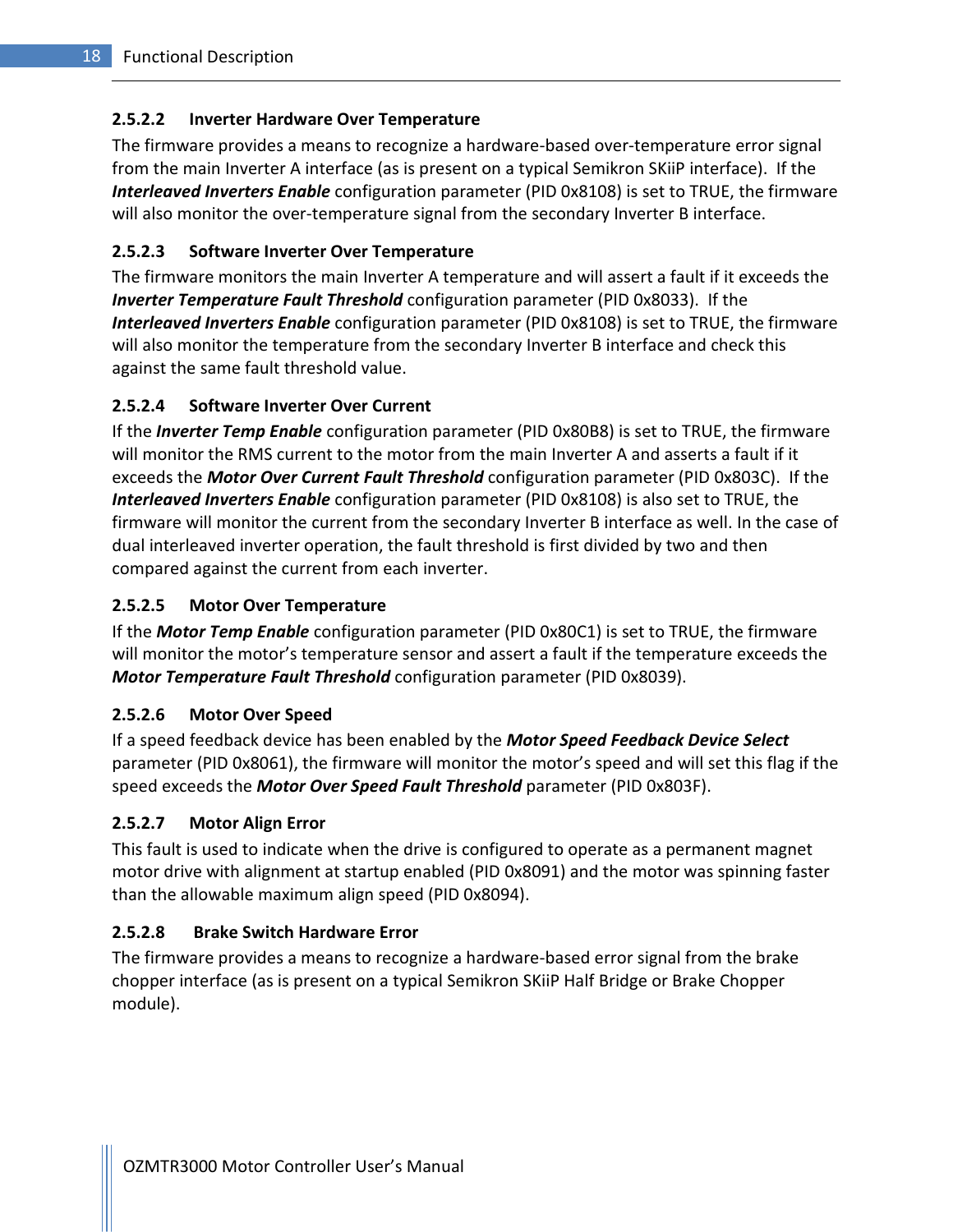#### 2.5.2.9 Brake Switch Hardware Over Temperature

The firmware provides a means to recognize a hardware-based over-temperature error signal from the brake chopper interface (as is present on a typical Semikron SKiiP Half Bridge or Brake Chopper module).

#### 2.5.2.10 Brake Switch Software Over Temperature

If the **Brake Temp Enable** configuration parameter (PID 0x80CA) is set to TRUE, the firmware will monitor the brake switch temperature and will assert a fault if it exceeds the **Brake Switch Temperature Fault Threshold** configuration parameter (PID 0x8036).

#### 2.5.2.11 DC Link Over-Voltage

The firmware monitors the DC link voltage and will assert a fault if it exceeds the DC Link Over-Voltage Fault Threshold parameter (PID 0x8030).

#### 2.5.2.12 Configuration Memory Error

This fault occurs any time a read from the configuration memory is performed and the CRC for the block being read does not match the CRC stored in the memory. This may occur if the data was corrupted in transmission during the read or this may occur if the data stored in memory was corrupted. Unlike all other fault sources, this fault condition is not cleared with the Fault **Reset** command (PID 0x0004) as the fault condition indicates the possibility that the control parameters are not as intended. Instead, this fault is considered a major system fault and needs to be addressed as follows:

- 1. Attempt to reload the system configuration using the **Configuration Reload** command (PID 0x0007) or cycle power to the control board. Either of these actions will reset the CPU on the control board which then forces a re-initialization of the application, including reading the configuration parameters from the external configuration memory. If this completes without error, this implies the previous error occurred while the data was being read.
- 2. If after executing step 1 above a configuration error is still present, this may indicate bad data in the configuration memory. In this case, the memory will need to be reset to the factory defaults using the *Configuration Reset* command (PID 0x0006). Once the memory contents have been reset and any values changed to their customized settings, step 1 above should be executed to force a reload of the system variables.
- 3. If neither of the above result in clearing the configuration error, then there is likely an issue with the control board hardware. At this point the board should be sent back to the factory for diagnosing and repairing of any defects (see the RMA process described at the end of this document).

#### 2.5.2.13 Calibration Error

When first powering up the control board the firmware attempts to calibrate the controller's internal ADC. This error is asserted if the controller is unable to perform the required calibration. There is likely an issue with the control board hardware if this error occurs, in which case the board should be sent back to the factory for diagnosing and repairing of any defects (see the RMA process described at the end of this document).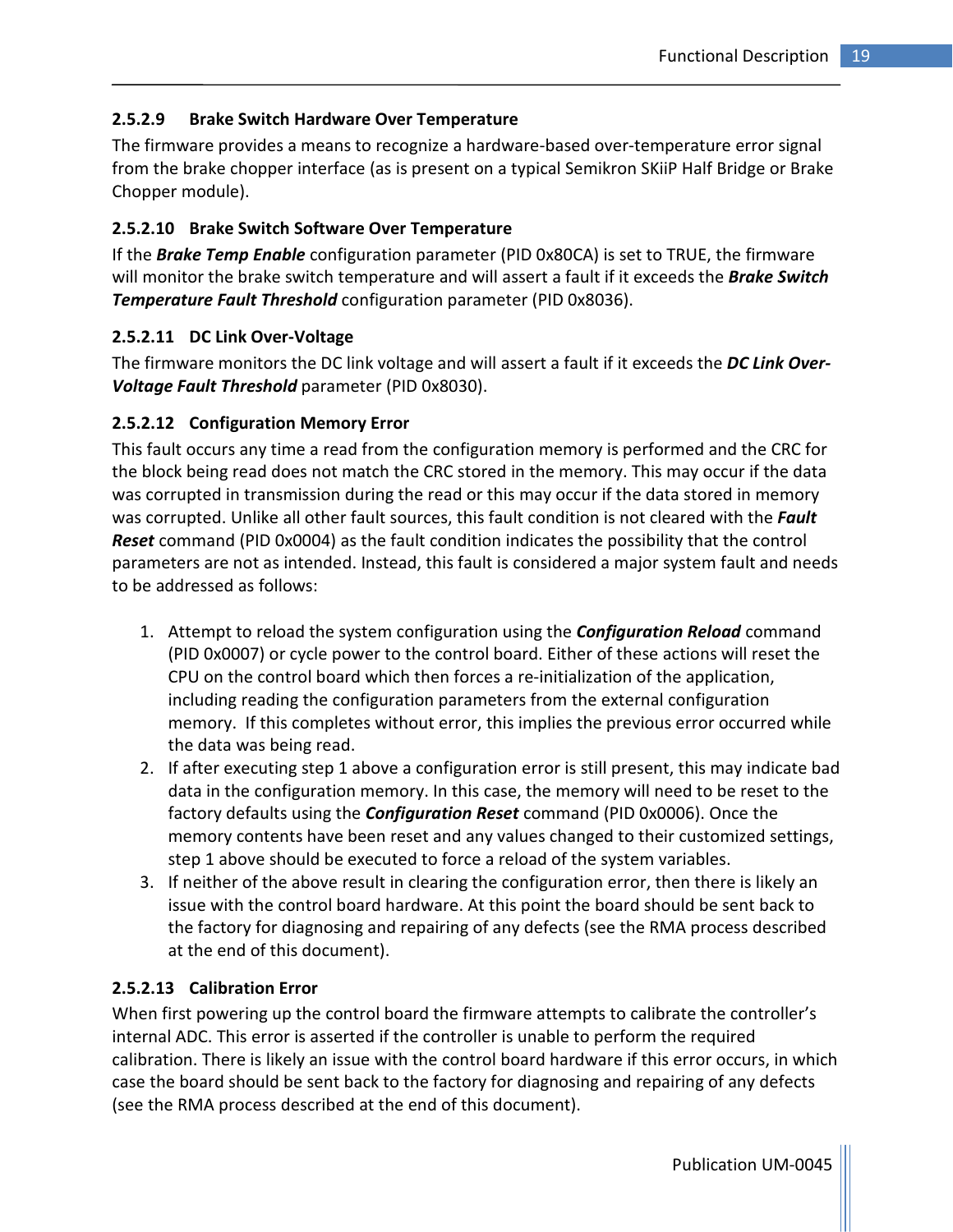#### 2.5.2.14 Communications Timeout

If the **CAN Timeout** configuration parameter (PID 0x8015) is set to a non-zero value, the firmware will monitor the amount of time elapsed between received CAN messages. A fault will be asserted if the specified timeout threshold is exceeded.

### 3. OZDSP3000 Hardware Interfacing

The OZDSP3000 is a highly integrated DSP control solution for power control applications. Typical applications include voltage output inverters, grid-tie inverters, AC induction motor controllers, brushless DC motor controllers, and Active Front-End regulators. This section describes the hardware interfaces on the OZDSP3000 that are supported by the motor controller firmware in a typical motor drive application.

#### 3.1 Application Interfaces



Figure 8 – OZDSP3000 Motor Drive Application Electrical Connections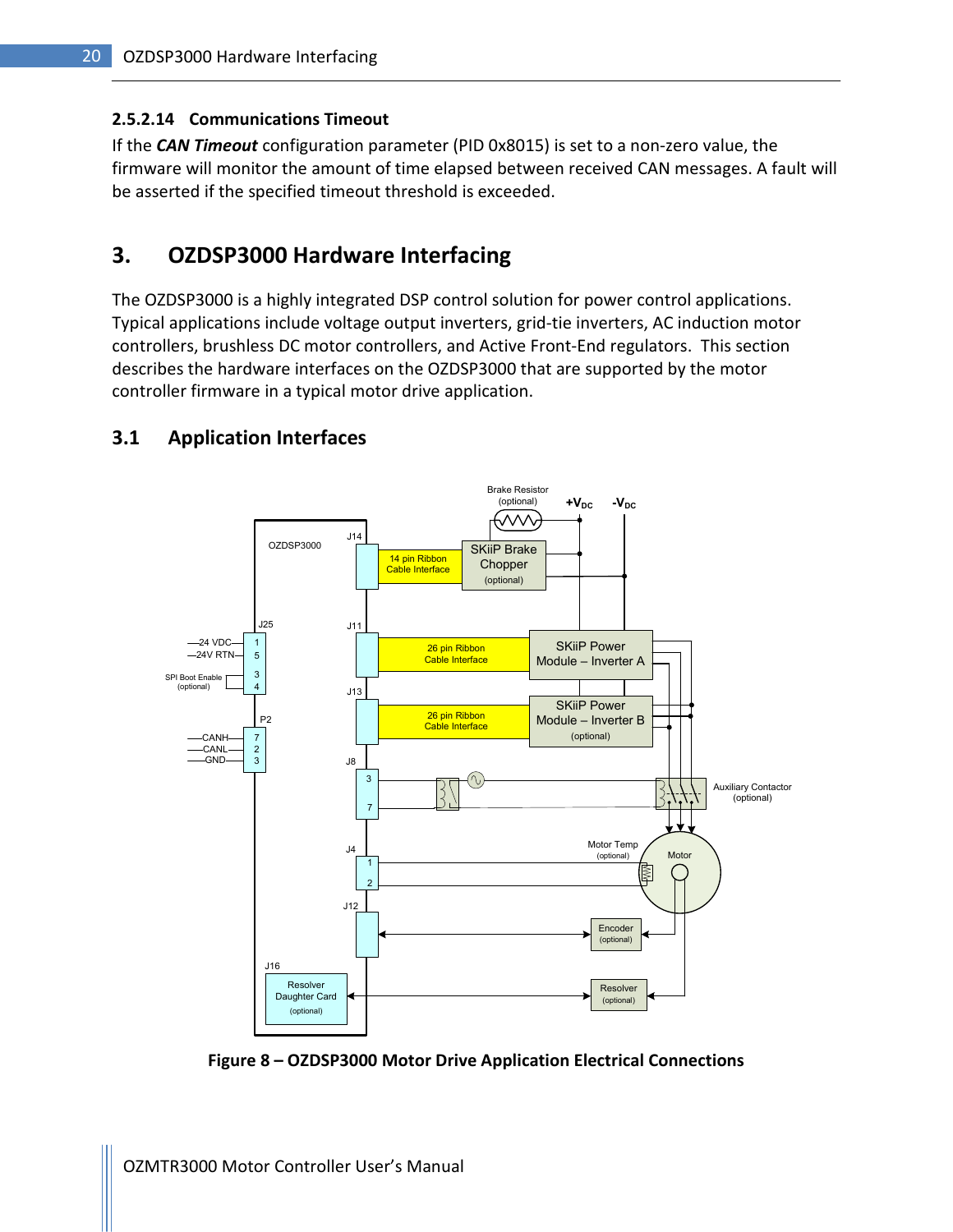#### 3.1.1 J11: SKiiP Power Module Interface – Inverter A

Connector J11 provides an interface to SKiiP style Semikron power modules. This interface complies with Semikron's required specifications. The OZDSP3000 supplies 24V power to the power module via pins 14 and 15. PWM commands (15V logic level) are supplied to the top and bottom switches of each of the three half bridges via signals INV\_TOP\_U/V/W and INV\_BOT\_U/V/W respectively. Feedback of phase currents, temperature, and DC link voltage are provided on INV\_IOUT\_U/V/W, INV\_TEMP, INV\_UDC signals respectively. Error signals from the module are similarly provided via INV\_ERR\_U/V/W and INV\_OVT. Please refer to the Semikron datasheet for the particular module being used for more information.

| Pin#<br>Description |                          |
|---------------------|--------------------------|
| Ground<br>1         |                          |
| 2                   | INV_BOT_U (Phase A)      |
| 3                   | INV ERR_U (Phase A)      |
| 4                   | INV TOP U (Phase A)      |
| 5                   | INV_BOT_V (Phase B)      |
| 6                   | INV ERR V (Phase B)      |
| $\overline{7}$      | INV TOP V (Phase B)      |
| 8                   | INV_BOT_W (Phase C)      |
| 9                   | INV ERR W (Phase C)      |
| 10                  | INV TOP W (Phase C)      |
| 11                  | INV OVR TEMP             |
| 12                  | n/c                      |
| 13                  | INV UDC                  |
| 14                  | <b>24V</b>               |
| 15                  | 24V                      |
| 16                  | n/c                      |
| 17                  | n/c                      |
| 18                  | Ground                   |
| 19                  | Ground                   |
| 20                  | INV TEMP                 |
| 21                  | INV IOUT U RTN (Phase A) |
| 22                  | INV IOUT U (Phase A)     |
| 23                  | INV IOUT V RTN (Phase B) |
| 24                  | INV IOUT_V (Phase B)     |
| 25                  | INV IOUT W RTN (Phase C) |
| 26                  | INV IOUT W (Phase C)     |

Table 1 – J11 SKiiP Power Module Pin Assignment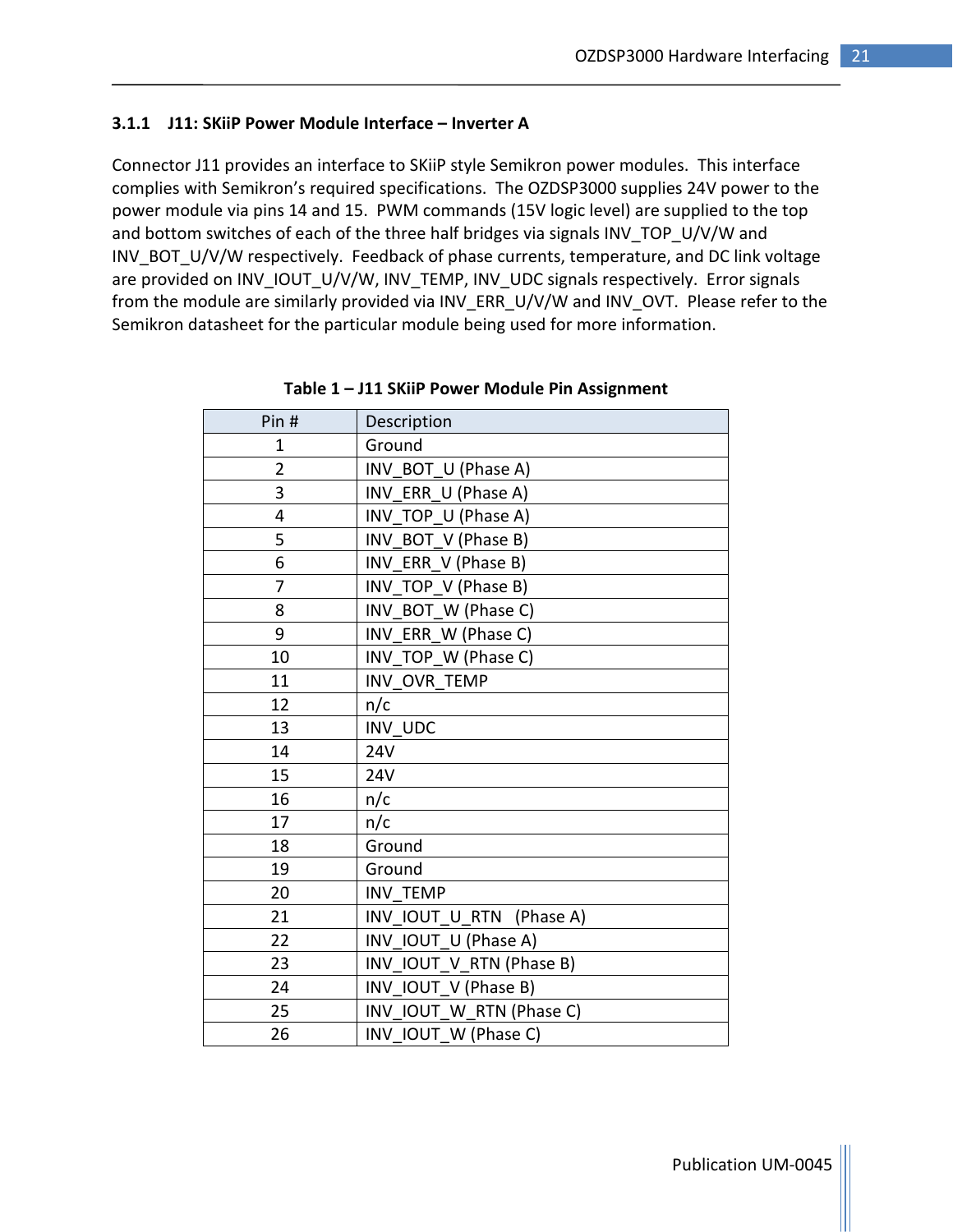- OZDSP3000 Connector Part Number: (AMP) 499922-6
- Mating Connector Part Number: (AMP) 1658621-6
- Power: 24V @ 1.5A

#### 3.1.2 Custom Driver Interface Considerations

When attempting to use the OZDSP3000 motor controller with a custom designed power stage the hardware must be designed to provide the appropriate signals expected at the J11 interface. Generally some sort of custom printed circuit board will be required to interface the J11 signals to the gate drivers, current sensors, etc.

#### 3.1.2.1 Power

The OZDSP3000 supplies 24V on J11, pins 14 & 15. This 24V may be used to power the electronics on the interface board. The supply is capable of providing 1.5A.

#### 3.1.2.2 Switch Commands

The six switching commands are provided on pins 2, 4, 5, 7, 8, and 10. These switch command signals are driven off of the OZDSP3000 at 15V logic level using MC14504B level shifting devices.

#### 3.1.2.3 Error Inputs

The OZDSP3000 expects three logic level, error inputs; one associated with each phase, on pins 3, 6, and 9. When active, these inputs cause the firmware to latch the system off into the FAULT state. Pull-ups to 3.3V are provided on board and the signals are active high. Depending on the features provided in the custom design, these signals can be used to interface single error sources, multiple protection circuits, or none at all.

The custom interface board should drive the pin with an open-collector style circuit. In the case where no protection is provided, the pins should be grounded to disable the faults.

#### 3.1.2.4 DC Link Voltage Sensing

The OZDSP3000 expects a signal proportional to DC link voltage to be provided on J11, pin 13 with respect to pin 21. This signal should be scaled such that 0-10 V represents the measurable DC link voltage range.

#### 3.1.2.5 DC Link Hardware Over-Voltage Protection

When designing a custom interface it is highly recommended that hardware over voltage protection be implemented. This can be implemented with a comparator using the DC link voltage sense output. The output of this comparator can be used to gate off the switch commands as well as assert the error inputs on each phase.

#### 3.1.2.6 Hardware Over-Current and Desaturation Protection

Semikron SKiiP power modules provide fast hardware over current and desaturation protection. When designing a custom power solution, these additional protection features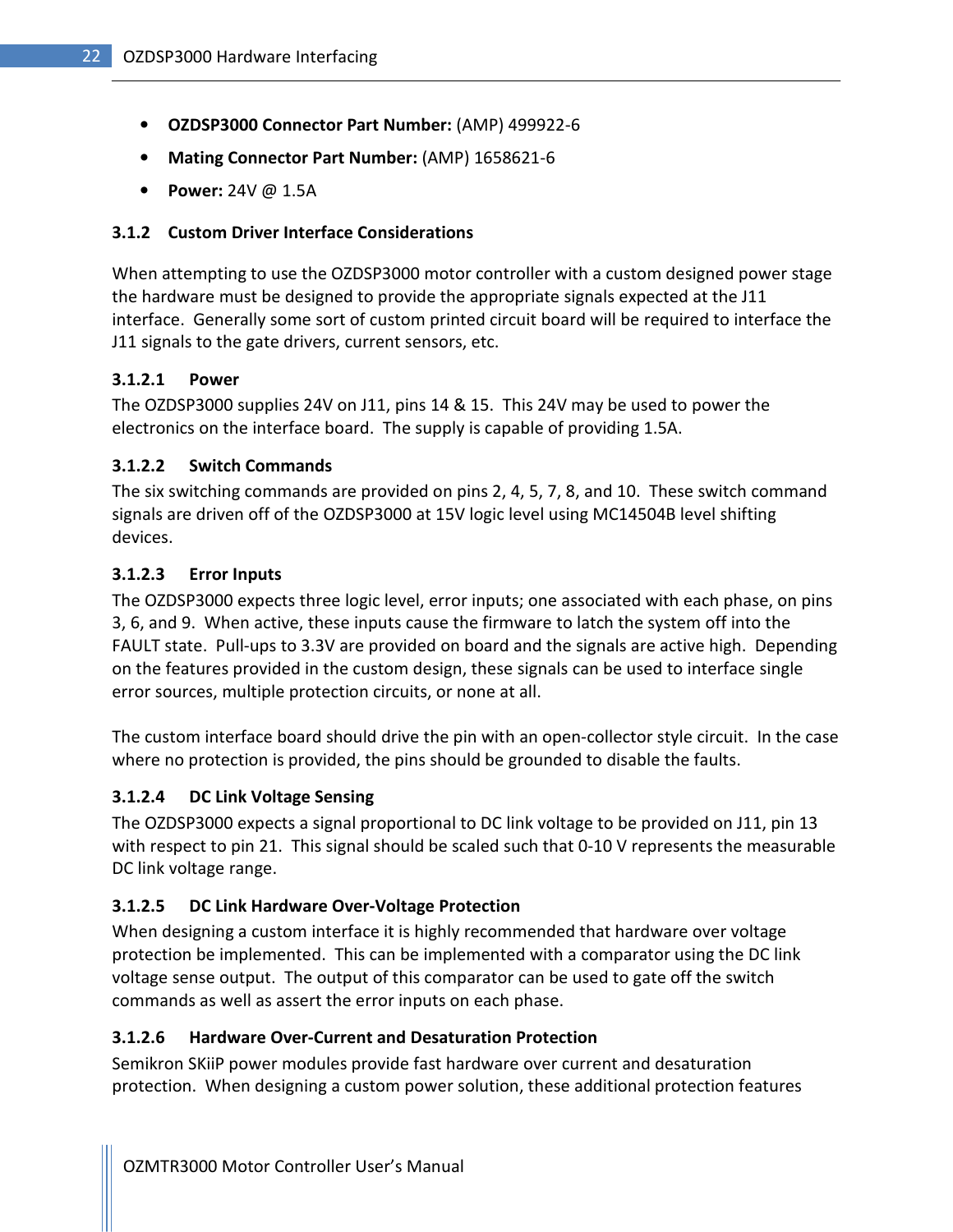should also be considered. When including over current, desaturation, and over voltage protection into the design, the fault flags must be logically OR'd together and reported using the open collector Error signal inputs to the OZDSP3000.

#### 3.1.2.7 Current Sense Signals

The OZDSP3000 expects to receive a current sense signal for each half bridge phase output. This should be a bipolar signal where +/-10V corresponds to the full scale current range. The current sense signals should be provided on the following pins:

| J11 Pin # | Description                           |
|-----------|---------------------------------------|
| 22        | Current Phase A (U)                   |
| 21        | Gnd Reference for Current Phase A (U) |
| 24        | Current Phase B (V)                   |
| 23        | Gnd Reference for Current Phase B (V) |
| 26        | Current Phase C (W)                   |
| 25        | Gnd Reference for Current Phase C (W) |

#### Table 2 – J11 Current Sense Pin Assignment

#### 3.1.2.8 Temperature Sense Signals

The OZDSP3000 expects to receive a 0-10V temperature signal on pin 20 that corresponds to the hot spot temperature of the power devices.

#### 3.1.3 J13: SKiiP Power Module Interface – Inverter B (optional)

Connector J13 provides a second interface to SKiiP style Semikron power modules. This interface is identical to the J11 interface described in the previous section. This is an optional interface that is only used if the OZDSP3000 motor controller is configured to drive a dual interleaved inverter power stage (if the **Dual Interleaved Inverters Enable** configuration parameter PID 0x8108 is set to TRUE).

When this second inverter interface is enabled, all of the J13 signals are used with the exception of the DC link voltage sense input (INV UDC, pin 13). For dual interleaved inverter operation, both inverters must be tied to the same DC link and therefore only the voltage sense input from Inverter A is used.

The J13 interface is not used when the second inverter interface is not enabled. In this case it is safe to leave connector J13 unconnected.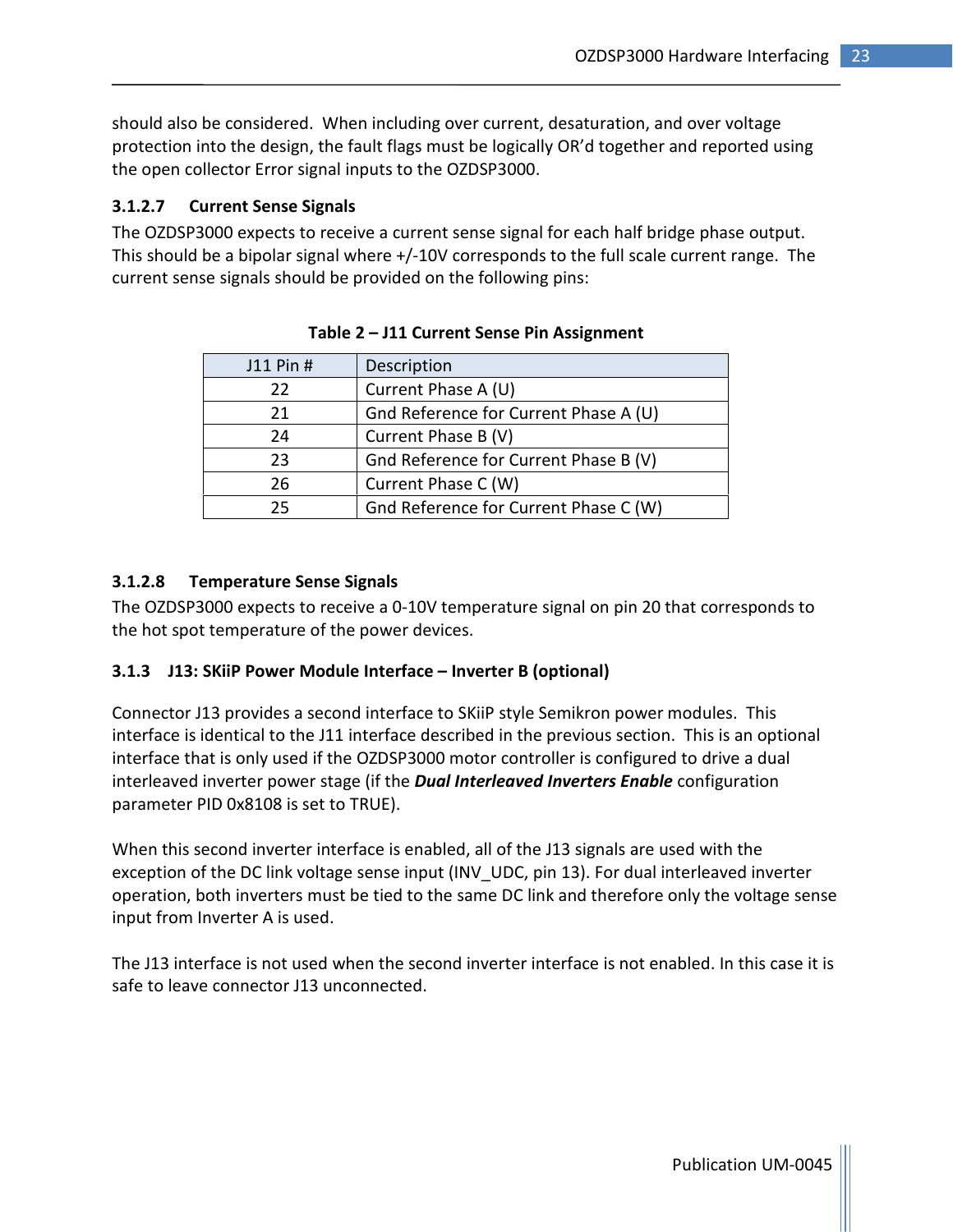#### 3.1.4 J8: Auxiliary Contactor/Relay Drive Interface (optional)

The controller provides the user with basic ON/OFF control for an auxiliary relay or contactor. If this optional interface is used, the device must be connected according to the table below. If this feature is not used, the J8 interface can be left unconnected.

| Pin # | Description        |
|-------|--------------------|
|       | Relay 24V drive    |
|       | Relay drive return |

Table 3 – J8 Relay Drive Pin Assignment

- OZDSP3000 Connector Part Number: (Molex) Micro-Fit 2x4 Header: 43045-0824
- Mating Connector Part Number: (Molex) Micro-Fit 2x4 Receptacle: 43025-0800
- Output Range: 24V, 2A continuous, 5A inrush

#### 3.1.5 J25: Bias Power Input & SPI Boot Enable

The OZDSP3000 requires 24VDC power input on terminal block J25, pins 1 and 5. Pins 2 and 4 are connected to the 24VDC/GND supply for optional external use of the supply connections.

Pin 3 is used for SPI boot enable. It should be left floating or connected to ground for normal Flash Boot operation (SPI bootloader is disabled). It should be connected to 24VDC (pin 2) to enable the SPI bootloader functionality.

| Pin# | Description        |
|------|--------------------|
|      | 24 VDC             |
|      | 24 VDC (spare)     |
|      | SPI Boot Enable    |
|      | 24V Return (spare) |
|      | 24V Return         |

Table 4 – J12 RS-485 Pin Assignment

- OZDSP3000 Connector Part Number: (Phoenix Contact) 1733606
- Mating Connector Part Number: n/a (terminal block style)
- Voltage: 24V nominal, 18V min, 28V max
- Current: 4.5A maximum (Inrush current while powering three SKiiP modules)

#### 3.1.6 J14: Brake Chopper Power Module Interface (optional)

Connector J14 provides an optional interface to a SKiiP style Semikron half bridge and brake module. This interface is only used if the **Brake Controller Enable** parameter (PID 0x8110) is set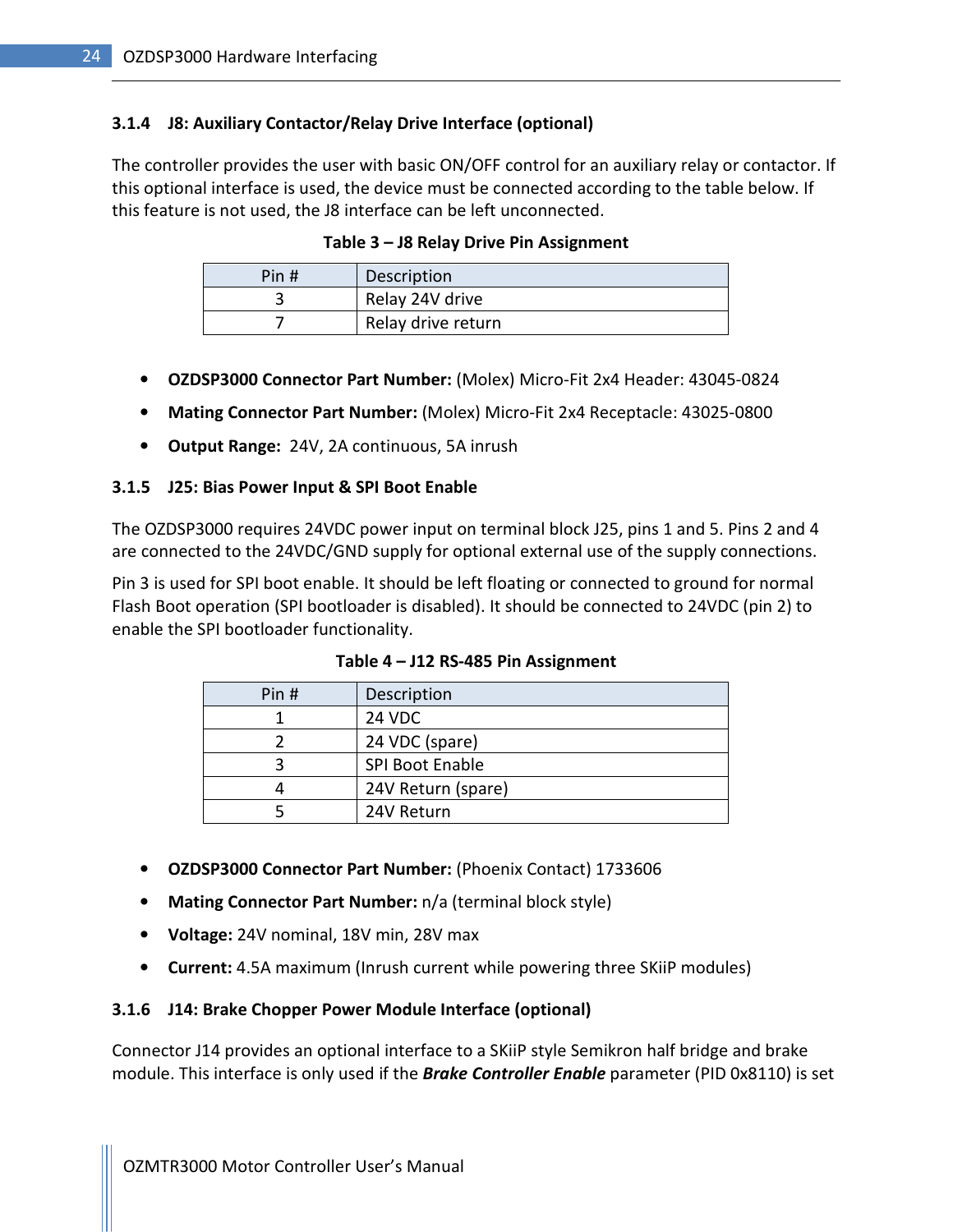to TRUE. Otherwise, if the brake controller is not enabled, this interface is not used and may be left unconnected.

| Pin# | Description            |
|------|------------------------|
| 1    | Ground                 |
| 2    | HB BOT                 |
| 3    | HB ERR                 |
| 4    | HB_TOP (not used)      |
| 5    | HB_OVR_TEMP            |
| 6    | 24V                    |
| 7    | 24V                    |
| 8    | n/c                    |
| 9    | n/c                    |
| 10   | Ground                 |
| 11   | Ground                 |
| 12   | HB TEMP                |
| 13   | HB_IOUT_RTN (not used) |
| 14   | HB IOUT (not used)     |

Table 5 – J14 Half Bridge Power Module Pin Assignment

- OZDSP3000 Connector Part Number: (AMP) 499922-2
- Mating Connector Part Number: (AMP) 1658621-2
- Power: 24V @ 1.5A

 The OZDSP3000 supplies 24V power to the brake module via pins 6 and 7. A brake enable/disable command (15V logic level) is provided on the HB\_BOT pin (pin 2). The polarity of this pin is programmable using the **Brake Gate Driver Signal Active High** parameter (PID 0x80114).

The OZDSP3000 monitors the hardware error (HB\_ERR, pin 3) and hardware over temperature (HB OVR TEMP, pin 5) signals from the power module. These are logic level open-collector inputs to the OZDSP3000. When active, these inputs cause the firmware to disable the brake control function. Pull-ups to 3.3V are provided on board. In the case where one or both of these signals is not provided by the power module, the pins should be grounded to disable the respective fault condition.

The brake controller may be configured to monitor the temperature of the brake switch (*Brake* **Temp Enable**, PID 0x80CA) if this feature is provided by the power module. If enabled, the controller expects to receive a 0-10V temperature signal on pin 12 that corresponds to the hot spot temperature of the power device.

Publication UM-0045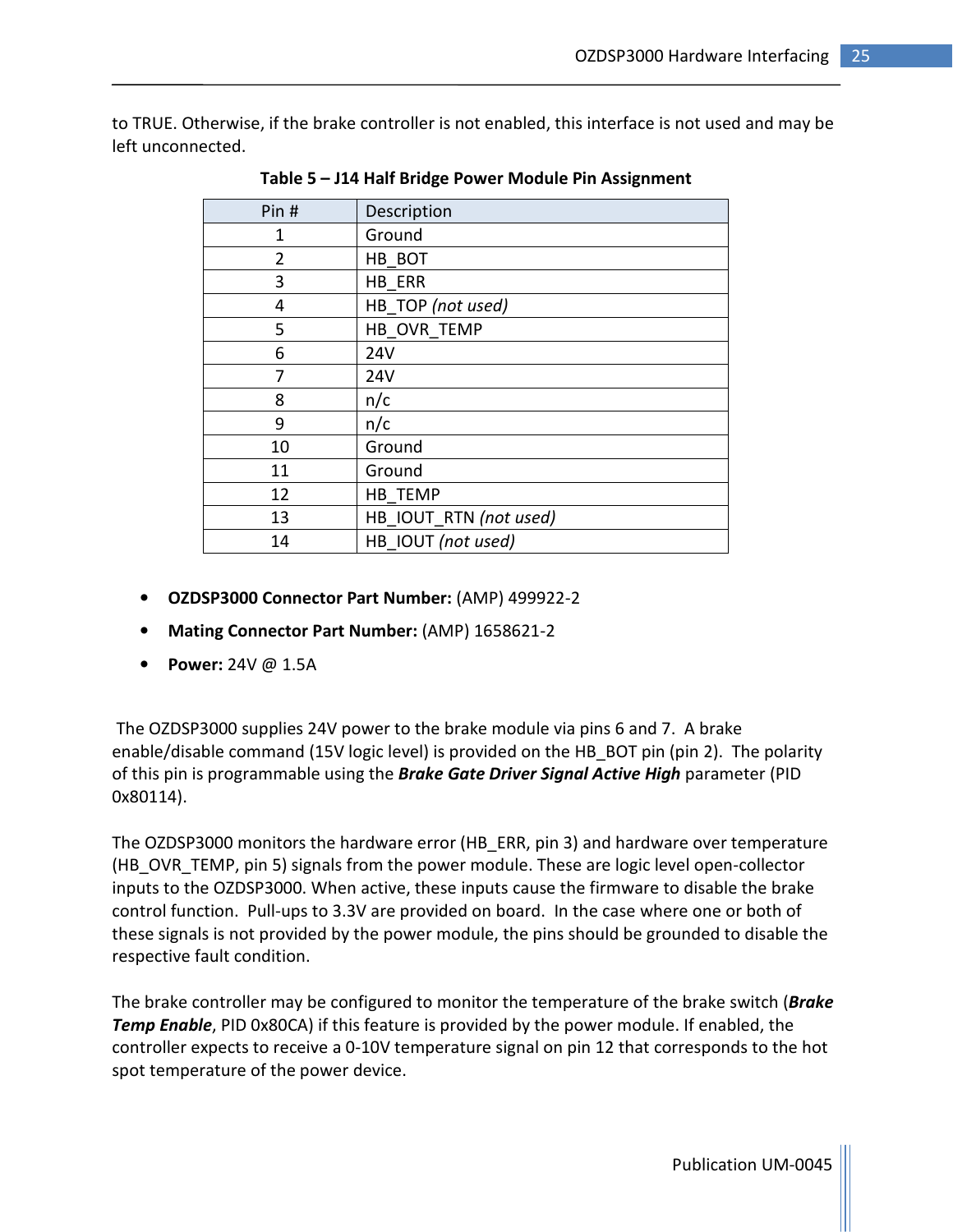The top half-bridge PWM output (HB\_TOP) and the current feedback pins (HB\_IOUT and HB\_IOUT\_RTN) are not used by the brake controller and can be left unconnected.

#### 3.1.7 J12: Quadrature Encoder Interface (optional)

Connector J12 provides an optional interface to an incremental, quadrature encoder. The interface provides for the A and B quadrature inputs. If enabled to use the encoder interface (see parameter Motor Position/Speed Feedback Device Select, PID 0x8061), the controller will use this interface for determining the motor speed using the A and B inputs. The controller does not use this interface for absolute position feedback, and as such, the index signal (pins 5 and 10) is not used; these pins may be left unconnected. 5V power and ground are also provided on the connector to power the encoder device.

| Pin# | Description                 |
|------|-----------------------------|
| 1    | 5V                          |
| 2    | No connect                  |
| 3    | A Signal - Positve          |
| 4    | B Signal - Positive         |
| 5    | Index - Positive (not used) |
| 6    | No Connect                  |
|      | Ground                      |
| 8    | A Signal - Negative         |
| 9    | B Signal - Negative         |
| 10   | Index - Negative (not used) |

Table 6 – J12 Encoder Interface Pin Assignment

- OZDSP3000 Connector Part Number: (Molex) Micro-Fit 2x5 Header: 43045-1012
- Mating Connector Part Number: (Molex) Micro-Fit 2x5 Receptacle: 43024-1000
- Power: 5V, 300mA
- Differential termination: 100Ω
- Electrical Interface: Differential inputs. Logic high:  $V_{ID} \ge 0.2V$ . Logic low:  $V_{ID} \le -0.2V$
- Max Rating: Input voltage: ±14V. Differential voltage: ±14V

#### 3.1.8 J16: Expansion Board Interface – Resolver Daughter Card (optional)

The OZDSP3000 control board provides an expansion board interface at the J16 connector. An optional Resolver Interface daughter board (Oztek part 10780-xx) has been developed for the motor controller application. This daughter board is designed to mount on this expansion board interface. Contact Oztek sales for additional information the resolver daughter board.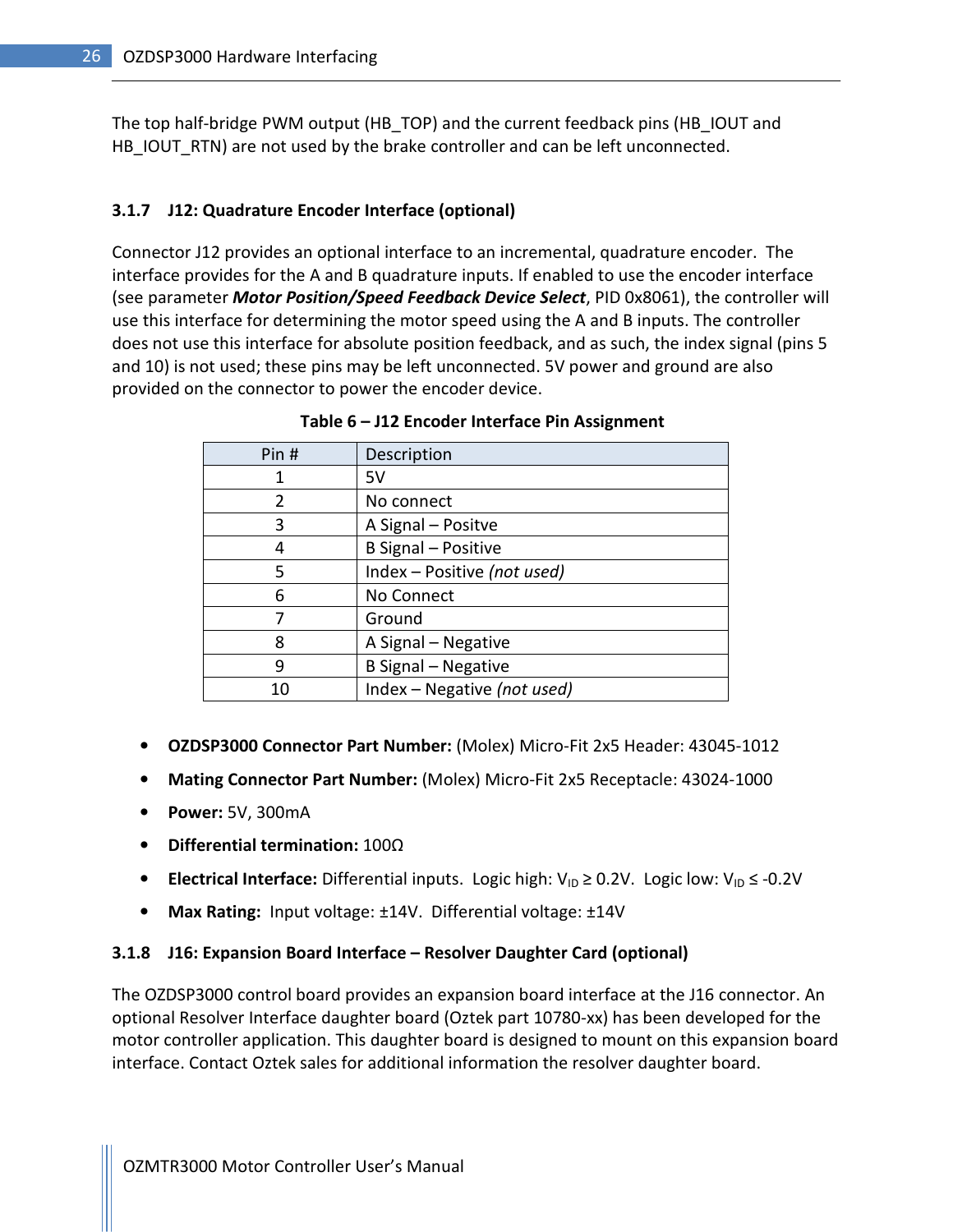### 3.1.9 J4: Motor Temperature Input (optional)

Connector J4 may optionally be used by the user to connect an external temperature sensor for the purpose of monitoring the motor temperature. This interface provides connections for a typical 10kΩ thermistor.

| Pin # | Description                                                 |
|-------|-------------------------------------------------------------|
|       | Temperature input (pulled up to +3.0V through $2k\Omega$ ). |
|       | Ground (24V Return)                                         |

#### Table 7 – J4 Pin Assignment

- OZDSP3000 Connector Part Number: (Molex) Micro-Fit 2 Position Header: 43650-0215
- Mating Connector Part Number: (Molex) Micro-Fit 2 Position Receptacle: 43645-0200

#### 3.1.10 P2: Isolated CAN Bus Interface

Connector P2 provides an isolated CAN Bus communications interface. The interface is a shielded, female, DB9 style connector.

#### Table 8 – P2 CAN Bus Pin Assignment

| Pin# | Description                  |
|------|------------------------------|
|      | <b>CAN Low</b>               |
|      | <b>CAN Ground (Isolated)</b> |
|      | CAN High                     |

- OZDSP3000 Connector Part Number: (AMP) 747844-5
- Mating Connector Part Number: Industry Standard DB9 Male

#### 3.1.10.1 J18/19 CAN Termination Jumpers

Jumper blocks J18 and J19 provide a means to terminate the CAN bus lines CAN high (CANH) and CAN low (CANL). Note that termination should only be placed at the end terminals of the CAN communication network, reference Figure 9.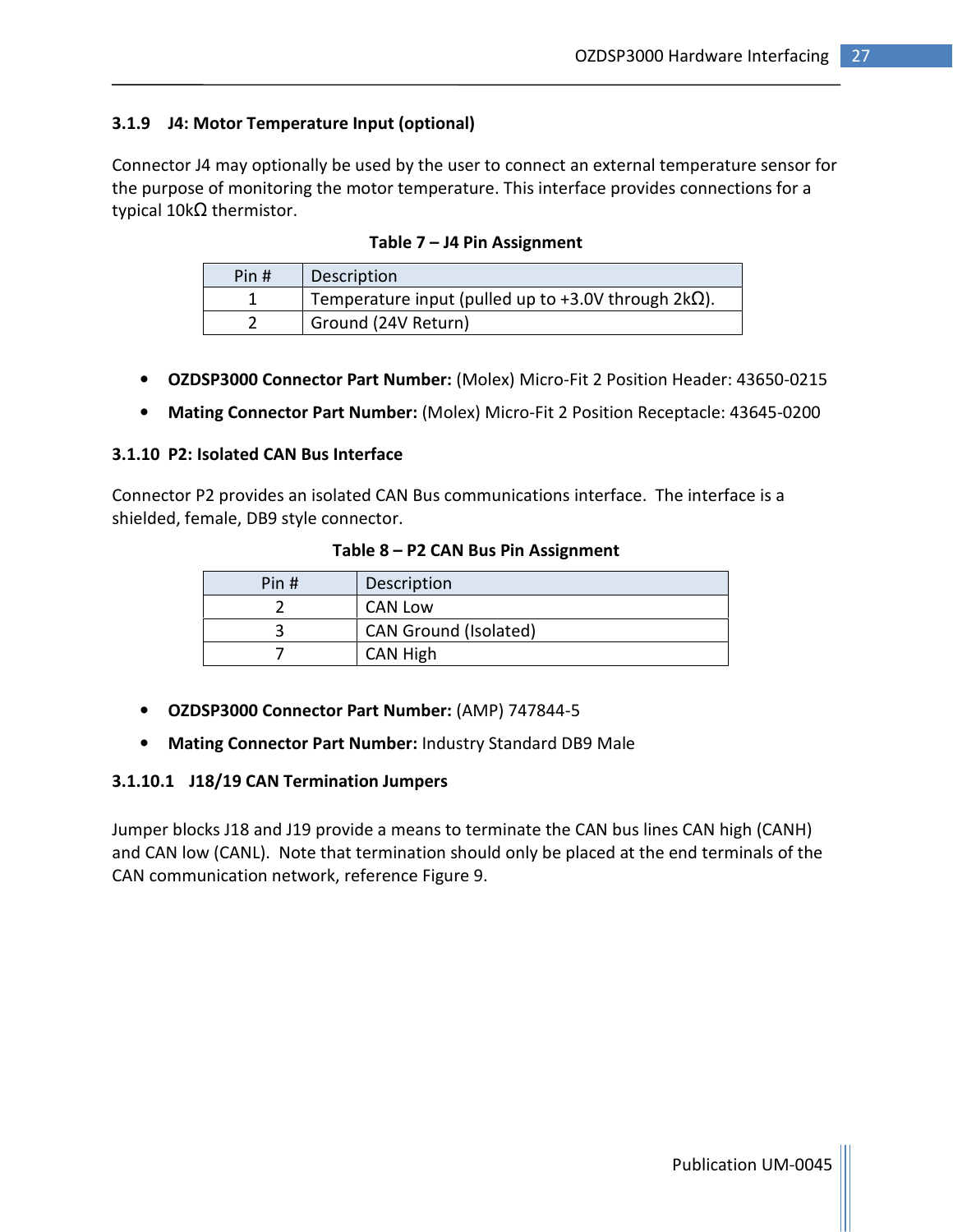

Figure 9 – Multi-Node CAN Network Configuration

Standard 0.1" jumpers should be installed on both J18 and J19 to enable the termination. With no jumpers installed, the lines remain un-terminated. Refer to Figure 10 for the applicable interface circuit.



Figure 10 – CAN Interface Circuit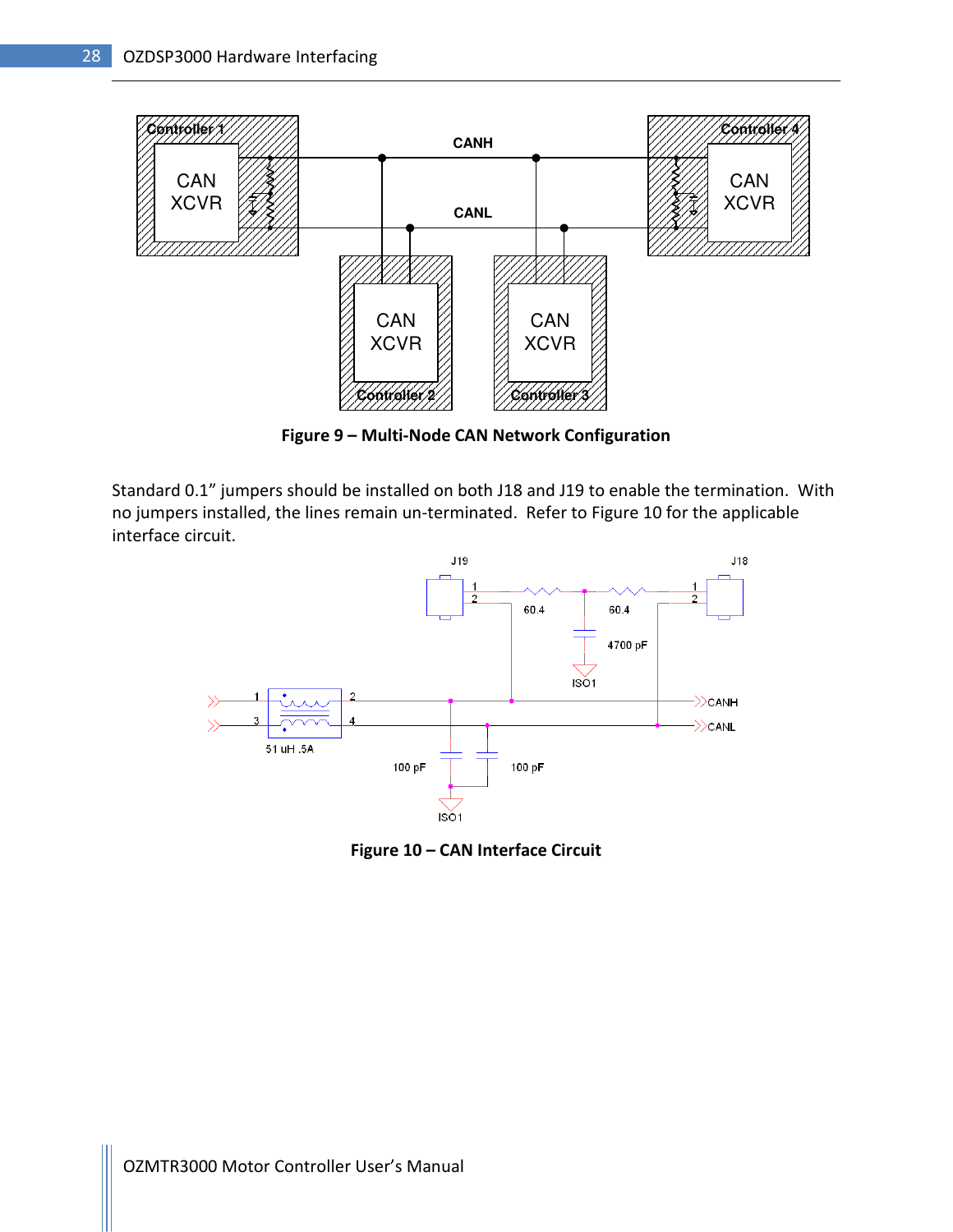# 3.2 Electrical Interfaces

The approximate location of the connectors, jumper blocks, LEDs, and test hooks are illustrated in Figure 11.



Figure 11 – Approximate Connector, Jumper, LED, and Test Hook Locations

Publication UM-0045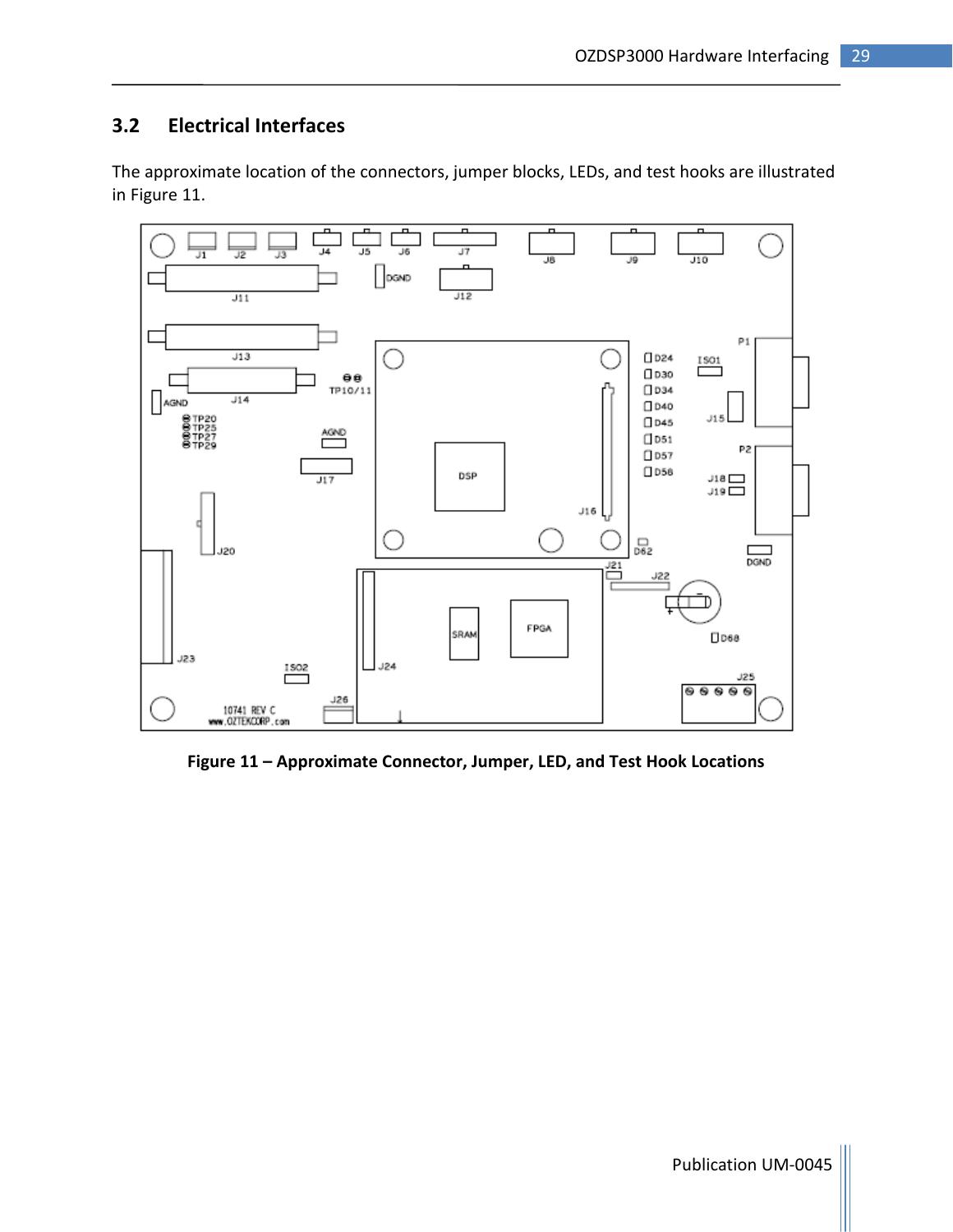# 3.3 Mechanical Interface



Figure 12 – OZDSP3000 Mechanical Dimensions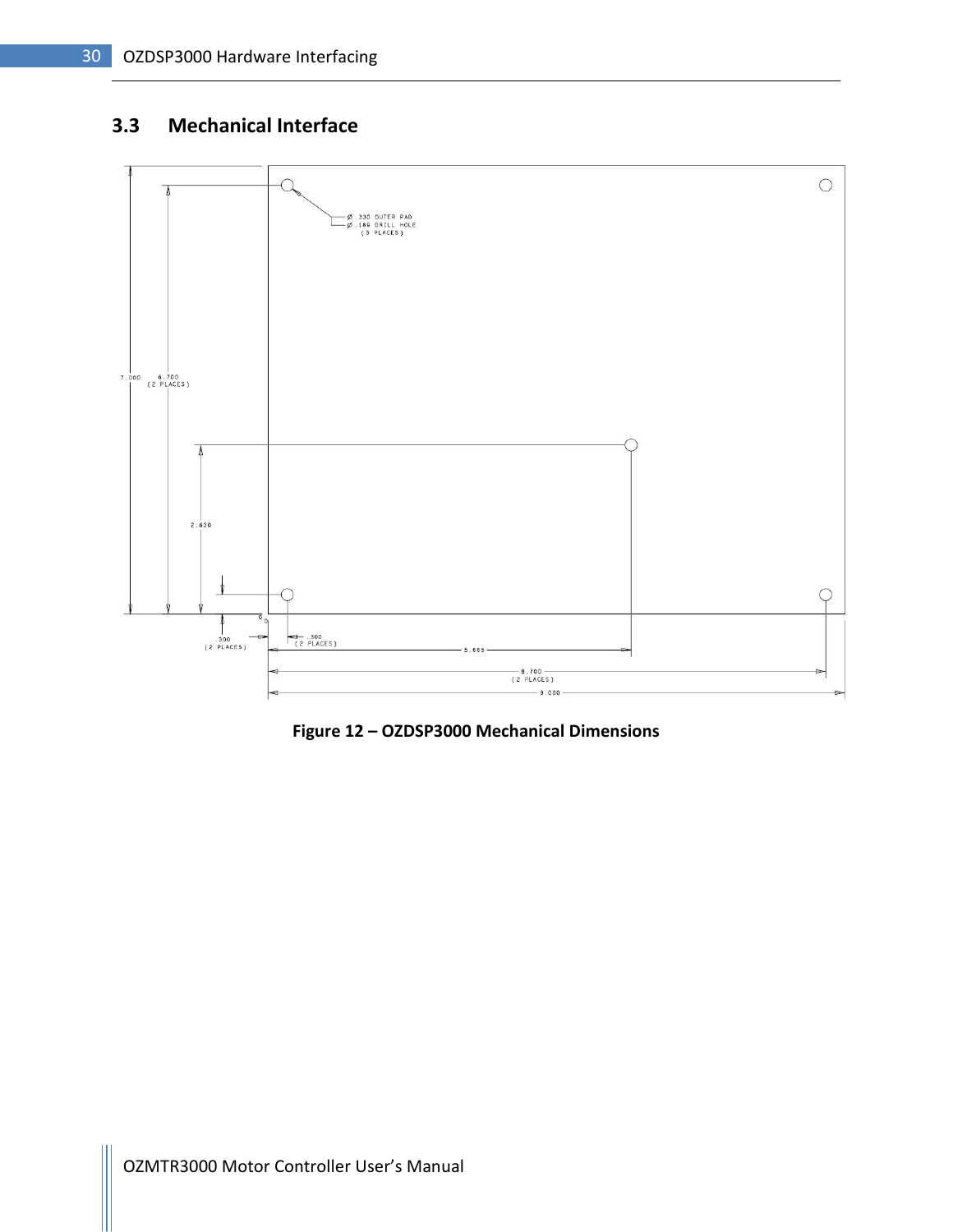# 4. Parameter Register Interface

The motor drive is controlled, monitored, and configured via a parameter register set. This register set can be accessed through the CAN bus serial communication link.

# 4.1 Register Properties

### 4.1.1 Parameter ID

The Parameter ID (PID) listed in the tables below represents a numerical identifier for each parameter.

# 4.1.2 Data Types

The actual parameters are stored internally as either 16-bit or 32-bit quantities and are treated as either signed or unsigned entities. The tables below indicate this information using the following abbreviations for the Data Type:

- U16 Parameter is an unsigned 16-bit entity
- U32 Parameter is an unsigned 32-bit entity
- S16 Parameter is a signed 16-bit entity
- S32 Parameter is a signed 32-bit entity

Parameters that are specified as Boolean are stored as 16-bit entities – a value of all zeros indicates FALSE and any non-zero value indicates TRUE. Unless otherwise specified in the parameter description, the parameters are stored and treated as 16-bit unsigned values.

# 4.1.2.1 Specifying Fixed-Point Parameters

Some parameters listed in the following sections are specified as 32-bit signed numbers with the units specified as Q16 fixed point numbers. Using this data format, the lower 16-bits (LSW) represents the fractional portion of the parameter and the upper 16-bits (MSW) represent the integer portion of the parameter. For example, the number 10.25 would be entered as 0x000A4000, where the MSW = 0x000A (hex) = 10 (decimal) and the LSW = 0x4000 (hex) = 0.25 (0x4000/0xFFFF).

# 4.1.3 Access Level

The access level for each register is defined as follows:

- **W** (writeable) the parameter is writable by the user
- R (readable) the parameter is readable by the user
- P (password-protected) the parameter may only be accessed by supplying a password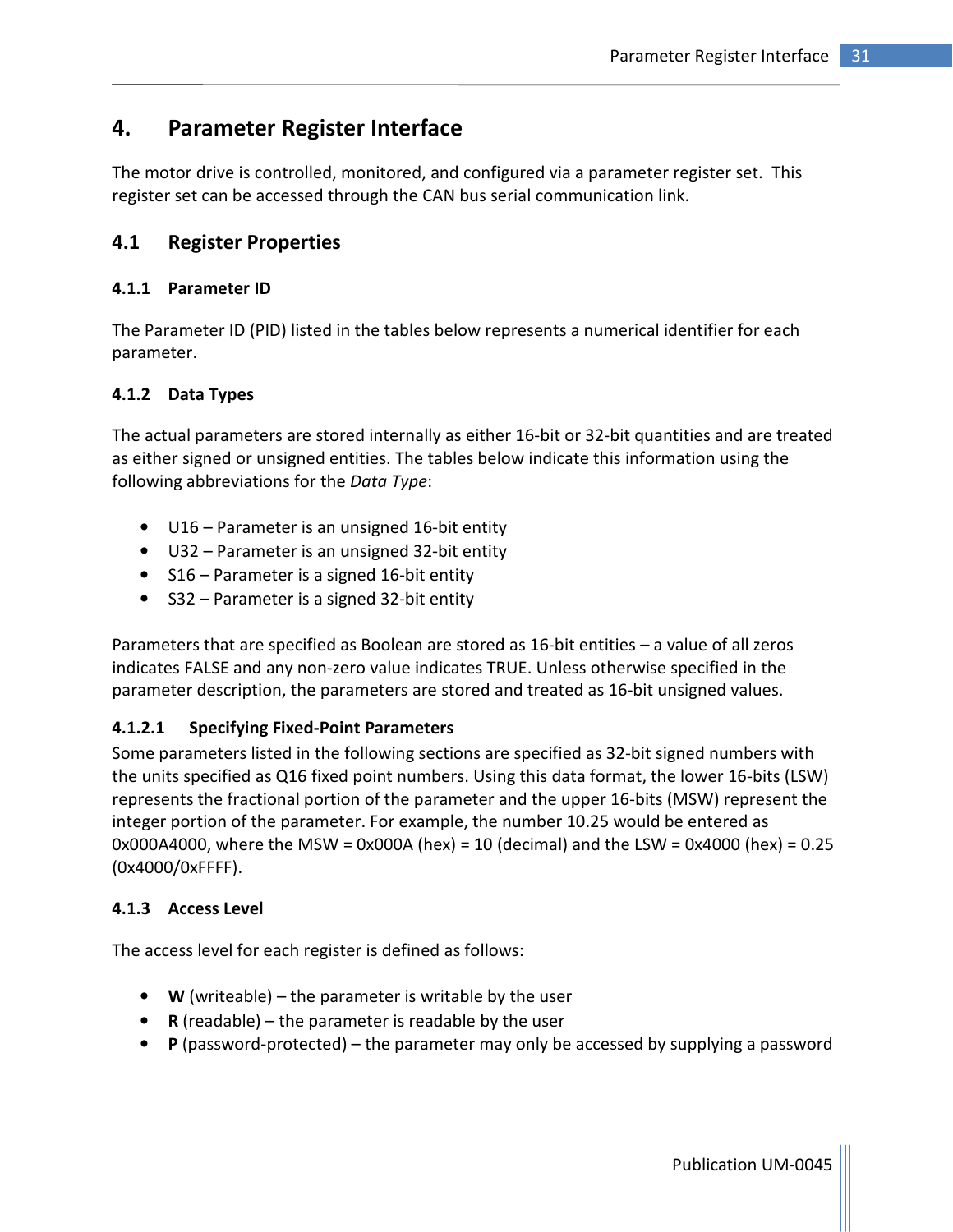# 4.2 Volatile Registers

#### 4.2.1 Command Registers

| <b>PID</b> | Data            | <b>Description</b>            | <b>Units</b> | Min      | <b>Max</b> | <b>Access</b> |
|------------|-----------------|-------------------------------|--------------|----------|------------|---------------|
|            | <b>Type</b>     |                               |              |          |            | <b>Level</b>  |
| 0x0000     | U16             | On/Off Control                | <b>ENUM</b>  | 0        | 1          | <b>RW</b>     |
| 0x0001     | U <sub>16</sub> | Mode Control                  | ENUM         | 0        | 1          | <b>RW</b>     |
| 0x0002     | S <sub>16</sub> | <b>Torque Setpoint</b>        | 0.1%         | $-32768$ | 32767      | <b>RW</b>     |
| 0x0003     | S <sub>16</sub> | Speed Setpoint                | 0.1%         | $-32768$ | 32767      | <b>RW</b>     |
| 0x0004     | U <sub>16</sub> | <b>Fault Reset</b>            | <b>ENUM</b>  | 0        | 1          | <b>RW</b>     |
| 0x0005     | U <sub>16</sub> | <b>Configuration Password</b> | n/a          | 0        | 65535      | <b>RW</b>     |
| 0x0006     | U16             | <b>Configuration Reset</b>    | <b>ENUM</b>  | $\Omega$ | 1          | <b>RWP</b>    |
| 0x0007     | U16             | <b>Configuration Reload</b>   | <b>ENUM</b>  | $\Omega$ | 1          | <b>RW</b>     |
| 0x0008     | U16             | <b>Contactor Control</b>      | <b>ENUM</b>  | 0        | 1          | <b>RW</b>     |

#### Table 9 – Command Register Set

#### 4.2.1.1 On/Off Control

This register is used to turn the motor drive ON or OFF as follows:

- 0 OFF: This turns the drive OFF
- 1 ON: This turns the drive ON

#### 4.2.1.2 Mode Control

This register is used to indicate the desired operating mode. The default mode following a power-on reset is specified in the configuration memory (see section 4.3.6.9 for details). The mode may not be changed while the drive is ON.

- 0 Speed Control: Motor speed is controlled in this mode
- 1 Torque Control: Motor torque is controlled in this mode

#### 4.2.1.3 Torque Setpoint

This register is used to adjust the torque command when the drive is running in direct torque control mode. The default torque command used when turning the drive on in torque control mode is specified in the configuration memory (Torque Command Default at Turn On, PID 0x8064). The value written to this register does not change the default torque stored in the configuration memory, rather it merely provides a dynamic and temporary override from the default value.

The torque command is specified as a percentage of the Torque Command Maximum (PID 0x8063). This value is specified as a signed 2's complement number in units of 0.1 %. For example, 10 % would be entered as 100 (decimal), or 0x0064 (hexadecimal). Negative 10 % would be represented as 0xFF9C (hexadecimal). The legal range for this command is -1000 to +1000. Values outside of this range will be ignored.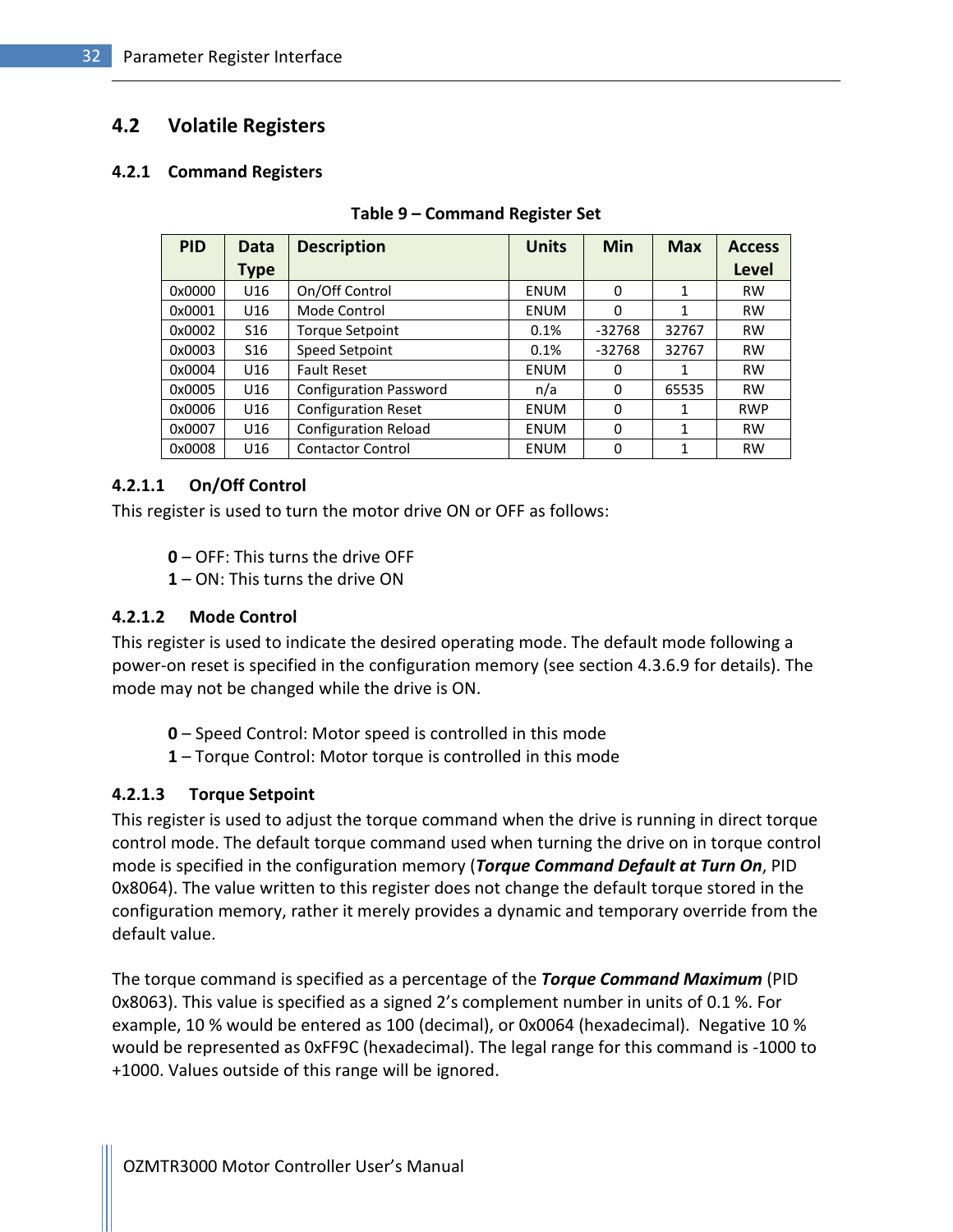# 4.2.1.4 Speed Setpoint

This register is used to adjust the speed command when the drive is running in speed control mode. The default speed command used when turning the drive on in speed control mode is specified in the configuration memory (Speed Command Default at Turn On, PID 0x8067). The value written to this register does not change the default value in the configuration memory, rather it merely provides a dynamic and temporary override from the default value.

The speed command is specified as a percentage of the **Speed Command Maximum** (PID 0x8066). This value is specified as a signed 2's complement number in units of 0.1 %. For example, 10 % would be entered as 100 (decimal), or 0x0064 (hexadecimal). Negative 10 % would be represented as 0xFF9C (hexadecimal). The legal range for this command is -1000 to +1000. Values outside of this range will be ignored.

### 4.2.1.5 Fault Reset

This register is used to reset any latched fault conditions and to return the controller to the IDLE state if no further faults exist. Legal values are:

- 0 NOP: No reset action requested
- 1 RESET: Attempt to reset all fault conditions

#### 4.2.1.6 Configuration Password

This register is used to supply a password for those configuration operations that are password protected. The password is cleared to zero at the end of the next parameter read or write operation.

#### 4.2.1.7 Configuration Reset

This register causes the system to restore its non-volatile configuration memory to the factory default configuration. Legal values are:

0 – NOP: No reset action requested

1 – RESET: Request to reset the configuration (register is auto cleared to 0)

Successful execution of this command requires the following conditions be met:

- The Configuration Password register (PID 0x0005) must have been previously loaded with the correct password
- The controller must be in the IDLE state, i.e. the drive must be 'OFF'

CAUTION: Upon execution, all currently stored configuration data will be permanently destroyed and over written with the factory default configuration data.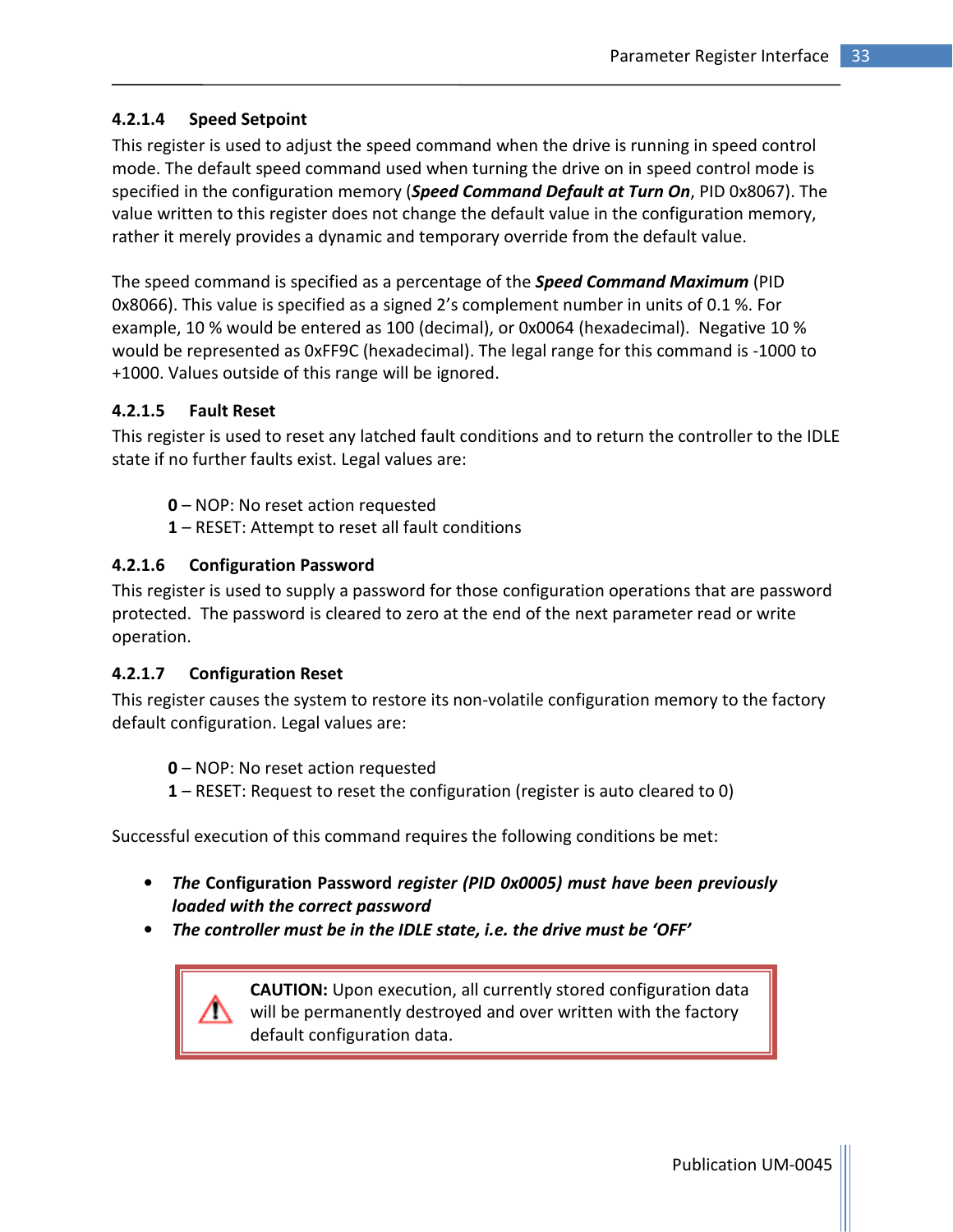#### 4.2.1.8 Configuration Reload

This register causes any modifications to the configuration register space to be loaded from the non-volatile configuration memory. Legal values are:

0 – NOP: No reload action requested

1 – RELOAD: Reload the operational parameters from the configuration space (register is auto cleared to 0)

Successful execution of this command requires the following conditions be met:

• The controller must be in the IDLE state, i.e. the drive must be 'OFF'

CAUTION: Either execution of this command or a Power-On Reset (POR) is required before changes to the configuration space are used for operation.

#### 4.2.1.9 Contactor Control

This register will attempt to open or close the optional auxiliary contactor as follows:

- 0 OPEN contactor
- 1 CLOSE contactor

#### 4.2.2 Instrumentation Registers

| <b>PID</b> | Data            | <b>Description</b>               | <b>Units</b>  | <b>Access</b> |
|------------|-----------------|----------------------------------|---------------|---------------|
|            | <b>Type</b>     |                                  |               | Level         |
| 0x4000     | U16             | <b>Operating State</b>           | <b>ENUM</b>   | R             |
| 0x4001     | U16             | <b>Operating Mode</b>            | <b>ENUM</b>   | R             |
| 0x4002     | U16             | Motor Temperature                | °C            | R             |
| 0x4003     | S32             | Motor Speed                      | 0.1 RPM       | R             |
| 0x4004     | S <sub>16</sub> | <b>Motor Power</b>               | 10 W          | R             |
| 0x4005     | S <sub>16</sub> | <b>Motor Current</b>             | $0.1 A_{rms}$ | R             |
| 0x4006     | S <sub>16</sub> | Motor Current - Inverter A       | $0.1 A_{rms}$ | R             |
| 0x4007     | S <sub>16</sub> | Motor Current - Inverter B       | $0.1 A_{rms}$ | $\mathsf{R}$  |
| 0x4008     | U16             | <b>Brake State</b>               | <b>ENUM</b>   | R             |
| 0x4009     | U16             | <b>Brake Temperature</b>         | °C            | R             |
| 0x400A     | U16             | Inverter A Temperature           | °C            | R             |
| 0x400B     | U16             | Inverter B Temperature           | °C            | R             |
| 0x400C     | U16             | DC Link Voltage                  | 0.1V          | R             |
| 0x400D     | U32             | <b>Warning Status</b>            | n/a           | R             |
| 0x400E     | U32             | <b>Fault Status</b>              | n/a           | R             |
| 0x400F     | U16             | <b>Register Operation Status</b> | <b>ENUM</b>   | R             |

#### Table 10 – Instrumentation Register Set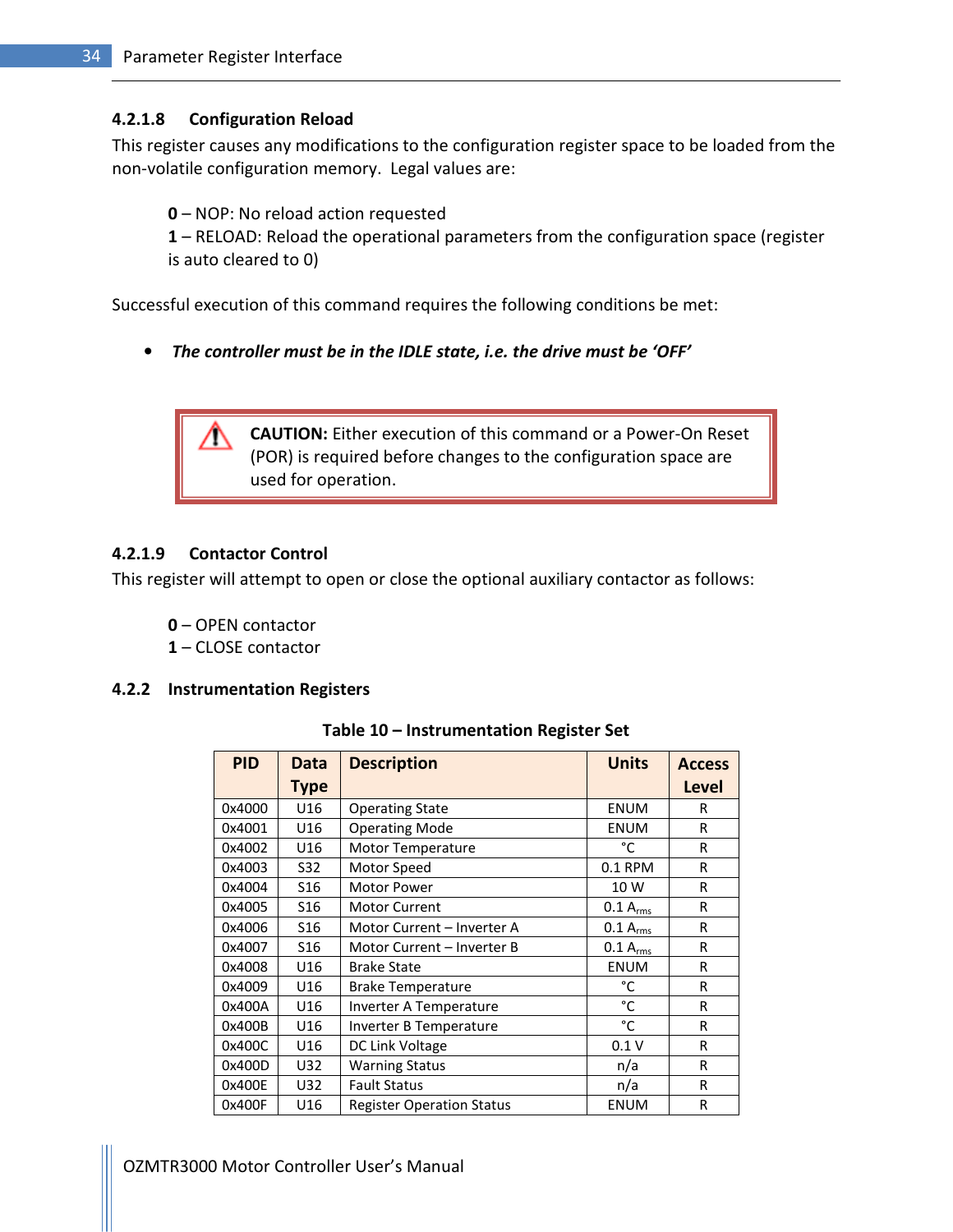| <b>PID</b> | Data        | <b>Description</b>            | <b>Units</b> | <b>Access</b> |
|------------|-------------|-------------------------------|--------------|---------------|
|            | <b>Type</b> |                               |              | <b>Level</b>  |
| 0x4010     | U16         | DSP Software Revision - Major | Integer      | R             |
| 0x4011     | U16         | DSP Software Revision - Minor | Integer      | R             |
| 0x4012     | U16         | FPGA Revision - Major         | Integer      | R             |
| 0x4013     | U16         | FPGA Revision - Minor         | Integer      | R             |
| 0x4014     | U16         | <b>PCB Variant</b>            | Integer      | R             |
| 0x4015     | U16         | <b>Contactor State</b>        | <b>ENUM</b>  | R             |

### 4.2.2.1 Operating State

The present operating state is reported as shown in the table below. See section 2.4 for details on each of these operating states.

| <b>Value</b> | <b>State</b>                     |
|--------------|----------------------------------|
| 0            | Initializing                     |
| 1            | Calibrating                      |
| 2            | Idle                             |
| 3            | Magnetizing                      |
| 4            | Aligning                         |
| 5            | Running                          |
| 6            | Fault                            |
| $7 - 255$    | Unknown: Reserved for future use |

### 4.2.2.2 Operating Mode

The present operating mode is reported as follows:

| Value        | <b>State</b>                   |
|--------------|--------------------------------|
| $\mathbf{I}$ | Speed Control                  |
|              | <b>Torque Control</b>          |
| 2-255        | <b>Reserved for future use</b> |

### 4.2.2.3 Motor Temperature

This register reports the measured motor temperature if a sensor has been enabled in the Motor Temp Enable configuration parameter (PID 0x80C1). This register will return zero when a temperature sensor is not enabled.

### 4.2.2.4 Motor Speed

This register reports the present motor speed.

### 4.2.2.5 Motor Power

This register reports the estimated motor power using the relationship Power = Torque \* Speed. The torque is estimated based on the specified permanent magnet torque constant or the AC induction motor parameters.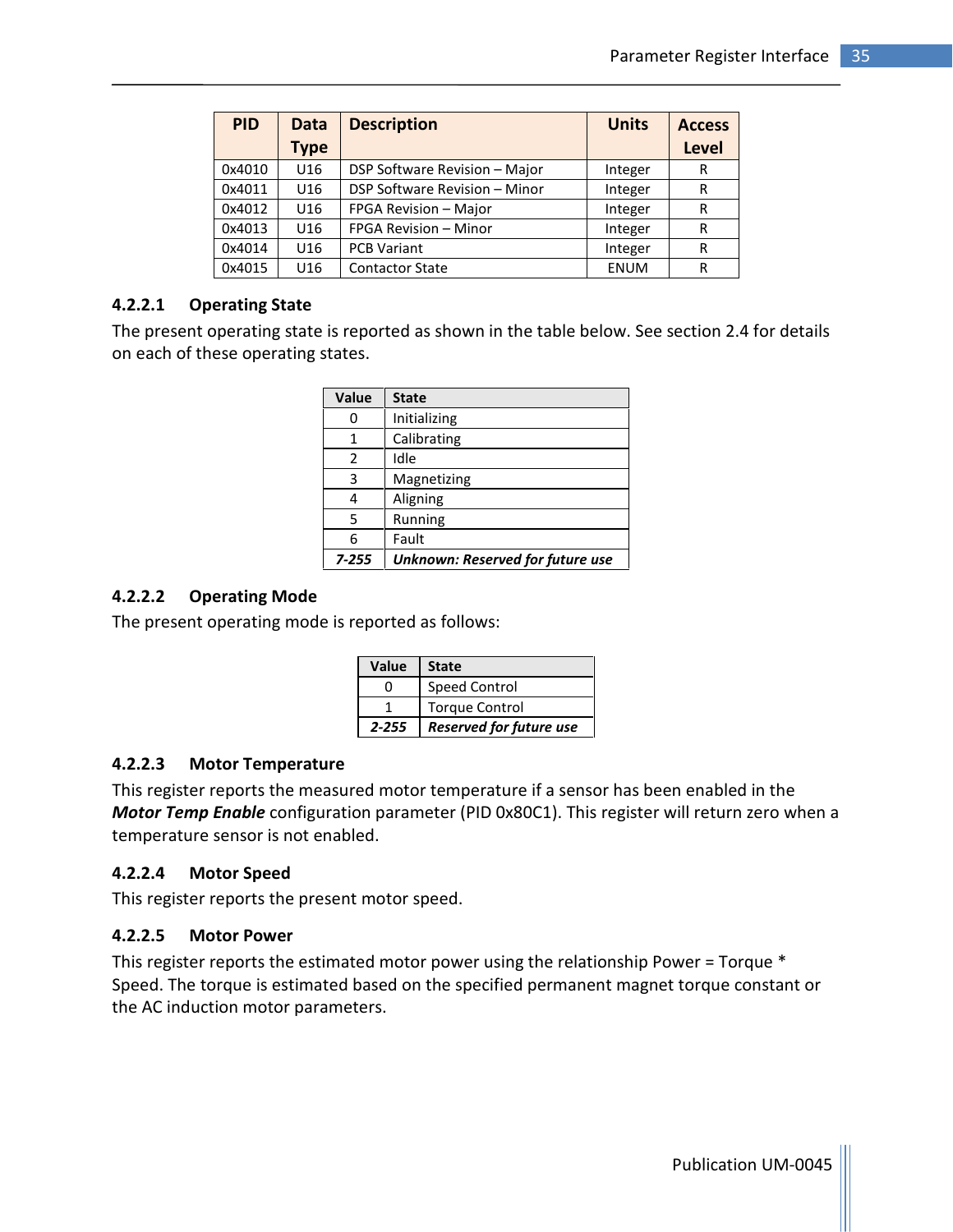# 4.2.2.6 Motor Current

This register reports the RMS motor currents. If single inverter operation is enabled this register will report the current from the main inverter A. If dual interleaved inverter operation is enabled, this register will report the sum of the currents from both inverter A and inverter B.

# 4.2.2.7 Motor Current – Inverter A, B

These registers report the measured RMS motor current as reported by each inverter interface. For single inverter operation, the Inverter A current will match the reported **Motor Current** (PID 0x4005) and the Inverter B current will return zero. For dual interleaved inverter operation, each inverter's current is reported separately in the respective register.

# 4.2.2.8 Brake State

The present state of the brake controller is reported as follows:

| <b>Value</b> | <b>State</b>                   |
|--------------|--------------------------------|
| ი            | <b>Disabled</b>                |
|              | Off                            |
|              | On                             |
|              | Fault                          |
| 4-255        | <b>Reserved for future use</b> |

# 4.2.2.9 Brake Temperature

This register reports the measured brake chopper temperature if a sensor has been enabled in the **Brake Temp Enable** configuration parameter (PID 0x80CA). This register will return zero when a temperature sensor is not enabled.

# 4.2.2.10 Brake Temperature

This register reports the measured brake chopper temperature if a sensor has been enabled in the **Brake Temp Enable** configuration parameter (PID 0x80CA). This register will return zero when a temperature sensor is not enabled.

# 4.2.2.11 Inverter A Temperature

This register reports the measured temperature for inverter A if a sensor has been enabled in the *Inverter Temp Enable* configuration parameter (PID 0x80B8). This register will return zero when a temperature sensor is not enabled.

# 4.2.2.12 Inverter B Temperature

This register reports the measured temperature for optional secondary interleaved inverter B power module if a sensor has been enabled in the *Inverter Temp Enable* configuration parameter (PID 0x80B8). This register will return zero when a temperature sensor is not enabled or if dual interleaved inverter operation is disabled.

### 4.2.2.13 DC Link Voltage

This register reports the measured voltage on the DC link.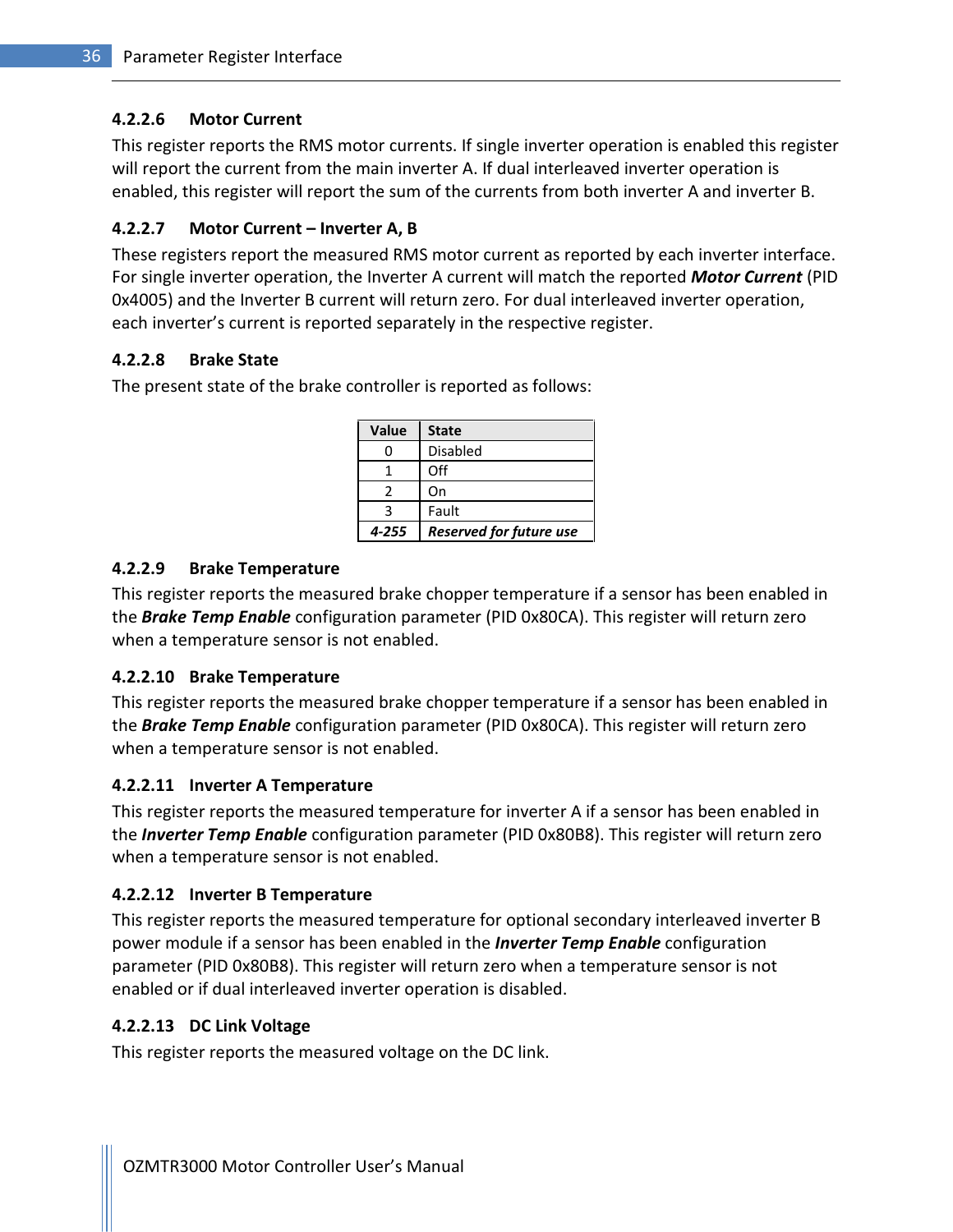### 4.2.2.14 Warning Status

Warning bits are active when set to '1', and not present when set to '0'. See section 2.5 for details on each warning. The warning bits are mapped into the register as follows.

| <b>Bit</b>   | <b>Warning</b>                       |
|--------------|--------------------------------------|
| 0            | Inverter A High Temperature          |
| $\mathbf{1}$ | Inverter B High Temperature          |
| 2            | Inverter A High Current              |
| 3            | Inverter B High Current              |
| 4            | Motor High Temperature               |
| 5            | Motor High Speed                     |
| 6            | Torque Limited to Maximum            |
| 7            | Torque Limited by Brake Fault        |
| 8            | Torque Limited by High Temp          |
| 9            | Iq Current Foldback                  |
| 10           | <b>Id Current Foldback</b>           |
| 11           | DC Link High Voltage                 |
| 12           | Reserved                             |
| 13           | <b>Brake Switch High Temperature</b> |
| 14-26        | Reserved                             |
| 27           | 24V Supply Out of Tolerance          |
| 28           | 15V Supply Out of Tolerance          |
| 29           | 5V Supply Out of Tolerance           |
| 30           | 3.3V Supply Out of Tolerance         |
| 31           | -15V Supply Out of Tolerance         |

### 4.2.2.15 Fault Status

Fault bits are active when set to a '1' and not present when set to a '0'. If a fault occurs, the corresponding bit is set to a '1' and remains set until a "1" is written to the Fault Reset command register (PID 0x0004). When a fault occurs, the controller will go to the FAULT state and the drive will stop operating. The controller will stay in the FAULT state until the Fault Reset command is received. See section 2.5 for details on each fault condition. The fault bits are mapped as follows:

| <b>Bit</b>    | <b>Fault</b>                     |
|---------------|----------------------------------|
| 0             | Inverter A H/W Error - Phase U   |
| 1             | Inverter A H/W Error - Phase V   |
| $\mathcal{P}$ | Inverter A H/W Error - Phase W   |
| 3             | Inverter A H/W Error – Over Temp |
| 4             | Inverter B H/W Error - Phase U   |
| 5             | Inverter B H/W Error - Phase V   |
| 6             | Inverter B H/W Error - Phase W   |
| 7             | Inverter B H/W Error - Over Temp |
| 8             | Inverter A S/W Over Temp         |
| 9             | Inverter A S/W Over Current      |
| 10            | Inverter B S/W Over Temp         |
| 11            | Inverter B S/W Over Current      |
| 12            | Motor Over Temp                  |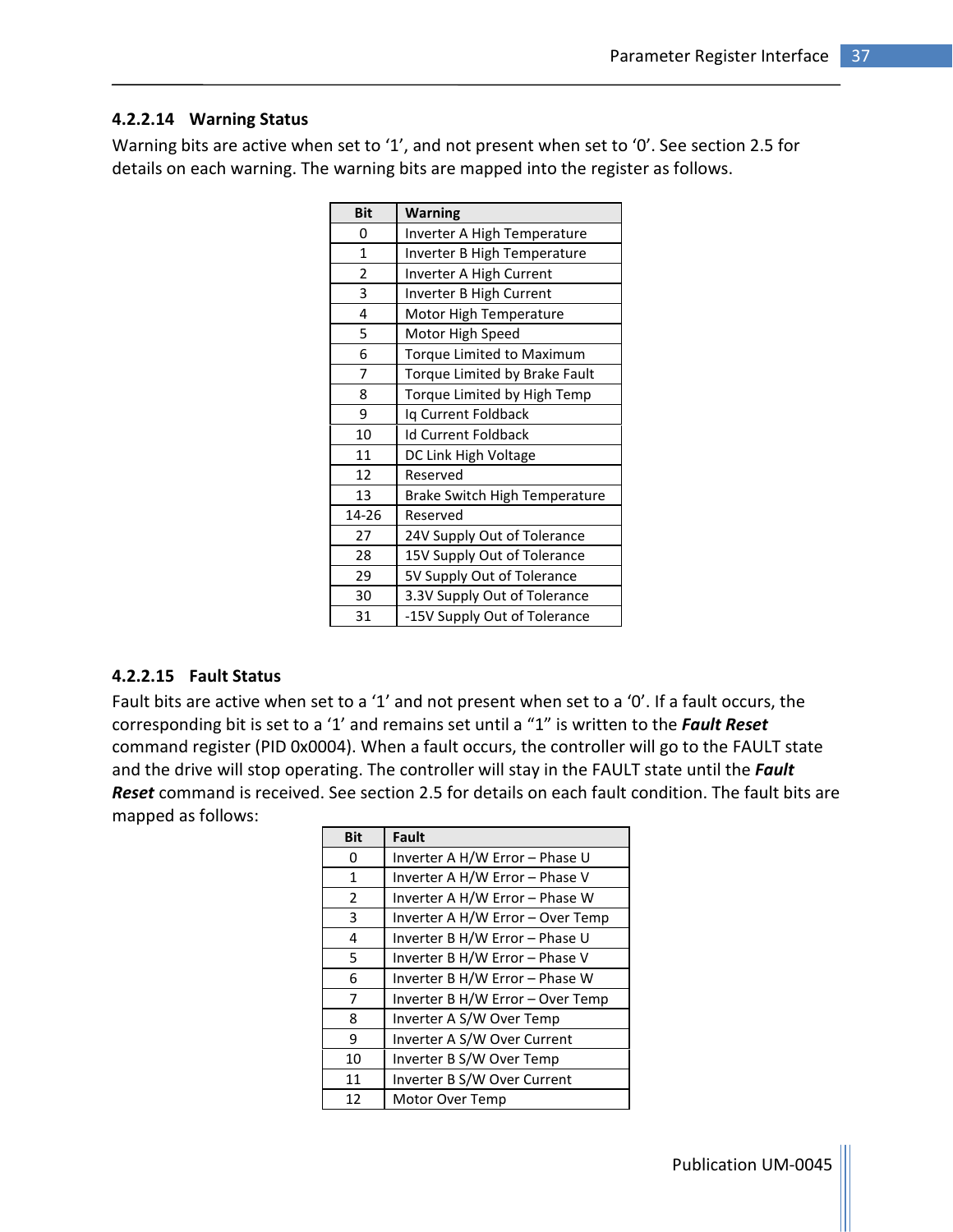| <b>Bit</b> | <b>Fault</b>                  |
|------------|-------------------------------|
| 13         | Motor Over Speed              |
| 14         | Motor Align Error             |
| 15         | Reserved                      |
| 16         | Brake Switch H/W Error        |
| 17         | Brake Switch H/W Over Temp    |
| 18         | Brake Switch S/W Over Temp    |
| 19         | Reserved                      |
| 20         | DC Link Over Voltage          |
| 21         | <b>Configuration Error</b>    |
| 22         | <b>Calibration Error</b>      |
| 23         | <b>Communications Timeout</b> |
| 24-31      | Reserved                      |

#### 4.2.2.16 Register Operation Status

This register is updated after every parameter read or write operation and indicates whether the operation was completed successfully. The status is reported as follows:

| Value          | <b>State</b>                                                      |
|----------------|-------------------------------------------------------------------|
| 0              | Operation completed successfully                                  |
| $\mathbf{1}$   | Error - Illegal/unsupported Parameter ID was supplied by the user |
| $\overline{2}$ | Error – A write was attempted to a Read-Only Parameter            |
| 3              | Error - A read was attempted from a Write-Only Parameter          |
| 4              | Error - User-provided data is not within legal range              |
| 5              | Error - Configuration Memory Hardware Error                       |
| 6              | Error - Configuration Memory CRC Mismatch                         |
| 7              | Error - Invalid password provided for operation                   |
| 8              | Error - Operation not allowed when the drive is "ON"              |
| $9 - 255$      | Unknown: Reserved for future use                                  |

#### 4.2.2.17 DSP Software Revision – Major/Minor

These registers report the major and minor revisions of the controller software presently loaded in the DSP's FLASH memory.

#### 4.2.2.18 FPGA Firmware Revision – Major/Minor

These registers report the major and minor revisions of the FPGA on the control board.

#### 4.2.2.19 PCB Variant

This value represents the hardware variant of the DSP control board running the application.

#### 4.2.2.20 Contactor State

This register reports the state of the optional auxiliary contactor as follows:

- 0 Contactor is OPEN
- 1 Contactor is CLOSED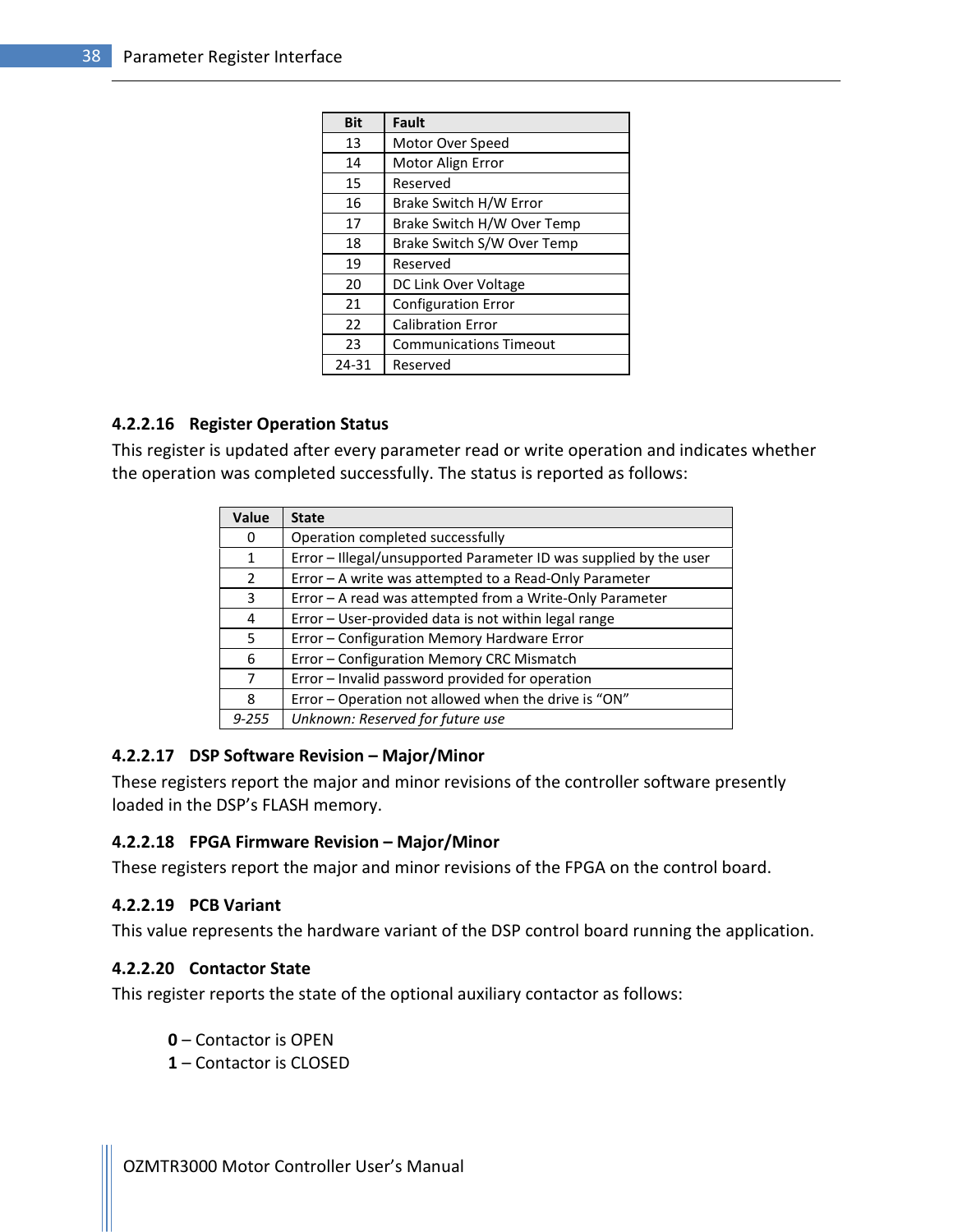# 4.3 Non-Volatile Configuration Registers

Many operating parameters in this application have been made configurable so as to support various motor drive topologies as well as to support other similar products in the future. As such, the software contains provisions for storing these configuration parameters in an external non-volatile EEPROM device.

Once one or more configuration parameters have been updated by writing to the applicable configuration register, the actual operating configuration variables remain unaffected until one of two events occur: either the user cycles power on the control board or the **Configuration** Reload command register (PID 0x0007) is written to. In the second case, the reload is only allowed if the drive is not enabled. Attempts to reload the system configuration while the drive is in operation will result in the command being ignored and an error being reported in the Register Operation Status register (PID 0x400F).

The **Configuration Reset** command register (PID 0x0006) is used to reset the EEPROM back to the original factory default values. The user should take care when using this command as any custom configuration settings will be lost when the entire contents of the configuration memory is overwritten with the factory defaults. This command is only allowed if the drive is not enabled. Attempts to reset the EEPROM data while the drive is in operation will result in the command being ignored and an error being reported in the Register Operation Status register.

There are multiple scenarios in which the firmware may automatically program the configuration memory at startup with the factory default values. First, when the drive boots following a reset, it attempts to read a predefined read-only header stored in the EEPROM. If the header does not match the expected value, the memory is considered uninitialized and the firmware will automatically write the default factory configuration values into the memory. This would be the case if a new control board were just being loaded with the firmware and operated for the first time, in which case the configuration memory wouldn't contain valid data.

The second scenario in which the firmware will automatically update the configuration memory occurs when the firmware has been updated on the control board and its associated configuration memory map is not compatible with the previously programmed version of the firmware. The configuration memory contains two factory revision values; a major and a minor revision. At startup the firmware will read the major revision value and compare it against the default major revision for that particular build of the firmware. If the two do not match, the firmware will automatically reset the configuration memory to the factory defaults that are hard coded into the newly installed firmware. Differences in the minor revision will not cause the memory to be reset. Using this factory configuration revision scheme, the minor revision number is expected to change for minor changes that do not change the layout and format of the data in the configuration memory (i.e. a simple change to a default value for a particular parameter or its legal data range). The major revision number is required to change any time

Publication UM-0045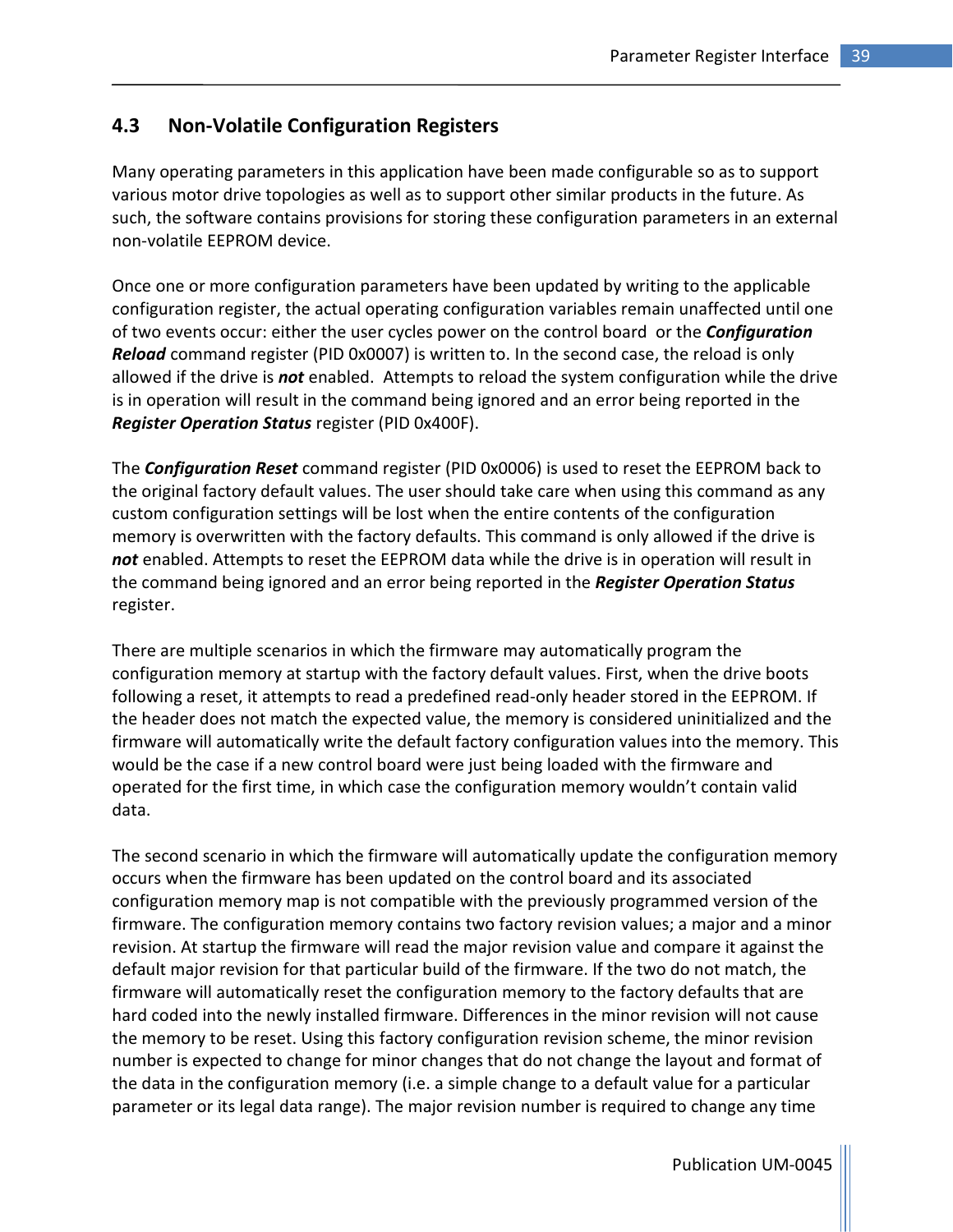new parameters are added or parameter locations or formats are changed. The user must take care when updating the firmware to understand whether or not the configuration memory will be reset so as not to lose any custom settings previously stored. The present factory revision of the configuration memory is stored in the **Factory Configuration Revision** registers (PIDs 0x8001 – 0x8002).

### 4.3.1 Configuration Control Parameters

| <b>PID</b> | Data<br>Type | <b>Description</b>                      | <b>Units</b> | <b>Factory</b><br><b>Default</b> | <b>Min</b> | <b>Max</b>    | <b>Access</b><br>Level |
|------------|--------------|-----------------------------------------|--------------|----------------------------------|------------|---------------|------------------------|
| 0x8000     | U16          | <b>EEPROM Header</b>                    | Integer      | 0x0159                           | 0          | <b>OxFFFF</b> | R                      |
| 0x8001     | U16          | Factory Configuration Revision - Major  | Integer      | 1                                | $\Omega$   | <b>OxFFFF</b> | R                      |
| 0x8002     | U16          | Factory Configuration Revision - Minor  | Integer      | 0                                | $\Omega$   | 0xFFFF        | R                      |
| 0x8003     | U16          | Application Configuration Data Revision | Integer      | 0                                | 0          | <b>OxFFFF</b> | <b>RWP</b>             |
| 0x8004     | U16          | Hardware Configuration                  | Integer      | 0                                | 0          | <b>OxFFFF</b> | R                      |
| 0x8005     | U16          | User Configuration Revision             | Integer      | 0                                | 0          | <b>OxFFFF</b> | <b>RW</b>              |
| 0x8006     | U16          | <b>Configuration Password</b>           | Integer      | 0x1111                           | 0          | <b>OxFFFF</b> | <b>RWP</b>             |

Table 11 – Configuration Control Parameter Summary

### 4.3.1.1 EEPROM Header

This is a read-only header word that is used to indicate whether or not the configuration memory contains valid configuration data. This header word is a fixed constant and is not expected to change for any revision of the drive firmware. At startup the firmware attempts to read this value and if it does not match the expected value the firmware assumes the configuration memory does not contain valid configuration data (i.e. not previously programmed). If this is the case, the firmware will automatically reset the contents of the configuration memory to the factory defaults.

# 4.3.1.2 Factory Configuration Revision – Major

This is a read-only value that represents the major revision of the factory configuration stored in the configuration memory. Major revision changes to the default factory configuration are those that are not compatible with previous configurations, such as when new parameters are added to the memory that are required for proper drive operation, or if existing parameters change locations or formats. At startup the firmware will read this value from the memory and compare it against the factory default for the present build of the firmware. If the two values do not match, the firmware will automatically reset the memory to the factory default values built into that version of the firmware. Updates to the major factory revision value are expected to increment the previous value by +1.

# 4.3.1.3 Factory Configuration Revision – Minor

This is a read-only value that represents the minor revision of the factory configuration stored in the configuration memory. Minor revisions are those that do not require reloading the memory to the factory default values. This could be a result of a minor value change to the default value for a particular parameter or the addition of a new parameter that is not needed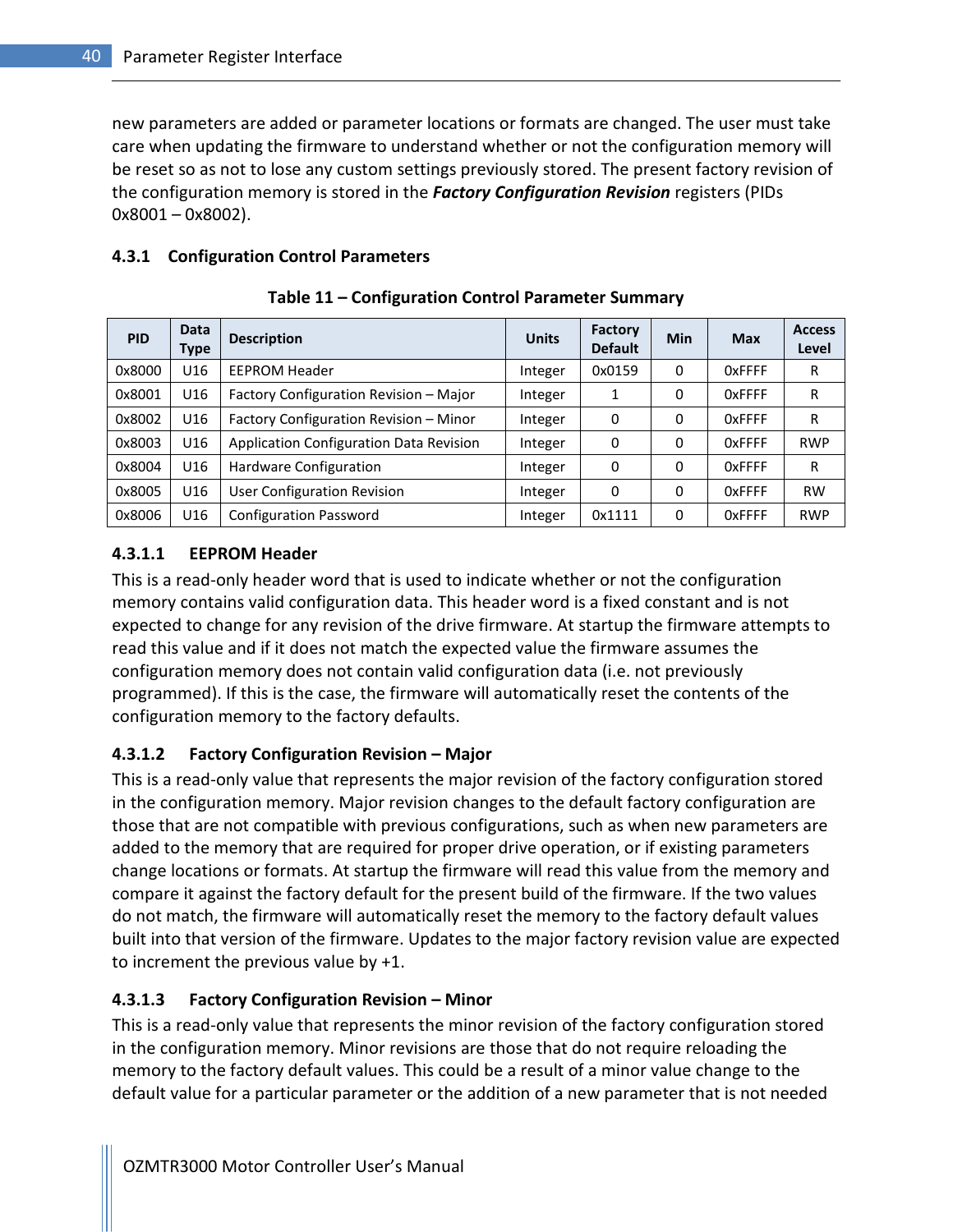for proper drive operation. Updates to the minor factory revision value are expected to increment the previous value by +1.

### 4.3.1.4 Application Configuration Data Revision

This value is used to represent the revision of the application-specific configuration data as programmed by the factory. This field is meant to store the revision of any custom configuration settings programmed at the factory for a specific end-user application. The factory default (prior to customization) for this field is zero, indicating that no custom settings have been made to the configuration memory. Application-specific updates to the configuration data are expected to increment this parameter by +1. This parameter is password protected to prevent accidental modification by the end-user.

### 4.3.1.5 Hardware Configuration

This read-only register is provided for future use only. It is presently not used by the motor drive application and will return a value of zero when read.

# 4.3.1.6 User Configuration Revision

This is a generic parameter that is provided to allow the user or a higher-level controller to maintain revision information for custom settings to the configuration memory. The firmware does not use this value. The protocol for numbering and maintaining custom configurations is left up to the user.

### 4.3.1.7 Configuration Password

This parameter defines the configuration password stored in the configuration memory. To access any parameter that is marked as "password-protected", the user must provide a password that matches the value stored in this parameter. See the Parameter Read/Write messages described in FS-0066 (OzCan Motor Controller Device Profile) for further details on providing this password value.

Note that this parameter is password protected as well. The firmware has its own unpublished "master password" that can be used to override the password stored in this register. In the event that the password is changed from the factory default listed and then subsequently lost, contact Oztek for the "master password" or for other alternatives to reset the value in the configuration memory.

### 4.3.2 CAN Interface Parameters

The following set of parameters are provided to allow for customizing the CAN interface for the end-user's application.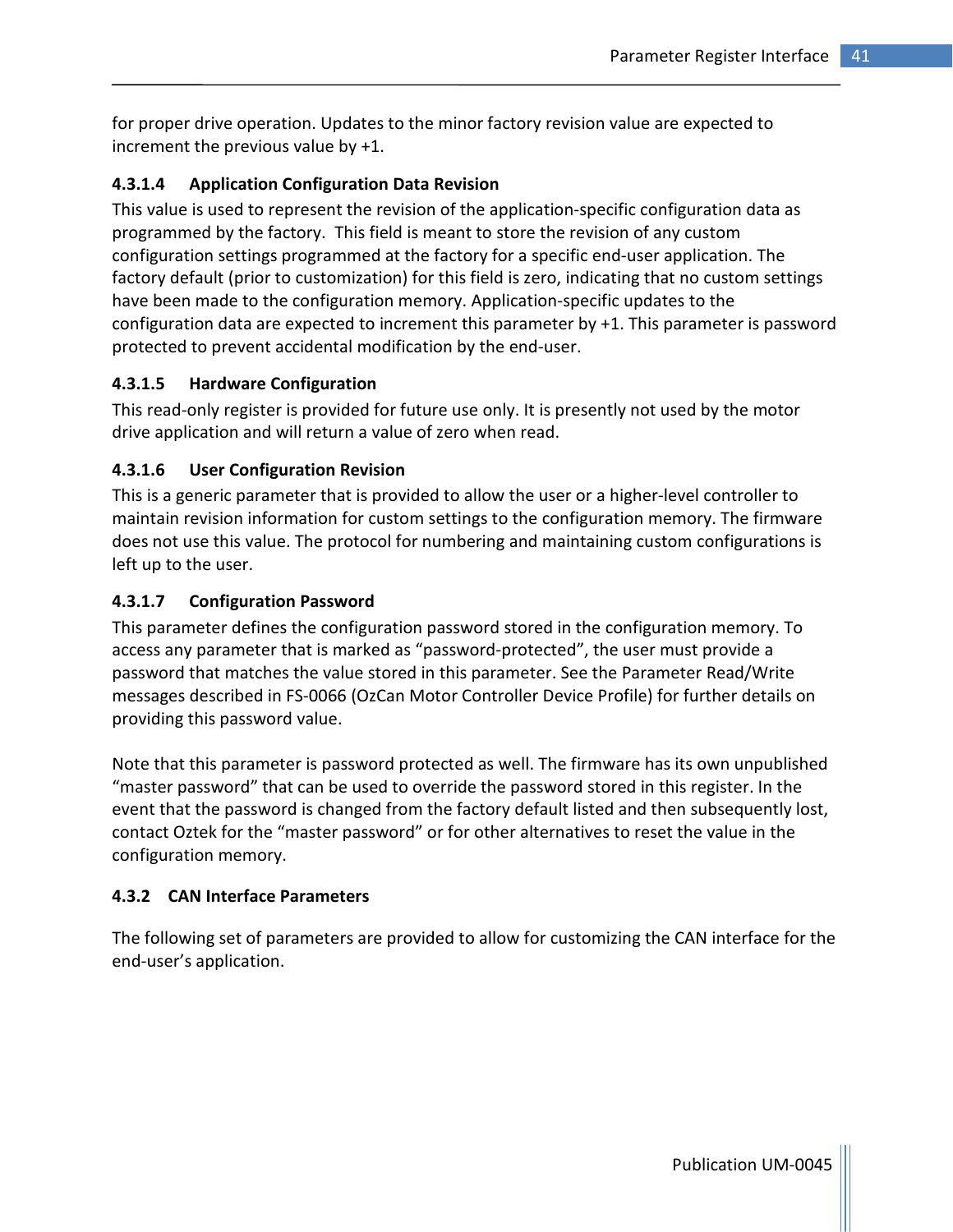| <b>PID</b> | <b>Data</b><br><b>Type</b> | <b>Description</b>                         | <b>Units</b> | <b>Factory</b><br><b>Default</b> | <b>Min</b>   | <b>Max</b>  | <b>Access</b><br>Level |
|------------|----------------------------|--------------------------------------------|--------------|----------------------------------|--------------|-------------|------------------------|
| 0x8010     | U16                        | <b>CAN Group ID</b>                        | Integer      | 3                                | 1            | 15          | <b>RW</b>              |
| 0x8011     | U16                        | CAN Module ID                              | Integer      | 1                                | 1            | 31          | <b>RW</b>              |
| 0x8012     | U16                        | <b>CAN Baud Rate</b>                       | <b>ENUM</b>  | 250kbps                          | 50kbps       | 1Mbps       | <b>RW</b>              |
| 0x8013     | U16                        | <b>CAN Status Destination Group ID</b>     | Integer      | 1                                | 0            | 15          | <b>RW</b>              |
| 0x8014     | U16                        | <b>CAN Status Destination Module ID</b>    | Integer      | 1                                | 0            | 31          | <b>RW</b>              |
| 0x8015     | U16                        | CAN Timeout                                | 1 ms         | $\Omega$                         | 0            | 65535       | <b>RW</b>              |
| 0x8016     | U16                        | <b>CAN Automatic Alarm Transmit Enable</b> | boolean      | <b>TRUE</b>                      | <b>FALSE</b> | <b>TRUE</b> | <b>RW</b>              |
| 0x8017     | U16                        | CAN Update Rate - Motor Status             | 1 ms         | 100                              | 0            | 65535       | <b>RW</b>              |
| 0x8018     | U16                        | CAN Update Rate - Brake Status             | 1 ms         | 100                              | 0            | 65535       | <b>RW</b>              |
| 0x8019     | U16                        | CAN Update Rate - System Status            | 1 ms         | 100                              | 0            | 65535       | <b>RW</b>              |
| 0x801A     | U16                        | CAN Update Rate - Alarm Status             | 1 ms         | 100                              | 0            | 65535       | <b>RW</b>              |

Table 12 – CAN Interface Parameter Summary

### 4.3.2.1 CAN Group ID

This parameter specifies the Group ID used by the firmware. For more information see FS-0047.

### 4.3.2.2 CAN Module ID

This parameter specifies the Module ID used by the firmware. For more information see FS-0047.

### 4.3.2.3 CAN Baud Rate

This parameter is used to configure the serial baud rate for the CAN interface. The legal values are as follows:

- $\bullet$  0 = 1 Mbps
- $\bullet$  1 = 500 kbps
- $\bullet$  2 = 250 kbps
- $\bullet$  3 = 125 kbps
- $\bullet$  4 = 100 kbps
- $-5 = 50$  kbps

# 4.3.2.4 CAN Status Destination Group ID

This parameter specifies the Destination Group ID that this firmware will use when sending the Status messages. Note that the Illegal CAN Message and Configuration Response messages use the Group/Module information from the sending device as the Destination Group/Module when responding, so this parameter is not used for those messages. For more information see FS-0047.

# 4.3.2.5 CAN Status Destination Module ID

This parameter specifies the Destination Module ID that this firmware will use when sending the Status messages. Note that the Illegal CAN Message and Configuration Response messages use the Group/Module information from the sending device as the Destination Group/Module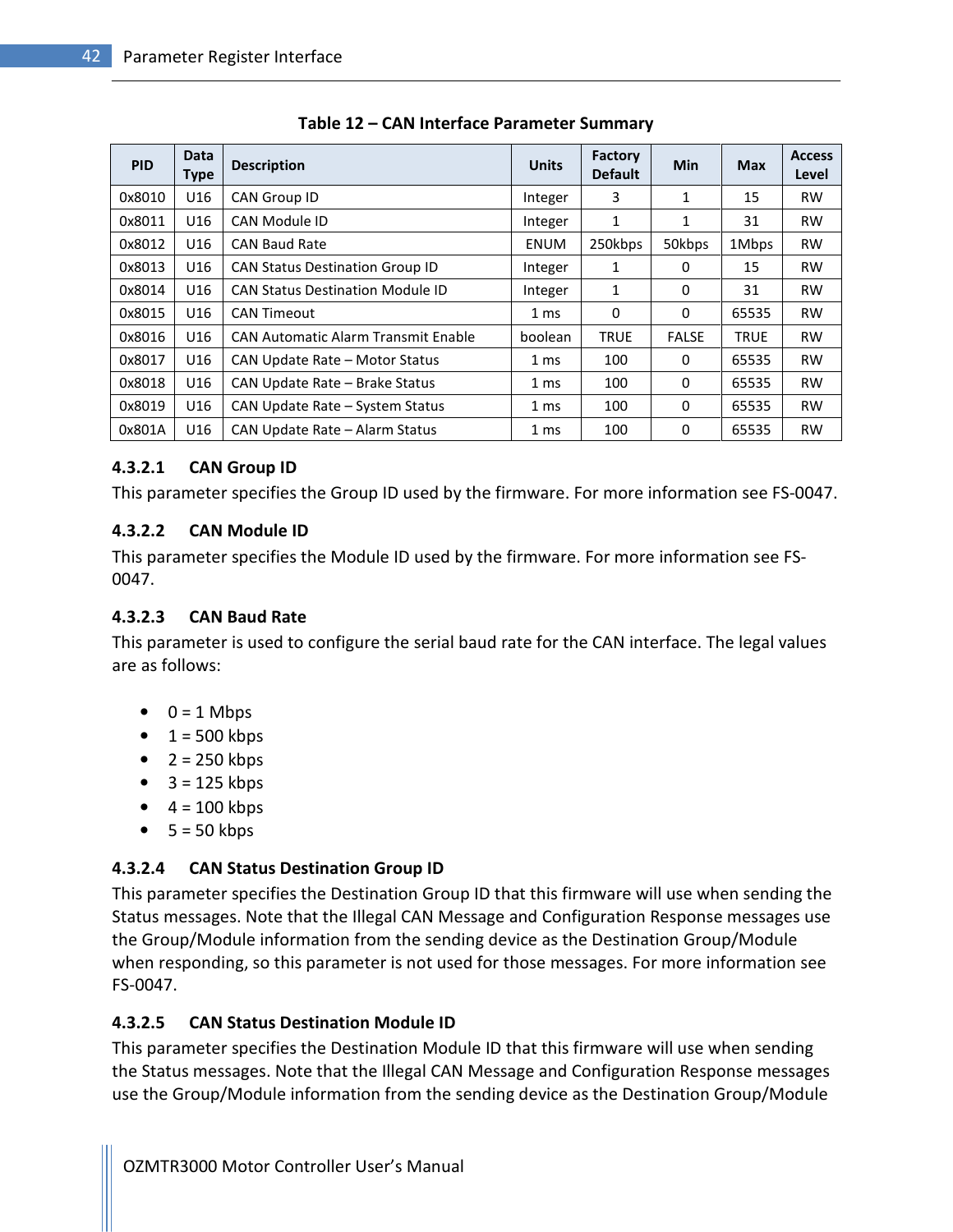when responding, so this parameter is not used for those messages. For more information see FS-0047.

# 4.3.2.6 CAN Timeout

This parameter specifies the timeout period to use when checking for CAN communications errors. This value specifies the timeout period in terms of milliseconds. Setting this parameter to zero disables checking for CAN communications timeouts. When CAN timeout checking is enabled (parameter is set to a legal non-zero value), a timeout counter is used to time the period of inactivity on the CAN bus. This timer is reset upon the receipt of any of the valid receive messages supported by this application.

# 4.3.2.7 CAN Automatic Alarm Transmit Enable

This is a Boolean parameter that is used to enable automatic transmission of the Alarm Status message upon a change of value of any warning or fault bit. Note that when enabled (parameter is set to *true*), the checks for whether or not an automatic transmission should be sent occur on 1ms boundaries, so there may be up to 1ms of latency between when the offending event occurs and when the Alarm message is sent. When disabled (parameter is set to false), a change in any warning or fault bit does not cause an automatic transmission of the Alarm Status message.

# 4.3.2.8 CAN Update Rate – Motor Status Message

This parameter specifies the rate at which the Motor Status CAN message will be automatically transmitted by the firmware. This value specifies the period between message transmissions in terms of milliseconds. Setting this parameter to zero disables automatic/periodic transmission of this message. All other values (1ms – 65,535ms) are valid.

# 4.3.2.9 CAN Update Rate – Brake Status Message

This parameter specifies the rate at which the Brake Status CAN message will be automatically transmitted by the firmware. This value specifies the period between message transmissions in terms of milliseconds. Setting this parameter to zero disables automatic/periodic transmission of this message. All other values (1ms – 65,535ms) are valid.

# 4.3.2.10 CAN Update Rate – System Status Message

This parameter specifies the rate at which the System Status CAN message will be automatically transmitted by the firmware. This value specifies the period between message transmissions in terms of milliseconds. Setting this parameter to zero disables automatic/periodic transmission of this message. All other values (1ms – 65,535ms) are valid.

# 4.3.2.11 CAN Update Rate - Alarm Status Message

This parameter specifies the rate at which Alarm Status CAN message will be automatically transmitted by the firmware. This value specifies the period between message transmissions in terms of milliseconds. Setting this parameter to zero disables automatic/periodic transmission of this message. All other values (1ms – 65,535ms) are valid.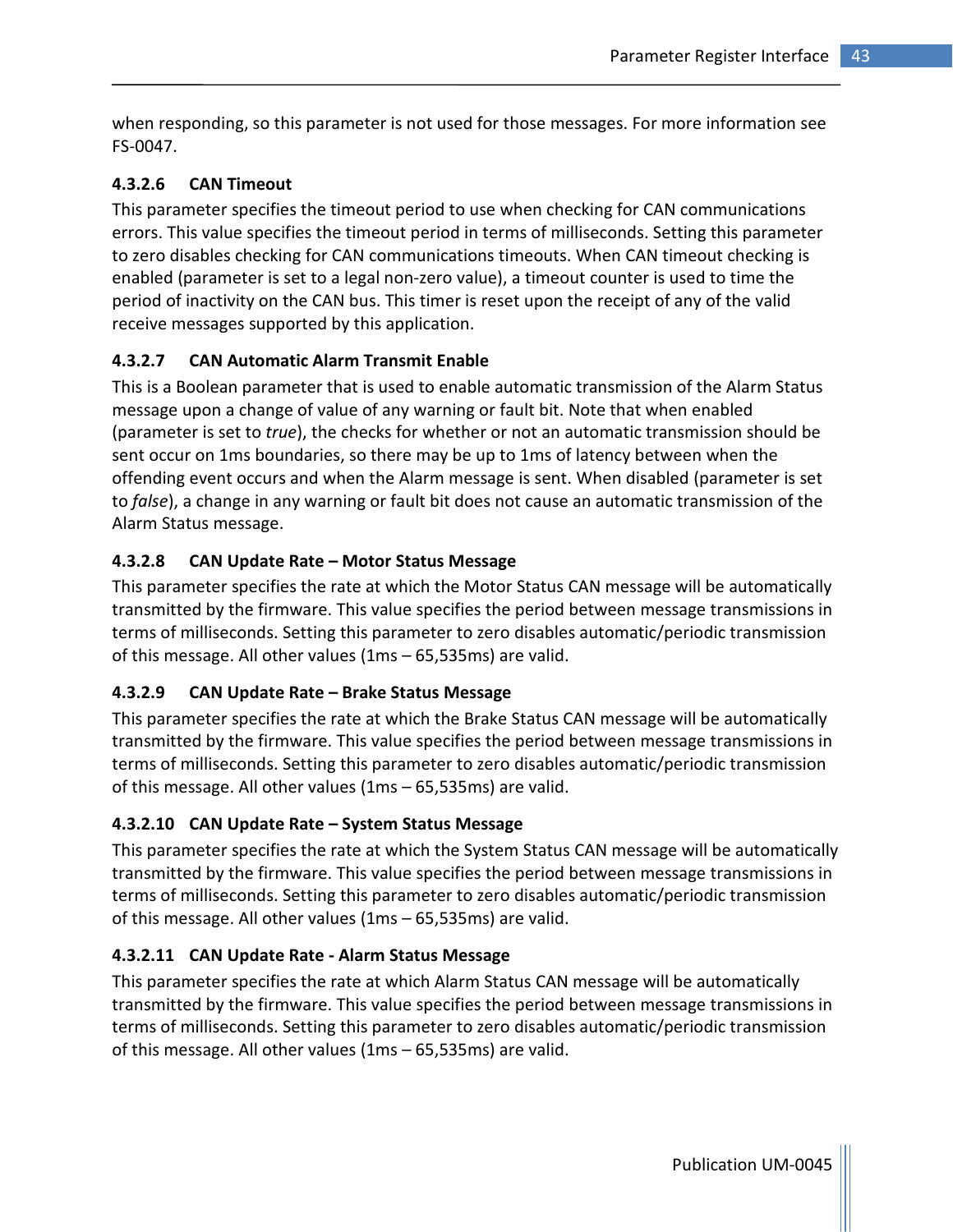### 4.3.3 Instrumentation and Measurement Scaling Parameters

| <b>PID</b> | <b>Data</b><br>Type | <b>Description</b>                        | <b>Units</b> | <b>Factory</b><br><b>Default</b> | Min      | <b>Max</b> | <b>Access</b><br>Level |
|------------|---------------------|-------------------------------------------|--------------|----------------------------------|----------|------------|------------------------|
| 0x8020     | U16                 | Instrumentation Interrupt Rate            | 1 Hz         | 2000                             | 500      | 10000      | <b>RW</b>              |
| 0x8021     | U16                 | DC Link Voltage Measurement - Full Scale  | 0.1V         | 10000                            | 100      | 15000      | <b>RW</b>              |
| 0x8022     | U <sub>16</sub>     | Motor Current Measurement - Full Scale    | 0.1A         | 5000                             | 100      | 65535      | <b>RW</b>              |
| 0x8023     | U16                 | Motor Current Measurement Polarity Select | <b>ENUM</b>  | 0                                | $\Omega$ | 1          | <b>RW</b>              |
| 0x8024     | U16                 | Low Pass Filter Cutoff - Motor Current    | 1 Hz         | 100                              | 1        | 1000       | <b>RW</b>              |
| 0x8025     | U <sub>16</sub>     | Low Pass Filter Cutoff - DC Link          | 1 Hz         | 100                              | 1        | 1000       | <b>RW</b>              |
| 0x8026     | U16                 | Low Pass Filter Cutoff - Temperatures     | 1 Hz         | 5                                |          | 1000       | <b>RW</b>              |

### Table 13 – Instrumentation and Measurement Scaling Parameter Summary

# 4.3.3.1 Instrumentation Interrupt Rate

This parameter specifies the rate at which the instrumentation interrupt is executed in the controller. This is the rate that the various measurements are read and filtered by the drive software.

### 4.3.3.2 DC Link Voltage Measurement – Full Scale

This parameter defines the full scale value of the voltage sensor used to measure the DC link voltage. This full scale value is relative to the signal at the DSP's ADC input that would cause a full scale ADC reading (i.e. ADC reading of 0xFFF).

# 4.3.3.3 Motor Current Measurement – Full Scale

This parameter defines the full scale value of the motor phase current sense measurements. This full scale value is relative to the signal at the DSP's ADC input that would cause a full scale ADC reading (i.e. ADC reading of 0xFFF).

# 4.3.3.4 Motor Current Measurement Polarity Select

This parameter defines the polarity of the measured phase currents. A value of zero (0) indicates that current flowing from the power switches to the motor is positive. A value of one (1) indicates that current flowing from the power switches to the motor is negative.

# 4.3.3.5 Low Pass Filter Cutoff – Motor Current

This parameter defines the cutoff frequency for the digital low pass filter used to calculate the RMS motor current.

# 4.3.3.6 Low Pass Filter Cutoff – DC Link

This parameter defines the cutoff frequency for the digital low pass filter used to calculate the DC link voltage used for instrumentation purposes.

### 4.3.3.7 Low Pass Filter Cutoff – Temperatures

This parameter defines the cutoff frequency for the digital low pass filter used to calculate the various temperatures reported by the controller.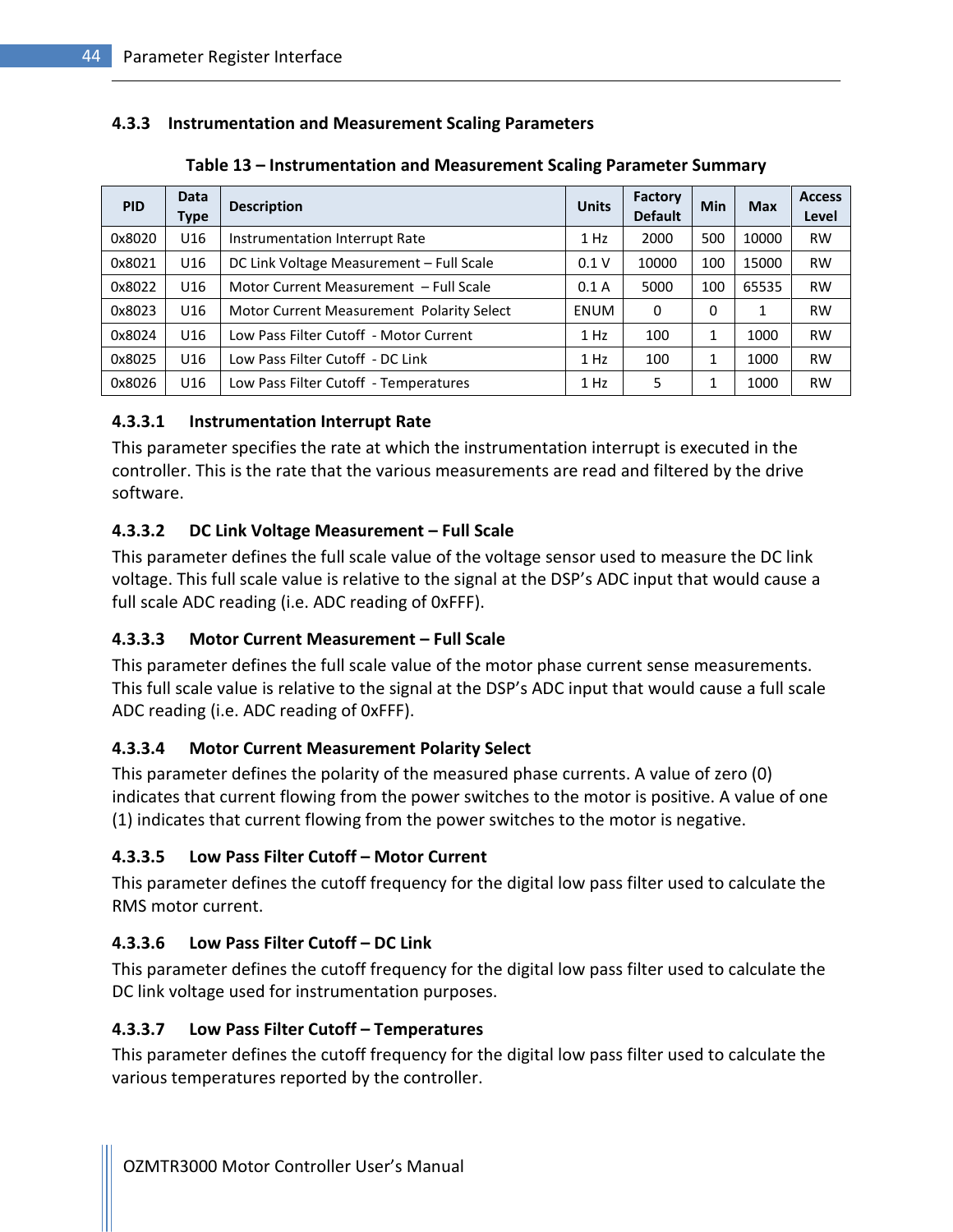### 4.3.4 Fault and Warning Parameters

| <b>PID</b> | <b>Data</b><br><b>Type</b> | <b>Description</b>                         | <b>Units</b>         | <b>Factory</b><br><b>Default</b> | Min          | <b>Max</b>  | <b>Access</b><br>Level |
|------------|----------------------------|--------------------------------------------|----------------------|----------------------------------|--------------|-------------|------------------------|
| 0x8030     | U16                        | DC Link Over Voltage Fault Threshold       | 0.1V                 | 7600                             | $\mathbf 0$  | 12000       | <b>RW</b>              |
| 0x8031     | U16                        | DC Link Over Voltage Warning Threshold     | 0.1V                 | 7550                             | 0            | 12000       | <b>RW</b>              |
| 0x8032     | U16                        | DC Link Over Voltage Recover Threshold     | 0.1V                 | 7500                             | $\Omega$     | 12000       | <b>RW</b>              |
| 0x8033     | U16                        | Inverter Temperature Fault Threshold       | °C                   | 115                              | $\mathbf 0$  | 150         | <b>RW</b>              |
| 0x8034     | U16                        | Inverter Temperature Warning Threshold     | °C                   | 110                              | $\Omega$     | 150         | <b>RW</b>              |
| 0x8035     | U16                        | Inverter Temperature Recover Threshold     | °C                   | 105                              | $\Omega$     | 150         | <b>RW</b>              |
| 0x8036     | U16                        | <b>Brake Temperature Fault Threshold</b>   | °C                   | 115                              | $\Omega$     | 150         | <b>RW</b>              |
| 0x8037     | U16                        | <b>Brake Temperature Warning Threshold</b> | °C                   | 110                              | $\mathbf 0$  | 150         | <b>RW</b>              |
| 0x8038     | U16                        | Brake Temperature Recover Threshold        | °C                   | 105                              | $\mathbf 0$  | 150         | <b>RW</b>              |
| 0x8039     | U16                        | Motor Temperature Fault Threshold          | °C                   | 115                              | 0            | 150         | <b>RW</b>              |
| 0x803A     | U16                        | Motor Temperature Warning Threshold        | °C                   | 105                              | $\mathbf 0$  | 150         | <b>RW</b>              |
| 0x803B     | U16                        | Motor Temperature Recover Threshold        | °C                   | 100                              | $\mathbf 0$  | 150         | <b>RW</b>              |
| 0x803C     | U16                        | Motor Over Current Fault Threshold         | $0.1 A_{rms}$        | 3250                             | $\mathbf 0$  | 65535       | <b>RW</b>              |
| 0x803D     | U16                        | Motor Over Current Warning Threshold       | $0.1 A_{rms}$        | 2900                             | 0            | 65535       | <b>RW</b>              |
| 0x803E     | U16                        | Motor Over Current Recover Threshold       | 0.1 A <sub>rms</sub> | 2800                             | $\Omega$     | 65535       | <b>RW</b>              |
| 0x803F     | U16                        | Motor Over Speed Fault Threshold           | <b>RPM</b>           | 6250                             | 0            | 65535       | <b>RW</b>              |
| 0x8040     | U16                        | Motor Over Speed Warning Threshold         | <b>RPM</b>           | 6000                             | $\Omega$     | 65535       | <b>RW</b>              |
| 0x8041     | U16                        | Motor Over Speed Warning Recover Threshold | <b>RPM</b>           | 5750                             | $\mathbf 0$  | 65535       | <b>RW</b>              |
| 0x8042     | U16                        | Inverter Error Pin Active High             | boolean              | <b>TRUE</b>                      | <b>FALSE</b> | <b>TRUE</b> | <b>RW</b>              |
| 0x8043     | U16                        | Inverter Over Temp Pin Active High         | boolean              | <b>TRUE</b>                      | <b>FALSE</b> | <b>TRUE</b> | <b>RW</b>              |
| 0x8044     | U16                        | Brake Hardware Error Pin Active High       | boolean              | <b>TRUE</b>                      | <b>FALSE</b> | <b>TRUE</b> | <b>RW</b>              |
| 0x8045     | U16                        | Brake Hardware Over Temp Pin Active High   | boolean              | <b>TRUE</b>                      | <b>FALSE</b> | <b>TRUE</b> | <b>RW</b>              |

#### Table 14 – Fault and Warning Parameter Summary

# 4.3.4.1 DC Link Over Voltage Fault Threshold

This parameter defines the DC link over voltage fault threshold. If the DC link voltage rises above this value the application will automatically transition to the FAULT state and operation of the inverter will be disabled (and forced OFF).

# 4.3.4.2 DC Link Over Voltage Warning Threshold

This parameter defines the DC link voltage threshold above which the firmware will report a high voltage warning. Once above this warning threshold, the voltage must drop below the corresponding recover threshold before the firmware will clear the high voltage warning.

# 4.3.4.3 DC Link Over Voltage Recover Threshold

See warning threshold description above.

### 4.3.4.4 Inverter Temperature Fault Threshold

This parameter defines the inverter temperature fault threshold. If the temperature rises above this value the controller will automatically transition to the FAULT state and drive operation will be disabled (and forced OFF).

Publication UM-0045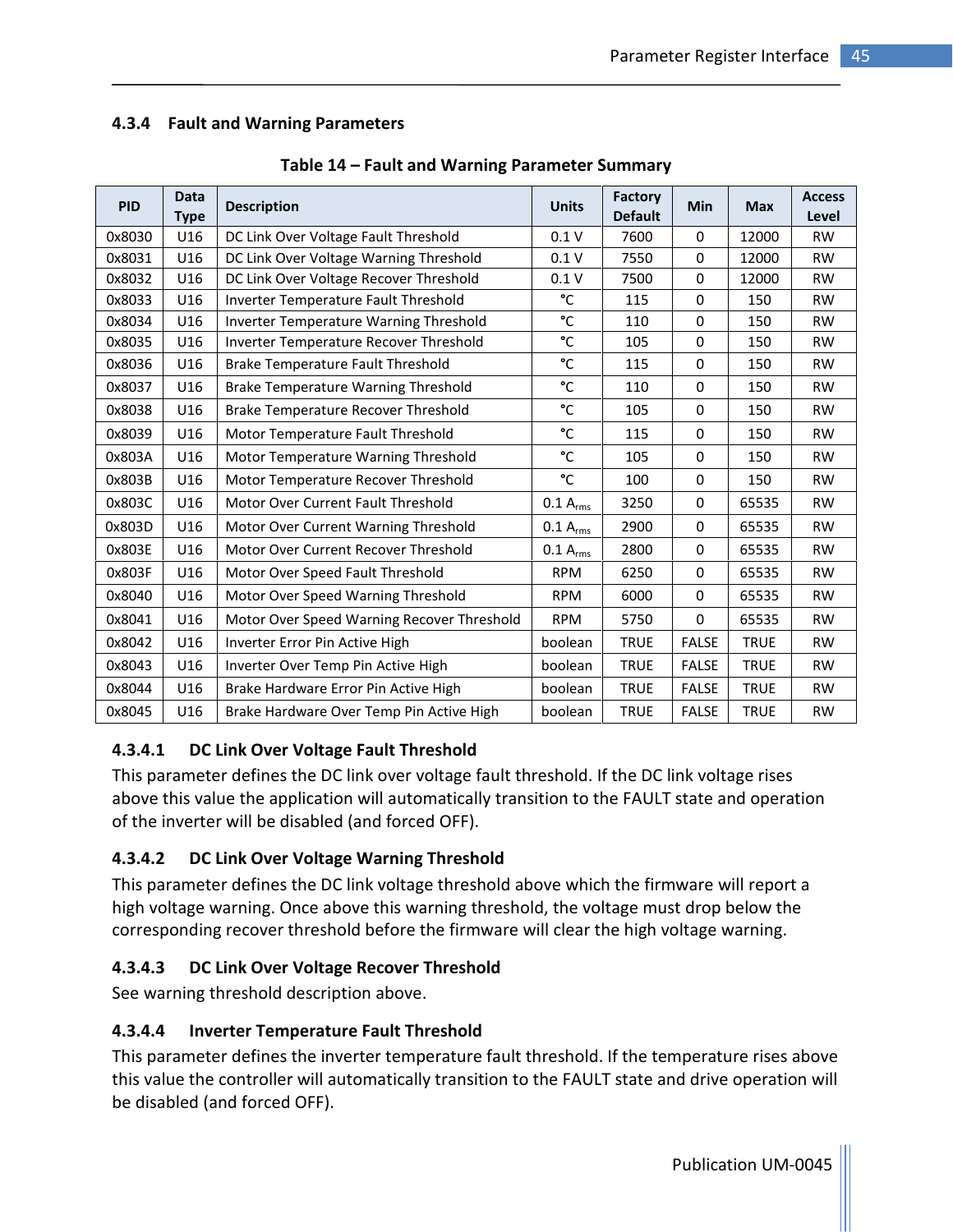# 4.3.4.5 Inverter Temperature Warning Threshold

This parameter defines the inverter temperature threshold above which the firmware will report a high temperature warning. Once above this warning threshold, the temperature must fall below the corresponding recover threshold before the firmware will clear the high temperature warning.

### 4.3.4.6 Inverter Temperature Recover Threshold

See warning threshold description above.

### 4.3.4.7 Brake Temperature Fault Threshold

This parameter defines the brake switch temperature fault threshold. If the **Brake Temperature** Sensor Enable configuration parameter (PID 0x80CA) is set to TRUE and the temperature rises above this value the controller will automatically transition to the FAULT state and drive operation will be disabled (and forced OFF).

### 4.3.4.8 Brake Temperature Warning Threshold

This parameter defines the brake switch temperature threshold above which the firmware will report a high temperature warning (if the **Brake Temperature Sensor Enable** configuration parameter is set to TRUE). Once above this warning threshold, the temperature must fall below the corresponding recover threshold before the firmware will clear the high temperature warning.

### 4.3.4.9 Brake Temperature Recover Threshold

See warning threshold description above.

# 4.3.4.10 Motor Temperature Fault Threshold

This parameter defines the motor temperature fault threshold. If the **Motor Temperature Sensor Enable** configuration parameter (PID 0x80C1) is set to TRUE and the temperature rises above this value the controller will automatically transition to the FAULT state and drive operation will be disabled (and forced OFF).

# 4.3.4.11 Motor Temperature Warning Threshold

This parameter defines the motor temperature threshold above which the firmware will report a high temperature warning (if the Motor Temperature Sensor Enable configuration parameter is set to TRUE). Once above this warning threshold, the temperature must fall below the corresponding recover threshold before the firmware will clear the high temperature warning.

### 4.3.4.12 Motor Temperature Recover Threshold

See warning threshold description above.

### 4.3.4.13 Motor Over Current Fault Threshold

This parameter defines the motor over current fault threshold. If the current rises above this value the controller will automatically transition to the FAULT state and drive operation will be disabled (and forced OFF).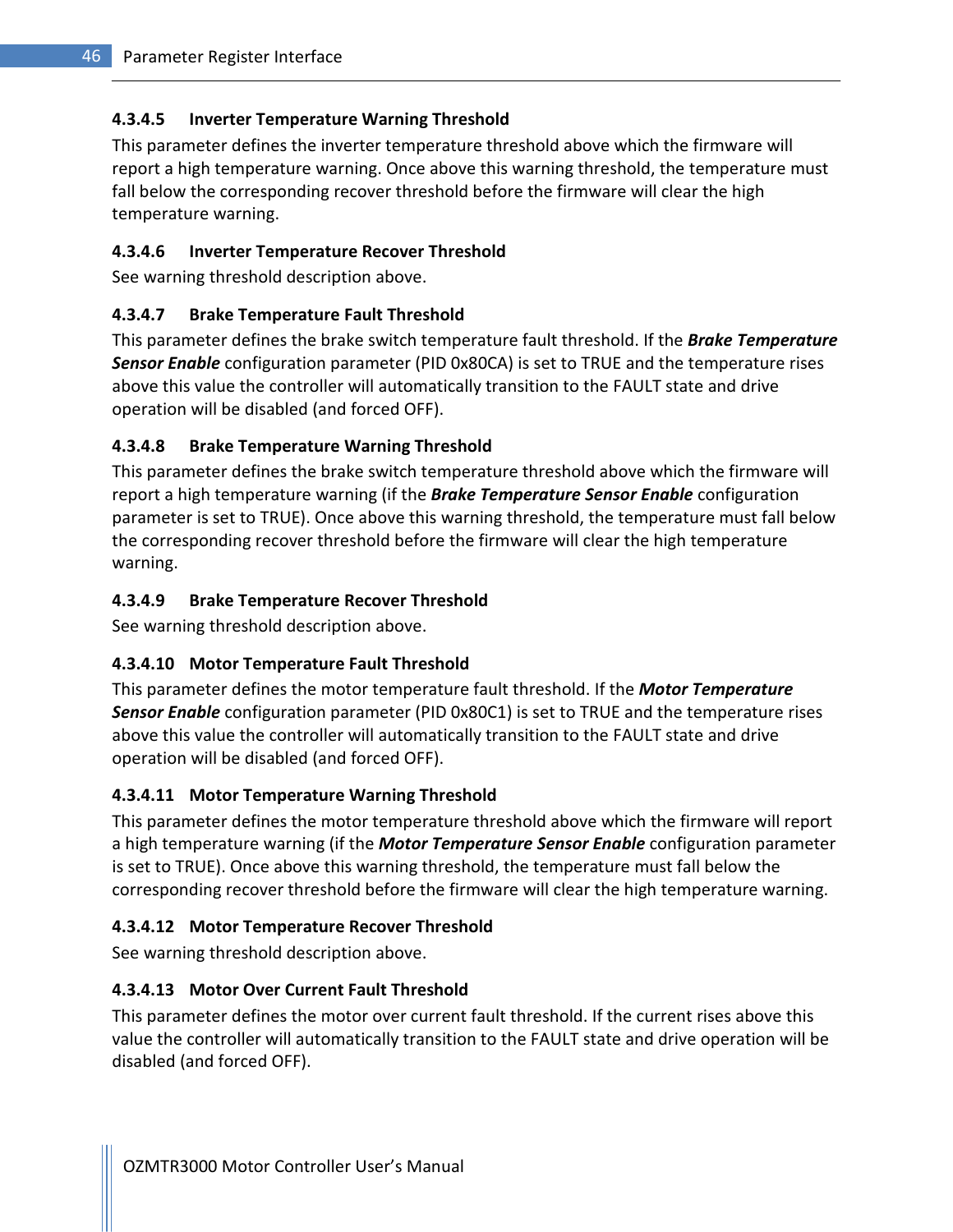For dual interleaved inverter operation, this value is divided in half and used by each inverter's current controller. If either inverter exceeds 50% of the value stored in this register the controller will transition to the FAULT state.

The over current fault condition is latched and reported separately for each inverter in the Fault Status instrumentation register (PID 0x400E).

### 4.3.4.14 Motor Over Current Warning Threshold

This parameter defines the motor current threshold above which the firmware will report a high current warning. Once above this warning threshold, the current must fall below the corresponding recover threshold before the firmware will clear the high current warning.

For dual interleaved inverter operation, this value is divided in half and used by each inverter's current controller. If either inverter exceeds 50% of the value stored in this register the controller will indicate a warning condition for the corresponding inverter. The over current warning condition is reported separately for each inverter in the Warning Status instrumentation register (PID 0x400D).

### 4.3.4.15 Motor Over Current Recover Threshold

See warning threshold description above.

### 4.3.4.16 Motor Over Speed Fault Threshold

This parameter defines the motor speed fault threshold. If the motor speed rises above this value the controller will automatically transition to the FAULT state and drive operation will be disabled (and forced OFF).

### 4.3.4.17 Motor Over Speed Warning Threshold

This parameter defines the motor speed threshold above which the firmware will report a high speed warning. Once above this warning threshold, the speed must fall below the corresponding recover threshold before the firmware will clear the high speed warning.

### 4.3.4.18 Motor Over Speed Recover Threshold

See warning threshold description above.

### 4.3.4.19 Inverter Error Pin Active High

This parameter determines the polarity of the hardware error input pins from the power module interface ("INV\_ERR\_U/V/W" listed in section 3.1.1). When this parameter is set to TRUE, the input pins are treated as active high, meaning a high input is considered a fault condition.

### 4.3.4.20 Inverter Over Temp Pin Active High

This parameter determines the polarity of the hardware over temperature input pin from the power module interface ("INV\_OVR\_TEMP" listed in section 3.1.1). When this parameter is set to TRUE, the input pin is treated as active high, meaning a high input is considered a fault condition.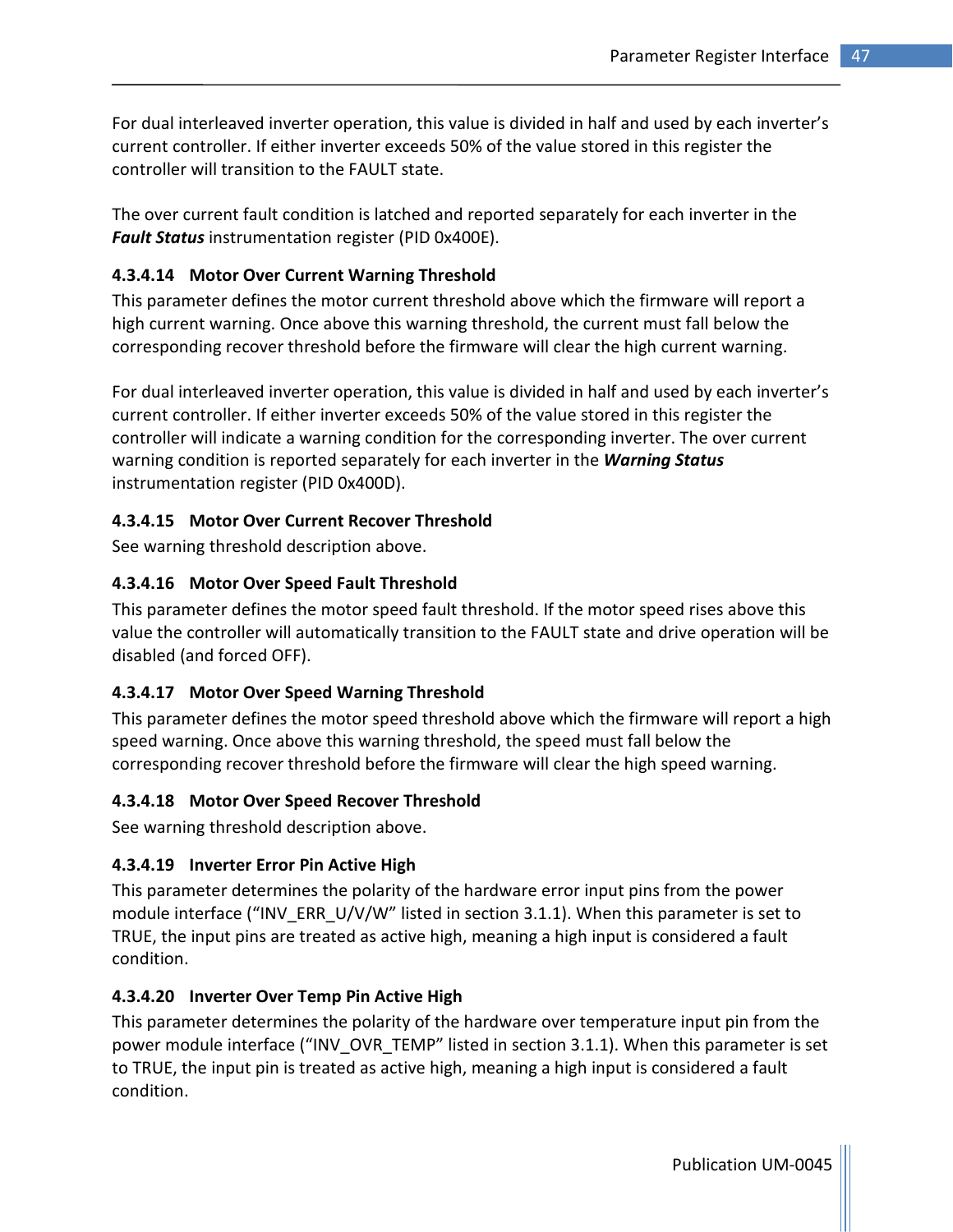### 4.3.4.21 Brake Hardware Error Pin Active High

This parameter determines the polarity of the hardware error input pin from the half bridge power module interface ("HB\_ERR" listed in section 3.1.6). When this parameter is set to TRUE, the input pins are treated as active high, meaning a high input is considered a fault condition.

### 4.3.4.22 Brake Hardware Over Temp Pin Active High

This parameter determines the polarity of the hardware over temperature input pin from the half bridge power module interface ("HB\_OVR\_TEMP" listed in section 3.1.6). When this parameter is set to TRUE, the input pin is treated as active high, meaning a high input is considered a fault condition.

#### 4.3.5 Inverter Control Parameters

| <b>PID</b> | Data<br>Type    | <b>Description</b>                    | <b>Units</b>    | Factory<br><b>Default</b> | Min  | <b>Max</b> | <b>Access</b><br>Level |
|------------|-----------------|---------------------------------------|-----------------|---------------------------|------|------------|------------------------|
| 0x8050     | U16             | Pulse Width Modulation Frequency      | $1$ Hz          | 5000                      | 1000 | 25000      | <b>RW</b>              |
| 0x8051     | U <sub>16</sub> | Pulse Width Modulation Deadband Time  | 1 <sub>ns</sub> | 2100                      | 0    | 65535      | <b>RW</b>              |
| 0x8052     | S32             | Pulse Width Modulation Max Duty Cycle | Q16             | 0.95                      | 0    | 0.9999     | <b>RW</b>              |
| 0x8053     | S32             | Pulse Width Modulation Min Duty Cycle | Q16             | $-0.95$                   | $-1$ | 0          | <b>RW</b>              |
| 0x8054     | U16             | Inverter Power Stage Dead Time        | 1 <sub>ns</sub> | 0                         |      | 65535      | <b>RW</b>              |

#### Table 15 – Inverter Control Parameter Summary

### 4.3.5.1 Pulse Width Modulation Frequency

This parameter defines the PWM switching rate as well as the frequency at which the control ISR will be executed.

# 4.3.5.2 Pulse Width Modulation Deadband Time

This parameter defines the amount of dead band time to use between switching the complementary top and bottom switches in the half bridges (i.e. the time that both PWM outputs are OFF).

# 4.3.5.3 Pulse Width Modulation Max/Min Duty Cycle

These parameters specify the minimum and maximum duty cycles allowed on the PWM outputs to the power switches. The controller will clamp the PWM pulses to these values, preventing any pulses narrower than the minimum specified value or greater than the maximum specified value. These parameters can be used to guarantee minimum pulse widths if required by the power switches. The dead band time (either enforced by the power module hardware or by the controller software parameter) should be taken into account when setting these parameters.

The duty cycle is encoded such that -1.0 is equivalent to 0% duty cycle, 0.0 is equivalent to 50% duty cycle, and +1.0 is equivalent to 100% duty cycle. For example, setting the max duty cycle parameter to 0.95 would be equivalent to clamping the duty cycle to be no greater than 97.5%.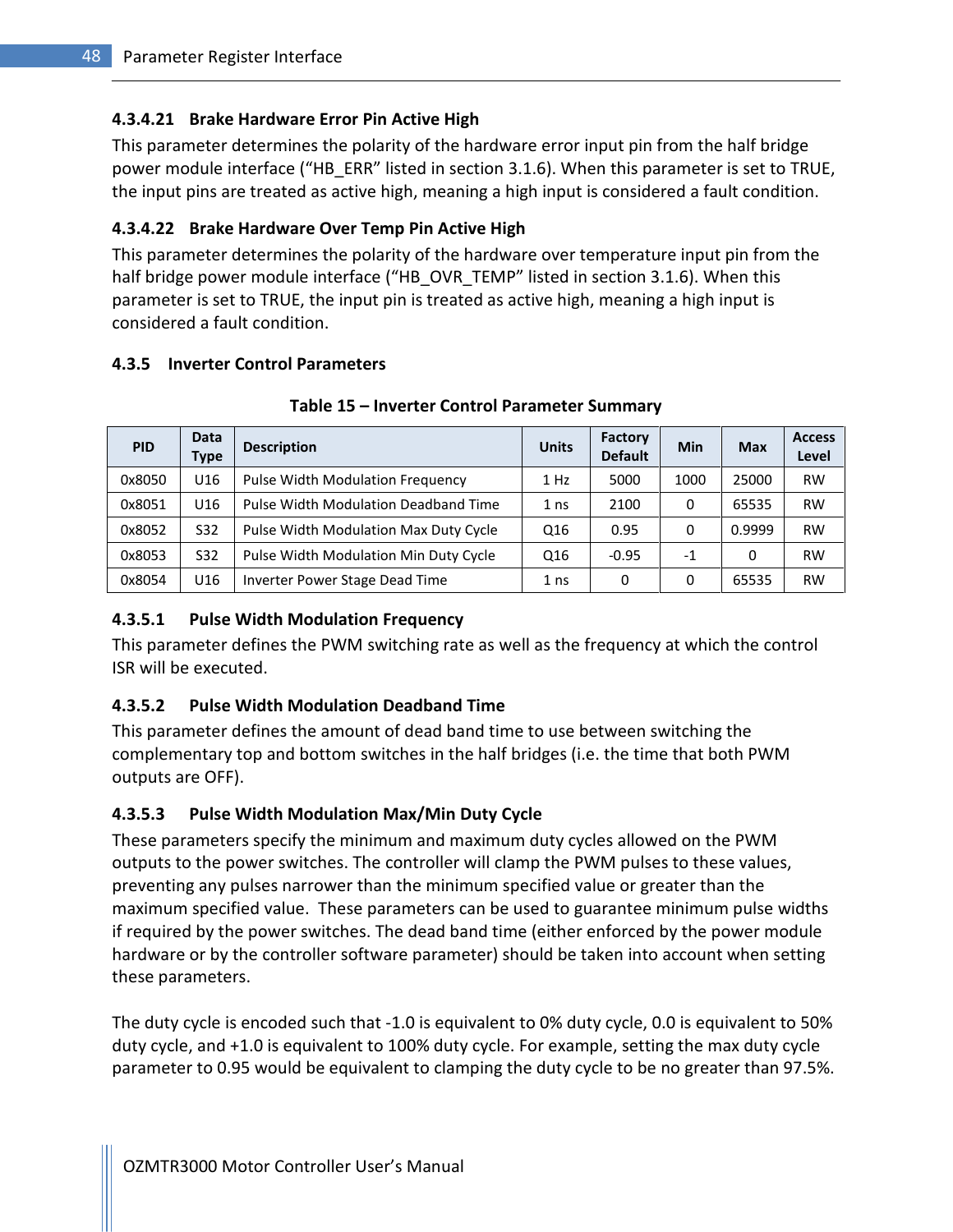# 4.3.5.4 Inverter Power Stage Dead Time

This parameter is used to specify the interlock dead time enforced by the inverter's power stage drivers. This is the time between turning off one switch and turning on the complementary switch in the same half bridge. In some systems, particularly those with high PWM switching rates, this hardware-enforced dead time may add a small but noticeable distortion to the inverter's current waveforms. The controller provides a dead time compensator that adds a correction to the PWM output signals to remove these distortions. For proper operation, the value programmed in this register must match the actual dead time enforced by the power stage driver hardware. For systems where the dead time distortion is not an issue or to otherwise disable the compensator in the controller, simply set this parameter to zero.

### 4.3.6 Drive Configuration Parameters

| <b>PID</b> | Data<br><b>Type</b> | <b>Description</b>                    | <b>Units</b> | <b>Factory</b><br><b>Default</b> | <b>Min</b> | <b>Max</b> | <b>Access</b><br>Level |
|------------|---------------------|---------------------------------------|--------------|----------------------------------|------------|------------|------------------------|
| 0x8060     | U16                 | Motor Drive Type                      | <b>ENUM</b>  | 1                                | 0          | 3          | <b>RW</b>              |
| 0x8061     | U16                 | Motor Speed Feedback Device Select    | ENUM         | 1                                | $\Omega$   | 2          | <b>RW</b>              |
| 0x8062     | U16                 | <b>Torque Command Slew Rate</b>       | $0.1\%$ /s   | 1000                             | 1          | 65535      | <b>RW</b>              |
| 0x8063     | U16                 | <b>Torque Command Maximum</b>         | $0.1$ Nm     | 10000                            | $\Omega$   | 65535      | <b>RW</b>              |
| 0x8064     | S <sub>16</sub>     | Torque Command Default at Turn On     | 0.1%         | 0                                | $-1000$    | 1000       | <b>RW</b>              |
| 0x8065     | U16                 | Speed Command Slew Rate               | RPM/s        | 100                              | 1          | 65535      | <b>RW</b>              |
| 0x8066     | U16                 | Speed Command Maximum                 | <b>RPM</b>   | 3000                             | 0          | 65535      | <b>RW</b>              |
| 0x8067     | S <sub>16</sub>     | Speed Command Default at Turn On      | 0.1%         | 0                                | $-1000$    | 1000       | <b>RW</b>              |
| 0x8068     | U16                 | Torque/Speed Mode Default at Power On | ENUM         | 1                                | $\Omega$   | 1          | <b>RW</b>              |

#### Table 16 – Drive Configuration Parameter Summary

### 4.3.6.1 Motor Drive Type

This parameter is used to indicate the type of motor drive being implemented by the controller as follows:

- $\bullet$  0 = None (drive disabled)
- 1 = Closed-loop Field Oriented AC Induction Motor Controller
- 2 = Closed-loop Field Oriented Permanent Magnet Motor Controller
- 3 = Open-loop AC Induction Volts/Hertz Controller

### 4.3.6.2 Motor Speed Feedback Device Select

This parameter is used to configure the type of speed feedback device being used by the controller as follows:

- $\bullet$  0 = None
- 1 = Digital Quadrature Encoder
- $\bullet$  2 = Resolver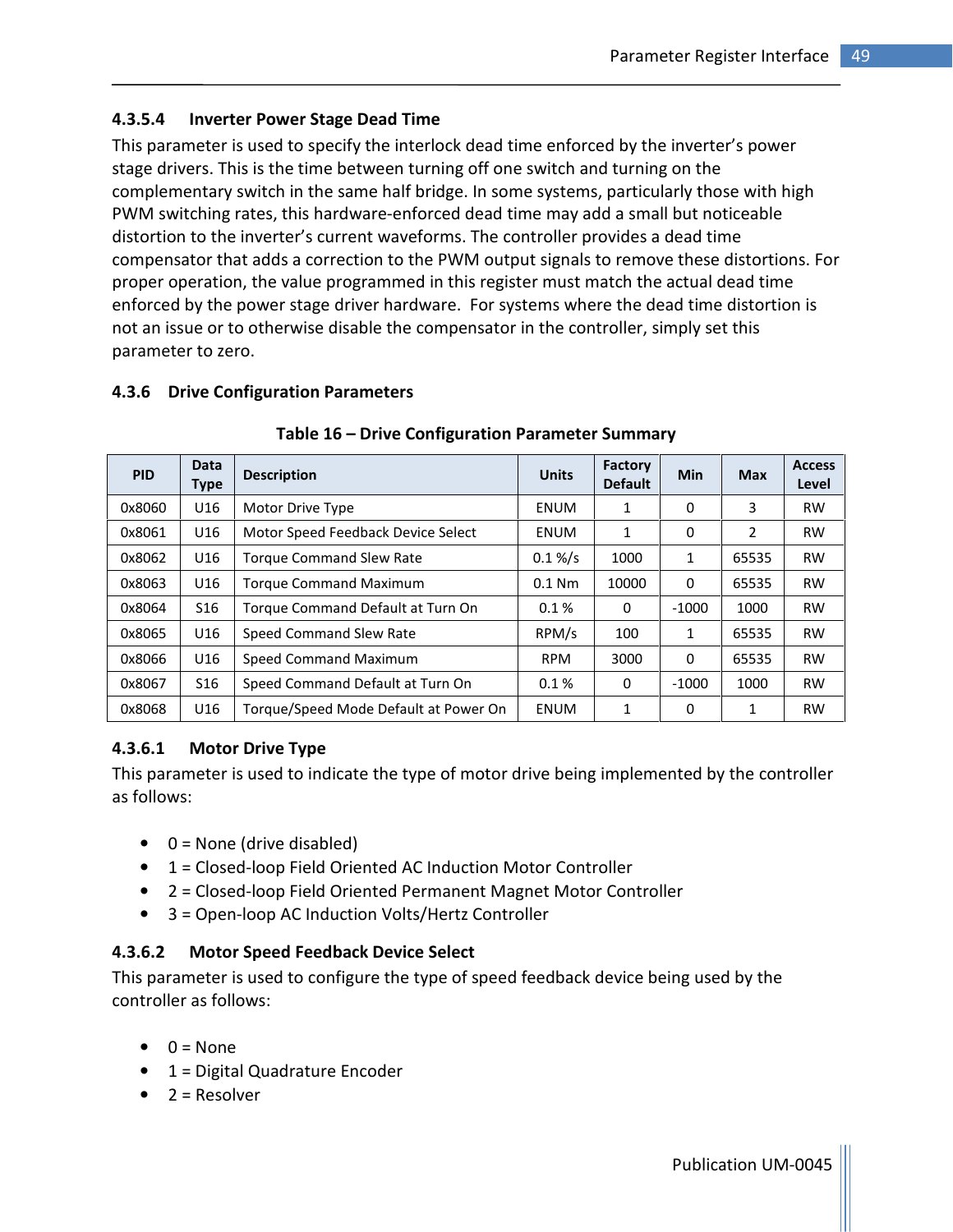### 4.3.6.3 Torque Command Slew Rate

This parameter defines the slew rate to use when user changes the commanded torque value. This parameter is only used when the drive is being operated in direct torque control mode. This parameter is specified as a percent of the Torque Command Maximum (see next parameter) per second. For example, if this parameter is set to 1000, this would indicate that the torque command slew rate will be zero to 100% of the specified maximum torque command in one second.

### 4.3.6.4 Torque Command Maximum

This parameter defines the maximum torque command used by the drive. When operating in direct torque control mode, the user commands a torque value as a percentage (-100% to +100%) of this value.

### 4.3.6.5 Torque Command Default at Turn On

This parameter defines the default torque command to use when turning on the drive in direct torque control mode. The drive will initially turn on with a zero torque command and will then slew to this value at a rate defined by the Torque Command Slew Rate parameter (see above).

### 4.3.6.6 Speed Command Slew Rate

This parameter defines the slew rate to use when user changes the commanded speed value. This parameter is only used when the drive is being operated in speed control mode.

### 4.3.6.7 Speed Command Maximum

This parameter defines the maximum speed command used by the drive. When operating in speed control mode, the user commands a speed value as a percentage (-100% to +100%) of this value.

### 4.3.6.8 Speed Command Default at Turn On

This parameter defines the default speed command to use when turning on the drive in speed control mode. When the drive initially turns on, it will sense the present motor speed. It will then slew the speed command from the sensed speed to the value specified in this parameter at a rate defined by the **Speed Command Slew Rate** parameter (see above).

# 4.3.6.9 Torque/Speed Mode Default at Power On

This parameter defines the default control mode  $(0 =$  speed control,  $1 =$  torque control) following a power-on reset of the controller, assuming the user has not sent a Mode command via the corresponding CAN message. Once the mode has been changed by the user (via the corresponding CAN message), the drive will always turn on in the mode that was last specified.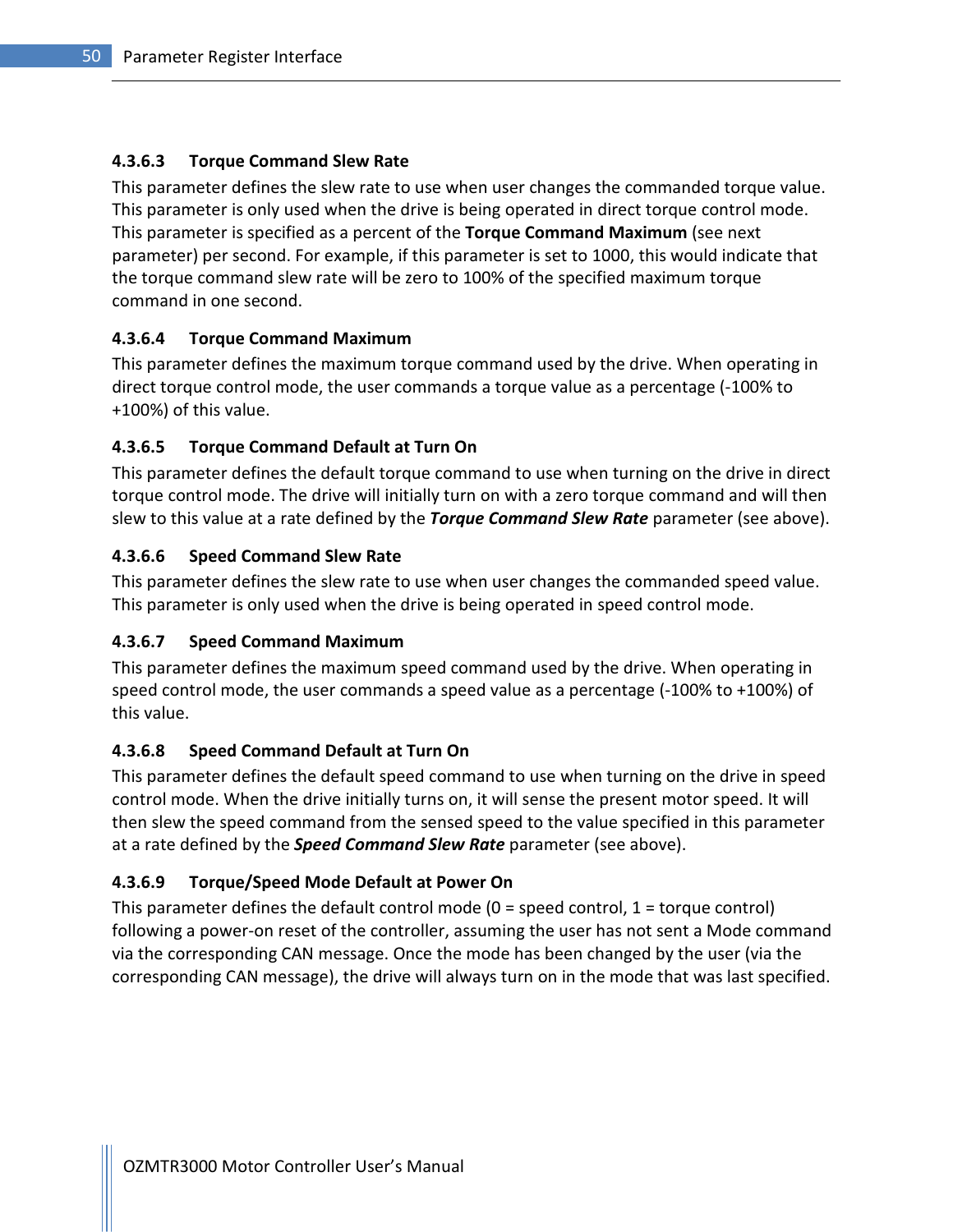### 4.3.7 General Motor Parameters

| <b>PID</b> | <b>Data</b><br>Type | <b>Description</b>           | <b>Units</b> | Factory<br><b>Default</b> | Min | <b>Max</b> | <b>Access</b><br>Level |
|------------|---------------------|------------------------------|--------------|---------------------------|-----|------------|------------------------|
| 0x8070     | U16                 | Motor Pole Pair Count        | Integer      | 3                         |     | 65535      | <b>RW</b>              |
| 0x8071     | U16                 | <b>Motor Rated Voltage</b>   | $0.1$ Vrms   | 4140                      |     | 65535      | <b>RW</b>              |
| 0x8072     | U <sub>16</sub>     | <b>Motor Rated Frequency</b> | $0.1$ Hz     | 1016                      |     | 65535      | <b>RW</b>              |
| 0x8073     | U16                 | <b>Motor Maximum Current</b> | $0.1$ Arms   | 2900                      |     | 65535      | <b>RW</b>              |
| 0x8074     | U16                 | Motor Maximum Frequency      | $0.1$ Hz     | 3500                      |     | 65535      | <b>RW</b>              |

Table 17 – General Motor Parameter Summary

### 4.3.7.1 Motor Pole Pair Count

This parameter is used to indicate the number of pole pairs for the motor being controlled.

# 4.3.7.2 Motor Rated Voltage

This parameter is used to indicate the rated voltage for the motor being controlled.

# 4.3.7.3 Motor Rated Frequency

This parameter is used to indicate the rated frequency for the motor being controlled.

# 4.3.7.4 Motor Maximum Current

This parameter is used to indicate the maximum allowable current for the motor being controlled. When operating in closed-loop speed or torque mode, the controller will attempt to clamp the operating current to this value. Torque or speed commands that would otherwise result in a current above this value will result in the motor current being clamped to this value. In this case, the resulting torque will be reduced or the speed will fall out of regulation depending on the direction of the load.

# 4.3.7.5 Motor Maximum Frequency

This parameter is used to indicate the maximum allowable electrical frequency for the motor being controlled. This value is used by the firmware as the full scale frequency for normalization purposes. This parameter should be set above the maximum expected operating frequency for the motor in order to provide some margin for headroom when operating at high speeds. As a rule of thumb, a reasonable margin for headroom would be around 10% to 20%. For example, if the expected maximum operating frequency of the motor was 300Hz, then a reasonable value for this parameter would be 350Hz.

# 4.3.8 AC Induction Motor Parameters

The parameters described in this section are only used if the controller is configured to operate as a Closed-loop Field Oriented AC Induction Motor Controller as specified in the **Motor Drive Type** parameter (PID 0x8060). Otherwise, these parameters are not used by the controller.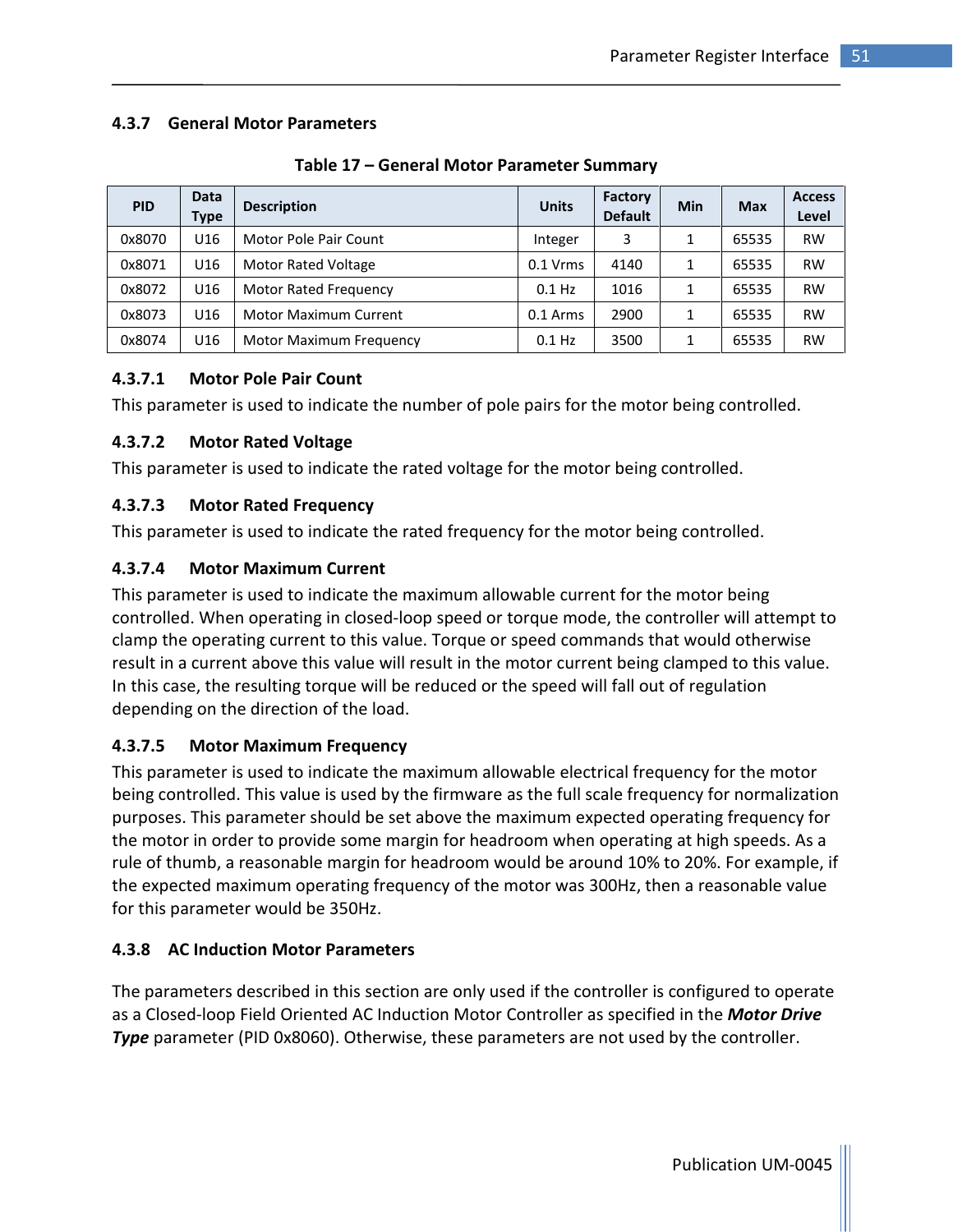| <b>PID</b> | <b>Data</b><br><b>Type</b> | <b>Description</b>                     | <b>Units</b>        | Factory<br><b>Default</b> | <b>Min</b>   | <b>Max</b>  | <b>Access</b><br>Level |
|------------|----------------------------|----------------------------------------|---------------------|---------------------------|--------------|-------------|------------------------|
| 0x8080     | U32                        | AC Motor Mutual Inductance             | μH                  | 4841                      | 0            | $1E + 08$   | <b>RW</b>              |
| 0x8081     | U32                        | AC Motor Stator Leakage Inductance     | μH                  | 175                       | 0            | $1E + 08$   | <b>RW</b>              |
| 0x8082     | U32                        | AC Motor Rotor Leakage Inductance      | μH                  | 175                       | 0            | $1E + 08$   | <b>RW</b>              |
| 0x8083     | U32                        | AC Motor Rotor Resistance              | μΩ                  | 19400                     | 0            | $1E + 08$   | <b>RW</b>              |
| 0x8084     | U16                        | <b>AC Motor Magnetizing Current</b>    | $0.1$ Arms          | 620                       | 1            | 65535       | <b>RW</b>              |
| 0x8085     | U16                        | AC Motor Initial Magnetizing Current   | $0.1$ Arms          | 1360                      | 1            | 65535       | <b>RW</b>              |
| 0x8086     | U16                        | AC Motor Minimum Magnetizing Current   | $0.1$ Arms          | 100                       | 1            | 65535       | <b>RW</b>              |
| 0x8087     | U16                        | AC Motor Magnetizing Current Slew Rate | Arms/s              | 1400                      | $\mathbf{1}$ | 65535       | <b>RW</b>              |
| 0x8088     | U16                        | AC Motor Field Weakening Enable        | boolean             | <b>TRUE</b>               | <b>FALSE</b> | <b>TRUE</b> | <b>RW</b>              |
| 0x8089     | U16                        | AC Motor Field Weakening Minimum Speed | <b>RPM</b>          | 100                       | 1            | 65535       | <b>RW</b>              |
| 0x808A     | U16                        | AC Motor Temperature Coefficient       | $0.001\%/^{\circ}C$ | 400                       | 1            | 65535       | <b>RW</b>              |

Table 18 – AC Induction Motor Parameter Summary

### 4.3.8.1 AC Motor Mutual Inductance

This parameter is used to specify the motor's mutual inductance.

### 4.3.8.2 AC Motor Stator Leakage Inductance

This parameter is used to specify the motor's stator leakage inductance.

### 4.3.8.3 AC Motor Rotor Leakage Inductance

This parameter is used to specify the motor's rotor leakage inductance.

# 4.3.8.4 AC Motor Rotor Resistance

This parameter is used to specify the motor's rotor resistance.

# 4.3.8.5 AC Motor Magnetizing Current

This parameter is used to specify the nominal magnetizing current for the motor. When field weakening is not in effect, the magnetizing current to the motor will be controlled to this value.

# 4.3.8.6 AC Motor Initial Magnetizing Current

This parameter is used to specify the initial magnetizing current to use when first turning the drive on. For motors with long rotor time constants, it may be desirable to set this parameter to a value higher than the nominal magnetizing current parameter as this will shorten the time it takes to induce the magnetic field in the rotor. Once the drive has estimated that the rotor field has reached the desired level, the magnetizing current will then be reduced to the nominal magnetizing current specified by the parameter above. This parameter should be set to the nominal magnetizing current for applications that do not require a faster initial magnetization period.

# 4.3.8.7 AC Motor Minimum Magnetizing Current

This parameter is used to specify the minimum magnetizing current  $(I_d)$  to use when calculating the necessary torque producing current  $(I_q)$  based on the commanded torque value. In general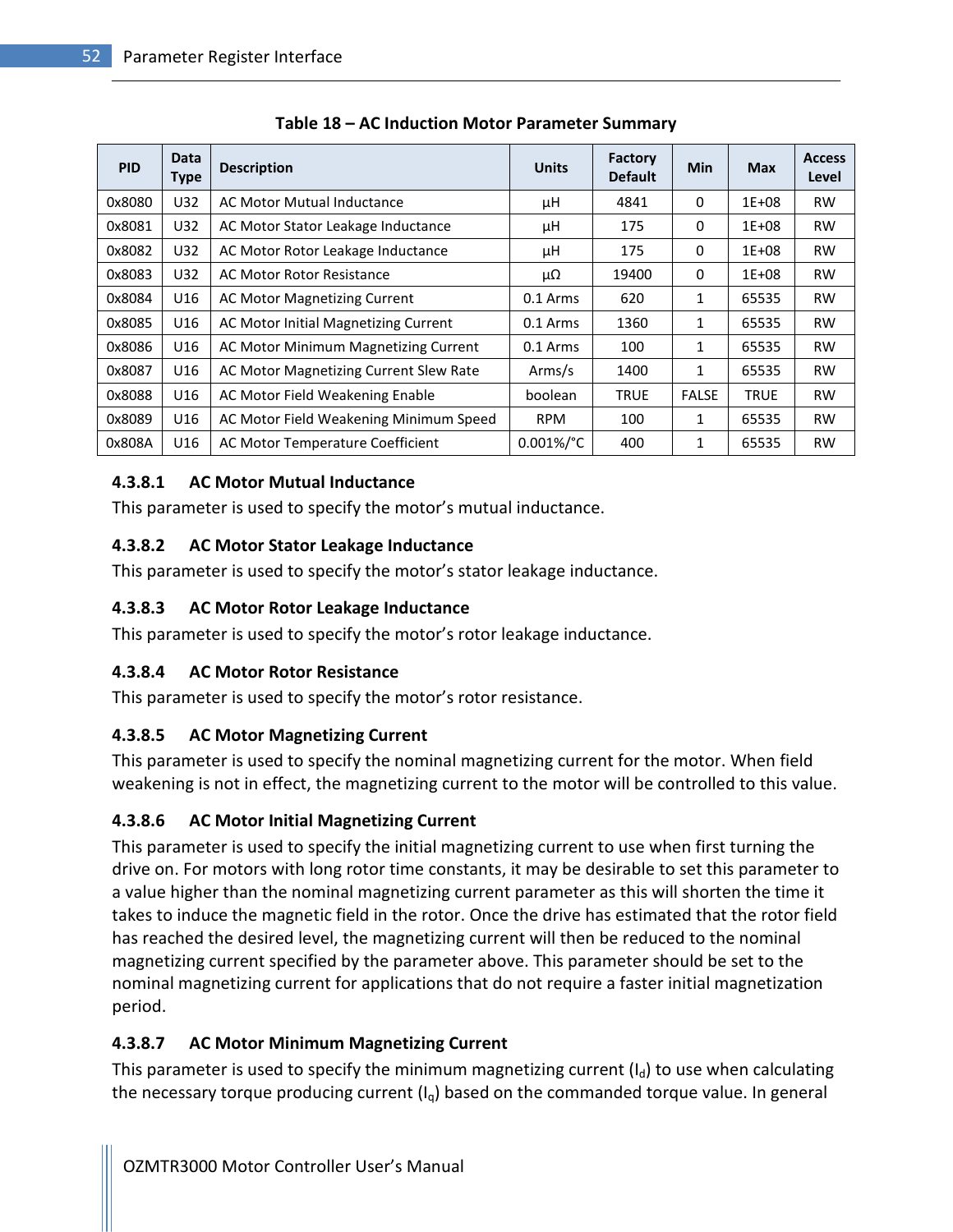this parameter is only pertinent when operating at very high motor speeds that require significant field weakening (i.e. at a very low  $I_d$  current). This parameter is used mainly to simplify the firmware and to avoid divide-by-zero issues with the  $I_q$  calculation. This parameter should be set at or below the anticipated minimum field-weakened magnetizing current for the drive.

# 4.3.8.8 AC Motor Magnetizing Current Slew Rate

This parameter is used to set the magnetizing current slew rate when turning on the drive. The drive initially turns on with a regulated current of zero amps. It will then ramp up the magnetizing current at a rate defined by this parameter.

# 4.3.8.9 AC Motor Field Weakening Enable

This parameter is used to enable the field weakening controller. If this parameter is set to FALSE, the field weakening feature will be disabled and the magnetizing current will be held at the nominal specified magnetizing current. If this parameter is set to TRUE, the field weakening feature will be enabled, allowing the magnetizing current to be reduced at high motor speeds. Note that the maximum available motor torque and/or motor speed may be limited if field weakening is disabled (depending on the motor ratings and the DC link voltage).

### 4.3.8.10 AC Motor Field Weakening Minimum Speed

This parameter is used to define the minimum speed at which field weakening will be calculated. If field weakening is disabled, this parameter is not used. This parameter is provided mainly to simplify the firmware and to avoid divide-by-zero issues with the field weakening calculations. This parameter should be set to a value below the minimum speed at which field weakening is expected to occur.

# 4.3.8.11 AC Motor Temperature Coefficient

This parameter is used to specify the thermal coefficient of the motor's rotor material. The controller's slip estimator uses this parameter along with the measured motor temperature to estimate the change in rotor resistance as the temperature increases above the nominal 20°C. If a motor temperature sensor is not enabled, then this parameter will not be used.

This parameter is specified in units of 0.001 % / °C. For example, the thermal coefficient of copper is approximately +0.4 %/°C, meaning that if the temperature increases by 1°C, the resistance will increase by 0.4%. This value would be stored as 400. The rotor resistance adjustment can be disabled by setting this parameter to zero.

### 4.3.9 Permanent Magnet Motor Parameters

The parameters described in this section are only used if the controller is configured to operate as a Closed-loop Field Oriented Permanent Magnet Motor Controller as specified in the Motor **Drive Type** parameter (PID 0x8060). Otherwise, these parameters are not used by the controller.

Publication UM-0045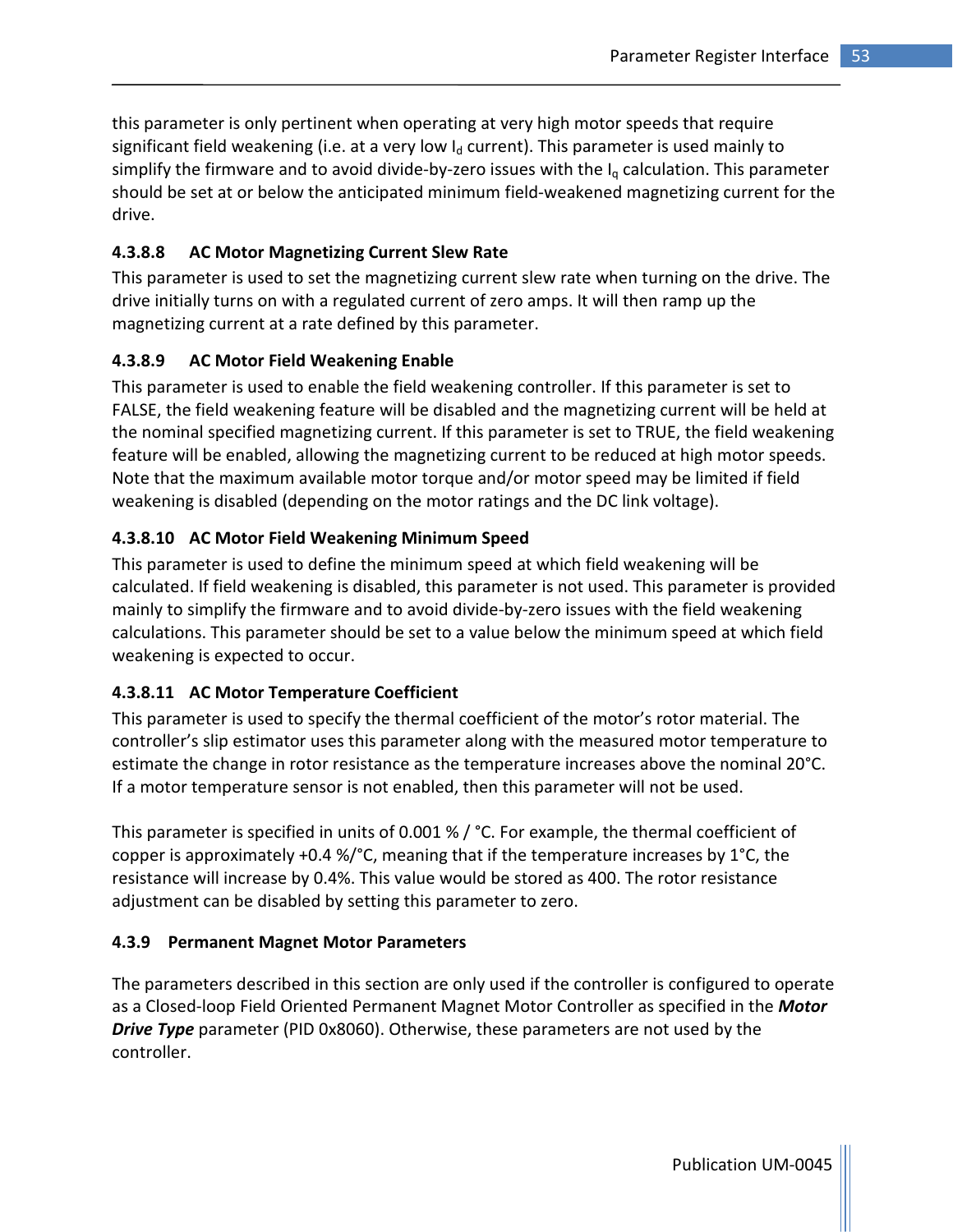| <b>PID</b> | Data<br>Type | <b>Description</b>               | <b>Units</b>        | <b>Factory</b><br><b>Default</b> | Min          | <b>Max</b>  | <b>Access</b><br>Level |
|------------|--------------|----------------------------------|---------------------|----------------------------------|--------------|-------------|------------------------|
| 0x8090     | U16          | <b>PM Torque Constant</b>        | $0.001$ Nm $/$ Arms | 1000                             | 1            | 65535       | <b>RW</b>              |
| 0x8091     | U16          | PM Align At Startup Enable       | boolean             | <b>FALSE</b>                     | <b>FALSE</b> | <b>TRUE</b> | <b>RW</b>              |
| 0x8092     | U16          | PM Align Current                 | 0.1 Arms            | 100                              | 0            | 65535       | <b>RW</b>              |
| 0x8093     | U16          | PM Align Time                    | $10 \text{ ms}$     | 1000                             | $\mathbf{1}$ | 65535       | <b>RW</b>              |
| 0x8094     | U16          | PM Align Maximum Speed Threshold | $0.1$ RPM           | 50                               | 1            | 65535       | <b>RW</b>              |
| 0x8095     | U16          | PM Align Angle Offset            | 0.01 Degrees        | 0                                | 0            | 65535       | <b>RW</b>              |

Table 19 – Permanent Magnet Motor Parameter Summary

### 4.3.9.1 PM Torque Constant

This parameter is used to specify the torque constant of the permanent magnet motor. The firmware uses this value to convert the user's commanded torque value to the corresponding current command for the motor.

For applications where the torque constant is unknown, or if it is desirable to simply command current instead of torque, this can be achieved by doing the following: set this parameter to a value of 1000 (i.e. 1 Nm = 1 Arms), and set the **Torque Command Maximum** parameter (PID 0x8063) to the desired maximum current command. By doing this, the firmware will take the user's normalized torque command value (-100% to +100%) and convert this to a percentage of the maximum desired torque current.

# 4.3.9.2 PM Align At Startup Enable

This parameter is used to enable automatic alignment of a permanent magnet motor at startup. When set to true, the first time a motor is started after power-up the drive will energize the windings with a DC current and wait for the shaft of the motor to align to the generated field. This process is only done once following a power-up reset. If set to false, no alignment is performed and it is assumed that the speed and position device resets to a known alignment point. When this feature is enabled and the alignment is attempted following a power-on reset of the controller, the shaft of the motor **MUST** be allowed to rotate freely for proper position alignment to occur.

# 4.3.9.3 PM Align Current

When automatic alignment is enabled, this parameter is used to specify the amount of current to regulate through the windings of the motor during the alignment process.

# 4.3.9.4 PM Align Time

This parameter is used to determine how long to apply the align current for and wait for the rotor to settle into the align position. Once this time has expired, the current is then set to zero amps and the drive is then ready for use.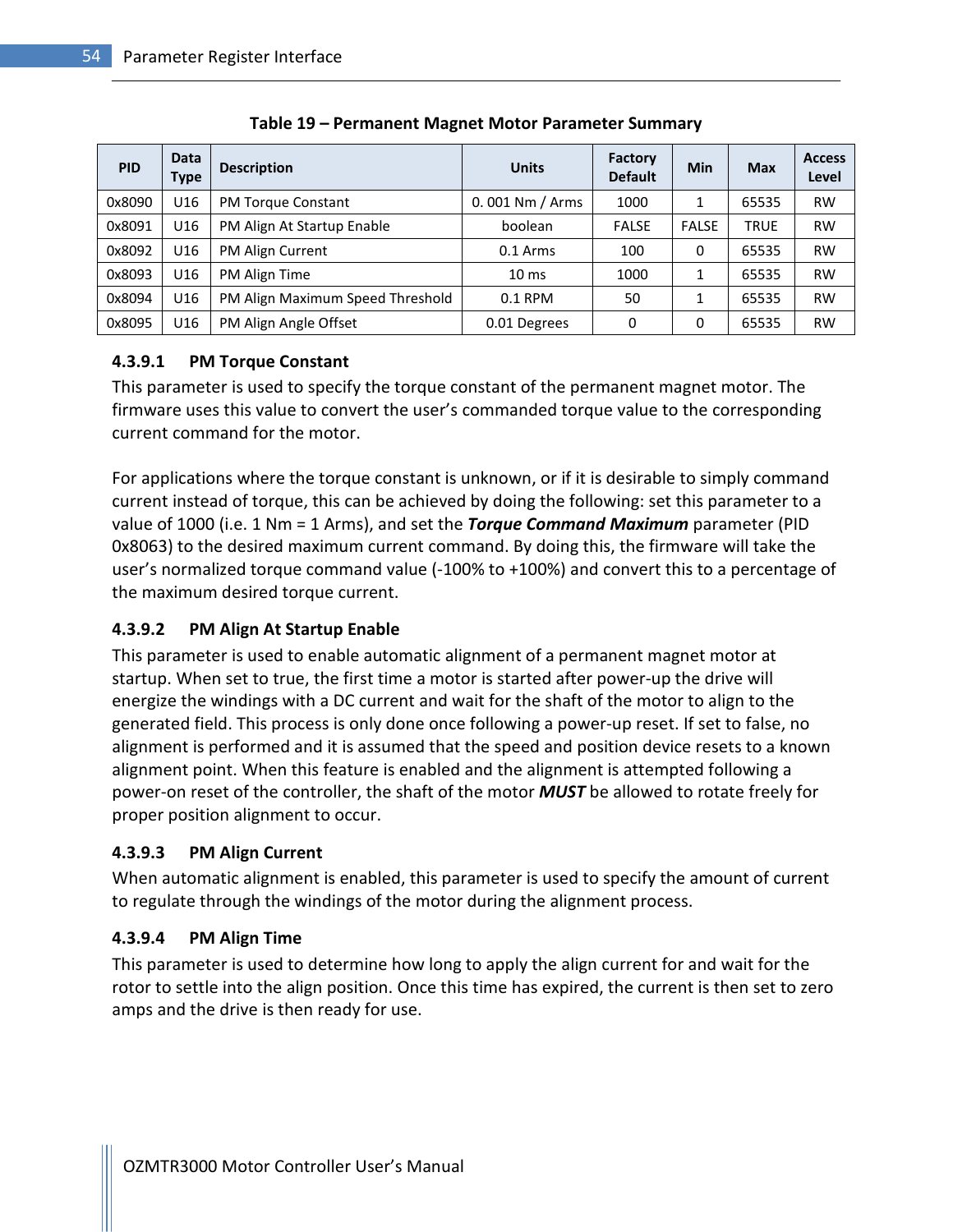### 4.3.9.5 PM Align Maximum Speed Threshold

This parameter indicates the maximum speed at which the drive will attempt to align the motor. If the motor is presently spinning faster than this speed, the alignment process will be aborted and a system "Alignment Error Fault" will be generated.

### 4.3.9.6 PM Align Angle Offset

Once alignment is complete, the present "aligned" motor position is read by the firmware and then adjusted by 90 degrees to create the proper torque alignment for the motor.

This parameter is used to allow the user to enter an additional angle offset (in addition to the 90 degrees automatically applied by the drive). This may be useful for calibration purposes or for non-standard PM motor arrangements that requires additional alignment offsets – for example, if multiple motors are connected to the same rotor shaft, only one is used during the alignment process, and the phase of the other motors is intentionally offset from the one used for alignment.

#### 4.3.10 Volts/Hertz Drive Parameters

The parameters described in this section are only used if the controller is configured to operate as an Open-loop Volts/Hertz Controller for AC induction motors as specified in the **Motor Drive Type** parameter (PID 0x8060). Otherwise, these parameters are not used by the controller. See section 2.2.1 for more details on general Volts/Hertz operation and configuring the desired Volts/Hertz operating profile.

| <b>PID</b> | Data<br><b>Type</b> | <b>Description</b>              | <b>Units</b> | Factory<br><b>Default</b> | <b>Min</b>   | <b>Max</b>  | <b>Access</b><br>Level |
|------------|---------------------|---------------------------------|--------------|---------------------------|--------------|-------------|------------------------|
| 0x80A0     | U16                 | V/Hz Minimum Frequency          | $0.1$ Hz     | 10                        | 0            | 10000       | <b>RW</b>              |
| 0x80A1     | U16                 | V/Hz Maximum Frequency          | $0.1$ Hz     | 600                       | 0            | 10000       | <b>RW</b>              |
| 0x80A2     | U16                 | V/Hz Inflection Frequency       | $0.1$ Hz     | 100                       | 0            | 10000       | <b>RW</b>              |
| 0x80A3     | U16                 | V/Hz Zero Hertz Voltage         | $0.1$ Vrms   | 60                        |              | 65535       | <b>RW</b>              |
| 0x80A4     | U16                 | V/Hz Synchronous Startup Enable | boolean      | <b>TRUE</b>               | <b>FALSE</b> | <b>TRUE</b> | <b>RW</b>              |
| 0x80A5     | U16                 | V/Hz Startup Frequency          | $0.1$ Hz     | 100                       | 0            | 10000       | <b>RW</b>              |
| 0x80A6     | U16                 | V/Hz Startup Pause Time         | 1 ms         | 1000                      | 0            | 65535       | <b>RW</b>              |

Table 20 – Volts/Hertz Parameter Summary

### 4.3.10.1 V/Hz Minimum Frequency

This parameter is used to set the minimum allowable frequency to apply to the motor. This parameter takes precedence over the start frequency - if the start frequency is less than this parameter it will be ignored and instead this parameter is used as the start frequency when first turning on. Care should be taken to not set this too high when using both positive and negative speed commands, otherwise, when the speed command changes direction, there will be a noticeable jump (discontinuity) in frequency when transitioning through zero. Applications that expect to support bipolar speed commands should set this parameter to zero (or very small).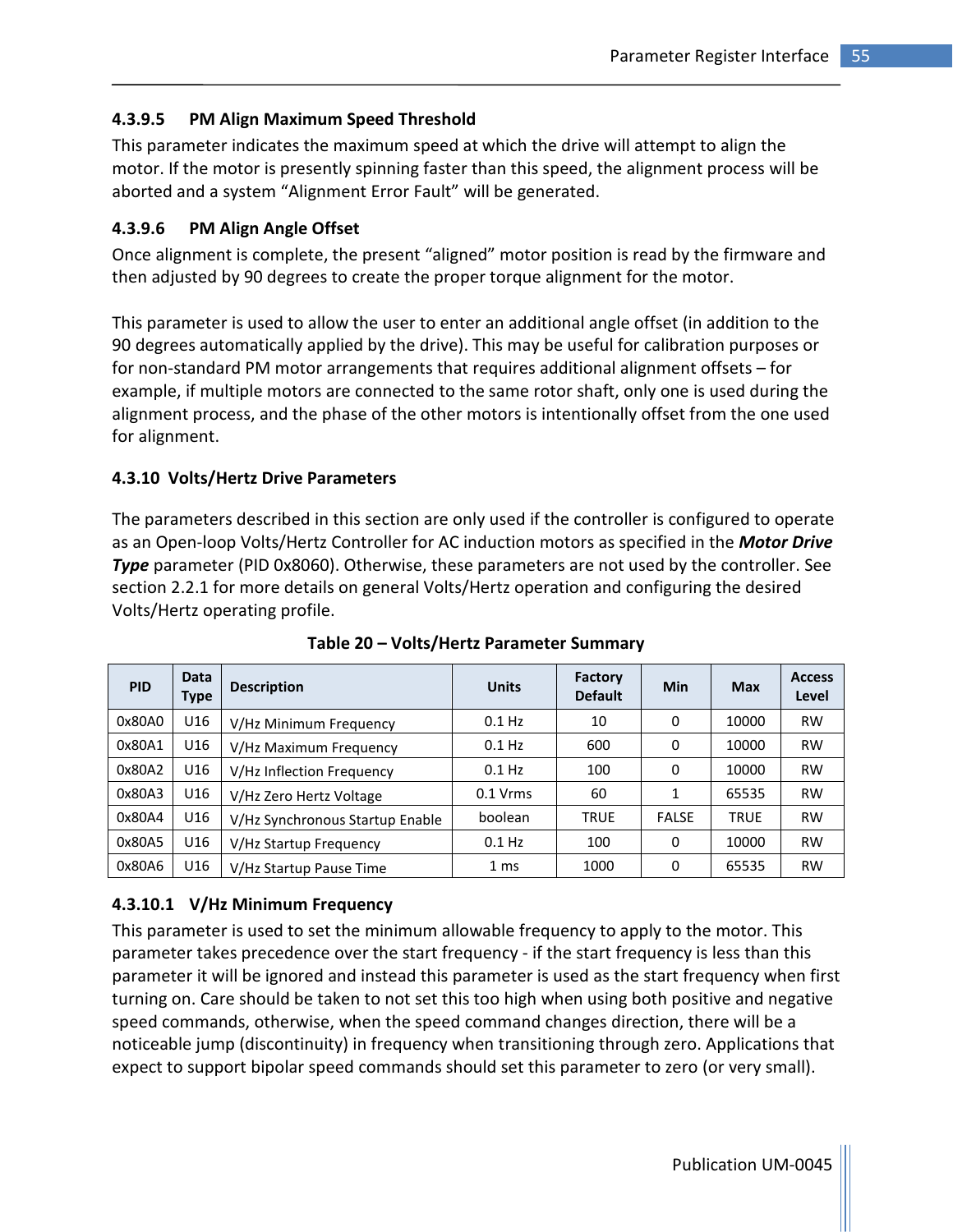This parameter is mainly intended for unipolar operation where a minimum electrical frequency is required.

### 4.3.10.2 V/Hz Maximum Frequency

This parameter is used to set the maximum allowable frequency to apply to the motor. The motor speed will be clamped to this maximum frequency whenever the user's speed command would require a frequency greater than this parameter.

### 4.3.10.3 V/Hz Inflection Frequency

This parameter is used to set the inflection point on the Volts/Hertz profile curve. Above this the point the controller will use the nominal Volts/Hertz constant determined by the rated motor voltage and frequency. Below this point the Volts/Hertz relationship is set by the slope between the Zero Hertz Voltage (see below) and this point.

### 4.3.10.4 V/Hz Zero Hertz Voltage

This parameter is used to set the voltage to apply to the motor at zero speed (0 Hz), thus establishing the low speed Volts/Hertz slope between this point and the V/Hz Inflection Frequency point defined above.

### 4.3.10.5 V/Hz Synchronous Startup Enable

When this parameter is set to TRUE, the controller will turn on at the measured motor speed. When this parameter is set to FALSE, the controller will turn on at the specified starting frequency (see below).

### 4.3.10.6 V/Hz Startup Frequency

This parameter sets the starting frequency to apply when first turning on the motor. This parameter will be ignored if V/Hz Synchronous Startup has been enabled or if the V/Hz **Minimum Frequency** is greater than the value specified by this parameter.

### 4.3.10.7 V/Hz Startup Pause Time

This parameter determines the length of time to maintain the start frequency when first turning on the motor. Once this time has expired, the controller will then go to the commanded motor speed set by the user.

### 4.3.11 Maximum Torque Profile Parameters

The parameters described in this section are only used if the controller is configured as a Closed-loop Field Oriented Motor Controller (for either PM or AC Induction motors) as specified in the **Motor Drive Type** parameter (PID 0x8060) and the drive is operated in direct torque control mode. Otherwise, these parameters are not used by the controller. See section 2.2.5 for more details on configuring the desired maximum torque operating profile.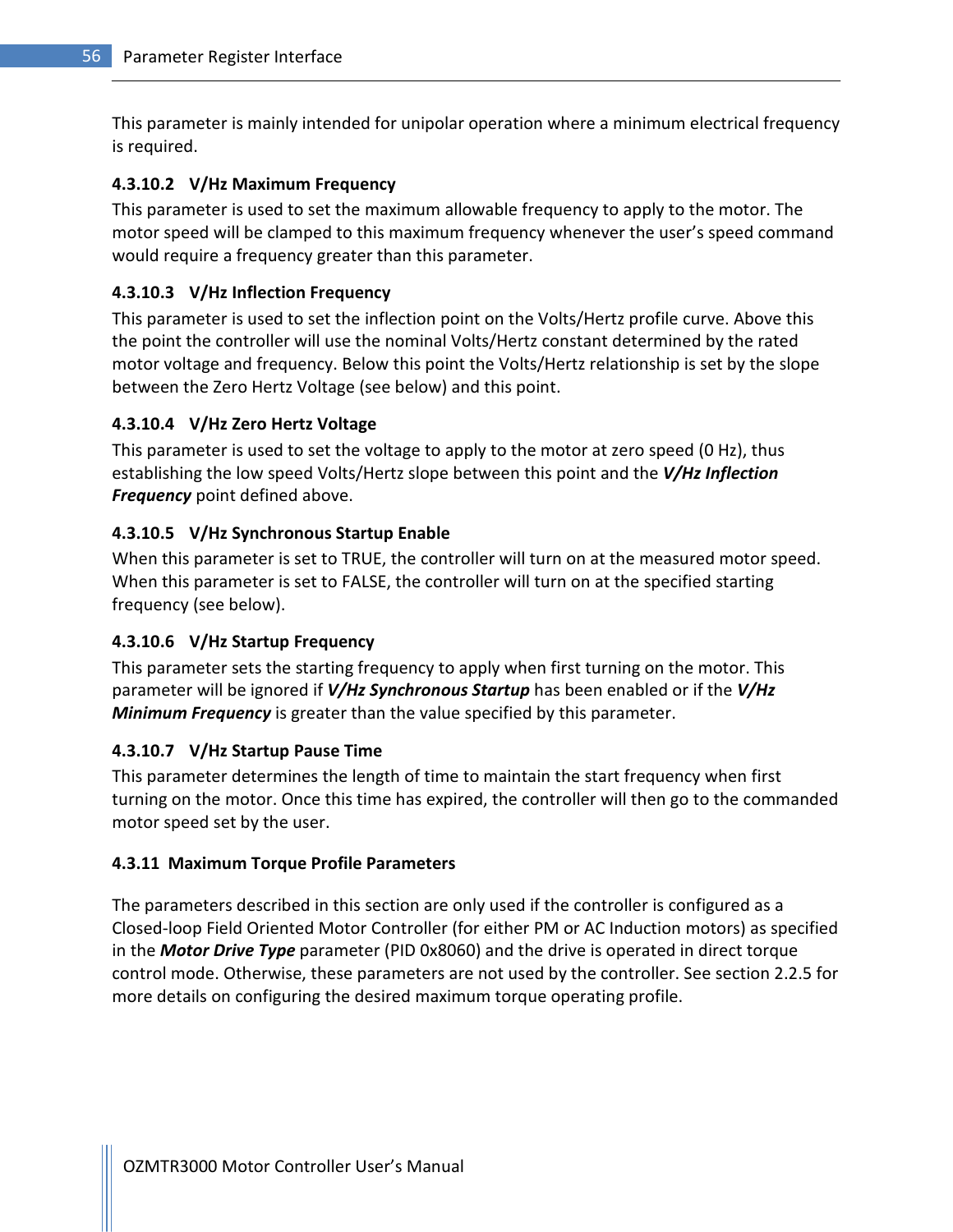| <b>PID</b> | Data<br>Type | <b>Description</b>                      | <b>Units</b> | Factory<br><b>Default</b> | Min          | <b>Max</b>  | <b>Access</b><br>Level |
|------------|--------------|-----------------------------------------|--------------|---------------------------|--------------|-------------|------------------------|
| 0x80B0     | U16          | Torque Profile Enable                   | boolean      | <b>FALSE</b>              | <b>FALSE</b> | <b>TRUE</b> | <b>RW</b>              |
| 0x80B1     | U16          | Torque Profile Maximum Torque           | <b>Nm</b>    | 1000                      |              | 65535       | <b>RW</b>              |
| 0x80B2     | U16          | Torque Profile Maximum Power            | 10 W         | 10000                     |              | 65535       | <b>RW</b>              |
| 0x80B3     | U16          | Torque Profile Power*Speed Region Start | <b>RPM</b>   | 3000                      |              | 65535       | <b>RW</b>              |

Table 21 – Maximum Torque Profile Parameter Summary

# 4.3.11.1 Torque Profile Enable

This is parameter is used to enable the Maximum Torque Profile feature. When this parameter is set to FALSE, the torque profile parameters are ignored and no torque limiting is performed. When set to TRUE, the motor drive enforces the maximum allowable torque versus speed profile as defined by the parameters below.

### 4.3.11.2 Torque Profile Maximum Torque

This parameter defines the maximum allowable torque when operating at the lower speed ranges (Region 1).

# 4.3.11.3 Torque Profile Maximum Power

This parameter defines the maximum allowable power. The speed at which the torque profile switches from torque limiting to power limiting (Region 1 to Region 2) is determined by the combination of this parameter and the specified maximum torque described in the previous section.

### 4.3.11.4 Torque Profile Power\*Speed Region Start

This parameter defines the speed at which the torque profile switches from power limiting to power\*speed limiting (Region 2 to Region 3).

### 4.3.12 Temperature Measurement and Derating Parameters

| Table 22 - Temperature Measurement and Derating Parameter Summary |
|-------------------------------------------------------------------|
|-------------------------------------------------------------------|

| <b>PID</b> | <b>Data</b><br><b>Type</b> | <b>Description</b>                    | <b>Units</b> | Factory<br><b>Default</b> | <b>Min</b>   | <b>Max</b>  | <b>Access</b><br>Level |
|------------|----------------------------|---------------------------------------|--------------|---------------------------|--------------|-------------|------------------------|
| 0x80B8     | U16                        | Inverter Temp Enable                  | boolean      | <b>TRUE</b>               | <b>FALSE</b> | <b>TRUE</b> | <b>RW</b>              |
| 0x80B9     | S32                        | Inverter Temp Coefficient CO          | Q16          | 19.67                     | $-10000.0$   | 10000.0     | <b>RW</b>              |
| 0x80BA     | S32                        | Inverter Temp Coefficient C1          | Q16          | 120.6                     | $-10000.0$   | 10000.0     | <b>RW</b>              |
| 0x80BB     | S32                        | Inverter Temp Coefficient C2          | Q16          | $-28.31$                  | $-10000.0$   | 10000.0     | <b>RW</b>              |
| 0x80BC     | S32                        | Inverter Temp Coefficient C3          | Q16          | 6.679                     | $-10000.0$   | 10000.0     | <b>RW</b>              |
| 0x80BD     | U16                        | <b>Inverter Temp Derating Enable</b>  | boolean      | <b>FALSE</b>              | <b>FALSE</b> | <b>TRUE</b> | <b>RW</b>              |
| 0x80BE     | U16                        | Inverter Temp Derating Low Threshold  | °C           | 90                        | $\Omega$     | 150         | <b>RW</b>              |
| 0x80BF     | U16                        | Inverter Temp Derating High Threshold | °C           | 100                       | $\Omega$     | 150         | <b>RW</b>              |
| 0x80C0     | U16                        | Inverter Temp Min Derating Factor     | %            | 10                        | 0            | 100         | <b>RW</b>              |
| 0x80C1     | U16                        | Motor Temp Enable                     | boolean      | <b>FALSE</b>              | <b>FALSE</b> | <b>TRUE</b> | <b>RW</b>              |

Publication UM-0045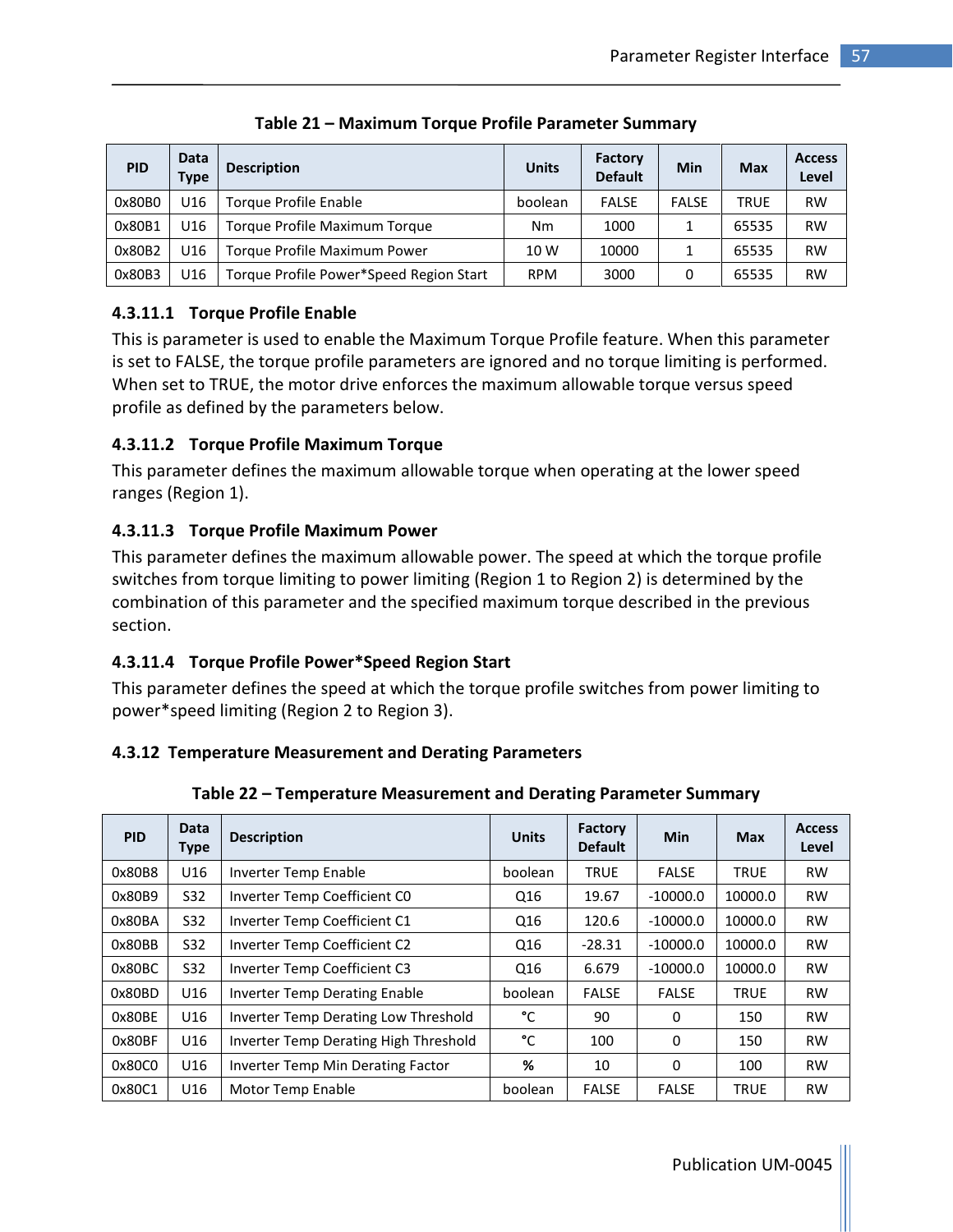| <b>PID</b> | <b>Data</b><br>Type | <b>Description</b>                 | <b>Units</b> | <b>Factory</b><br><b>Default</b> | <b>Min</b>   | <b>Max</b>  | <b>Access</b><br>Level |
|------------|---------------------|------------------------------------|--------------|----------------------------------|--------------|-------------|------------------------|
| 0x80C2     | S32                 | Motor Temp Coefficient CO          | Q16          | $-3.929$                         | $-10000.0$   | 10000.0     | <b>RW</b>              |
| 0x80C3     | S32                 | Motor Temp Coefficient C1          | Q16          | 152.8                            | $-10000.0$   | 10000.0     | <b>RW</b>              |
| 0x80C4     | S32                 | Motor Temp Coefficient C2          | Q16          | $-13.88$                         | $-10000.0$   | 10000.0     | <b>RW</b>              |
| 0x80C5     | S32                 | Motor Temp Coefficient C3          | Q16          | 13.96                            | $-10000.0$   | 10000.0     | <b>RW</b>              |
| 0x80C6     | U16                 | Motor Temp Derating Enable         | boolean      | <b>FALSE</b>                     | <b>FALSE</b> | <b>TRUE</b> | <b>RW</b>              |
| 0x80C7     | U16                 | Motor Temp Derating Low Threshold  | °C           | 90                               | 0            | 150         | <b>RW</b>              |
| 0x80C8     | U16                 | Motor Temp Derating High Threshold | °C           | 100                              | $\Omega$     | 150         | <b>RW</b>              |
| 0x80C9     | U16                 | Motor Temp Min Derating Factor     | %            | 10                               | $\Omega$     | 100         | <b>RW</b>              |
| 0x80CA     | U16                 | <b>Brake Temp Enable</b>           | boolean      | <b>FALSE</b>                     | <b>FALSE</b> | <b>TRUE</b> | <b>RW</b>              |
| 0x80CB     | S32                 | Brake Temp Coefficient CO          | Q16          | 148.2                            | -10000.0     | 10000.0     | <b>RW</b>              |
| 0x80CC     | S32                 | <b>Brake Temp Coefficient C1</b>   | Q16          | $-212.8$                         | -10000.0     | 10000.0     | <b>RW</b>              |
| 0x80CD     | S32                 | <b>Brake Temp Coefficient C2</b>   | Q16          | 212.3                            | $-10000.0$   | 10000.0     | <b>RW</b>              |
| 0x80CE     | S32                 | <b>Brake Temp Coefficient C3</b>   | Q16          | $-142.5$                         | $-10000.0$   | 10000.0     | <b>RW</b>              |

### 4.3.12.1 Inverter Temp Enable

This is parameter is used to determine if there is a temperature sensing device present from the IGBT inverter interface and if it should to be used to measure the inverter temperature. If this parameter is set to FALSE, the inverter temperature is not monitored or calculated and the reported inverter temperature will default to 0°C. When set to TRUE, the temperature is calculated according to the user-provided temperature coefficients (see next section) and is also monitored for possible over-temperature conditions according to the *Inverter* **Temperature Fault/Warning Threshold** configuration parameters (PIDs 0x8033 – 0x8034).

# 4.3.12.2 Inverter Temp Coefficients (C0 through C3)

These parameters define the coefficients used by the  $3<sup>rd</sup>$  order polynomial fitting routine within the firmware to convert raw ADC readings to °C. The temperature is calculated using the normalized ADC measurements (values in the range of 0 to 1, corresponding to the 12-bit ADC input range of 0x000 to 0xFFF) and the coefficient parameters as follows:

Temperature =  $C3 \cdot X^3 + C2 \cdot X^2 + C1 \cdot X + C0$ 

Where:  $X$  is the normalized ADC reading in the range of  $0 - 1$ C0 – C3 are the coefficient parameters

The factory default values for these coefficients are based on the temperature sensors contained within a typical Semikron SKiiP power module. When non-SKiiP based temperature sensing is employed, it is left up to the user to generate these coefficients for the specific sensor's temperature-to-voltage transfer function. The temperature transfer function can be derived using a common tool like Microsoft Excel in which the temperature vs. voltage data from the device's datasheet are entered, any scaling performed based on the analog signal conditioning prior to the control board connection, and then normalizing the resulting voltage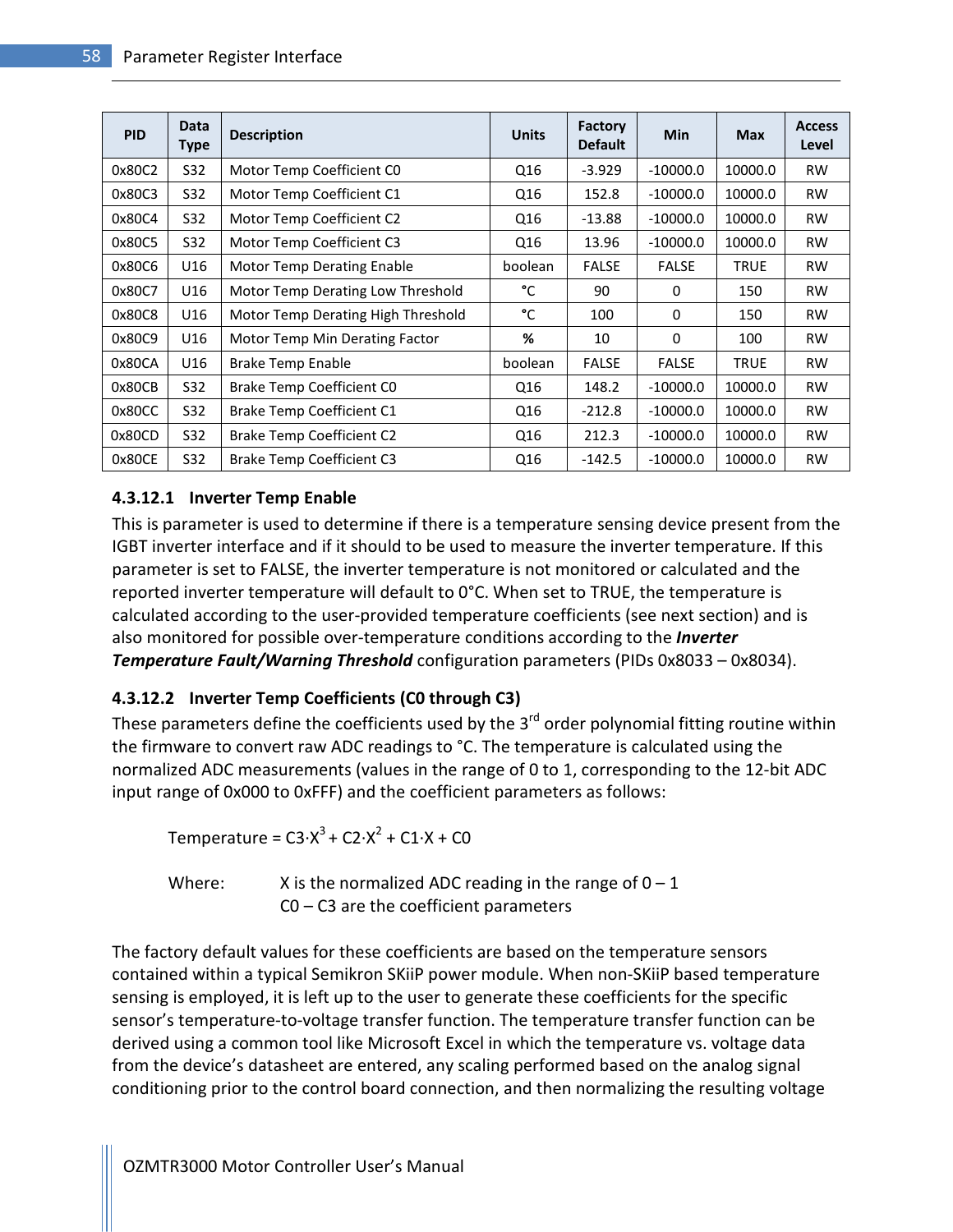by diving by the control boards voltage input range. The resulting ADC-to-temperature curve can be plotted and a 3<sup>rd</sup> order polynomial trend line can be generated to match the curve.

### 4.3.12.3 Inverter Temp Derating Enable

This parameter enables the thermal derating feature where the user's motor torque command can be reduced based on high inverter temperatures. If this parameter is set to FALSE, the inverter temperature will not be used to adjust the commanded torque. If this parameter is set to TRUE and the *Inverter Temp Enable* parameter is TRUE (i.e. the sensor is present and being used), then the thermal derating feature will be enabled and will operate as discussed in section 2.2.4.

### 4.3.12.4 Inverter Temp Derating Low Threshold

This parameter specifies the lower inverter temperature threshold at which thermal derating will begin. Temperatures below this value will not cause torque derating. Temperatures above this value will cause the user's torque command to be reduced as described in section 2.2.4.

### 4.3.12.5 Inverter Temp Derating High Threshold

This parameter specifies the upper inverter temperature threshold at which the user's torque command will be reduced to the minimum derating value specified in the *Inverter Temp Min* **Derating Factor** parameter (PID 0x80C0), as discussed in section 2.2.4.

### 4.3.12.6 Inverter Temp Min Derating Factor

This parameter is used to define the minimum derating factor to use when reducing the user's torque command due to high inverter temperatures. Normally, at low temperatures with no torque reduction the thermal derating factor is 1.0 (or 100%). This parameter specifies the maximum amount of torque reduction allowed. This parameter should be set to a value between zero (0% being the maximum derating, which reduces the torque command to zero at the maximum temperature) and 100 (100% being no derating).

### 4.3.12.7 Motor Temp Enable

This is parameter is used to determine if there is a motor temperature sensing device present and if it should to be used to measure the motor temperature. If this parameter is set to FALSE, the motor temperature is not monitored or calculated and the reported motor temperature will default to 0°C. When set to TRUE, the temperature is calculated according to the user-provided temperature coefficients (see next section) and is also monitored for possible over-temperature conditions according to the **Motor Temperature Fault/Warning Threshold** configuration parameters (PIDs 0x8039 – 0x803A).

# 4.3.12.8 Motor Temp Coefficients (C0 through C3)

These parameters define the coefficients used by the  $3<sup>rd</sup>$  order polynomial fitting routine within the firmware to convert raw ADC readings to °C. See section 4.3.12.2 (Inverter Temp **Coefficients**) for a description of these polynomial coefficients.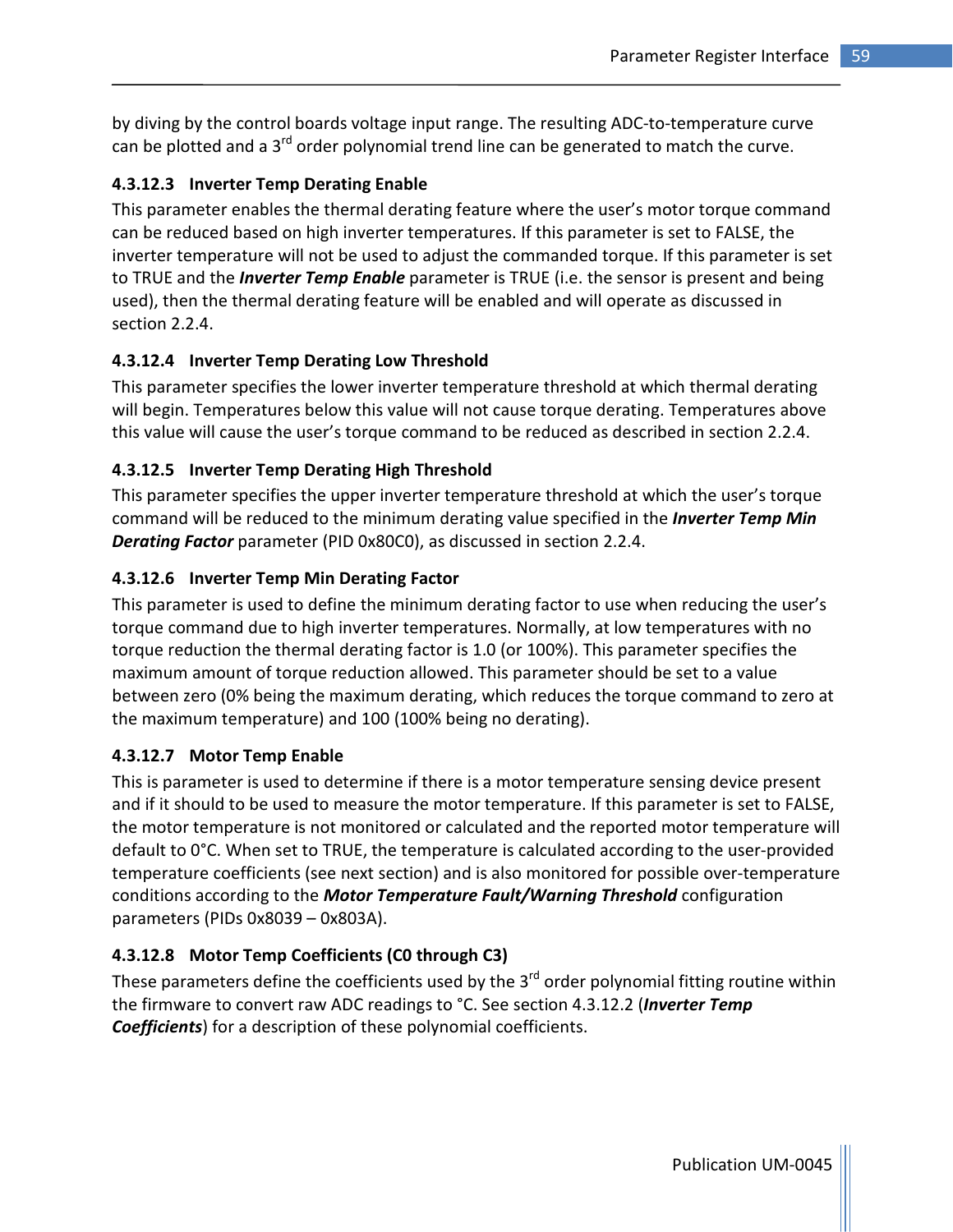### 4.3.12.9 Motor Temp Derating Enable

This parameter enables the thermal derating feature where the user's motor torque command can be reduced based on high motor temperatures. If this parameter is set to FALSE, the motor temperature will not be used to adjust the commanded torque. If this parameter is set to TRUE and the **Motor Temp Enable** parameter is TRUE (i.e. the sensor is present and being used), then the thermal derating feature will be enabled and will operate as discussed in section 2.2.4.

#### 4.3.12.10 Motor Temp Derating Low Threshold

This parameter specifies the lower motor temperature threshold at which thermal derating will begin. Temperatures below this value will not cause torque derating. Temperatures above this value will cause the user's torque command to be reduced as described in section 2.2.4.

#### 4.3.12.11 Motor Temp Derating High Threshold

This parameter specifies the upper motor temperature threshold at which the user's torque command will be reduced to the minimum derating value specified in the **Motor Temp Min Derating Factor** parameter (PID 0x80C9), as discussed in section 2.2.4.

#### 4.3.12.12 Motor Temp Min Derating Factor

This parameter is used to define the minimum derating factor to use when reducing the user's torque command due to high motor temperatures. Normally, at low temperatures with no torque reduction the thermal derating factor is 1.0 (or 100%). This parameter specifies the maximum amount of torque reduction allowed. This parameter should be set to a value between zero (0% being the maximum derating, which reduces the torque command to zero at the maximum temperature) and 100 (100% being no derating).

#### 4.3.12.13 Brake Temp Enable

This is parameter is used to determine if there is a temperature sensing device present in the brake chopper drive interface and if it should to be used to measure the switch temperature. If this parameter is set to FALSE, the brake temperature is not monitored or calculated and the reported brake temperature will default to 0°C. When set to TRUE, the temperature is calculated according to the user-provided temperature coefficients (see next section) and is also monitored for possible over-temperature conditions according to the **Brake Temperature** Fault/Warning Threshold configuration parameters (PIDs 0x8036 – 0x8037).

### 4.3.12.14 Brake Temp Coefficients (C0 through C3)

These parameters define the coefficients used by the  $3<sup>rd</sup>$  order polynomial fitting routine within the firmware to convert raw ADC readings to °C. See section 4.3.12.2 (*Inverter Temp* **Coefficients**) for a description of these polynomial coefficients.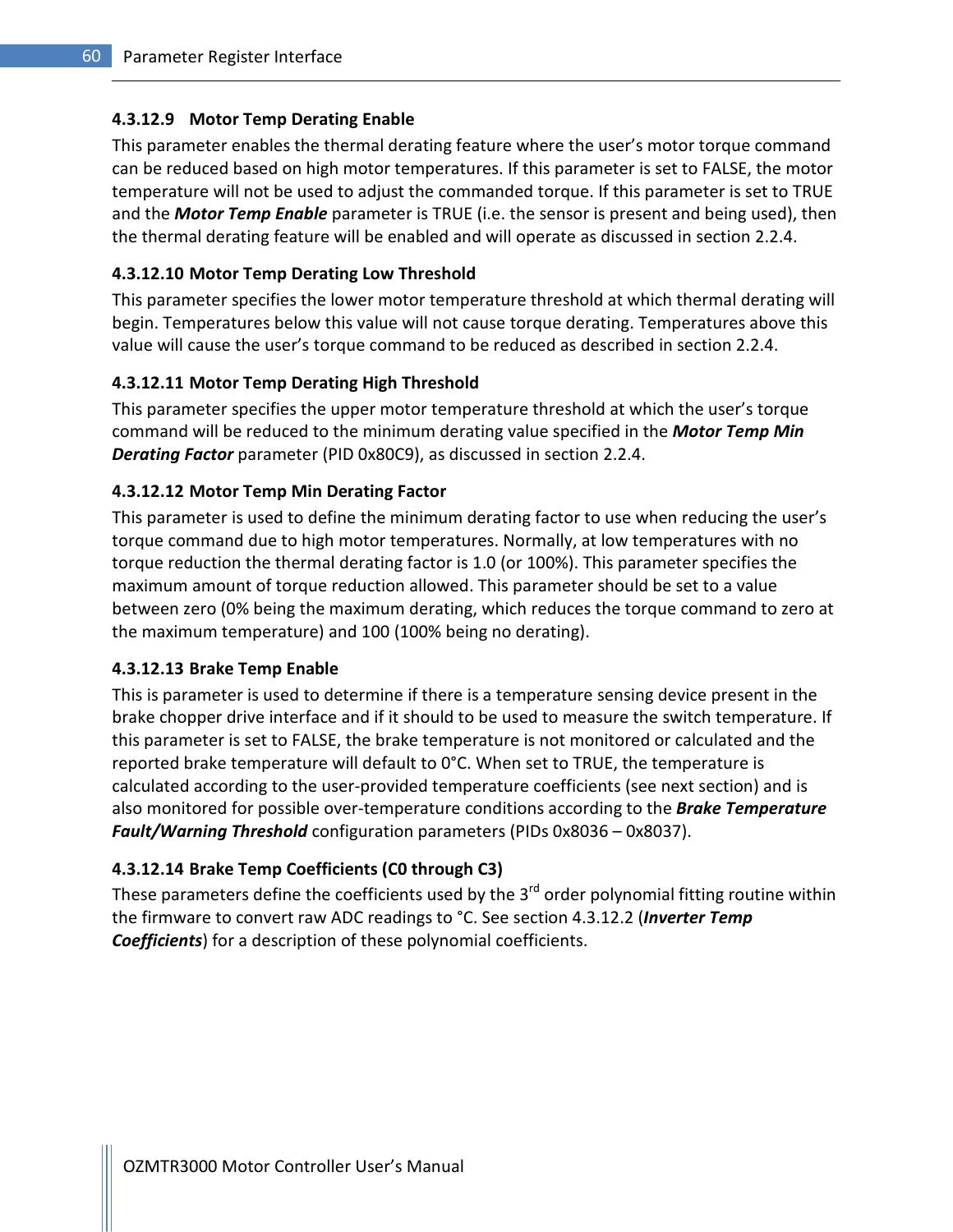### 4.3.13 Encoder Parameters

| <b>PID</b> | Data<br>Type    | <b>Description</b>                | <b>Units</b> | Factory<br><b>Default</b> | Min | <b>Max</b>     | <b>Access</b><br>Level |
|------------|-----------------|-----------------------------------|--------------|---------------------------|-----|----------------|------------------------|
| 0x80D8     | U32             | <b>Encoder Line Count</b>         | Integer      | 2048                      | 0   | $1E + 08$      | <b>RW</b>              |
| 0x80D9     | U <sub>16</sub> | <b>Encoder Positive Direction</b> | <b>ENUM</b>  | 1                         | 0   | 1              | <b>RW</b>              |
| 0x80DA     | U <sub>16</sub> | Encoder Clock Timer Prescaler     | <b>ENUM</b>  | 6                         | 0   | 7              | <b>RW</b>              |
| 0x80DB     | U <sub>16</sub> | Encoder Event Counter Prescaler   | <b>ENUM</b>  | 2                         | 0   | 11             | <b>RW</b>              |
| 0x80DC     | U16             | Encoder Debounce Prescaler        | ENUM         | 4                         | 0   | 255            | <b>RW</b>              |
| 0x80DD     | U16             | Encoder Debounce Select           | <b>ENUM</b>  | $\mathcal{L}$             | 0   | $\mathfrak{p}$ | <b>RW</b>              |

Table 23 – Encoder Parameter Summary

# 4.3.13.1 Encoder Line Count

This parameter is used to specify the line count for the encoder being used.

### 4.3.13.2 Encoder Positive Direction

This parameter is used to define the phase relationship between A and B that results in a positive speed calculation by the motor controller. The legal values for this parameter are as follows:

- $\bullet$  0 = A LEADS B a positive speed is calculated when A leads B by 90 $\degree$
- $1 = B$  LEADS A a positive speed is calculated when B leads A by 90 $^{\circ}$

# 4.3.13.3 Encoder Clock Timer Prescaler

This parameter is used to configure the clock that is used to time the QEP input events. The clock will be set to SYSCLK /  $2^N$ , where N is the value specified by this parameter and SYSCLK is the internal clock rate of the DSP on the control board (150MHz). The legal values for this parameter are 0 through 7, yielding a range of clocks from SYSCLK / 2 $^0$  = 150MHz to SYSCLK / 2 $^7$  $= 1.17$ MHz.

This clock timer is used when the motor speed is being calculated at low speeds. In this mode, the speed is calculated as  $\Delta$  position /  $\Delta$  time, where the change in position is fixed and based on the *Encoder Line Count* and the *Encoder Event Counter Prescale* and the change in time is measured using the clock timer specified by this parameter.

# 4.3.13.4 Encoder Event Counter Prescaler

This parameter is used to determine the encoder event (an edge on the A or B input) pre-scale value to use when the motor speed is being calculated at low speeds. With no pre-scale, an encoder event is defined as any edge on the encoder input (either A or B), and so the controller would be timing the duration between any two adjacent edges. The event pre-scale is set to EVENT /  $2^N$ , where N is the value specified by this parameter. The legal values for this parameter are 0 through 11, yielding a range of event periods from EVENT /  $2^0$  = time the

Publication UM-0045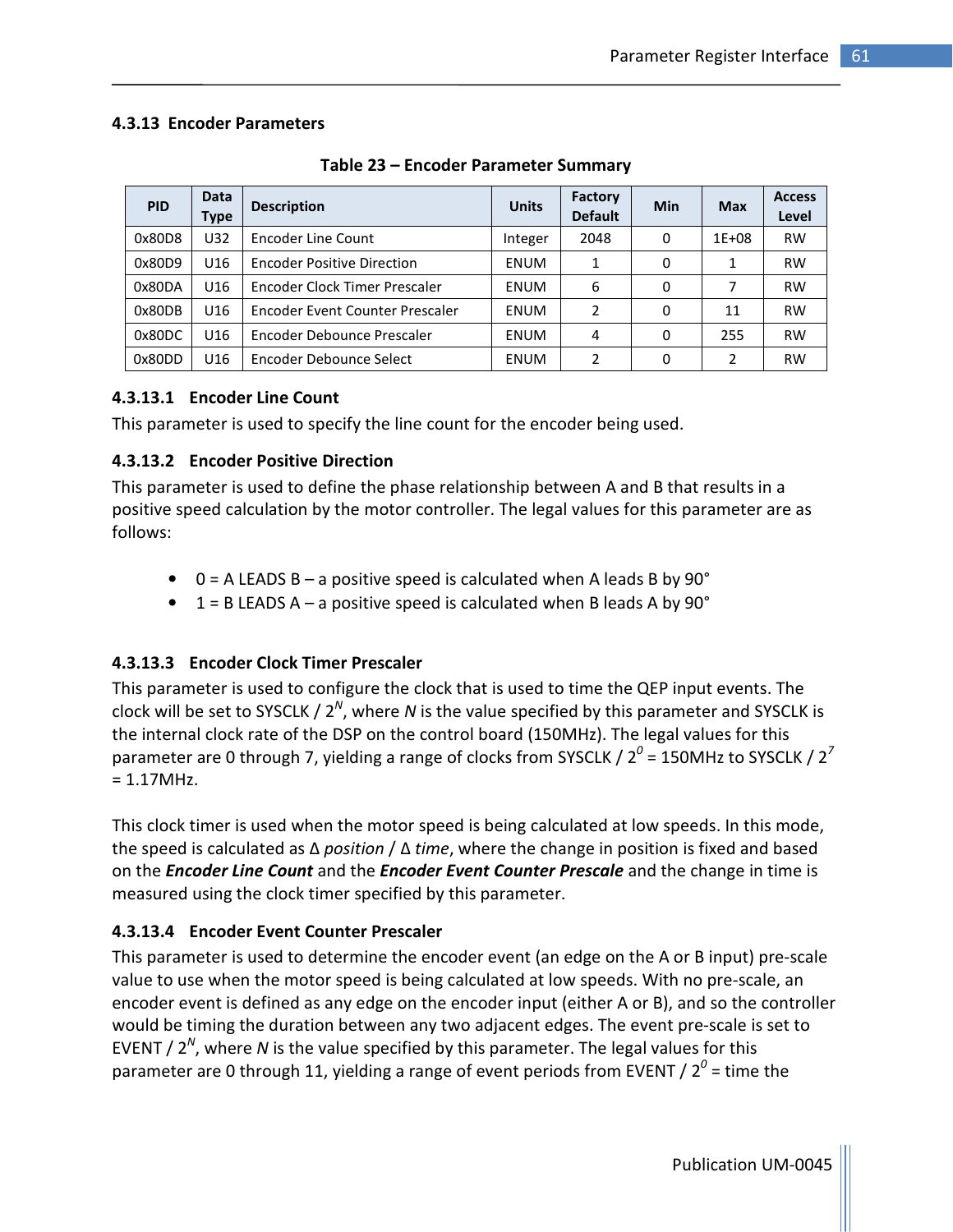duration between every event to EVENT /  $2^{11}$  = EVENT / 2048 = time duration between every  $2048^{\text{th}}$  event.

### 4.3.13.5 Encoder Debounce Prescaler

When encoder pin debounce is enabled (see next parameter), this parameter is used to define the clock period of the debounce clock. The debounce clock is set to SYSCLK  $/$  (2\*N), where N is the value specified by this parameter. The legal range for this parameter is N=0 (debounce clock  $=$  SYSCLK = 150MHz) to N=0xFF (debounce clock = SYSCLK/510 = 294kHz).

For electrically noisy environments that could cause false noise-induced edges on the encoder inputs, the user may wish to configure aggressive debounce (a slower debounce clock and a higher number of debounce edges). One side effect of doing so is that the resulting encoder signals used by the controller will be quantized by the configured debounce period. This quantization effect could be undesirable if a precise speed measurement is required by the end application. For systems where noise is not an issue or where it is important to preserve the exact timing of the encoder pulses, minimal debounce should be used.

#### 4.3.13.6 Encoder Debounce Select

This parameter is used to select the encoder input debounce event period as follows:

- $\bullet$  0 = OFF no debounce is performed
- $\bullet$  1 = X3 three consecutive samples must be the same value to be considered a valid transition (as clocked by the prescaled clock, configured in the previous parameter)
- 2 = X6 six consecutive samples must be the same value to be considered a valid transition (as clocked by the prescaled clock, configured in the previous parameter)

The user should take care to ensure that the debounce time (# consecutive samples \* debounce clock period) does not exceed the minimum expected period of the encoder input signals (determined by the maximum motor speed and encoder line count).

#### 4.3.14 Motor Speed Calculation Parameters

The following set of parameters affects how the controller calculates the motor speed when using a digital quadrature encoder device for speed feedback. If an encoder is not being used, these parameters will not be used by the controller.

| <b>PID</b> | <b>Data</b><br>Type | <b>Description</b>                      | <b>Units</b> | Factory<br><b>Default</b> | Min    | <b>Max</b>     | <b>Access</b><br>Level |
|------------|---------------------|-----------------------------------------|--------------|---------------------------|--------|----------------|------------------------|
| 0x80E0     | U16                 | Motor Speed Low-to-High Crossover Mode  | <b>ENUM</b>  | 0                         | 0      |                | <b>RW</b>              |
| 0x80E1     | S <sub>32</sub>     | Motor Speed Low-to-High RPM             | <b>RPM</b>   | 1000                      |        | 65535          | <b>RW</b>              |
| 0x80E2     | S32                 | Motor Speed Low-to-High Hysteresis      | <b>RPM</b>   | 100                       |        | 65535          | <b>RW</b>              |
| 0x80E3     | S <sub>32</sub>     | Motor Speed Low Pass Filter Cutoff Freq | Hz           | 1000                      |        | 65535          | <b>RW</b>              |
| 0x80E4     | U <sub>16</sub>     | Motor Speed Deadband Period (Low Speed) | Counts       | 0xC000                    | 0x0064 | <b>O</b> xFFFF | <b>RW</b>              |

Table 24 – Motor Speed Calculation Parameter Summary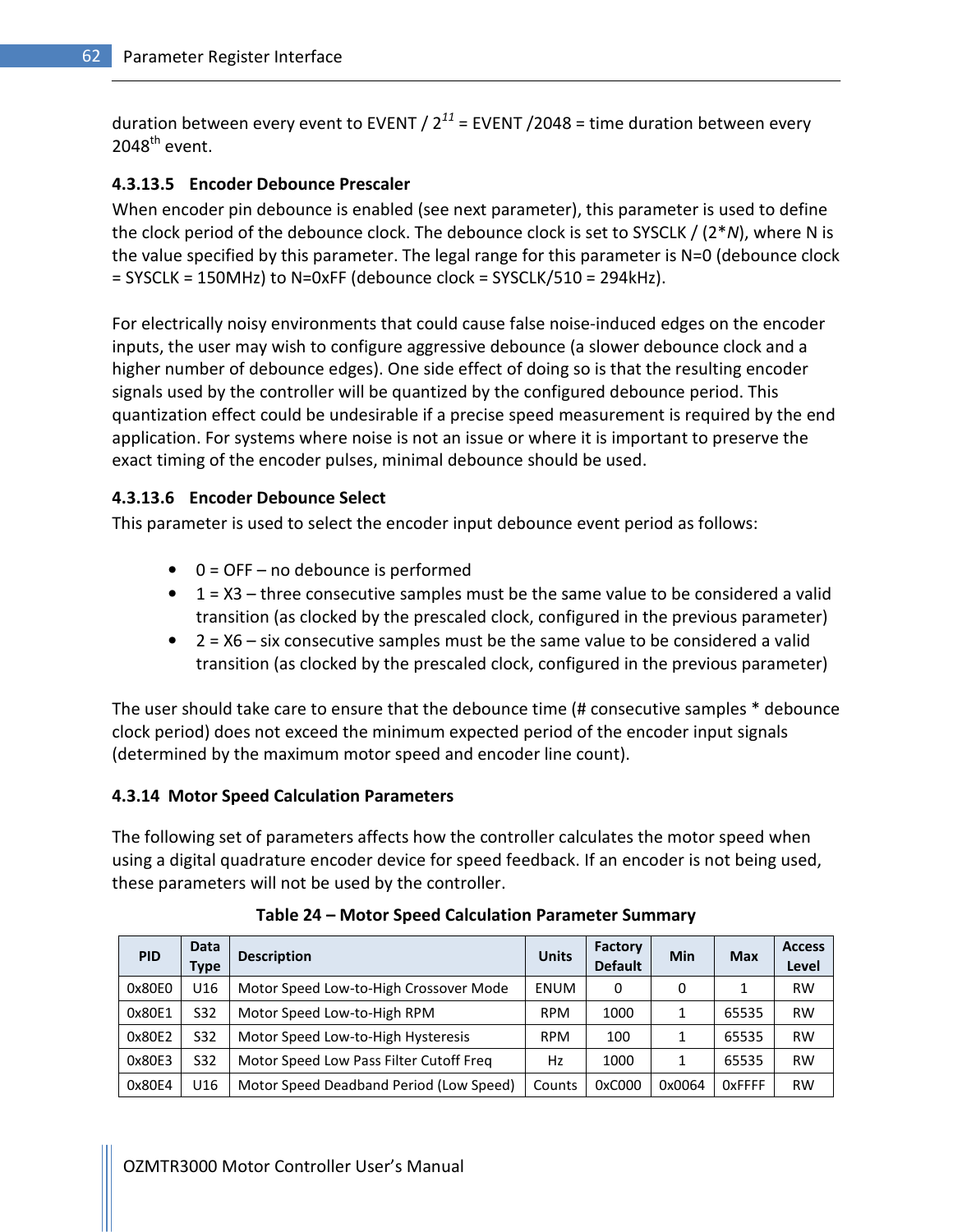| <b>PID</b> | <b>Data</b><br>Type | <b>Description</b>                       | <b>Units</b> | Factory<br><b>Default</b> | Min | <b>Max</b> | <b>Access</b><br>Level |
|------------|---------------------|------------------------------------------|--------------|---------------------------|-----|------------|------------------------|
| 0x80E5     | J16.                | Motor Speed Update Prescale (High Speed) | l Counts     |                           |     | 16         | <b>RW</b>              |

# 4.3.14.1 Motor Speed Low-to-High Crossover Mode

This parameter is used to determine when the speed calculator switches between low-speed and high-speed calculation techniques as follows:

- 0 = AUTO the firmware automatically determines where the speed resolution of the two techniques is equal and uses this as the switchover speed
- $\bullet$  1 = MANUAL the user specifies the desired switchover speed using the Motor Speed Low-to-High RPM parameter (see next parameter)

Using manual mode may be useful in situations where the encoder edge accuracy or signal timing is poor.

# 4.3.14.2 Motor Speed Low-to-High RPM

When manual speed crossover mode is selected (see previous parameter), this parameter is used to specify the motor speed at which the speed calculator will switch between the low and high speed calculation techniques. When using manual crossover mode, the user will generally set this value to be a lower value than the automatically calculated crossover point to avoid noise or edge accuracy affects on the speed resolution when using the low speed calculation technique.

# 4.3.14.3 Motor Speed Low-to-High Hysteresis

This parameter determines how much hysteresis to use when switching between the low and high speed calculation techniques. This hysteresis value is used in both AUTO and MANUAL crossover mode. The speed calculator will switch from low speed to high speed mode when the motor speed is at the switchover speed plus the value defined by this parameter. Similarly, the speed calculator switches from high speed to low speed mode when the motor speed is at the switchover speed minus the value defined by this parameter. This behavior results in a hysteresis band equal to twice the value specified by this parameter.

# 4.3.14.4 Motor Speed Low Pass Filter Cutoff Freq

This parameter is used to set the cutoff frequency of the first order low pass digital filter that is used to filter the measured motor speed. The measured speed is used for both instrumentation purposes (sent in the Motor Status message) as well as for control purposes when operating in torque mode or closed-loop speed control mode. The low pass filter is updated at the PWM rate specified in the **Pulse Width Modulation Frequency** parameter (PID 0x8050), so this parameter should be set to a value less than this PWM rate.

# 4.3.14.5 Motor Speed Deadband Period (Low Speed)

This parameter is used to determine the encoder event timer count dead band period above which the speed is considered zero. This parameter is expressed in terms of the number of encoder timer clock periods above which the speed is forced to zero.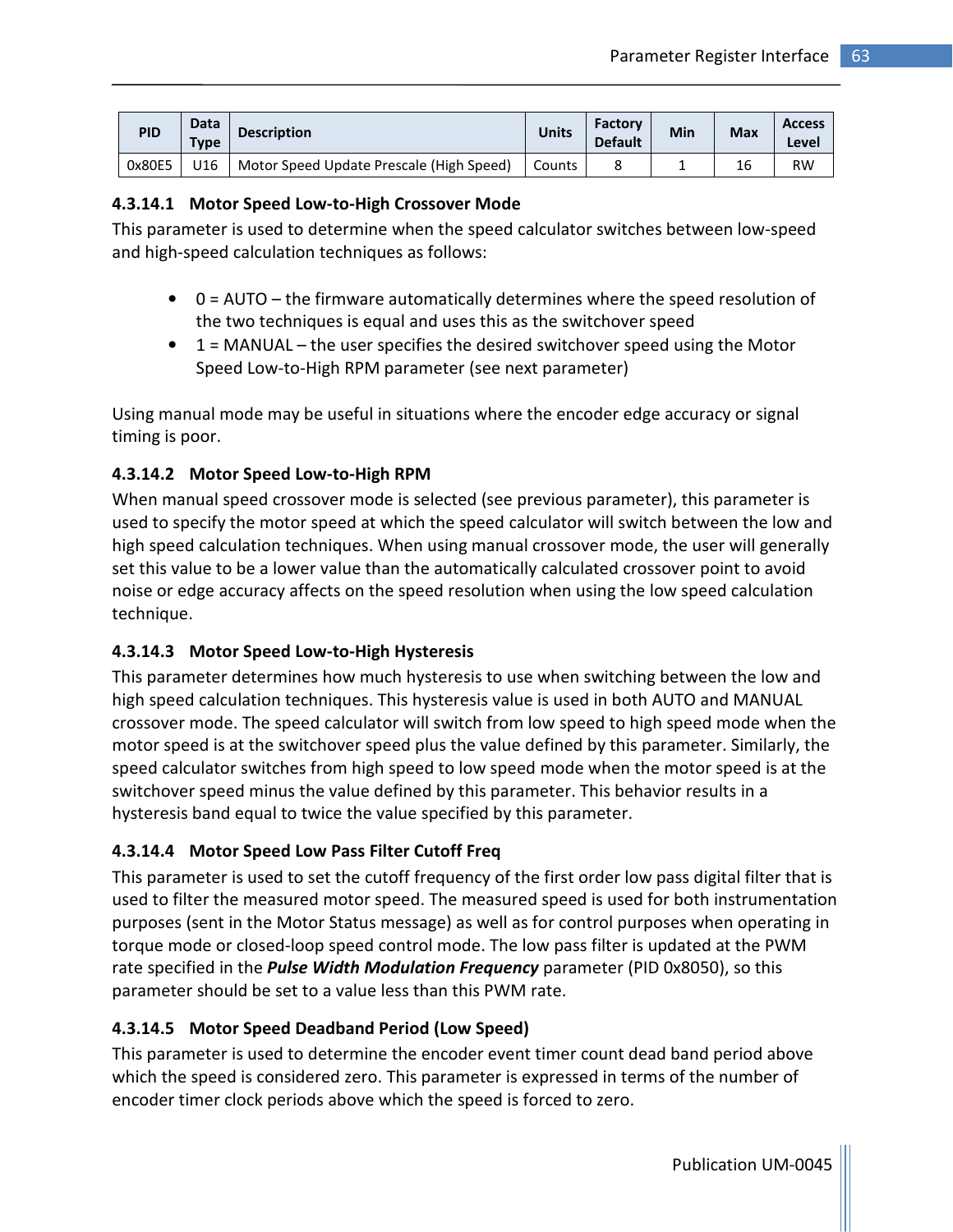This parameter is only used when using the low-speed method for calculating motor speed. In this mode of operation, the calculated speed is updated only at encoder event boundaries or when the event timer saturates (which could be a long time). This dead band period parameter allows the user to shorten the effective "saturation" timer count so that zero speed can be determined sooner.

#### 4.3.14.6 Motor Speed Update Prescale (High Speed)

This parameter is used when the motor speed is being calculated at high speeds. In this mode, the speed is calculated as  $\Delta$  position /  $\Delta$  time, where the change in position is determined using the encoder position counter and the change in time is normally set to the control ISR period, which is equal to the configurable PWM rate. This parameter is used to pre-scale the time interval to be a multiple of the PWM period from 1 to 16, to allow for adjustable speed resolution.

The controller stores the position counter every PWM period in a 16-deep buffer. The speed calculator compares the last position count value to the counter value from N cycles ago where N is the value specified in this parameter. This effectively produces a larger window of time over which to look at the change in the position count, which in turn increases the effective resolution of the calculated speed. Note that using this implementation method, the speed calculation is still updated every PWM period (not every Nth PWM period).

#### 4.3.15 Current Regulator Parameters

| <b>PID</b> | Data<br><b>Type</b> | <b>Description</b>                      | <b>Units</b>    | Factory<br><b>Default</b> | <b>Min</b>   | <b>Max</b>  | <b>Access</b><br>Level |
|------------|---------------------|-----------------------------------------|-----------------|---------------------------|--------------|-------------|------------------------|
| 0x00F0     | S32                 | Current Controller Kp                   | Q16             | 1.0                       | 0.0          | 32767.99    | <b>RW</b>              |
| 0x00F1     | S32                 | Current Controller Ki                   | Q16             | 1000                      | 0.0          | 32767.99    | <b>RW</b>              |
| 0x00F2     | U <sub>16</sub>     | Id Current Foldback Enable              | boolean         | <b>TRUE</b>               | <b>FALSE</b> | <b>TRUE</b> | <b>RW</b>              |
| 0x00F3     | U16                 | Id Current Foldback Mod Index Threshold | 0.1%            | 960                       | $\Omega$     | 1000        | <b>RW</b>              |
| 0x00F4     | S32                 | Id Foldback Controller Kp               | Q16             | 0.2                       | 0.0          | 32767.99    | <b>RW</b>              |
| 0x00F5     | S32                 | Id Foldback Controller Ki               | Q16             | 200                       | 0.0          | 32767.99    | <b>RW</b>              |
| 0x00F6     | U16                 | Ig Current Foldback Enable              | boolean         | <b>TRUE</b>               | <b>FALSE</b> | <b>TRUE</b> | <b>RW</b>              |
| 0x00F7     | U16                 | Ig Current Foldback Mod Index Threshold | 0.1%            | 950                       | 0            | 1000        | <b>RW</b>              |
| 0x00F8     | S32                 | Ig Foldback Controller Kp               | Q16             | 0.2                       | 0.0          | 32767.99    | <b>RW</b>              |
| 0x00F9     | S32                 | Ig Foldback Controller Ki               | Q <sub>16</sub> | 200                       | 0.0          | 32767.99    | <b>RW</b>              |

Table 25 – Current Regulator Parameter Summary

#### 4.3.15.1 Current Controller Gain Constants (Kp, Ki)

These parameters define the gain constants for the PI controllers that are used to regulate the direct field-producing current ( $I_d$ ) and the quadrature torque-producing ( $I_d$ ) current when the control loops are updated. The integral gain  $(K_i)$  parameter should be entered as the continuous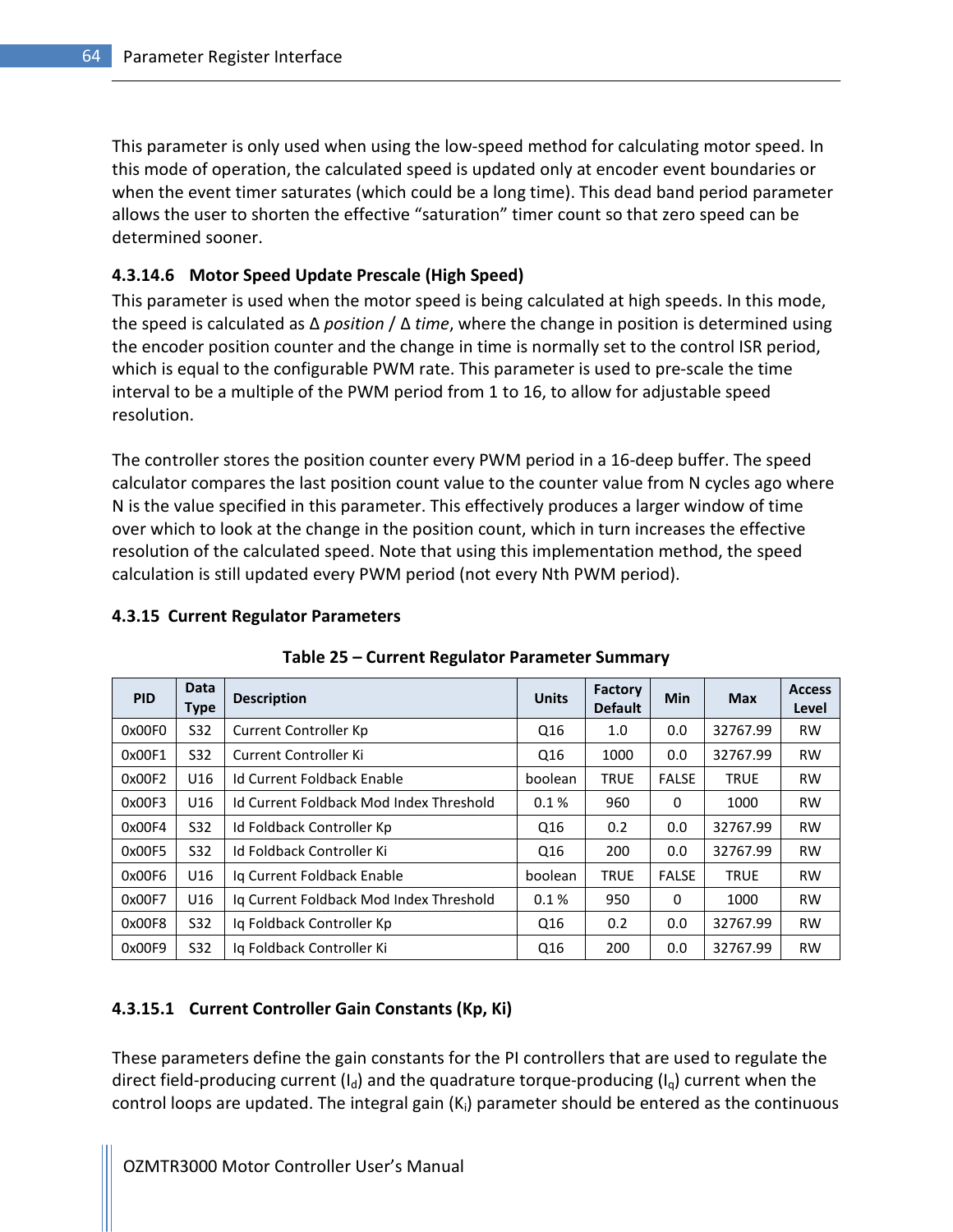gain (or sometimes referred to as the "analog" gain). The firmware handles converting this to the discrete-time gain by automatically dividing this by the sample frequency at which the controller is updated (at the specified PWM frequency).



Figure 13 – Current Control PI Regulators

As the figure above shows, the PI topology uses separate proportional and integral correction terms that are then summed together to create the desired voltage command ( $V<sub>d</sub>$  or  $V<sub>q</sub>$ ). There are two separate PI blocks, one used to regulate the  $I_d$  current and one to regulate the  $I_q$ current. The torque-producing current  $(I<sub>q</sub>)$  is either commanded indirectly by the user when operating in torque mode or commanded by the outer speed loop when operating in closedloop speed control mode. The field-producing current  $(I_d)$  is commanded to the magnetizing current or the lower field weakened current (if enabled) when driving AC induction motors, or to zero when driving permanent magnet motors.

The current commands and current feedback terms as seen by the PI regulators are normalized relative to the full scale motor current specified by the **Motor Phase Current Measurement -**Full Scale configuration parameter (PID 0x8022). The output of each PI block is then used to command an appropriate  $V_d/V_q$  applied voltage command to the Space Vector Modulator (as shown earlier in this document in Figure 3), with a scale of 0 to 100% modulation index. The Kp and Ki gain constants should be scaled appropriately based on this normalization.

# 4.3.15.2 Id/Iq Current Foldback Enable

These parameters are used to enable the  $I_d$  or  $I_q$  foldback mechanism. When set to FALSE, the corresponding current foldback controller is disabled. When set to TRUE, the corresponding current foldback controller is enabled.

# 4.3.15.3 Id/Iq Current Foldback Modulation Index Threshold

These parameters specify the modulation index level at which the corresponding controller should start folding back the commanded current. For proper foldback operation, this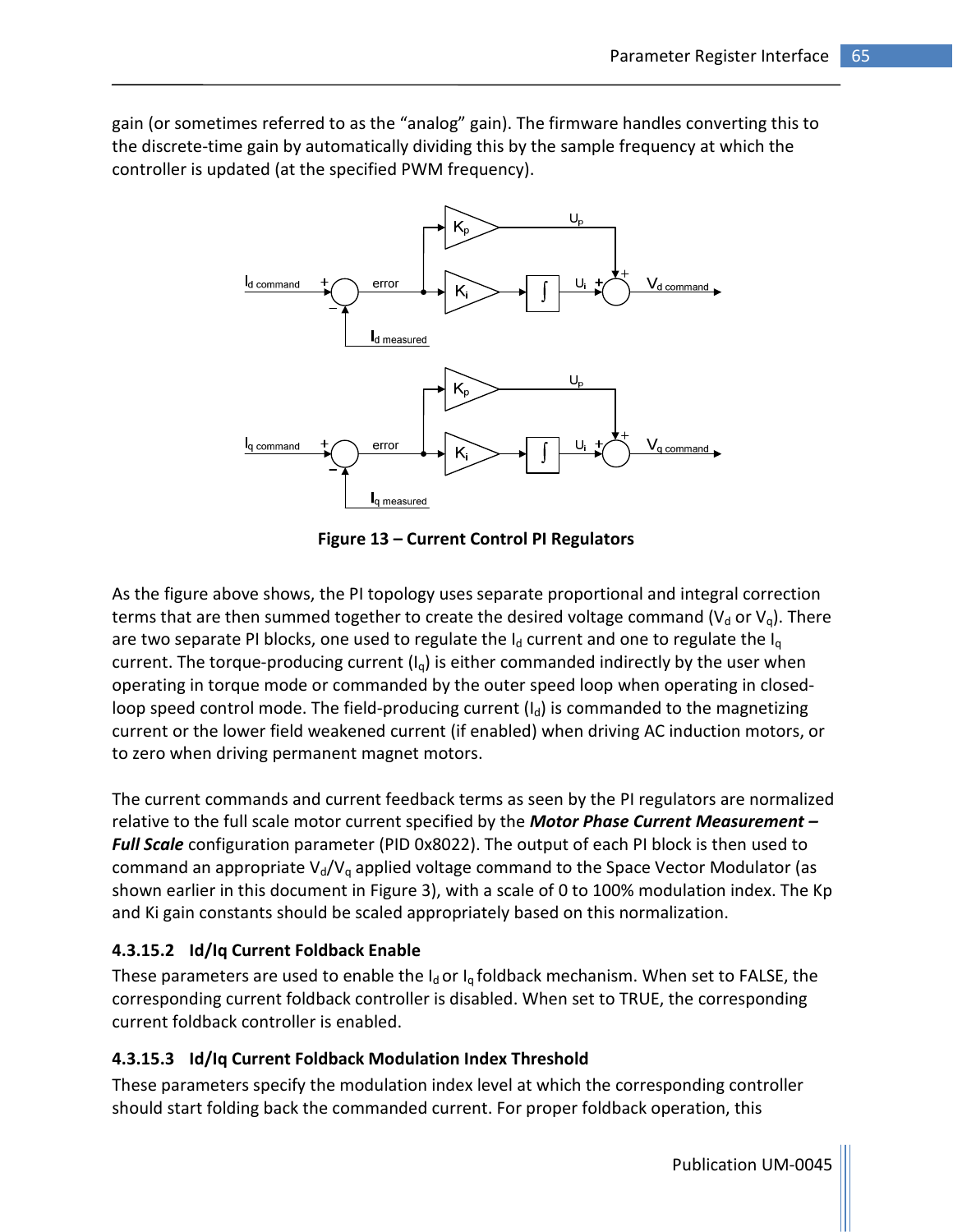parameter should be set slightly below 100% (generally in the mid 90's). Also, the intention of the foldback mechanism is to foldback  $I_q$  prior to folding back  $I_d$ , so the  $I_d$  threshold should be set slightly higher than the  $I_q$  foldback reference (see section 2.2.6 for more details).

#### 4.3.15.4 Id/Iq Current Foldback Controller Gain Constants (Kp, Ki)

These parameters set the proportional and integral gain constants for the PI regulator that is used by the foldback controllers. The PI topology is the same as the main current regulators shown above with the exception of a clamp on the integrator and output. The calculated error input to the regulator is the difference between the maximum modulation index and the actual modulation index. The output from the compensator is a number between 0 and 1.0 that is multiplied by the corresponding current command, where a value of 1.0 indicates no foldback, a value of 0.9 would indicate that the corresponding current command has been reduced by 10%. See section 2.2.6 for more details on the current foldback mechanism.



Figure 14 – Current Fold Back PI Regulator

#### 4.3.16 Speed Regulator Parameters

The parameters described in this section are only used if the controller is configured as a Closed-loop Field Oriented Motor Controller (for either PM or AC Induction motors) as specified in the **Motor Drive Type** parameter (PID 0x8060) and the drive is operated in speed control mode. Otherwise, these parameters are not used by the controller.

| <b>PID</b> | <b>Data</b><br>Type | <b>Description</b>               | <b>Units</b> | Factory<br><b>Default</b> | Min          | <b>Max</b>  | <b>Access</b><br>Level |
|------------|---------------------|----------------------------------|--------------|---------------------------|--------------|-------------|------------------------|
| 0x8100     | U <sub>16</sub>     | <b>Speed Control Enable</b>      | boolean      | <b>FALSE</b>              | <b>FALSE</b> | <b>TRUE</b> | <b>RW</b>              |
| 0x8101     | S <sub>32</sub>     | Speed Controller Kp              | Q16          | 0.2                       | 0.0          | 32767.99    | <b>RW</b>              |
| 0x8102     | S32                 | Speed Controller Ki              | Q16          | 0.0                       | 0.0          | 32767.99    | <b>RW</b>              |
| 0x8103     | S <sub>16</sub>     | Speed Controller Maximum Current | $0.1$ Arms   | 100                       | $-32768$     | 32767       | <b>RW</b>              |
| 0x8104     | S <sub>16</sub>     | Speed Controller Minimum Current | $0.1$ Arms   | $-100$                    | $-32768$     | 32767       | <b>RW</b>              |

Table 26 – Speed Regulator Parameter Summary

#### 4.3.16.1 Speed Control Enable

This parameter is used to enable the use of the closed-loop speed controller. Setting this parameter to TRUE will allow the user to operate the drive in either direct torque-control mode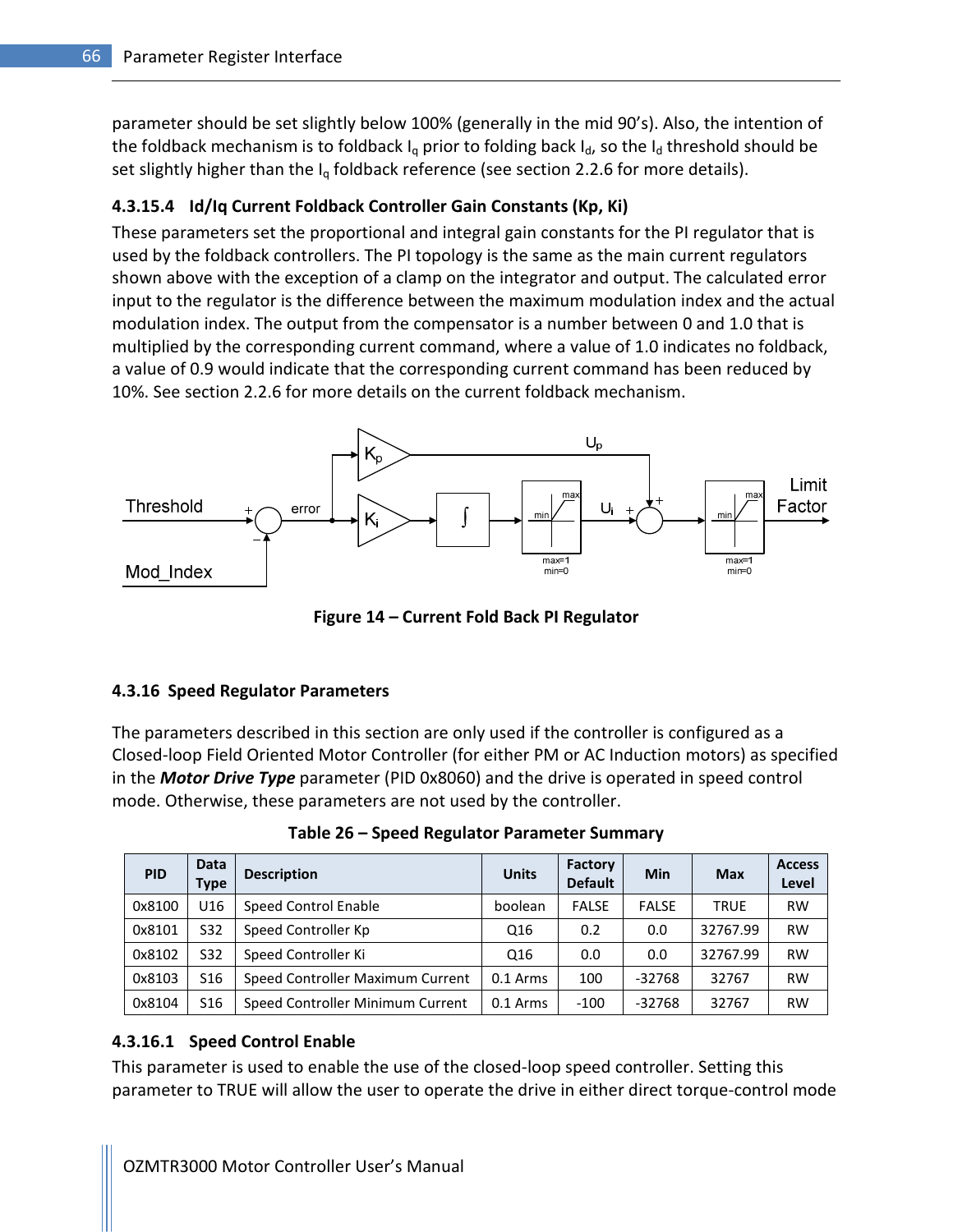or in speed control mode, depending on the user's Mode command sent to the controller over the CAN bus. Setting this parameter to FALSE will disable the use of the speed controller and will only allow the drive to be operated in direct torque control mode. Any attempts to change the operating mode to speed control via CAN will be ignored and the drive will remain in direct torque control mode.

## 4.3.16.2 Speed Controller Gain Constants (Kp, Ki)



Figure 15 – Speed Control PI Regulator

These parameters define the gain constants for the PI controller that is regulating the motor speed. The integral gain  $(K_i)$  parameter should be entered as the continuous gain (or sometimes referred to as the "analog" gain). The firmware handles converting this to the discretized gain by automatically dividing this by the sample frequency at which the controller is updated (specified by the *Pulse Width Modulation Frequency* parameter  $-$  PID 0x8050).

As above illustrates, the PI topology used sums the proportional and integral correction terms and then clamps the output to the specified current limits based on the **Speed Controller** Maximum/Minimum Current configuration parameters (see next section).

It is important to note that the speed setpoint and measured speed feedback used at the input to the speed regulator are actually normalized relative to the maximum motor frequency value specified by the **Motor Maximum Frequency** configuration parameter (PID 0x8074). Similarly, the resulting current command output is also a normalized current relative to the full scale motor current specified by the Motor Phase Current Measurement - Full Scale configuration parameter (PID 0x8022). The Kp and Ki gain constants should be scaled appropriately based on this normalization.

# 4.3.16.3 Speed Controller Maximum/Minimum Current

These parameters specify the current limits used by the speed controller. For flexibility, there are separate parameters provided for the positive and negative current limits. The output of the speed loop will be clamped to be within these current limits.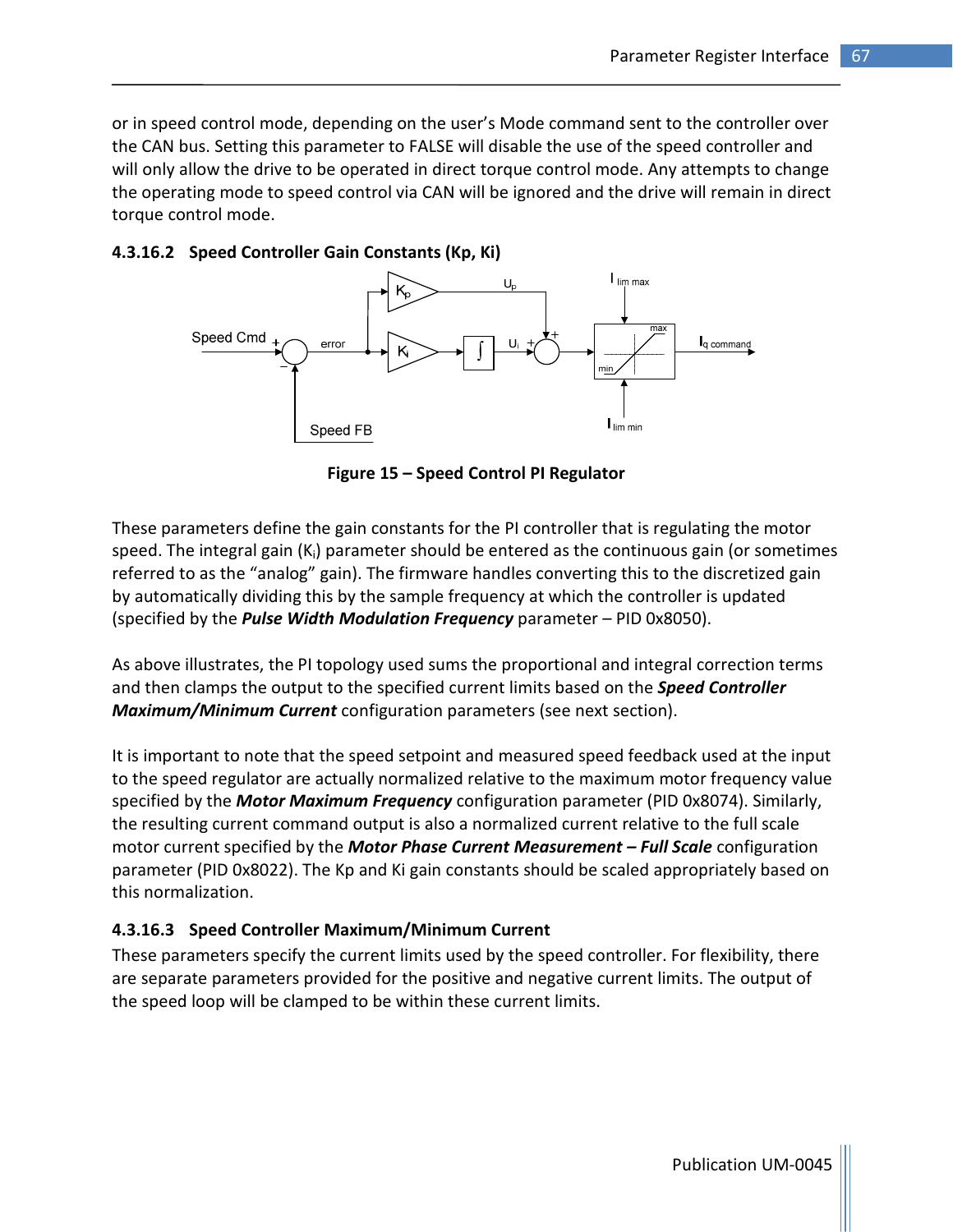#### 4.3.17 Dual Interleaved Inverter Parameters

| <b>PID</b> | <b>Data</b><br><b>Type</b> | <b>Description</b>                    | <b>Units</b>    | Factory<br><b>Default</b> | Min          | Max         | <b>Access</b><br>Level |
|------------|----------------------------|---------------------------------------|-----------------|---------------------------|--------------|-------------|------------------------|
| 0x8108     | U <sub>16</sub>            | Dual Interleaved Inverter Enable      | boolean         | <b>FALSE</b>              | <b>FALSE</b> | <b>TRUE</b> | <b>RW</b>              |
| 0x8109     | U16                        | Zero Sequence Current Control Enable  | boolean         | <b>TRUE</b>               | <b>FALSE</b> | <b>TRUE</b> | <b>RW</b>              |
| 0x810A     | S32                        | Kp - Zero Sequence Current Controller | Q <sub>16</sub> | 1.0                       | 0.0          | 32767.99    | <b>RW</b>              |
| 0x810B     | S32                        | Ki – Zero Sequence Current Controller | Q16             | 1000                      | 0.0          | 32767.99    | <b>RW</b>              |

#### Table 27 – Dual Interleaved Inverter Parameter Summary

# 4.3.17.1 Dual Interleaved Inverter Enable

When set to TRUE, this parameter enables controls for a second inverter in parallel with the main inverter for use in a dual inverter interleaved power stage. When set to FALSE, the controller will only drive one inverter interface and all other parameters in this section are ignored.

#### 4.3.17.2 Zero Sequence Current Control Enable

Setting this parameter to TRUE will enable a PI regulator to be used to force the zero sequence current on the second inverter to zero. This is intended to prevent a DC current offset from developing and circulating between the two parallel inverters.

#### 4.3.17.3 Zero Sequence Current Controller Gain Constants (Kp, Ki)



Figure 16 – Zero Sequence PI Regulator

These parameters define the gain constants for the PI controller that is used to regulate the zero sequence current in the second inverter. The integral gain  $(K_i)$  parameter should be entered as the continuous gain (or sometimes referred to as the "analog" gain). The firmware handles converting this to the discrete-time gain by automatically dividing this by the sample frequency at which the controller is updated (the PWM frequency).

The PI topology used by the zero sequence current controller is the same as that used by the main current controllers in that the proportional and integral correction terms are summed together (see the figure above). The output of the PI block is then summed into the PWM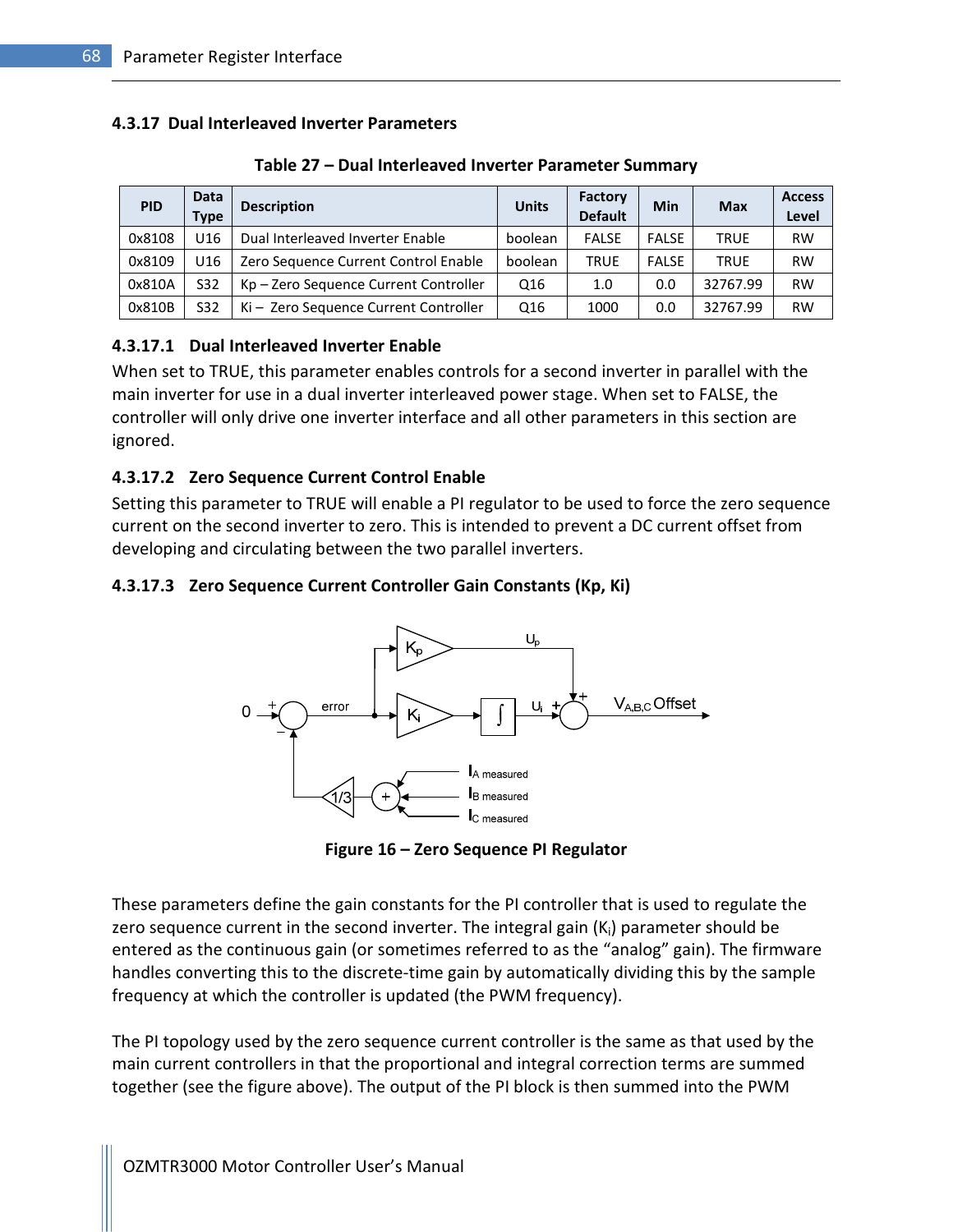modulator outputs, effectively acting as a DC offset to the commanded  $V_{A,B,C}$  voltage waveforms.

The current feedback signals ( $I_{A,B,C}$  in the figure above) are normalized relative to the full scale inverter current specified by the Motor Phase Current Measurement - Full Scale configuration parameter (PID 0x8022). The output of the PI controller is added to the PWM duty cycle commands, effectively increasing or decreasing the overall PWM modulation index. The Kp and Ki gain constants should be scaled appropriately based on this normalization. In general these gains can be set to the same values as the main  $I_d/I_q$  current loops; these parameters are provided to increase system-level tuning flexibility.

## 4.3.18 Brake Controller Parameters

| <b>PID</b> | <b>Data</b><br>Type | <b>Description</b>                         | <b>Units</b> | Factory<br><b>Default</b> | Min   | <b>Max</b> | <b>Access</b><br>Level |
|------------|---------------------|--------------------------------------------|--------------|---------------------------|-------|------------|------------------------|
| 0x8110     | U <sub>16</sub>     | <b>Brake Controller Enable</b>             | boolean      | false                     | false | true       | <b>RW</b>              |
| 0x8111     | U <sub>16</sub>     | Brake Controller Voltage Threshold         | 0.1V         | 7250                      | 0     | 15000      | <b>RW</b>              |
| 0x8112     | U <sub>16</sub>     | Brake Controller Recover Voltage Threshold | 0.1V         | 7000                      | 0     | 15000      | <b>RW</b>              |
| 0x8113     | U <sub>16</sub>     | Brake Controller Fault Motor Response      | <b>ENUM</b>  |                           | 0     | 2          | <b>RW</b>              |
| 0x8114     | U16                 | Brake Gate Driver Signal Active High       | boolean      | true                      | false | true       | <b>RW</b>              |

Table 28 – Brake Controller Parameter Summary

# 4.3.18.1 Brake Controller Enable

This parameter is used to enable the brake chopper controller. When this parameter is set to FALSE, brake chopper operation and all related features are disabled. In this case the brake controller state will always read as OFF, the switch output will always be inactive, and the temperature measurement block will be disabled. When this parameter is set to TRUE, the brake chopper is allowed to operate as specified in section 2.3

# 4.3.18.2 Brake Controller Voltage Threshold

This parameter specifies the DC Link voltage above which the brake chopper should engage the brake resistor. Once the brake resistor is engaged, it remains connected until the DC Link voltage drops below the value specified by the **Brake Controller Recover Voltage Threshold**.

# 4.3.18.3 Brake Controller Recover Voltage Threshold

This parameter specifies the DC Link voltage at which the brake chopper should disconnect the brake resistor if it is currently engaged. This value should be set to a value less than the **Brake Chopper Voltage Threshold** in order to provide some hysteresis between turning the brake resistor on and off.

# 4.3.18.4 Brake Controller Fault Motor Response

This parameter is used to specify whether or not the motor controller is affected by a brake controller fault. The allowable settings for this parameter are:

Publication UM-0045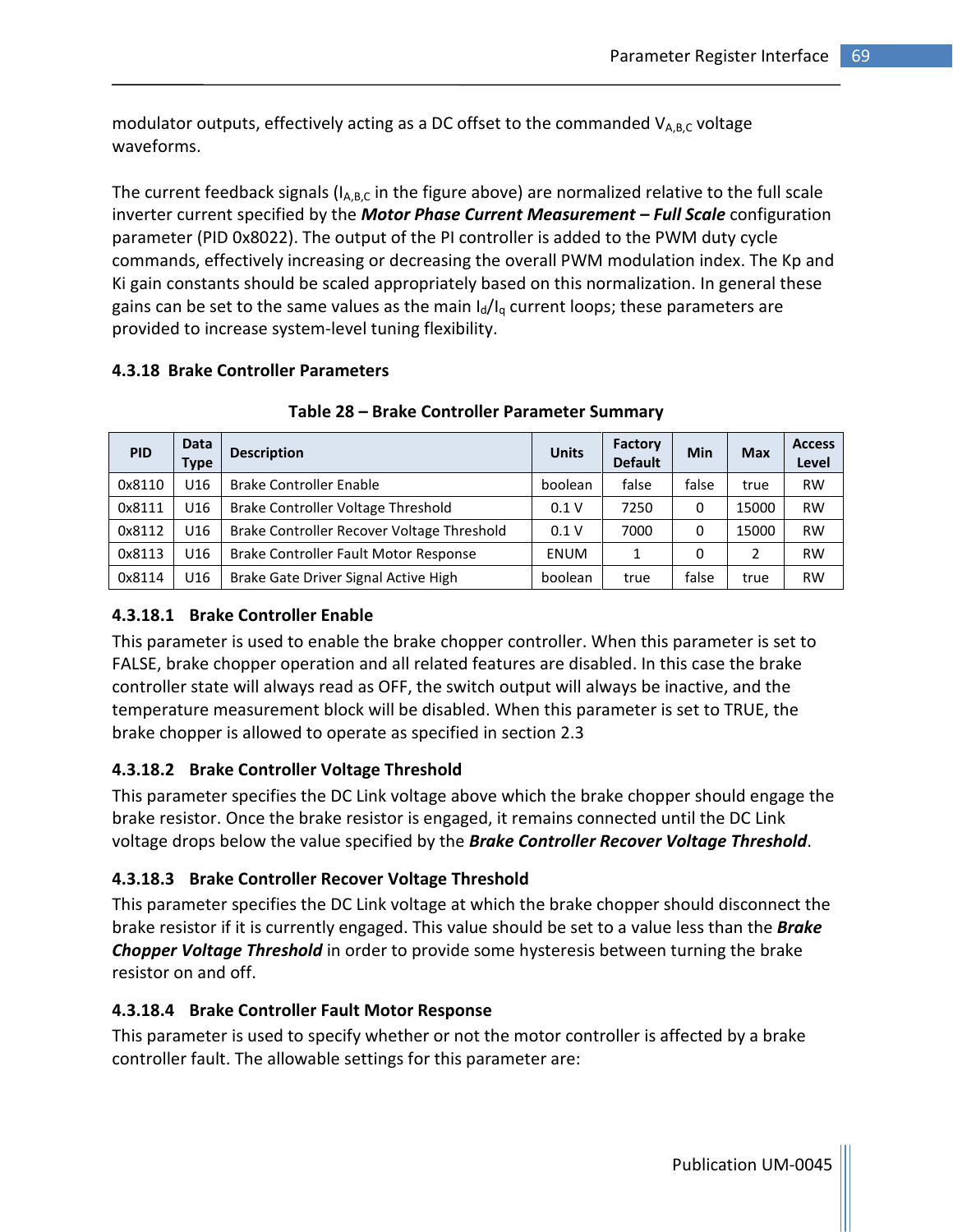- $\bullet$  0 = MOTOR FAULT when this mode is selected the motor controller will go to the FAULT state any time a brake controller fault occurs.
- $\bullet$  1 = NO BRAKING TORQUE when this mode is selected and the motor drive is in direct torque control mode, the motor drive is allowed to continue operating with the exception that any braking torque commands are ignored and instead the torque command is set to 0. This behavior is only supported when the motor drive is in torque control mode – if the drive is in speed mode and this mode is selected, a brake controller fault will force the motor controller to go to the FAULT state.
- $\bullet$  2 = DO NOTHING when this mode is selected, brake faults have no affect on the motor controller.

## 4.3.18.5 Brake Gate Driver Signal Active High

This parameter specifies the logic level that is used to turn ON the gate driver. If the value is set to TRUE, the drive signal out of the control board is driven low when the Brake Chopper is off (i.e. the signal is treated as active high to connect the brake resistor). If this value is set to FALSE, the signal is driven high when the Brake Chopper is off.

# 5. Oztek PCC Tool

The Oztek Power Control Center (PCC) is a Microsoft Windows based Graphical User Interface (GUI) that provides the user a simple graphical interface for interacting with Oztek's embedded Power Control products. The PCC provides the ability to control, monitor, and configure the motor controller. For detailed information and operating instructions, please refer to UM-0036 – Power Control Center GUI User's Manual.

# 6. Maintenance and Upgrade

The firmware image on the OZDSP3000 can be upgraded in-system using the resident CAN bootloader. For detailed information on how to upgrade the firmware or directly interface with the bootloader, please reference UM-0015 Oztek TMS28x CAN Bootloader Users Manual.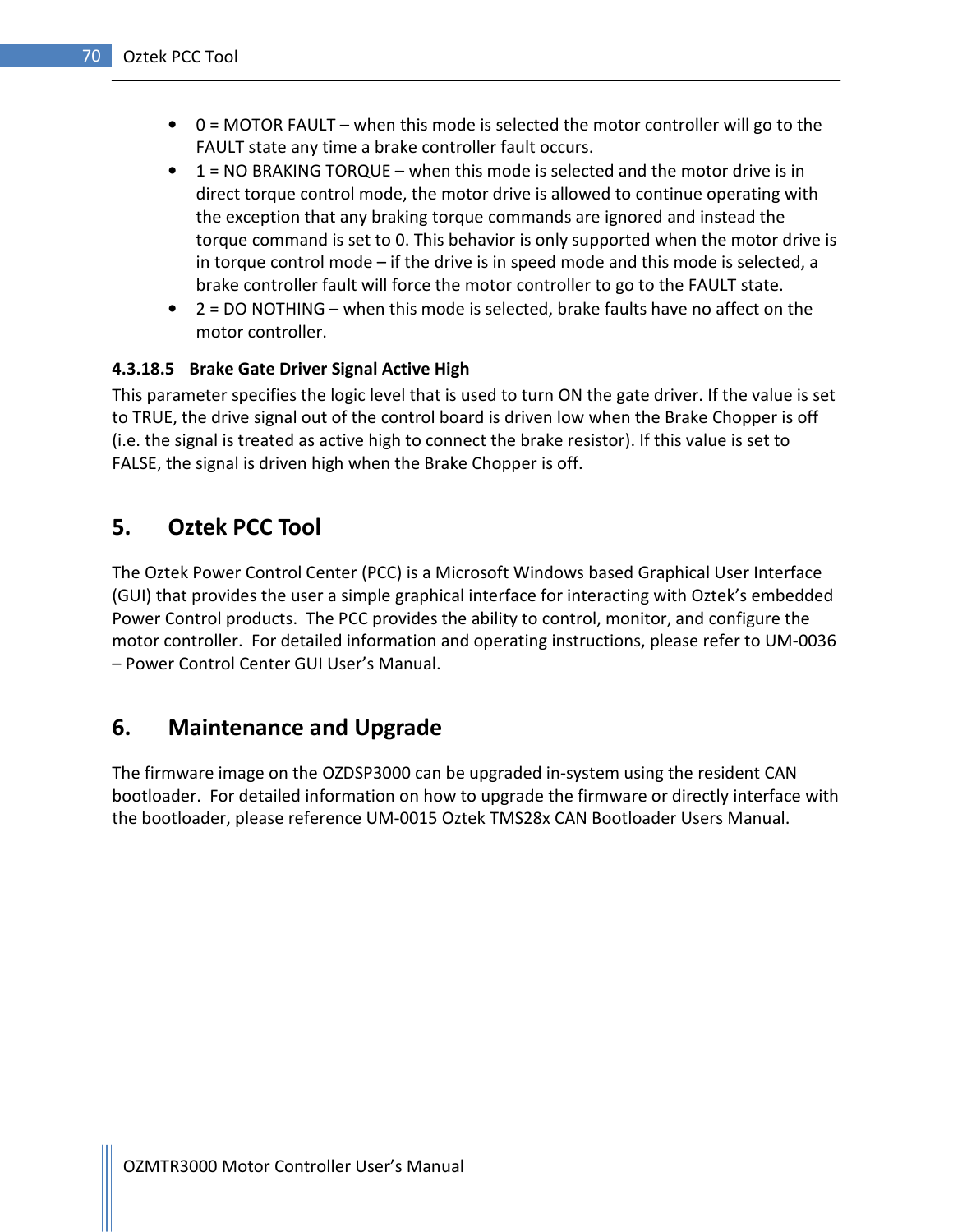# Warranty and Product Information

# Limited Warranty

What does this warranty cover and how long does it last? This Limited Warranty is provided by Oztek Corp. ("Oztek") and covers defects in workmanship and materials in your OZDSP3000 controller. This Warranty Period lasts for 18 months from the date of purchase at the point of sale to you, the original end user customer, unless otherwise agreed in writing. You will be required to demonstrate proof of purchase to make warranty claims. This Limited Warranty is transferable to subsequent owners but only for the unexpired portion of the Warranty Period. Subsequent owners also require original proof of purchase as described in "What proof of purchase is required?"

What will Oztek do? During the Warranty Period Oztek will, at its option, repair the product (if economically feasible) or replace the defective product free of charge, provided that you notify Oztek of the product defect within the Warranty Period, and provided that through inspection Oztek establishes the existence of such a defect and that it is covered by this Limited Warranty.

Oztek will, at its option, use new and/or reconditioned parts in performing warranty repair and building replacement products. Oztek reserves the right to use parts or products of original or improved design in the repair or replacement. If Oztek repairs or replaces a product, its warranty continues for the remaining portion of the original Warranty Period or 90 days from the date of the return shipment to the customer, whichever is greater. All replaced products and all parts removed from repaired products become the property of Oztek.

Oztek covers both parts and labor necessary to repair the product, and return shipment to the customer via an Oztek-selected non-expedited surface freight within the contiguous United States and Canada. Alaska, Hawaii and locations outside of the United States and Canada are excluded. Contact Oztek Customer Service for details on freight policy for return shipments from excluded areas.

How do you get service? If your product requires troubleshooting or warranty service, contact your merchant. If you are unable to contact your merchant, or the merchant is unable to provide service, contact Oztek directly at:

USA Telephone: 603-546-0090 Fax: 603-386-6366 Email techsupport@oztekcorp.com

Direct returns may be performed according to the Oztek Return Material Authorization Policy described in your product manual.

What proof of purchase is required? In any warranty claim, dated proof of purchase must accompany the product and the product must not have been disassembled or modified without prior written authorization by Oztek. Proof of purchase may be in any one of the following forms:

- The dated purchase receipt from the original purchase of the product at point of sale to the end user
- The dated dealer invoice or purchase receipt showing original equipment manufacturer (OEM) status
- The dated invoice or purchase receipt showing the product exchanged under warranty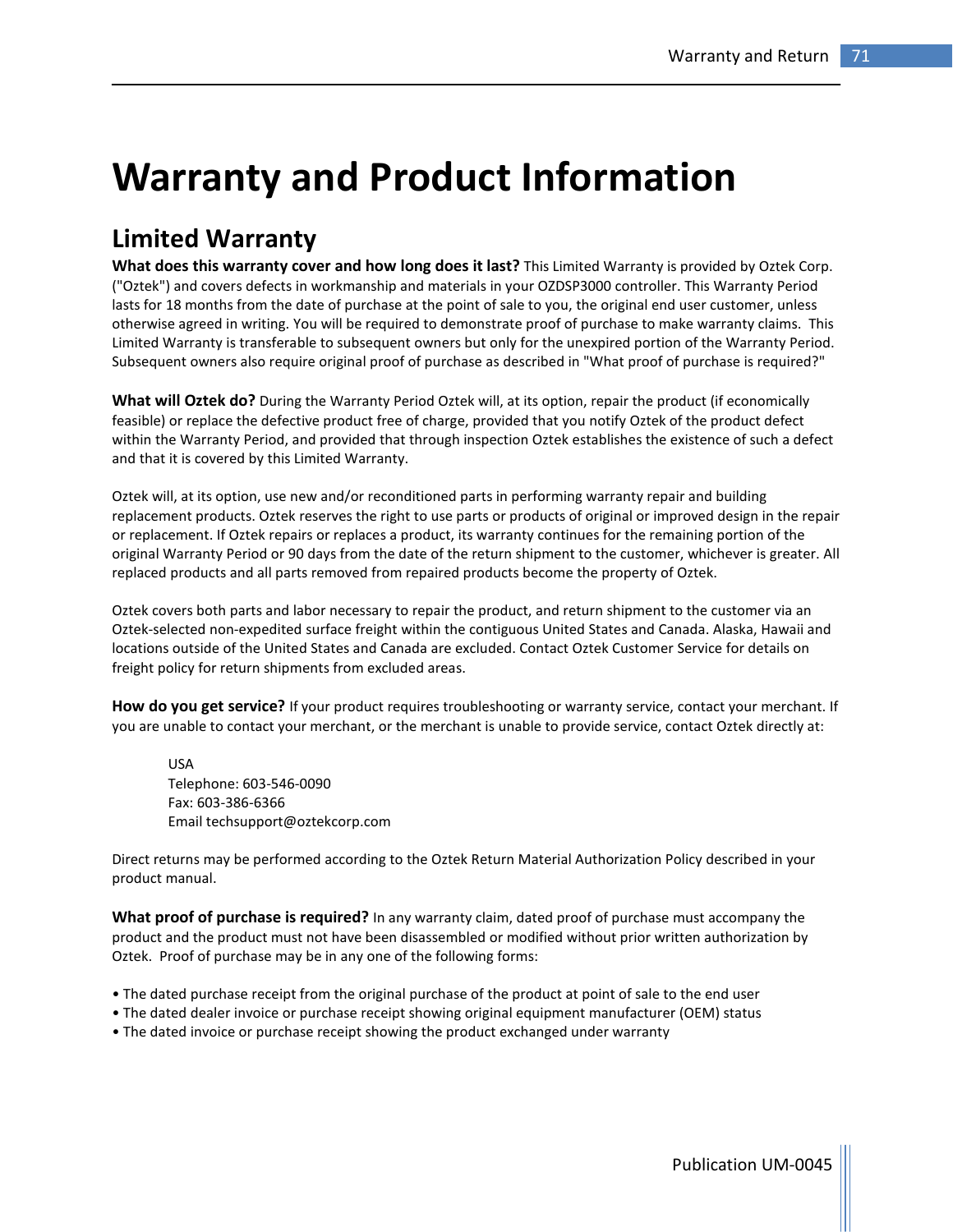What does this warranty not cover? Claims are limited to repair and replacement, or if in Oztek's discretion that is not possible, reimbursement up to the purchase price paid for the product. Oztek will be liable to you only for direct damages suffered by you and only up to a maximum amount equal to the purchase price of the product. This Limited Warranty does not warrant uninterrupted or error-free operation of the product or cover normal wear and tear of the product or costs related to the removal, installation, or troubleshooting of the customer's electrical systems. This warranty does not apply to and Oztek will not be responsible for any defect in or damage to:

a) The product if it has been misused, neglected, improperly installed, physically damaged or altered, either internally or externally, or damaged from improper use or use in an unsuitable environment b) The product if it has been subjected to fire, water, generalized corrosion, biological infestations, or input voltage that creates operating conditions beyond the maximum or minimum limits listed in the Oztek product specifications including high input voltage from generators and lightning strikes c) The product if repairs have been done to it other than by Oztek or its authorized service centers (hereafter "ASCs")

d) The product if it is used as a component part of a product expressly warranted by another manufacturer

e) The product if its original identification (trade-mark, serial number) markings have been defaced, altered, or removed

f) The product if it is located outside of the country where it was purchased

g) Any consequential losses that are attributable to the product losing power whether by product malfunction, installation error or misuse.

#### Disclaimer

#### Product

THIS LIMITED WARRANTY IS THE SOLE AND EXCLUSIVE WARRANTY PROVIDED BY OZTEK IN CONNECTION WITH YOUR OZTEK PRODUCT AND IS, WHERE PERMITTED BY LAW, IN LIEU OF ALL OTHER WARRANTIES, CONDITIONS, GUARANTEES, REPRESENTATIONS, OBLIGATIONS AND LIABILITIES, EXPRESS OR IMPLIED, STATUTORY OR OTHERWISE IN CONNECTION WITH THE PRODUCT, HOWEVER ARISING (WHETHER BY CONTRACT, TORT, NEGLIGENCE, PRINCIPLES OF MANUFACTURER'S LIABILITY, OPERATION OF LAW, CONDUCT, STATEMENT OR OTHERWISE), INCLUDING WITHOUT RESTRICTION ANY IMPLIED WARRANTY OR CONDITION OF QUALITY, MERCHANTABILITY OR FITNESS FOR A PARTICULAR PURPOSE. ANY IMPLIED WARRANTY OF MERCHANTABILITY OR FITNESS FOR A PARTICULAR PURPOSE TO THE EXTENT REQUIRED UNDER APPLICABLE LAW TO APPLY TO THE PRODUCT SHALL BE LIMITED IN DURATION TO THE PERIOD STIPULATED UNDER THIS LIMITED WARRANTY. IN NO EVENT WILL OZTEK BE LIABLE FOR: (a) ANY SPECIAL, INDIRECT, INCIDENTAL OR CONSEQUENTIAL DAMAGES, INCLUDING LOST PROFITS, LOST REVENUES, FAILURE TO REALIZE EXPECTED SAVINGS, OR OTHER COMMERCIAL OR ECONOMIC LOSSES OF ANY KIND, EVEN IF OZTEK HAS BEEN ADVISED, OR HAD REASON TO KNOW, OF THE POSSIBILITY OF SUCH DAMAGE, (b) ANY LIABILITY ARISING IN TORT, WHETHER OR NOT ARISING OUT OF OZTEK'S NEGLIGENCE, AND ALL LOSSES OR DAMAGES TO ANY PROPERTY OR FOR ANY PERSONAL INJURY OR ECONOMIC LOSS OR DAMAGE CAUSED BY THE CONNECTION OF A PRODUCT TO ANY OTHER DEVICE OR SYSTEM, AND (c) ANY DAMAGE OR INJURY ARISING FROM OR AS A RESULT OF MISUSE OR ABUSE, OR THE INCORRECT INSTALLATION, INTEGRATION OR OPERATION OF THE PRODUCT. IF YOU ARE A CONSUMER (RATHER THAN A PURCHASER OF THE PRODUCT IN THE COURSE OF A BUSINESS) AND PURCHASED THE PRODUCT IN A MEMBER STATE OF THE EUROPEAN UNION, THIS LIMITED WARRANTY SHALL BE SUBJECT TO YOUR STATUTORY RIGHTS AS A CONSUMER UNDER THE EUROPEAN UNION PRODUCT WARRANTY DIRECTIVE 1999/44/EC AND AS SUCH DIRECTIVE HAS BEEN IMPLEMENTED IN THE EUROPEAN UNION MEMBER STATE WHERE YOU PURCHASED THE PRODUCT. FURTHER, WHILE THIS LIMITED WARRANTY GIVES YOU SPECIFIC LEGAL RIGHTS, YOU MAY HAVE OTHER RIGHTS WHICH MAY VARY FROM EU MEMBER STATE TO EU MEMBER STATE OR, IF YOU DID NOT PURCHASE THE PRODUCT IN AN EU MEMBER STATE, IN THE COUNTRY YOU PURCHASED THE PRODUCT WHICH MAY VARY FROM COUNTRY TO COUNTRY AND JURISDICTION TO JURISDICTION.